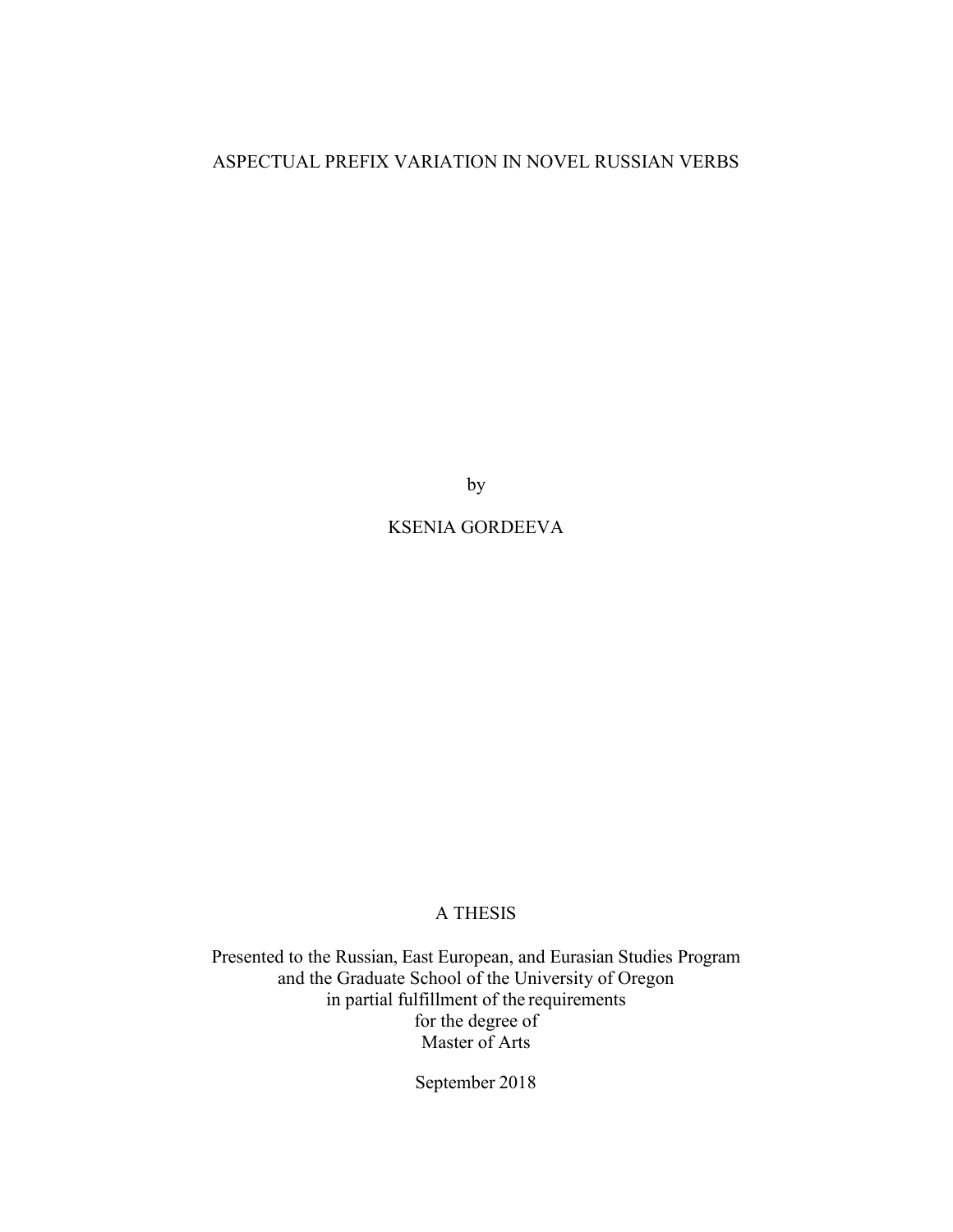# THESIS APPROVAL PAGE

Student: Ksenia Gordeeva

Title: Aspectual Prefix Variation in Novel Russian Verbs

This thesis has been accepted and approved in partial fulfillment of the requirements for the Master of Arts degree in the Russian, East European, and Eurasian Studies Program by:

Cynthia Vakareliyska Chairperson Vsevolod Kapatsinski Member

and

Janet Woodruff-Borden Vice Provost and Dean of the Graduate School

Original approval signatures are on file with the University of Oregon Graduate School.

Degree awarded September 2018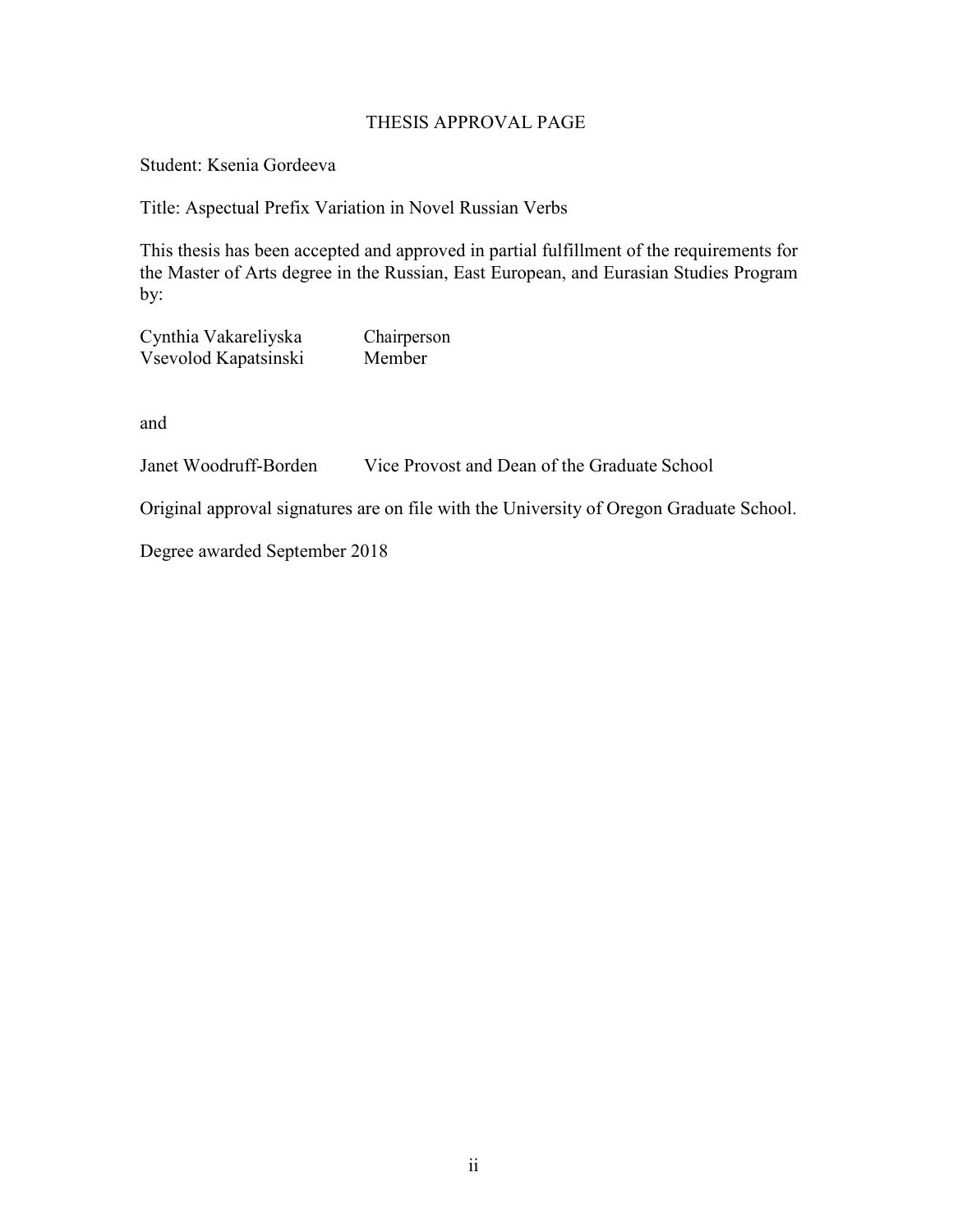© 2018 Ksenia Gordeeva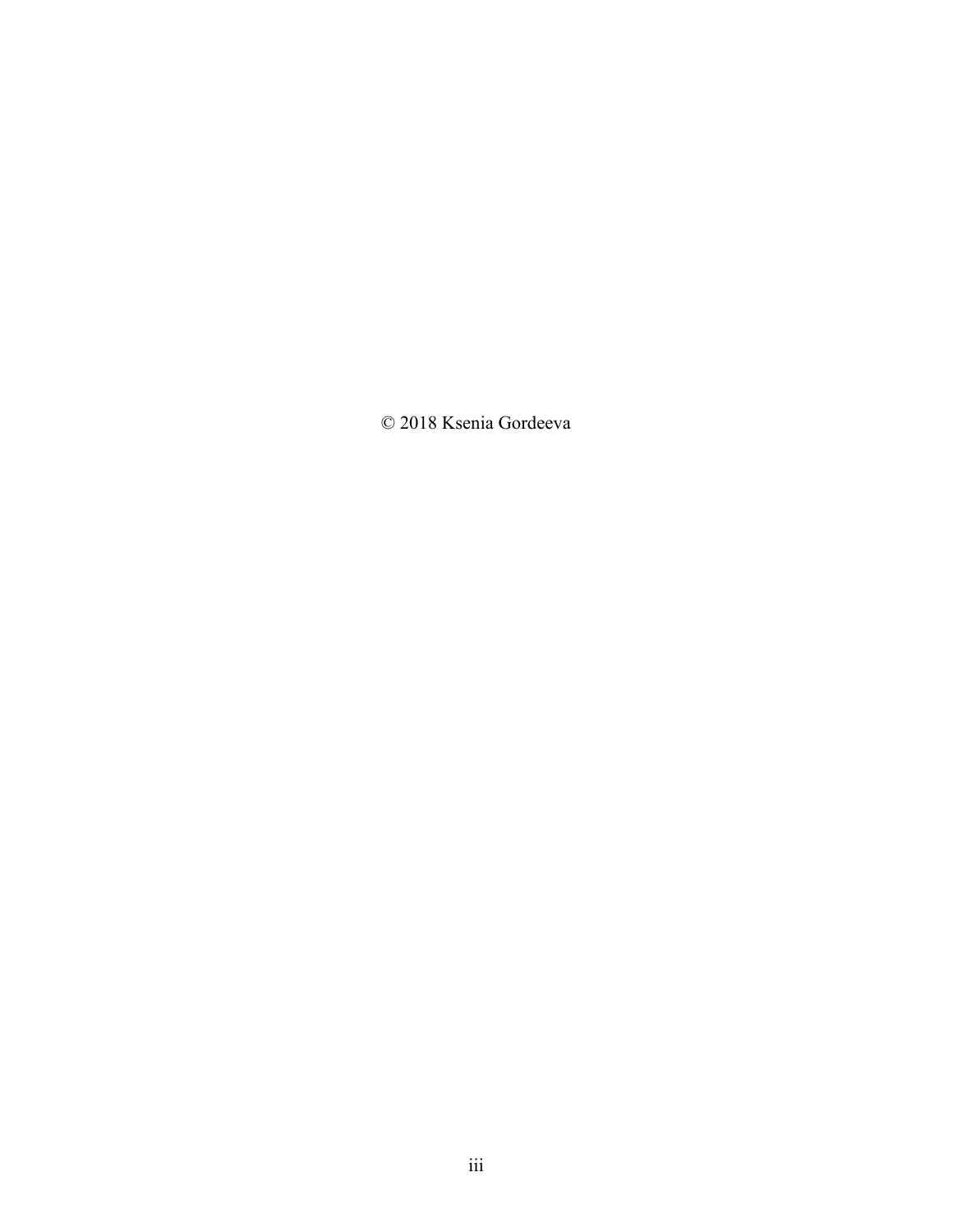### THESIS ABSTRACT

# Ksenia Gordeeva

Master of Arts

Russian, East European, and Eurasian Studies Program

September 2018

Title: Aspectual Prefix Variation in Novel Russian Verbs

The study compared prefix variation in novel verbs to prefix variation in standard Russian. Thirty-seven native speakers of Russian participated in the designed experiment. The experiment elicited the perfective verbs formed from the borrowed English nouns. The novel prefixed perfective verbs attested during the experiment were analyzed in comparison with databases for CSR. The analysis revealed significant prefix variation among the novel perfective verbs. It is caused by the broad semantics of the novel verbs and the absence of the restrictions and rules in the language for their formation. The aspectual prefix *za-* demonstrated dominance over other prefixes in the formation of the perfective forms. The Overlap Hypothesis has proven effective for the prediction of the prefixes used for the perfectivization on the basis of the semantic tie between the prefix and the verb's base.

iv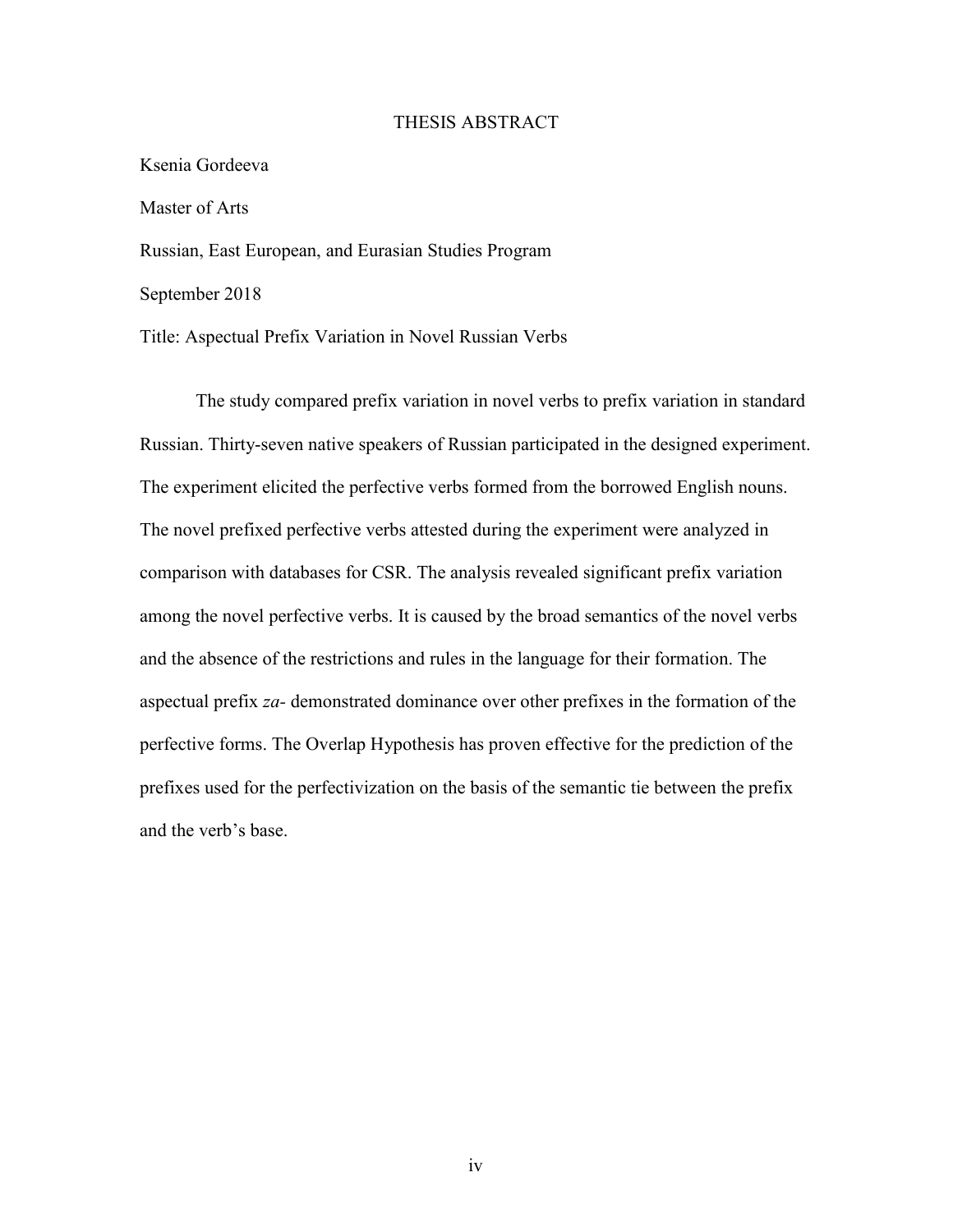# CURRICULUM VITAE

## NAME OF AUTHOR: Ksenia Gordeeva

#### GRADUATE AND UNDERGRADUATE SCHOOLS ATTENDED:

University of Oregon, Eugene West Virginia University, Morgantown Nizhny Novgorod State Linguistic University, Nizhny Novgorod, Russia

# DEGREES AWARDED:

Master of Arts, Russian, East European, and Eurasian Studies, 2018, University of Oregon Master of Arts, Linguistics, 2015, West Virginia University Specialist degree of Higher Education, Interpreting and Translation, 2013, Nizhny Novgorod State Linguistic University

## AREAS OF SPECIAL INTEREST:

Morphology and Syntax Cognitive Linguistics

## PROFESSIONAL EXPERIENCE:

Graduate Employee, Department of Russian, East European, and Eurasian Studies, University of Oregon, 2016-2018

Graduate Teaching Assistant, Department of World Languages, Literatures, and Linguistics, West Virginia University, 2013-2015

# GRANTS, AWARDS, AND HONORS:

- Graduate Teaching Fellowship, Russian, East European and Eurasian Studies Program, University of Oregon, 2016-2018
- Graduate Teaching Assistantship, Department of World Languages, Literatures, and Linguistics, West Virginia University, 2013-2015

Diploma with Honors, Nizhny Novgorod State Linguistic University, 2013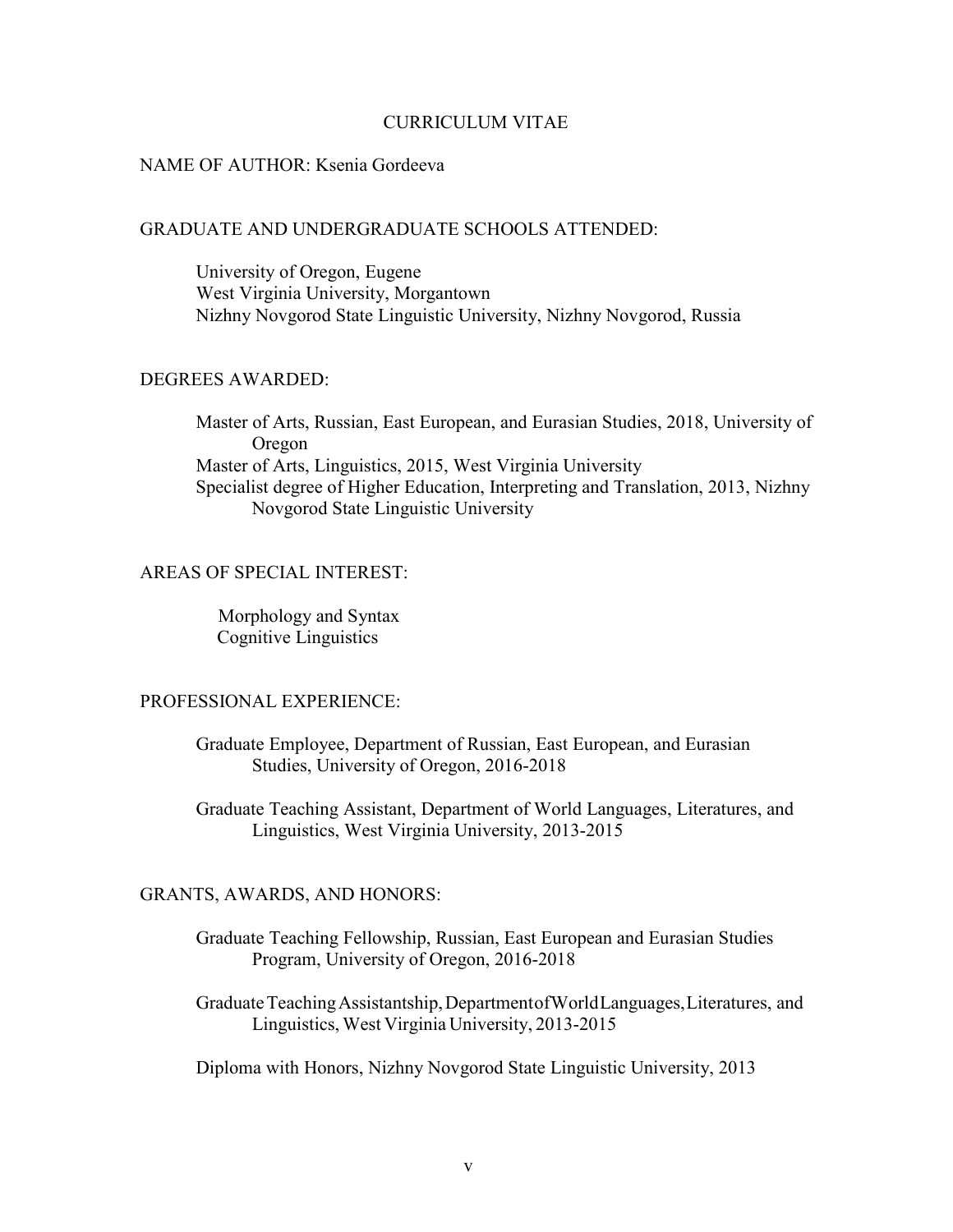## ACKNOWLEDGMENTS

I would like to express my deepest appreciation and gratitude to my committee chair, Professor Cynthia Vakareliyska, for her support and encouragement during my research. Thank you for guiding me through these two years of my graduate school and providing detailed feedback on all my thesis drafts. Thank you for giving me a firm grounding in Russian linguistics and helping me discover my passion towards linguistic research.

I would like to thank my committee member, Professor Vsevolod Kapatsinski, for his and valuable comments and suggestions on this manuscript.

I also would like to express my gratitude to the Russian, Eurasian, and East European Studies Program for letting me be a part of their program and giving me the opportunity to do what I love for these two years.

.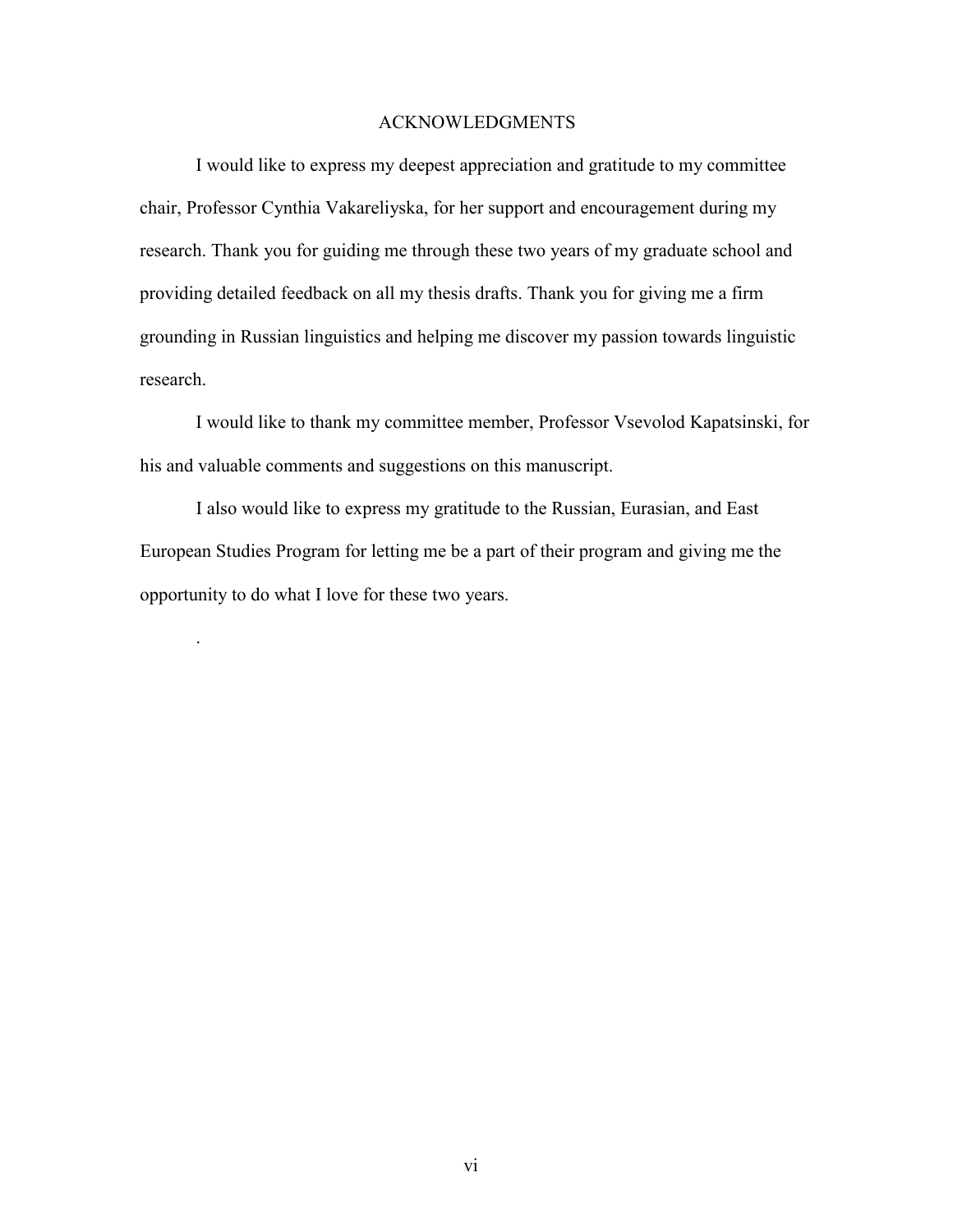# TABLE OF CONTENTS

| Chapter                                                        | Page |
|----------------------------------------------------------------|------|
|                                                                |      |
|                                                                |      |
|                                                                |      |
|                                                                |      |
|                                                                |      |
|                                                                |      |
|                                                                |      |
|                                                                |      |
|                                                                |      |
|                                                                |      |
|                                                                |      |
|                                                                |      |
|                                                                |      |
|                                                                |      |
|                                                                |      |
|                                                                |      |
| V. ANALYSIS OF PREFIX VARIATION ON THE VERB LEVEL  44          |      |
| VI. PREDICTION OF PREFIX SELECTION ON THE BASIS OF THE OVERLAP |      |
|                                                                |      |
|                                                                |      |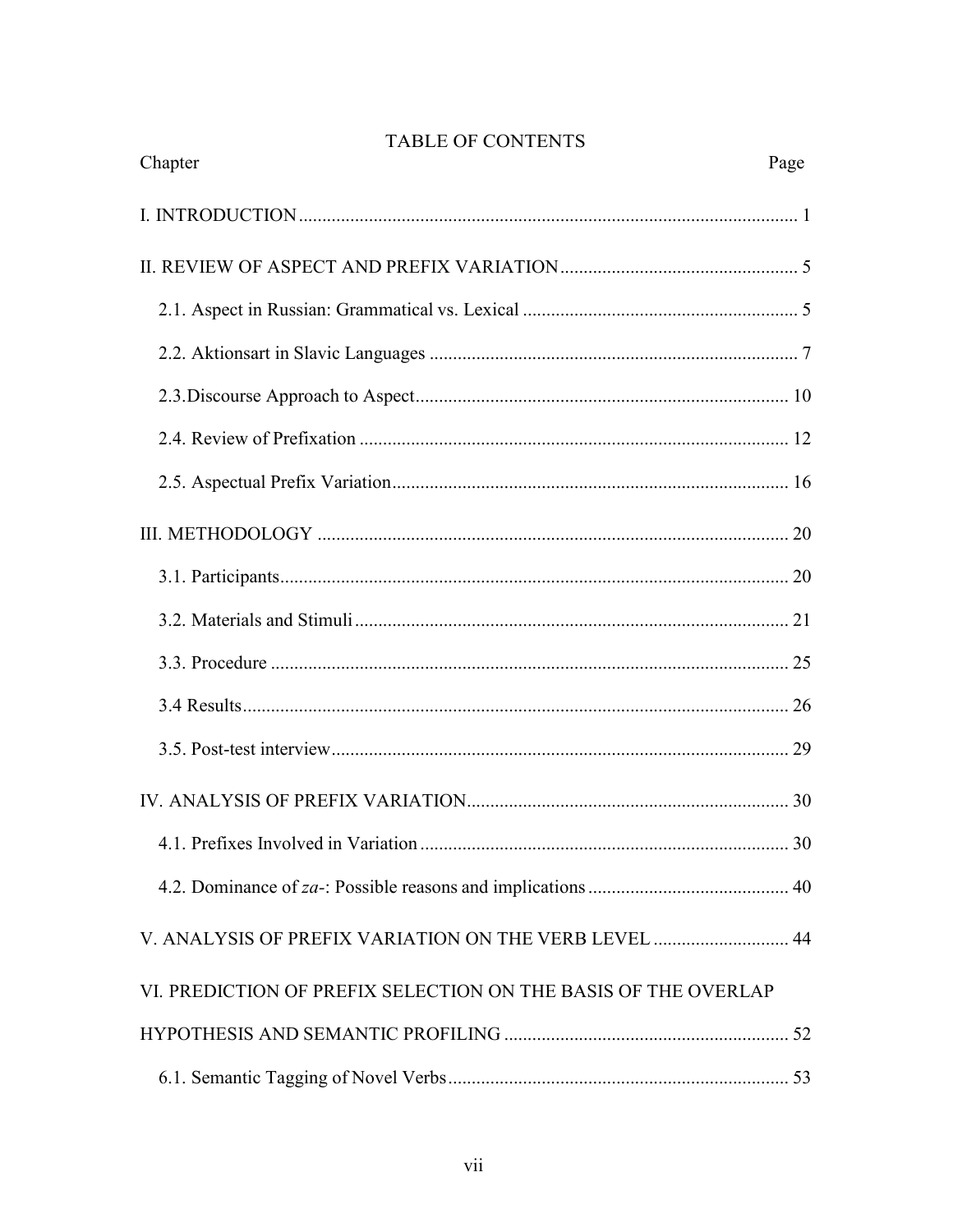| Chapter                                                    | Page |
|------------------------------------------------------------|------|
|                                                            |      |
|                                                            |      |
|                                                            |      |
|                                                            |      |
|                                                            |      |
|                                                            |      |
| C. VENDLERIAN AKTIONSASRTEN ASSIGNED TO THE NOVEL VERBS 86 |      |
|                                                            |      |
|                                                            |      |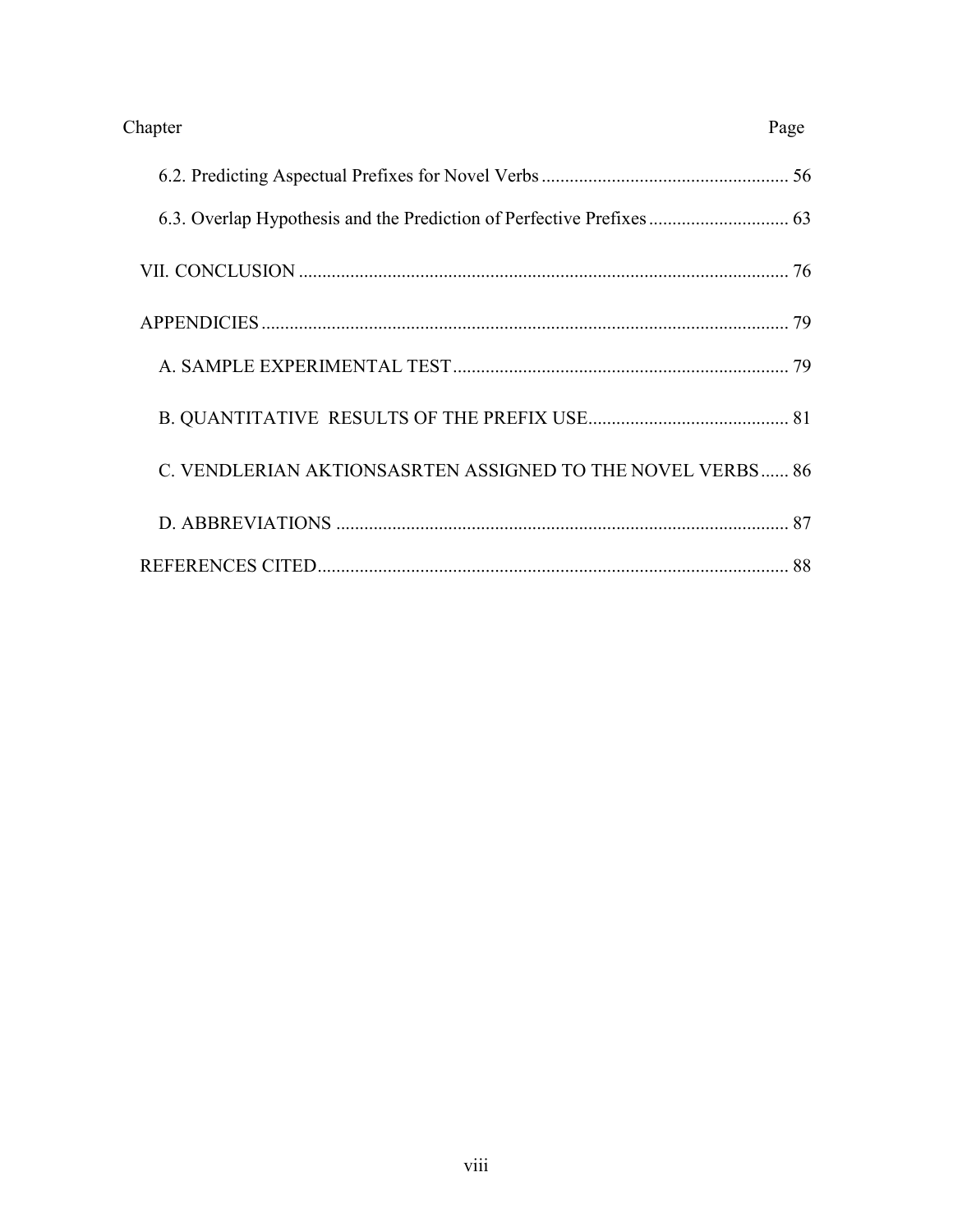# LIST OF TABLES

| Table                                                                            | Page |
|----------------------------------------------------------------------------------|------|
|                                                                                  |      |
|                                                                                  |      |
| 3. Qualitative characteristics of the prefix variation in novel verbs33          |      |
| 4. Prefix variation in novel verbs from the perspective of individual prefixes33 |      |
|                                                                                  |      |
| 6. Verbs demonstrating prefix variation in CSR and novel data: raw numbers       | 45   |
|                                                                                  |      |
|                                                                                  |      |
| 9. Discrepancies between predicted prefixes and prefixes used by participants 61 |      |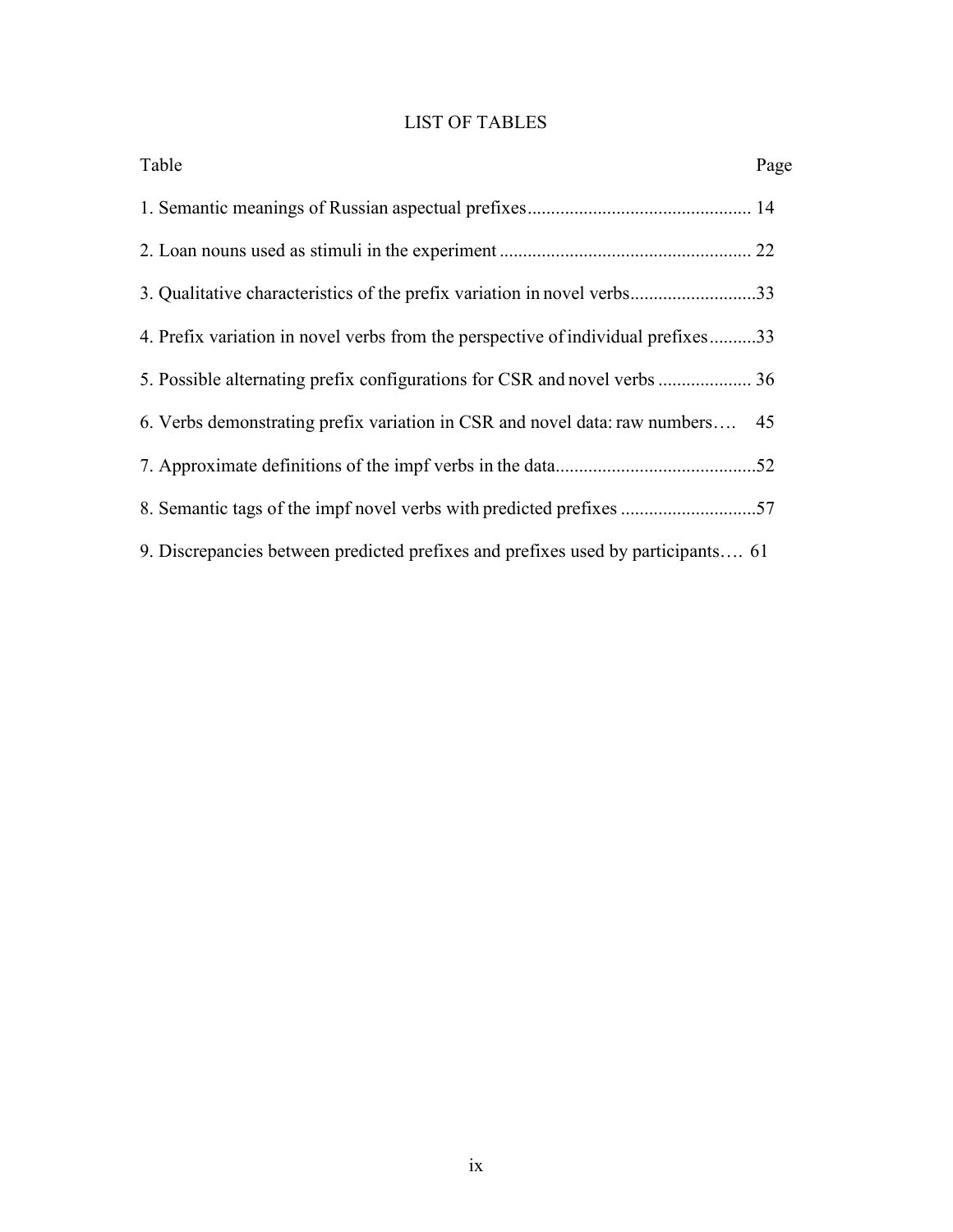# LIST OF FIGURES

| Figure                                                                           | Page |
|----------------------------------------------------------------------------------|------|
| 1. Distribution of Prefix Alternations in CSR (based on the data in J&L 2011) 39 |      |
|                                                                                  |      |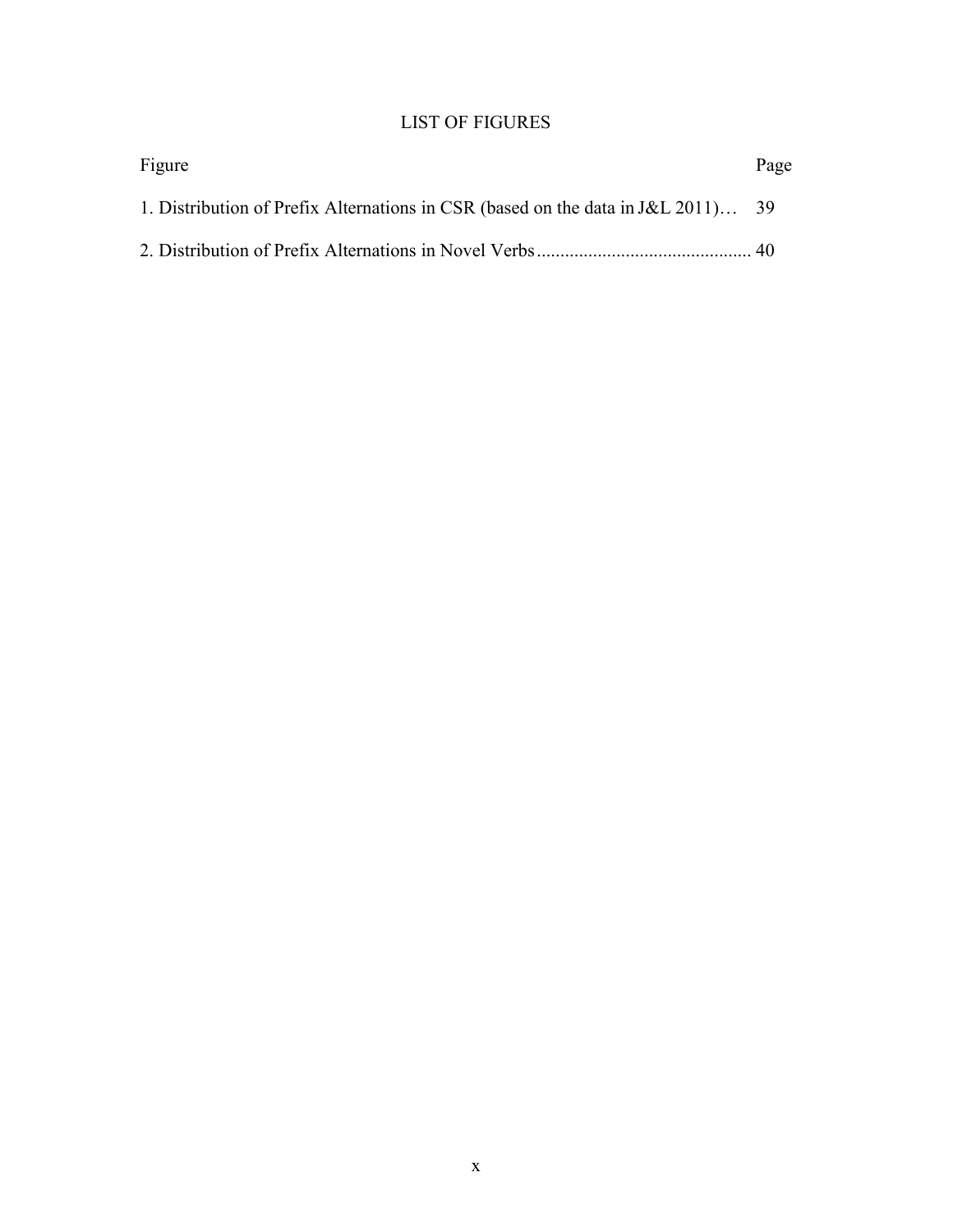#### CHAPTER I

#### INTRODUCTION

The contemporary period of Russian society development is characterized by considerable changes in all social spheres, which have an indisputable impact on a linguistic situation. Language is quite receptive to the influence of social factors. Countless new items appear in the lexical system causing numerous semantic innovations and renovation. These processes are so dynamic, that lexicography does not keep up with it. *Bol'šoj Tolkovyj Slovar'* (Kuznecov, 2008), the most recent comprehensive dictionary of contemporary Russian, was published 10 years ago. Such lack of up-to-date descriptive and prescriptive information creates difficulties with operating an extremely versatile verbal paradigm, especially for learners of Russian as a second language.

A central feature of the Russian aspectual system is the prefixation of imperfective base verbs to create perfective ones. Descriptively speaking, prefixation constitutes the most common means of perfectivization in all Slavic languages. For instance, while the verb *pis-a-t'* 'write-VC-INF, to write' is imperfective, such verbs as *dopis-a-t'* 'end.PRF-write-VC-INF, to finish writing', *pere-pis-a-t'* 'redo.PRF-write-VC-INF, to rewrite' and *pod-pis-a-t'* 'under.PRF-write-VC-INF to sign' are all perfective. Moreover, as in these examples, a given stem may combine with different prefixes since, in addition to having a perfectivizing effect, such prefixes are associated with a wide range of further semantic contributions. A prefix may contribute a spatial, cumulative, diminutive, inchoative, completive or distributive interpretation, to list just a few possibilities. There are 23 productive verbal prefixes in Russian (Švedova, 1980: 357). They can stack (*poraz-nos-i-t'*-Pf 'some.PRF-SPREAD-carry-VC-INF, 'to have carried things to different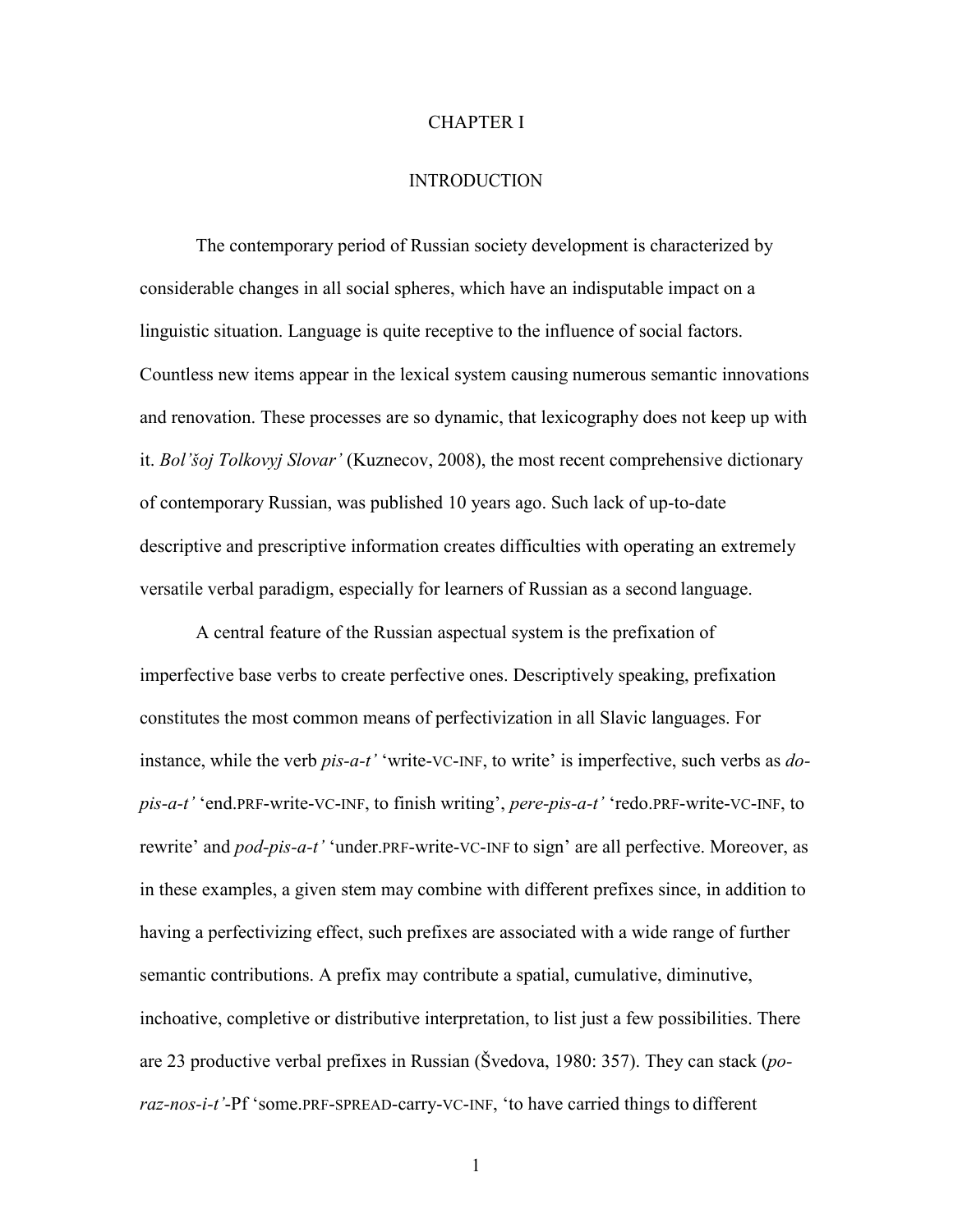people for some time'), and at some point of the derivation process the imperfective suffix can be attached (e.g., *pere-pis-iva(j)-t'* 'redo.PRF-write-IMPRF-INF, to be rewriting'). Thus in principle, for each verbal stem there can be plethora of derived verbs, not taking into account the polysemy of individual prefixes (*pere-var-i-t'* 'redo.PRF-cook-VC-INF, to recook' vs. *pere-var-i-t'* 'overdo.PRF-cook-VC-INF, to overcook' vs. *pere-var-it'* 'thorough.PRF-cook-VC-INF, to digest'). Moreover, the traditional descriptive approaches adopted in grammars and dictionaries provide information about the range of interpretations a given prefix may receive, but do not indicate in which contexts which interpretation applies, unless the derived verb is itself present in the dictionary.

Prefix variation is the formation of two or more perfectives, from a single imperfective base verb forms which recent research has shown to be both frequent and systematic in contemporary standard Russian (CSR). Perhaps one can best illustrate the point with the example of newly introduced verbs like *guglit'* 'to Google'. If one asks Russian speakers how to fill in the prefix in the sentence *Ja sejčas guglju ego familiju* 'I'll Google his last name right away,' some speakers will choose *prо-*, others *zа-*  , others *pо-*, and others something else. A Google search shows, that almost every major perfectivizing prefix is currently used in combination with this verb (i.e., *pereguglit'* 'to regoogle', *doguglit'* 'to finish google', *poguglit'* 'to google for some time').

In order to successfully comprehend Russian texts, a reader needs to understand complex verb formation, as it is a productive mechanism and current dictionary data is not sufficient. Because the last dictionary of new words in Russian came out a decade ago (Kuznecov 2008), there is a need for a descriptive list of new prefixed verbs that appeared in the language 10 years ago and later. This thesis looks into native speakers' choices of prefixed perfective forms of new verbs derived from English loan nouns in the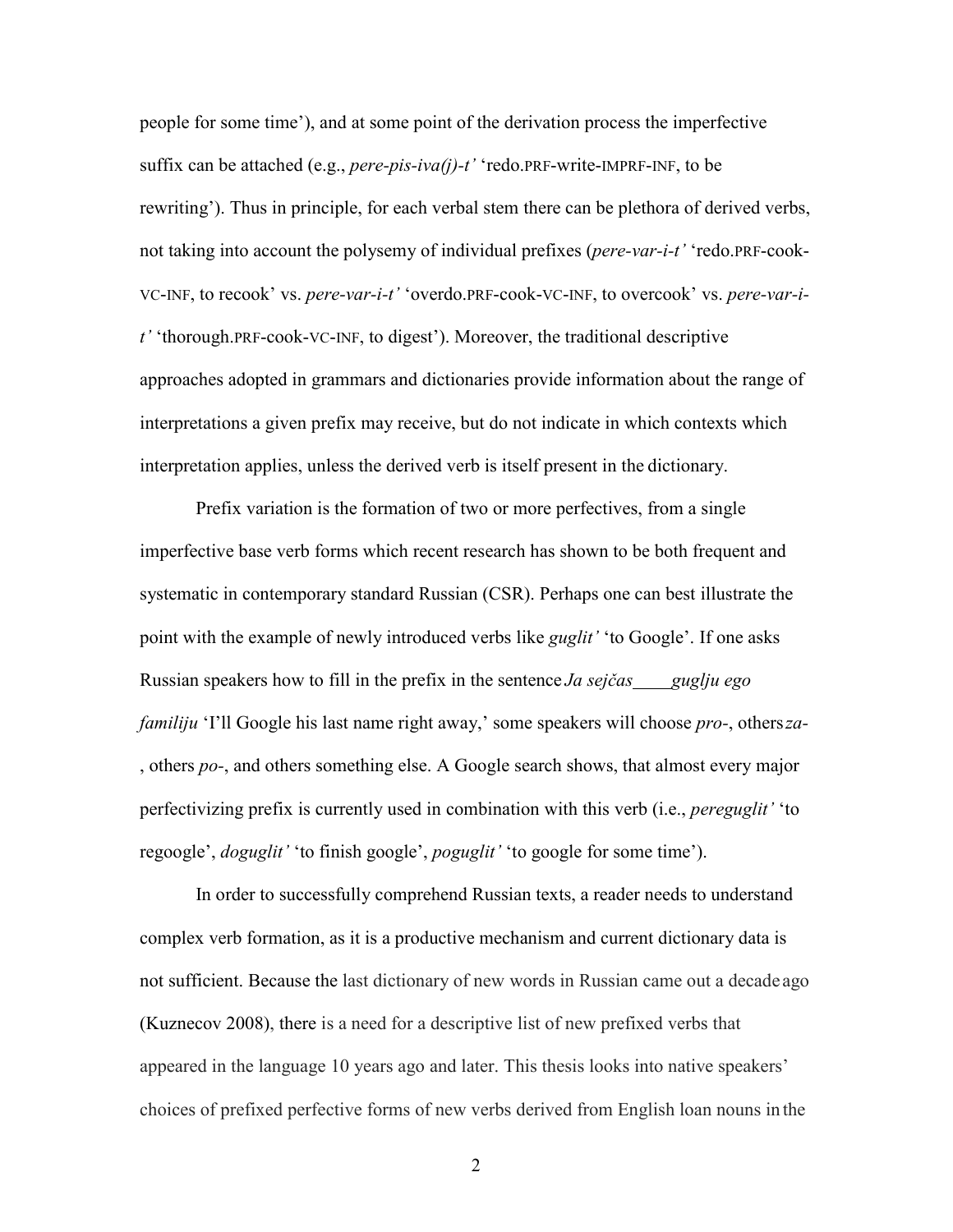current absence of prescriptive lists for them.

The thesis focuses on prefixed perfective forms and prefix variation in novel Russian verbs, i.e., denominal verbs, like *guglit'* from *Gugl*, that do not appear to be attested in the language. To my knowledge, this issue has not been studied previously. The thesis is based on an experiment in which native speakers were provided with stimuli to form prefixed variants of novel unprefixed imperfective verbs.

The main goal of the thesis is to determine whether prefix variation behaves differently in novel verbs than it does in CSR, by answering the following questions: (a) How common is prefix variation in novel verbs in comparison with CSR?

(b) What does an analysis of prefix variation on the prefix level indicate?

(i) Are there differences between novel verbs and CSR when it comes to which prefixes each prefix can alternate with?

(ii) Are certain prefix alternations more common in novel verbs than in CSR? (c) What does prefix variation on the verb level indicate?

(i) Is prefix variation prevalent in novel verbs in comparison with CSR or not?

(ii) What might cause potential differences between CSR and novel verbs?

(iii) Which prefixes are dominant in the perfectivization of novel verbs?

(d) Is it possible to predict the prefix that could be used to form perfectives for certain new verbs based on any lexical or grammatical criteria?

Chapter 2 gives overview of the scholarly literature on a verbal aspect in Russian and prefix variation in CSR. The methodology of creating the database of novel verbs is described in detail in Chapter 3.

Addressing the above questions one by one, Chapters 4 examines prefix variation at the level of individual prefixes, focusing on prefix alternation, the choice of prefixes by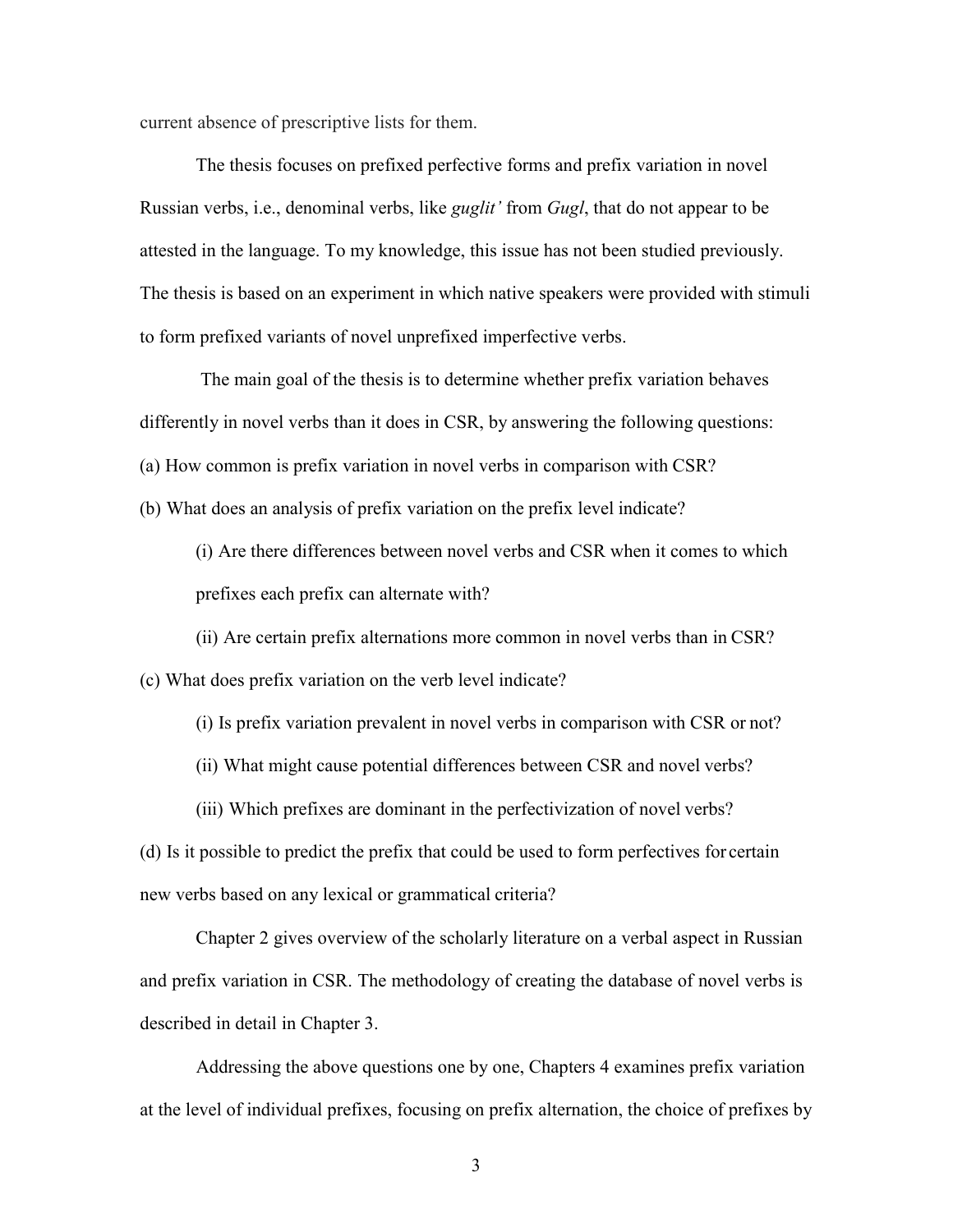verbs that engage in prefix variation. It looks at which prefixes, in both CSR and novel verbs, can occur in alternation with each other in the formation of perfectives from the same base verb. Chapter 5 continues this examination by looking at whether there are differences in the different categories of verbs that have prefix variation. Chapter 6 looks into the Overlap Hypothesis, according to which the meanings of prefixes overlap with the meanings of verbs when they are used to form aspectual pairs (Janda & Ljaševskaja 2011: 147), and tests it as an instrument in predicting which prefix will be selected to form a given perfective variant of an unprefixed imperfective novel verb.

A goal of the thesis is to contribute to a better understanding not only of how novel verbs behave, but also of the processes of change within the verb paradigm that Russian is currently undergoing.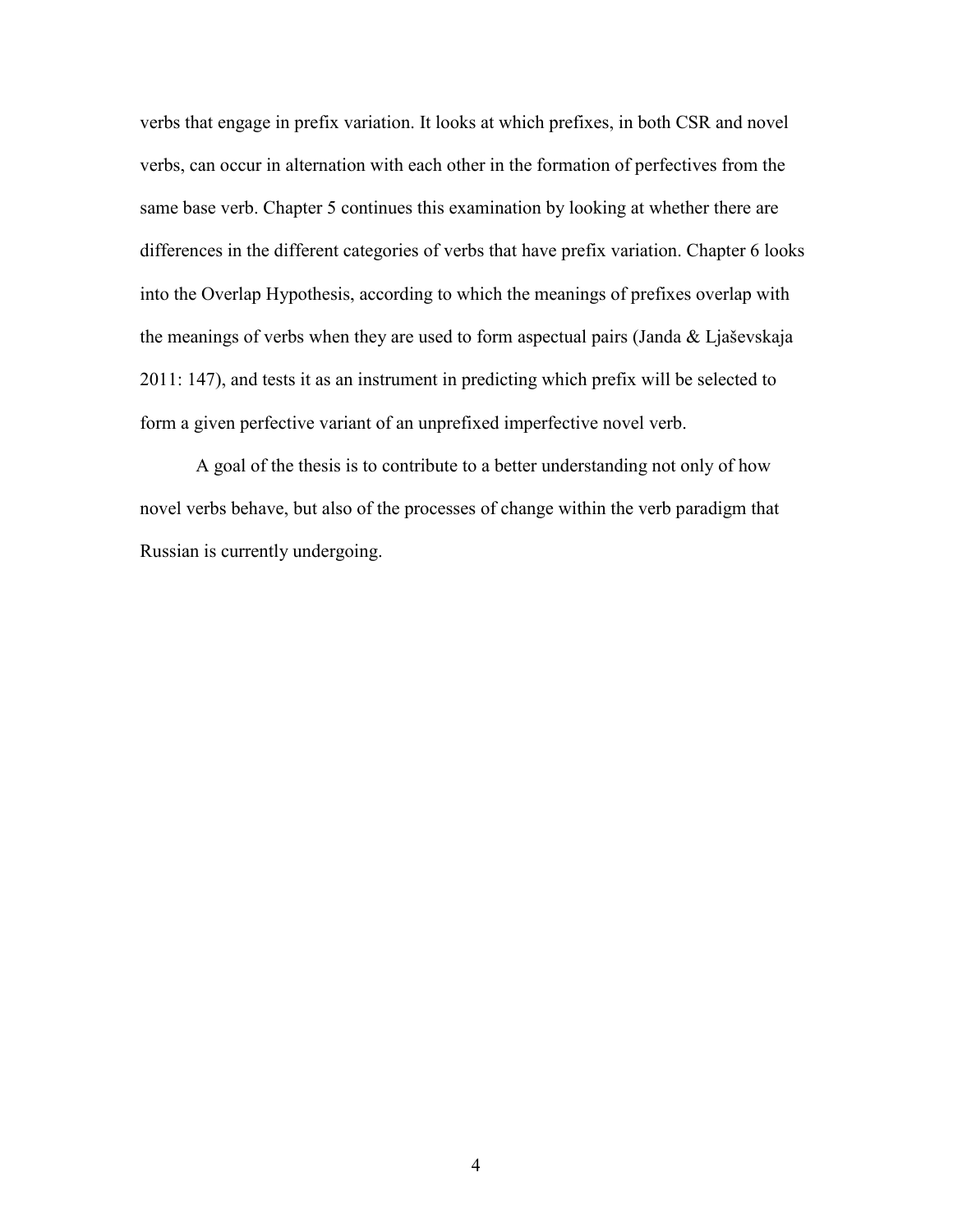## CHAPTER II

## REVIEW OF ASPECT AND PREFIX VARIATION

This chapter will provide an overview of previous research, relevant to this thesis. As the focus of this thesis is prefix variation in perfectivizing prefixes in novel Russian verbs, it is needed to start by looking at what aspect is. As aspect has been the topic of extensive literature, it is far beyond the scope of this chapter to provide a coherent summary of everything that has been written previously. I, therefore, merely provide a brief overview of what aspect is in general and how the Russian morphological aspectual system functions. I briefly address the grammatical, lexical, and discourse approaches to aspect in Slavic languages, and the notion of *Aktionsart* (*sposob dejstvija*, 'type of action') in Slavic linguistics. After that, I demonstrate how the morphological process of prefixation in Russian functions, and then I introduce the term *prefix variation* in Russian verbs, which is analyzed by this thesis.

### **2.1. Aspect in Russian: Grammatical vs. Lexical**

There are two generally recognized aspects in Russian, perfective and imperfective. A standard definition of aspect, put forward by Comrie, is that aspects are "different ways of viewing the internal temporal constituency of a situation" (1981: 3). Generally, when any action is described by a perfective verb, it is construed by the speaker to be an unanalyzable as a (usually completed) whole and the speaker is not concerned with the internal structure of the event (Comrie 1981: 4). The imperfective serves the opposite purpose: it views the situation from the inside and focuses on the internal structure of the event. The choice of how to describe an event is the speaker's.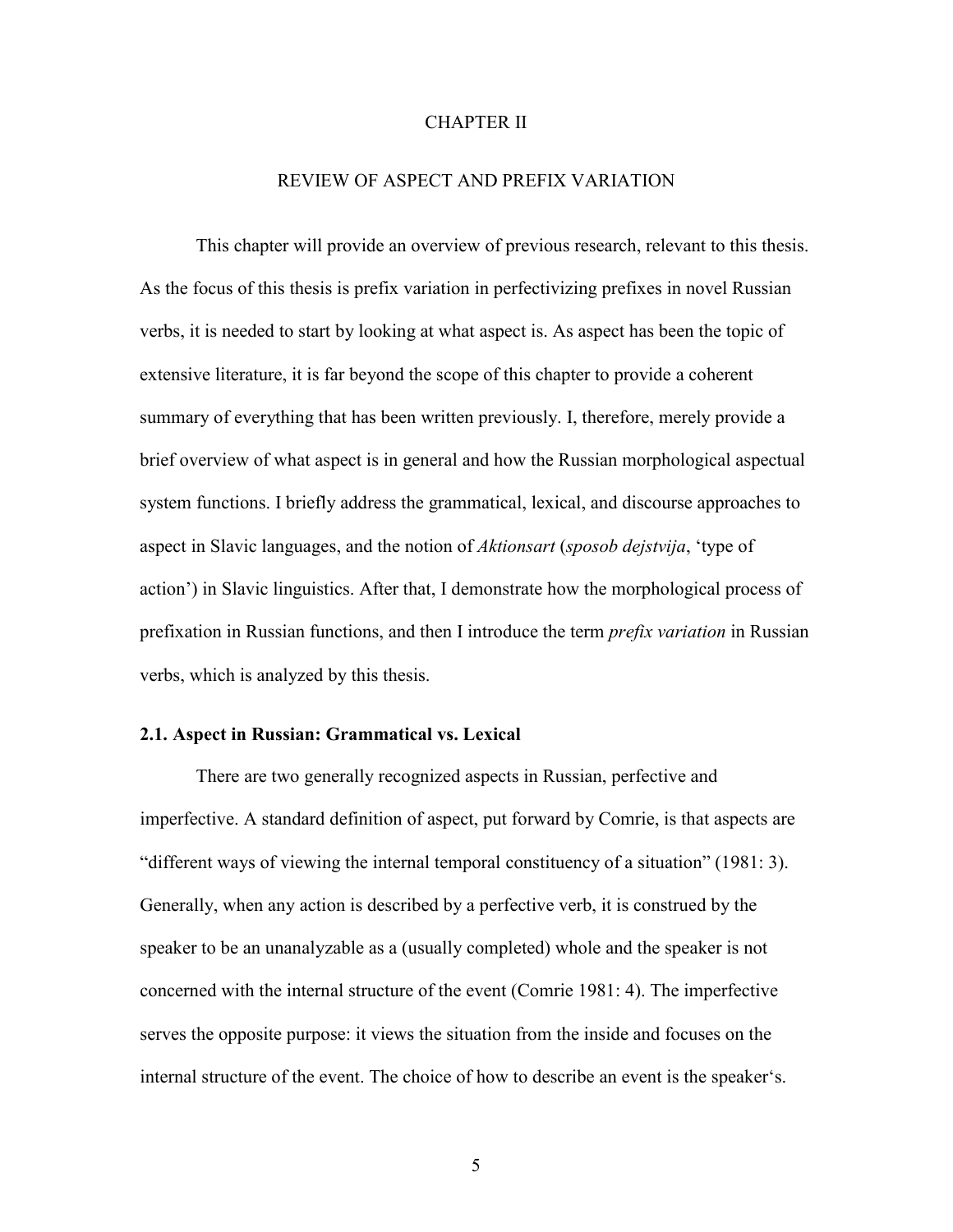Often the same event may be described with both perfective and imperfective verbs, depending upon the speaker's intent. Universally, aspect is a semantic phenomenon that can be expressed lexically and through contextual features. Besides, some languages can also express aspect morphologically.

Perfective and imperfective verbs are morphologically and semantically distinct in the Slavic languages, including Russian. The scholarly research on Russian aspectology is based on one of the three viewpoints: aspect being a grammatical opposition, aspect governed by lexical factors, and aspect as a discourse category (Bermel, 1997: 27). These viewpoints are not mutually exclusive, and are often combined within one model.

A lot of Slavic linguists generally agree that aspect constitutes a grammatical category in Russian and that most verbs in the lexicon are classified as either perfective or imperfective (see, for example, Forsyth 1970, Rassudova 1984, Zaliznjak & Šmelev 2000). According to Rassudova (1984:9), grammatical category of aspect in Russian forms an opposition between a marked and unmarked member. The perfective aspect is considered to be the marked member in opposition to the unmarked imperfective aspect. In Russian, the majority of the verbs obligatorily express this opposition on a morphological level, with an exception of a few biaspectual verbs. The so-called biaspectual verbs, which have the same form for both aspects, must be interpreted as either imperfective or perfective in any given context (e.g., *ženit'sja* 'to get married', *ranit'* 'to wound'). The morphological aspect-marking system in Slavic consists of a series of roots (e.g., *pere-vod-i-t'*-Impf 'transfer-lead.IMPRF-VC-INF, to translate' and *pere-ves-ti*-Pf 'transfer-lead.PRF-VC-INF, to translate'), perfectivizing prefixes (which generally also mark Aktionsarten, as mentioned in Chapter 1), and suffixes (most of which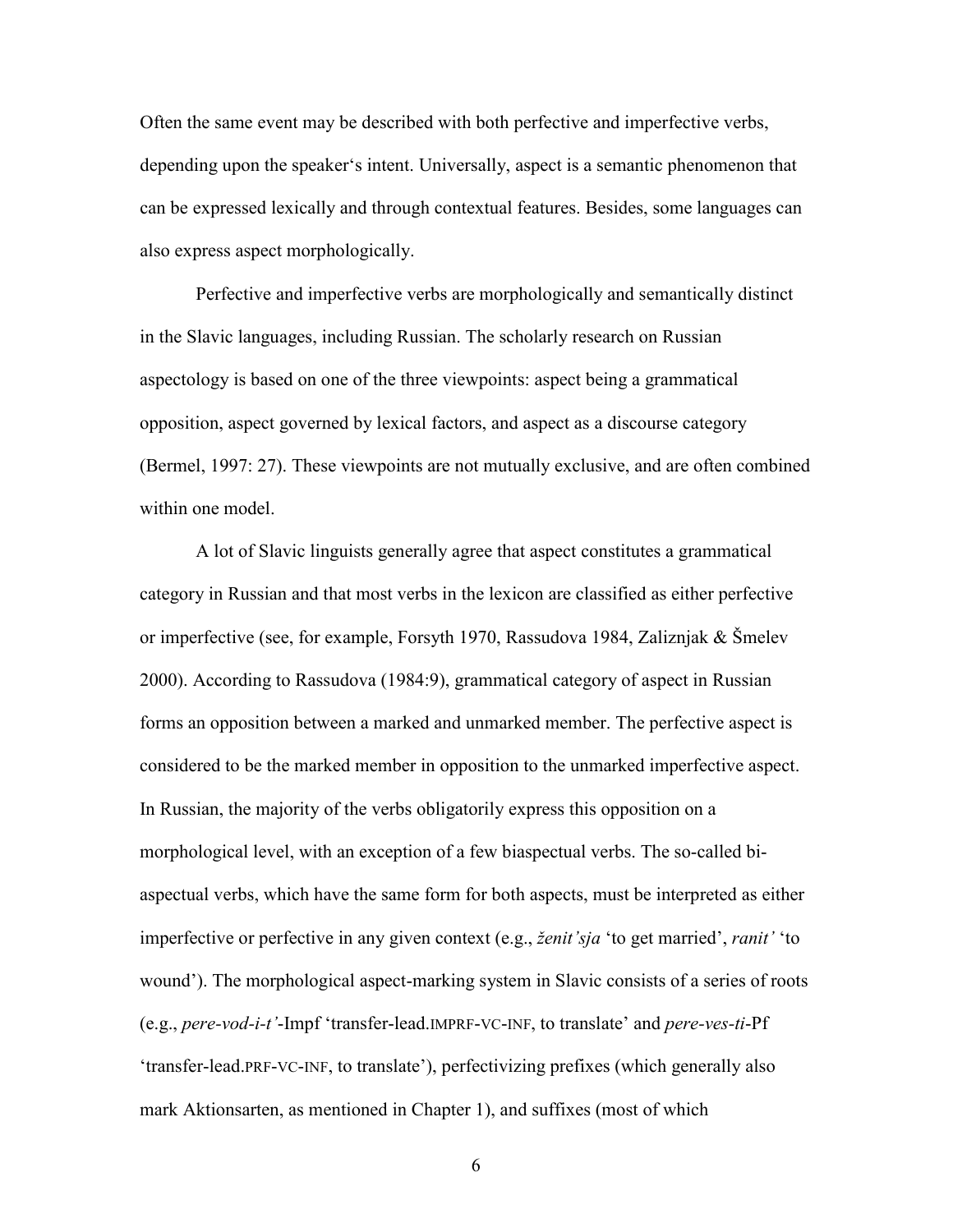imperfectivize prefixed perfectives derived from unprefixed imperfective verbs, except for the semelfactive perfectivizing suffix *nu-,* as in *krik-nu-t'*-Pf 'shout-SEM.PRF-INF, to scream once'). The aspectual morphology is very complex. Forsyth mentions its irregularity and admits, that, despite the connection between the verbal form and aspect, it is not possible to determine the aspect of a verb only from its form (Forsyth,1970:17).

Other scholars have for some time been in favor of grouping Russian verbs into semantic or lexical categories to distinguish their aspect (see, for example, Maslov 1948, Isačenko 1960). Maslov (1948) has grouped verbs according to the type of actions they represent into five aspectual oppositions<sup>1</sup>. Pointing out that most of the verbs exclude some of these five contexts, Maslov hypothesizes that semantic features of each verb lie in the basis of the aspectual opposition.

## **2.2. Aktionsart in Slavic Languages**

The German term 'Aktionsart' literally means 'kind of action'. This category introduces a more refined aspectual categorization of events, for instance, the telic Aktionsart introduces the notion of an inherent goal or result, ingressive Aktionsart - the notion of a beginning, delimitative Aktionsart - the notion of a limited time span, etc.

Introduced by the Germanic tradition, right from the start Aktionsart was treated as something that could be expressed in a variety of ways, such as by verbal lexical

<sup>1</sup>Type A: Actions in the process of fulfillment vs. accomplished facts (e.g., *delat'*-Impf 'to be doing' vs. *sdelat'*-Prf 'to have done*)*; Type B: Tendencies towards facts vs. actual accomplishments (e.g., *lovit'*-Impf 'to be catching' vs. *ponimat'*-Pf 'to have caught', Type C: Actions with no limits vs. action with limits (e.g., *guljat'*-Impf 'to be walking' – *poguljat'*-Impf 'to walk for some time'), Type D: undefined number of repetitions of an action vs. single action or repeated finite number of times (e.g., *čitat'*-Impf 'to read' – *pročitat'-*Pf 'to finish reading/ have read'), and Type E: actions with undefined terms of realization vs. concrete occurrences (e.g., *pisat'*-Impf 'to write' vs. *napisat'*-Pf 'to have written') (Maslov, 1948 in Maslov, 1984:303).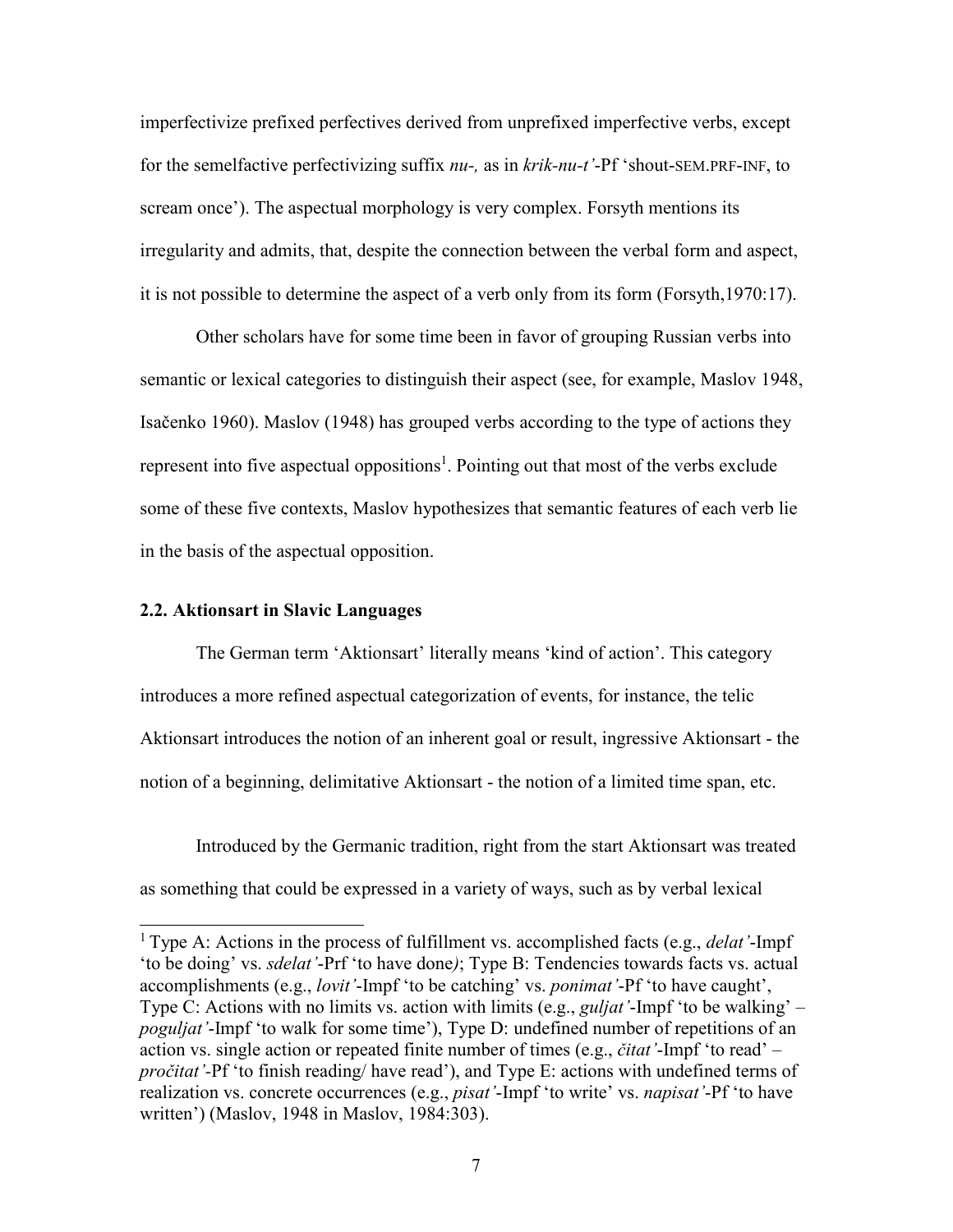semantics, by formal means (morphology and syntax), or by tenses or explicit tense markers. Having been transposed to Slavic linguistics, it was assigned a slightly different meaning. In the Slavic tradition, Aktionsart only specifies in more detail how the action takes place — that is, it modifies the lexical meaning of the basic verb, but not change it completely. Isačenko (1960: 363) defines Aktionsart as derived by formal (i.e., morphological) means. According to Townsend (1980: 118), the domain of Aktionsart modifies the verb which results in an aspectual shift (imperfective to perfective) and is performed mainly through prefixation and some suffixes, e.g., suffix -*nu-*. Townsend offers a list of sublexical prefixes that modify the action with respect to time or intensity (e.g., po-pis-a-t' 'some.PRF-write-VC-INF, to write for some time') and are distinguished from lexical prefixes that introduce new lexical element (e.g., pod-pis-a-t' 'under.PRFwrite-VC-INF, to sign').

In the analysis of my data I mention two classifications of Aktionsarten. The first one follows Vendler (1967), according to whom four event types are normally distinguished: states, activities, accomplishments, and achievements. These types are represented combinations of semantic Aktionsart features including telicity or atelicity, durativity or punctuality, and dynamicity or stativity. The relevance of the Vendlerian classes in Slavic and their interaction with the grammatical aspectual categories has been discussed in a fair number of works, including works by Kučera (1983), who strongly advocated in favor of that approach. It is also interesting that these lexical classes can cut across the perfective/imperfective distinction (Padučeva, 1996: 91-94), with accomplishments being the only class that is naturally expressed by both perfective and imperfective verbs in Russian. States and activities are by default restricted to imperfective aspect, but can be perfectivized with the prefixes *po-* and *pro-*. According to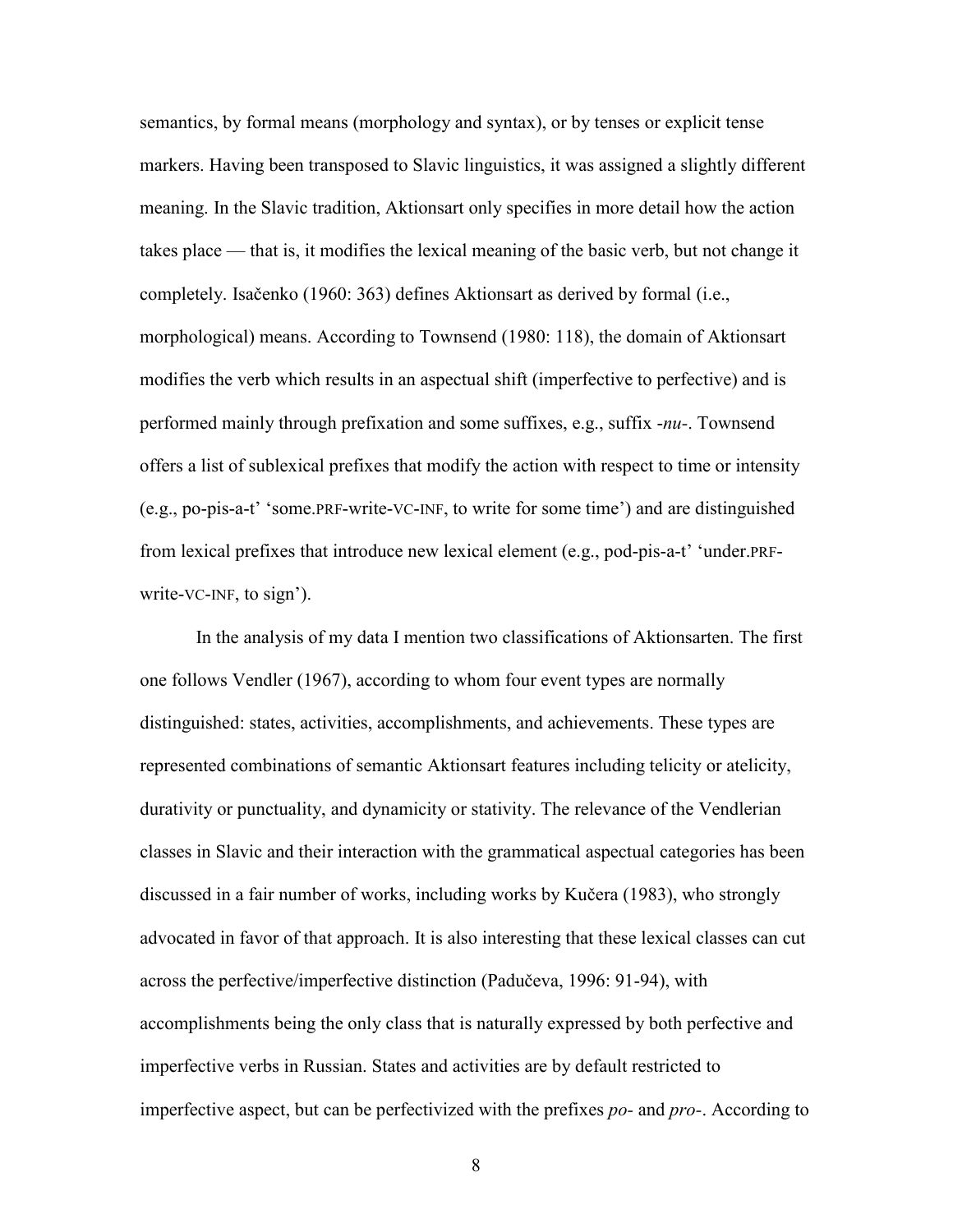Flier (1985: 49), delimitative prefixes *po-* and *pro-* anchor Activities and States to a specific interval in time. For example, the verb *požit'*- Pf 'to live for a period of time' entails a state of living and is at the same time perfective. Achievements, on the other hand, are perfective (*razbit'*-Pf 'to break'), but also acquire a habitual or an iterative reading in the imperfectivized form (*razbivat'*-Impf 'to be breaking').

In the thesis I also use the semantic Aktionsart classification that is widely used in

the Russian-language literature on aspect in Russian, listed and described in Zaliznjak &

Šmelev (2000: 106-126). It distinguishes between the Temporal<sup>2</sup> Aktionsart, which

includes inchoative<sup>3</sup>, ingressive<sup>4</sup>, delimitative<sup>5</sup>, perdurative<sup>6</sup>, and finitive<sup>7</sup> subcategories;

the Quantitative<sup>8</sup> Aktionsart, which includes semelfective<sup>9</sup>, attentuative<sup>10</sup>, iterative<sup>11</sup>

subcategories; and the Resultative<sup>12</sup> Aktionsart, combining terminative<sup>13</sup>, completive<sup>14</sup>,

<sup>&</sup>lt;sup>2</sup> First introduced as 'Phasenbedeutung' by Isačenko (1962:388); characterized by the feature of focusing attention on a specific period of time ( $Z & S$ , 2000: 106)

<sup>&</sup>lt;sup>3</sup> Focusing on the starting point of the action, e.g. *zazvonit* '-Pf' to start ringing' ( $Z & S$ , 2000: 107)

<sup>&</sup>lt;sup>4</sup> Focusing on a starting point of a movement, e.g. *poletet* '-Pf' to start flying' ( $Z & S$ , 2000: 109)

<sup>5</sup>Focusing on a specific period within an action that is regarded in its entirety, *pobegat'-*  Pf 'to run for some time'  $(Z & S, 2000: 111)$ 

<sup>6</sup>Focusing on the end of an action that has lasted a specific period of time, e.g. *prosidet'*- Pf 'to spend some time sitting'  $(Z & S, 2000: 112)$ 

<sup>7</sup>Refers to an action that has been finished and will not occur again, e.g. *otgoret'*-Pf 'to burn down' ( $Z & S$ , 2000: 113)

<sup>&</sup>lt;sup>8</sup> Focusing on the intensity or frequency of actions  $(Z & \check{S}, 2000; 106)$ 

 $9^9$  Refers to single actions that are morphologically marked as taking place once, e.g. *bryznut'*-Pf 'to splash once' (Z & Š, 2000: 118)

<sup>&</sup>lt;sup>10</sup>Modifying the action in terms of its intensity, e.g. *podtopit* '-Pf' to drown (a little, not completely)'  $(Z & \check{S}, 2000: 121)$ 

<sup>&</sup>lt;sup>11</sup> Refers to the repetition of the action, e.g. *siživat* '-Impf' to sit down for a while and regularly' (Z & Š, 2000: 121)

<sup>&</sup>lt;sup>12</sup> Refers to an action has been brought a result ( $Z & S$ , 2000: 106)

 $13$  Focusing on the end of an action without indicating whether the action has been cancelled or successfully brought to an end, e.g. *probežat'*-Pf 'to finish running' (Z & Š, 2000: 116)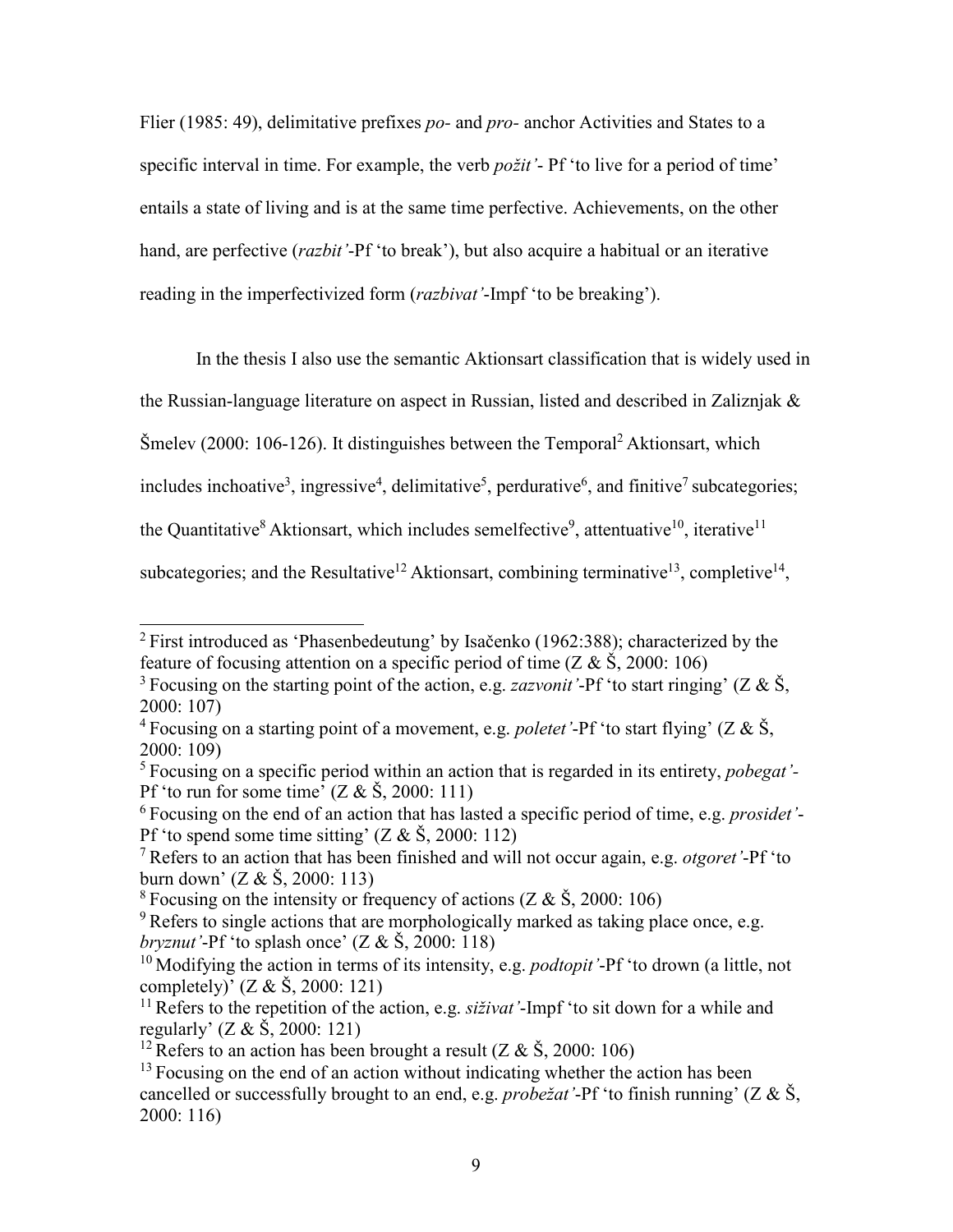cumulative<sup>15</sup>, and distributve<sup>16</sup> subcategories. These categories are useful for analyzing prefix variation and even prediction of the prefix selection in the production of certain verbs. For example, the Ingressive Aktionsart, which focuses attention on the beginning of an action, usually employ prefix *za-*; whereas the Finitive Aktionsart, focusing on an action that has been finished by cancelling, is represented with the prefix *от-.* It is, however, not always the case that there is one single prefix for each Aktionsart. For example, the Attentuative type can refer to verbs with prefixes *po-, pri-*, and *pod-*, depending on semantic characteristics of an individual verb and the context it is used in. Therefore, knowing the correlation between different Aktionsarten and prefixes is helpful, since it can predict some of the prefixes, like *za-* for Inchoative, but not sufficient for predicting which prefixes would be used to form perfectives in which context situations, as some Aktionsarten can be used with several prefixes, like Attentuative (*popit'*-Pf 'to drink a little' with *po-* and *podkosit'*-Pf 'to mown a little' with *pod-*).

## **2.3.Discourse Approach to Aspect**

The third approach to Aspect treats it as a function of discourse, taking into account contextual and pragmatic factors. A main tenet of this approach is that there is no clear differenciation between grammatical and lexical categories, but there is instead a continuum between these two types of categories. The discourse approach is focused on the various discourse functions of aspect and their use in context (Bermel, 1997:43).

<sup>14</sup>Refers to an action has been brought a successful end, e.g. *dobežat'*-Pf 'to reach destination running'  $(Z & S, 2000; 117)$ 

<sup>&</sup>lt;sup>15</sup> Refers to verbs denoting accumulation of the result of an action, e.g. *nagotovit* '-Pf' to finish cooking a lot of food'  $(Z & S, 2000: 118)$ 

<sup>&</sup>lt;sup>16</sup> Refers to an action taking place as a series of single actions, potentially even at different locations, and still be considered as being one event in its entirety, e.g. *perekusat'*-Pf 'to have bitten everyone' (Z & Š, 2000: 124)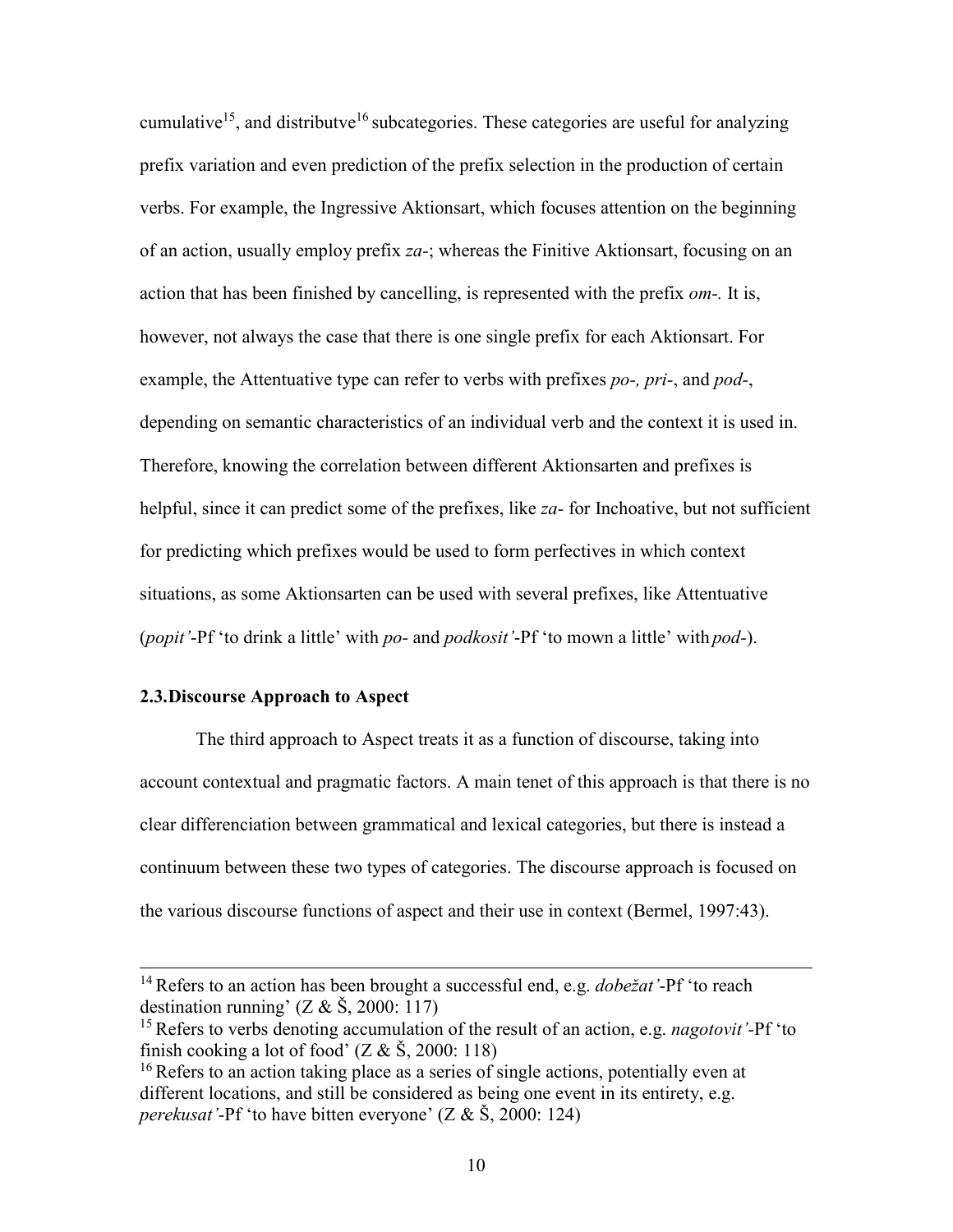Chvany (1985 in Chvany, 1990) offered a system of reinterpreting aspect as a function of discourse. She assessed the relation between the predicate and the context, and determined the aspect by assigned values of discourse salience on a scale from 0-4, with the highest value given to the predicate closest to the foreground, and  $0 -$  to the predicate in the background. She showed that both aspects occur in foreground and background, though perfectives mostly appear in the foreground, while imperfectives - in the background. Chvany determined the features indicating predicates in the foreground (and, therefore, perfective aspect), which include, among others, main clause, indicative mood, high volition, Nominative case of the Subject, Affirmative sentence (Chvany, 1990: 220).

Timberlake uses the lexical features of the verbs as the basis of an aspect, but acknowledges the influence of context and discourse on aspectual choice (Bermel, 1997: 43). He proposes a way to distinguish between types of actions based on observing the act at different points in time, and demonstrates the relevance of such classification to the usage of aspect. He considers the dominance of the aspect as a grammatical category without reference to the lexical content to be inadequate (Timberlake, 1982: 306-310).

He argues that certain morphological criteria are more successfully predicted by semantic features of predicates, than the grammatical aspect. Timberlake (1982) points out that the instrumental case with predicate nouns is promoted by temporal limitation of an action or state, as in *On byl studentom-*INSTR *dva goda* 'He has been a student for two years'. The nominative is used with temporally unrestricted states, meaning that the statement is generally true (*Ved' on byl člen-*NOM *Politbjuro* 'After all he was a member of Politburo'). In terms of tense sequencing, the semantic class of state vs. process is predicted by Synchronization of the predicates, which is defined as matching of two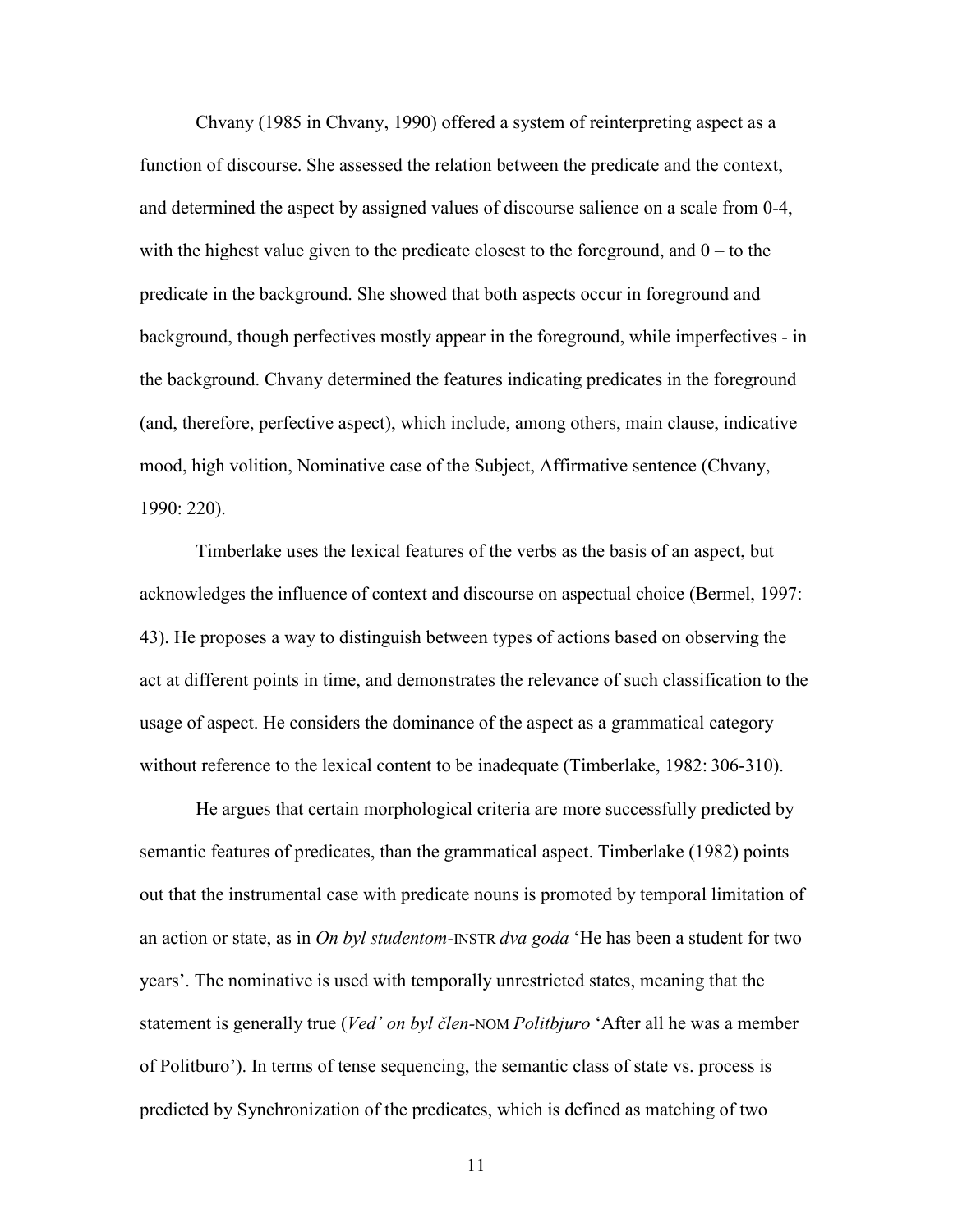actions in time (Timberlake, 1982:320). When the main clause is in the past tense, synchronized verbs govern the past tense in embedded clauses and are processes, while unsynchronized ones govern the present tense and are states.

Later, Timberlake (1984) also sets up an aspectual system that is derived from the notion of action contour. He uses three points in time to analyze an act and evaluate the nature of an action as stative, active, or result-oriented. The system combines the lexical approach (action contour) and discourse (assumption about the point of view of the action).

# **2.4. Review of Prefixation**

As discussed above, the derivational morphology of Slavic aspect, in part, lies in the process of prefixation. In general, as observed by Forsyth<sup>17</sup> and Comrie<sup>18</sup>, it is possible to form a perfective verb from an imperfective verb.

Isačenko (1960:148) provided the following list of twenty productive verbal prefixes in modern Russian, including their allomorphic variants: *v- (vo-); vz- (vs-, voz-); vy-; do-; za-; iz- (is-; izo-); ; na-; nad- (nado-); nedo-; o- (ob-, obo-); ot- (oto-); pere-; po-; pod- (podo-); pred-; pri-; pro-; raz- (ras-, razo-); s- (so-); u-*. Švedova (1970: 357) gives a list of 23, distinguishing between *s-* and *so-, o-* and *ob(o)-,* and *vz-* and *voz-* while Isačenko treats them with as allomorphs. Vinogradov (1947), Isačenko (1960) and Švedova (1970) use the traditional description of Russian verbal prefixes which consists of lists of submeanings or homonyms subsumed under a given prefixal morpheme,

<sup>&</sup>lt;sup>17</sup> "Simple verbs, verbs without a prefix, are imperfective, the addition of a prefix to a simple verb makes it perfective." (Forsyth,1970:18)

<sup>&</sup>lt;sup>18</sup> "Perfectives are formed from Imperfectives primarily by prefixing, less commonly by suffixing....In Modem Russian, then, Perfective/Imperfective pairs are related primarily either by the Perfective being a prefixed derivative of the Imperfective, or by the Imperfective being a suffixal derivative of the Perfective." (Comrie, 1976:89)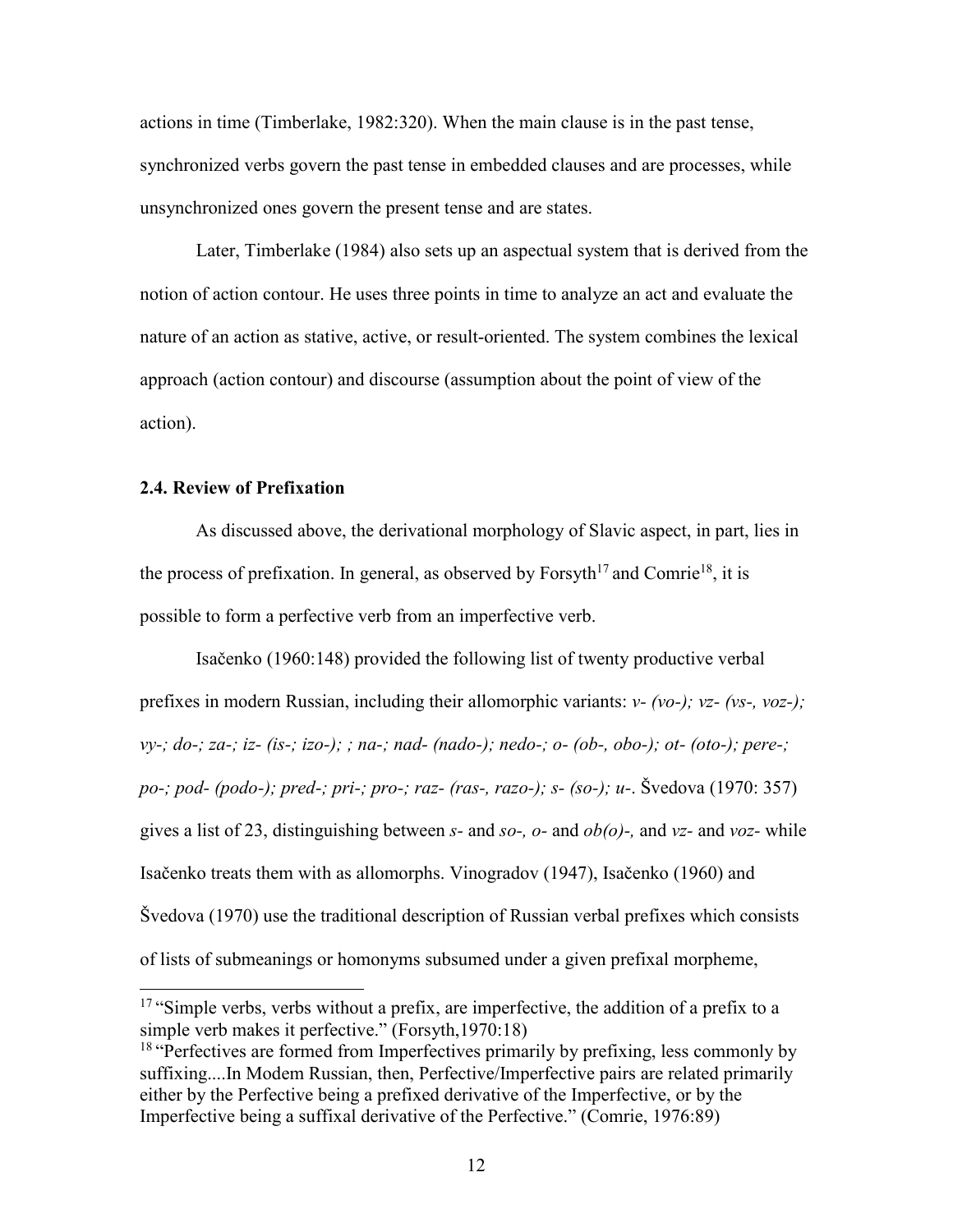making no mention of any relations between those submeanings.

More recently, Townsend (1980), Gribble (1981), Janda (1986), Paillard (1997), Kagan (2012, 2015), and Janda et al. (2013) attempted to unify various prefix usages under more general descriptions. The first attempt was made by Flier (1975, 1984). Dissatisfied with purely descriptive representations of semantics of Russian verbal prefixes, Flier (1975, 1984) tried to figure out how the different meanings of prefixes are related, and to provide structured models of prefix semantics with an emphasis on connectedness for the observed range of meanings. Instead of created catalogs of unrelated meanings Flier (1975, 1984) tackled the problem of Russian verbal prefix semantics by positing a single invariant meaning for each prefix. The various meanings of a given prefix were seen as contextually derived from that invariant. The variation in meanings of a single prefix is, therefore, understood to be a reflection of a single abstract concept, or invariant, that is, the single underlying meaning of the prefix, of which all other meanings are context-induced connotations.

However, the invariant meaning often had to be highly abstract in order to account for widely disparate senses of the same prefix, and as a result it became difficult to see exactly how these abstractions could account for the meanings in context (Janda, 1986: 32). In order to get a semantically sound description of verbal prefixes, Janda (1986) created a new approach<sup>19</sup> by modifying Flier's one. Her approach removed the necessity to identify invariant properties, but required the discovery of the prototypical meanings relevant to a given category, and the relations, which link the members to a prototype. With a central, prototypical member is connected to less prototypical/more peripheral members via various cognitive mechanisms, usually metonymy and metaphor

<sup>19</sup> Modified Structuralist Approach (Janda, 1986: 44).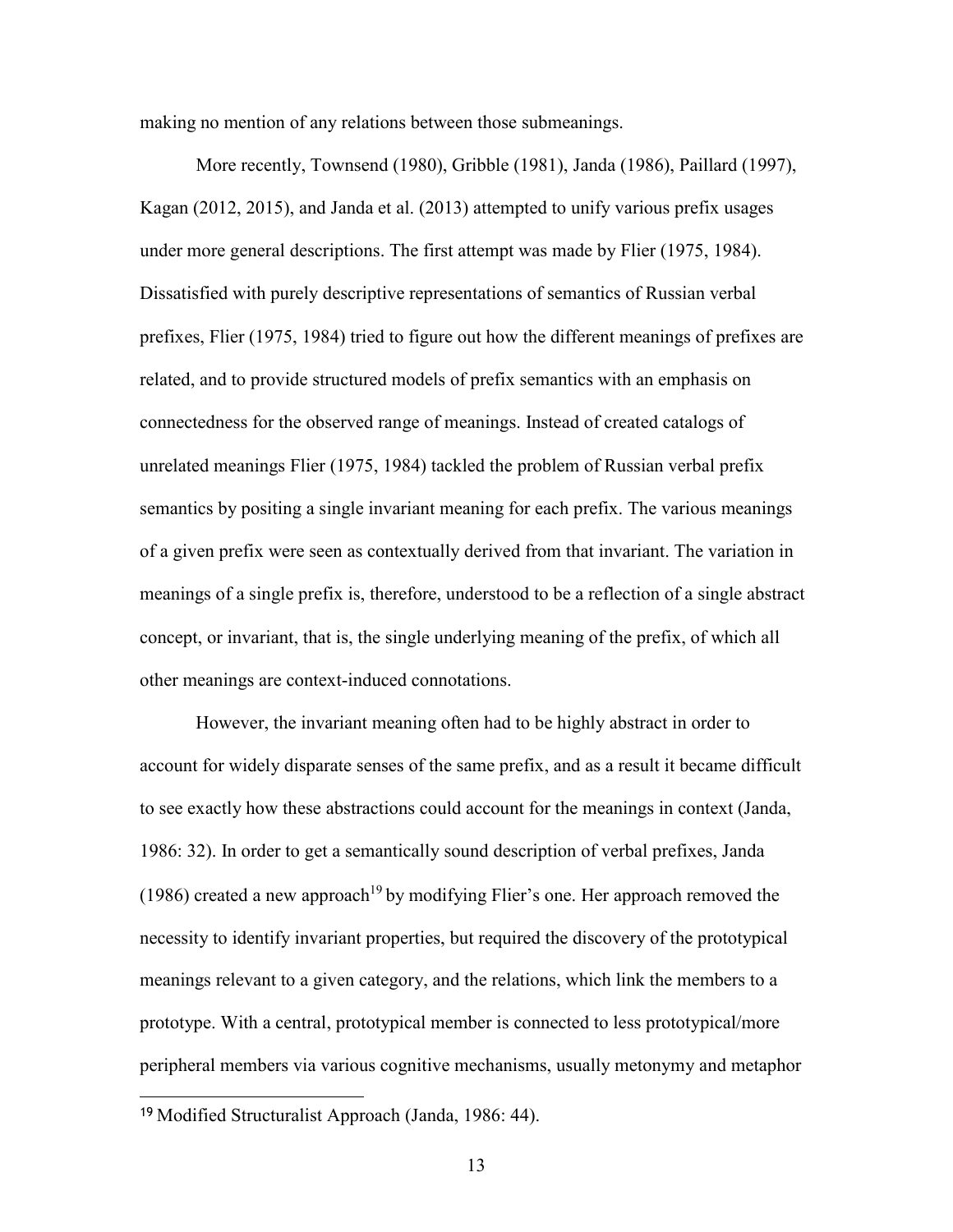(Janda, 1986: 44-66). For example, the semantic category of the prefix *pri-* has the prototype ARRIVE (*priletet'* 'to arrive flying') plus three meanings directly connected to the prototype: ATTACH, ADD, and ATTENUATE (Janda, 1986: 64-69). The meaning ATTACH is thought of as a type of ARRIVAL that results in something becoming fixed in a place (*privintit'* 'to screw onto'), ADD denotes an arrival that increases a larger whole (*pristrojit'* 'to build on'), while ATTENUATE is related to ADD and ATTACH both of which involve introducing something smaller. The ATTENUATE meaning focuses only on that component (*priglušit'* 'to muffle a bit').

Janda's (1986) approach to semantic classification of prefixes avoids applying only one invariant meaning that needs to be fit in any context the verb with such a prefix is used, making the classification more accurate. At the same time, it demonstrates the relation between the submeanings of prefixes. For that reason, I used classification given in Janda (1986), and Janda et al. (2013) for the analysis of my data. I also used the famous list of prefixes by Gribble (1981) to complement Janda's classification with several meanings that were missing, and compiled all the meanings of Russian aspectual prefixes (Table 1). In Chapter 6, I describe in details application of that compilation for semantic profiling and analysis. The most polysemic prefixes are *pere-* with 11 meanings, *za-* and *u-* with 10, and *o(b)-* with 9.

| <b>Aspectual Prefix</b> | Meaning(S)                 |
|-------------------------|----------------------------|
| $\nu$ -                 | <b>INTO</b>                |
| $v(o)z$ -               | MOVE UP; BEGIN SUDDENLY;   |
| $v_{V}$                 | OUT OF; EMPTY; TO THE END; |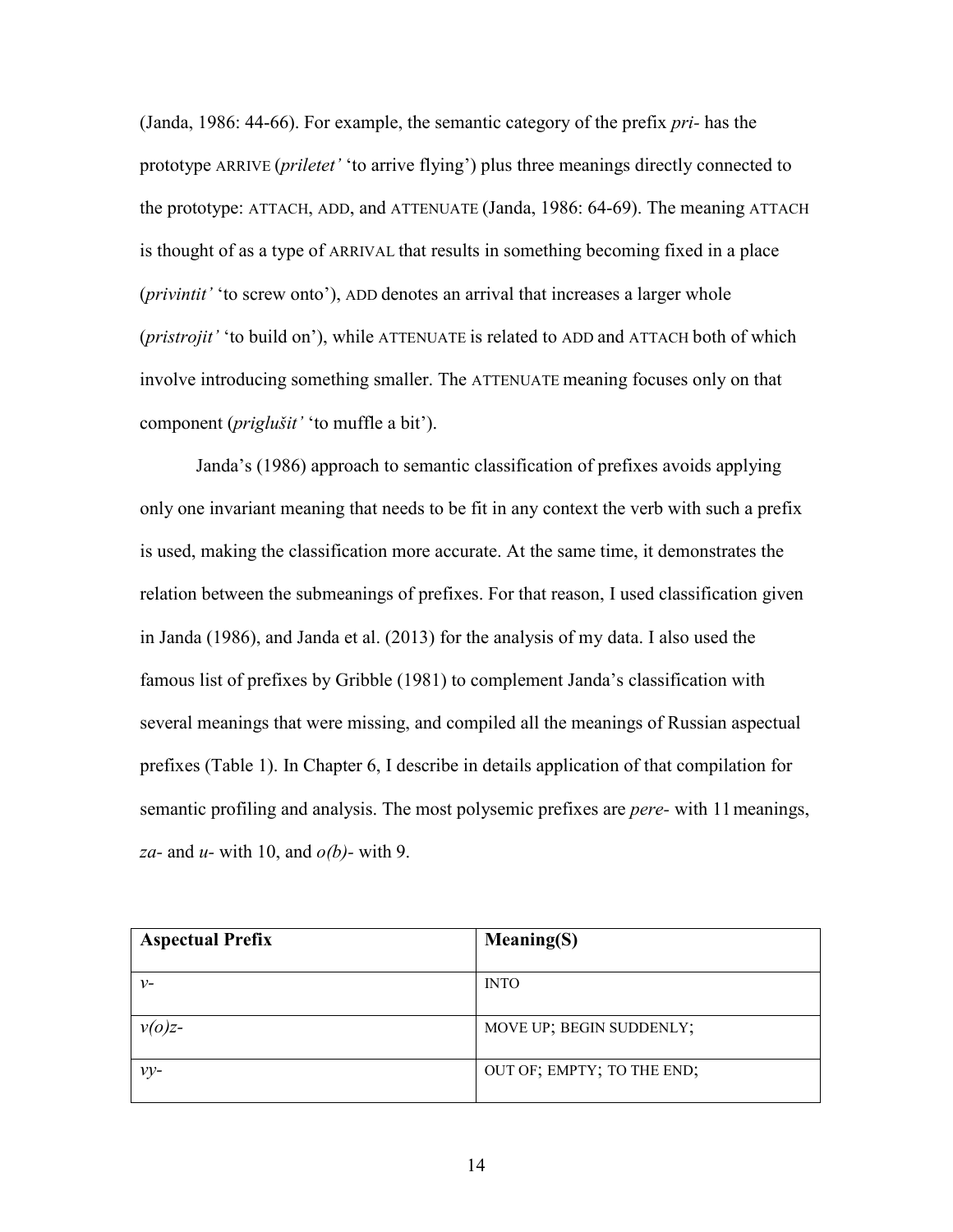| $d_{0}$ - | UP TO; UNTIL THE END/LIMIT; IN ADDITION  |
|-----------|------------------------------------------|
| $za-$     | DEFLECT; SURFACE; ACCUMULATE; EXCESS;    |
|           | BEGIN; EXCHANGE; CHANGE TO A FIXED       |
|           | STATE; ATTACHMENT; COVER; FILL           |
| $iz-$     | OUT OF; EXTREME                          |
| $na-$     | <b>ACCUMULATE; SURFACE</b>               |
| $o(b)$ -  | AROUND; PASS; OVERDO; MISTAKE; AFFECT    |
|           | MANY; AFFECT A SURFACE; ENVELOP;         |
|           | IMPOSE/ACQUIRE A NEW FEAUTURE            |
| ot-       | DEPART; BOUNCE; UNSTICK; MAKE NON-       |
|           | FUNCTIONAL; STOP AT ENDPOINT             |
| pere-     | TRANSFER; THOROUGH; SUPERIORITY;         |
|           | OVERDO; REDO; DURATION/OVERCOME;         |
|           | BRIDGE; TURN OVER; MIX; DIVIDE; SERIATIM |
| $po-$     | RESULT; SOME; DISTRIBUTE; START          |
| pod-      | APPLY TO BOTTOM; HORIZONTAL              |
|           | APPROACH; ADJUST; INCREMEMNT; MINIMAL    |
|           | <b>ACTION</b>                            |
| pri-      | ARRIVE; ATTACH; ADD; ATTENUATE           |
| pro-      | THROUGH; THOROUGH; DURATION;             |
|           | DISTANCE; PASS                           |
| $raz-$    | SPREAD; INTENSELY                        |
| $S-$      | ONCE; TOGETHER; DOWN                     |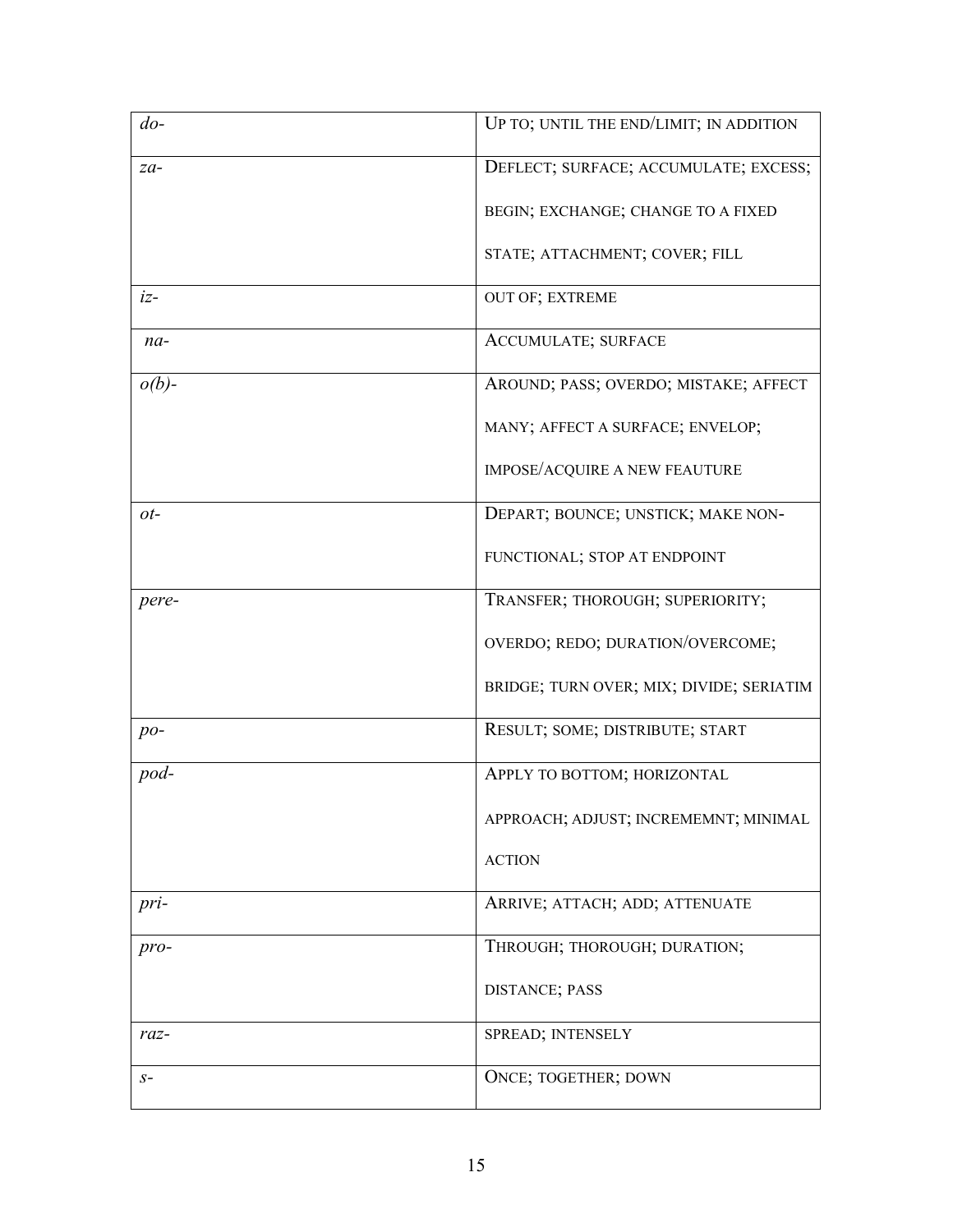| $u-$ | MOVE AWAY; COVER COMLETELY;           |
|------|---------------------------------------|
|      | PLACE/FIT; DEPART FROM NORM; CONTROL; |
|      | KEEP/SAVE; MOVE DOWNWARDS; PERCEIVE;  |
|      | REDUCE; HARM                          |

*Table 1*. Semantic meanings of Russian aspectual prefixes (based on Gribble 1981, Janda 1986, Janda et al. 2013)

#### **2.5. Aspectual Prefix Variation**

One of the indisputable facts of Russian aspectology is that there is a clear correlation between prefixation and perfectivization. Townsend (1980:116) distinguished between nonsemantic and semantic verbal prefixes. If the former merely perfectivizes the imperfective stem (*na-pis-a-t'*-Pf 'PRF-write-VC-INF, to write'), the latter not only perfectivizes, but also alters the meaning of the stem (*za-pis-a-t'*-Pf 'PRF.surface-write-VC-INF, to write down'). Some scholars disagree with such distinction, favoring either Empty Prefix Hypothesis<sup>20</sup>, according to which the prefix makes no contribution to the meaning of the perfective verb (Janda & Ljaševskaja , 2011:148), or Overlap Hypothesis, according to which semantic overlap between the prefix and the verb camouflages the meaning of the prefix, causing the illusion that it is empty when in fact it is not (Janda & Ljaševskaja, 2011:148). Therefore, verbal prefixation not only plays a central role in Slavic aspectual system and word formation, but also contributes to its complexity. The main reason for that is that Russian prefixes are particularly characteristic of polysemy: e.g., the prefix *pere-* has 11 meanings according to Janda (1986: 134-173).

<sup>20</sup>First formulated in Janda & Ljaševskaja (2011:148), idea first proposed by Šaxmatov 1952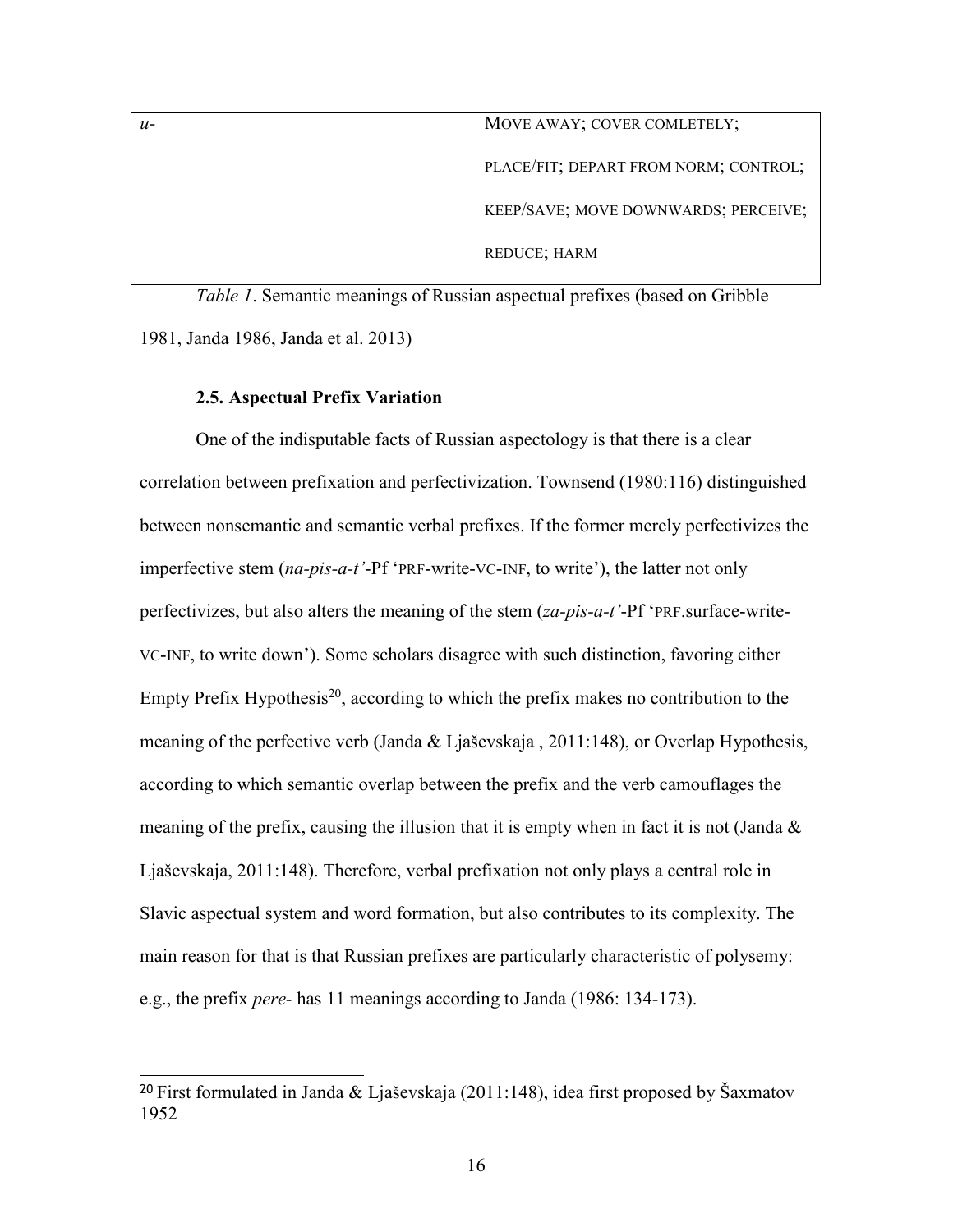The extensive polysemy and variety of Russian aspectual prefixes contributes to prefix variation. A verb is defined as displaying prefix variation whenever it can use more than one prefix, that alternate to produce perfectives from that verb. The phenomenon of prefix variation is a topic that has been very scarcely examined; in fact, it was never thoroughly explored before the Exploring Emptiness project at the University of Tromsø in Norway that started in 2007 and set out to lay the debate between the Empty Prefixes Hypothesis and the Overlap Hypothesis to rest. This thesis will rely heavily on their findings and adopt their terminology.

Janda and Ljaševskaja found that 27% of the 1,981 verbs that form perfectives via prefixation can do so with more than one prefix. These 1,981 verbs were formed from 1,429 Impf verbs, which indicates that 552 (39%) more perfectives than would be if each Imperfective formed only Pf and demonstrated no prefix variation, i.e., took only one prefix to do so. The research conducted within the framework of the Exploring Emptiness project finds that prefix variation is both frequent and systematic in CSR. An example of a verb that forms perfectives with more than one prefix is *marat'* 'to soil', which has four perfectives in *vymarat', zamarat', izmarat'* and *namarat'* that can be interchangeably used in the same context (Janda and Ljaševskaja, 2011:148)*.* For example*,* sentences '*Ja zamaral kurtku v grjazi'* and '*Ja izmaral kurtku v grjazi'* both mean 'I soiled the jacket with dirt'.

By examining the behavior of individual prefixes, Janda and Ljaševskaja found that *s*- and *za*- can combine with all other prefixes, and that *po*- can combine with all prefixes except *v-*. In fact, *po-* has the largest distribution in their data, occurring nearly twice as many times as the second most frequent prefix, *s-*, becoming, in their view, the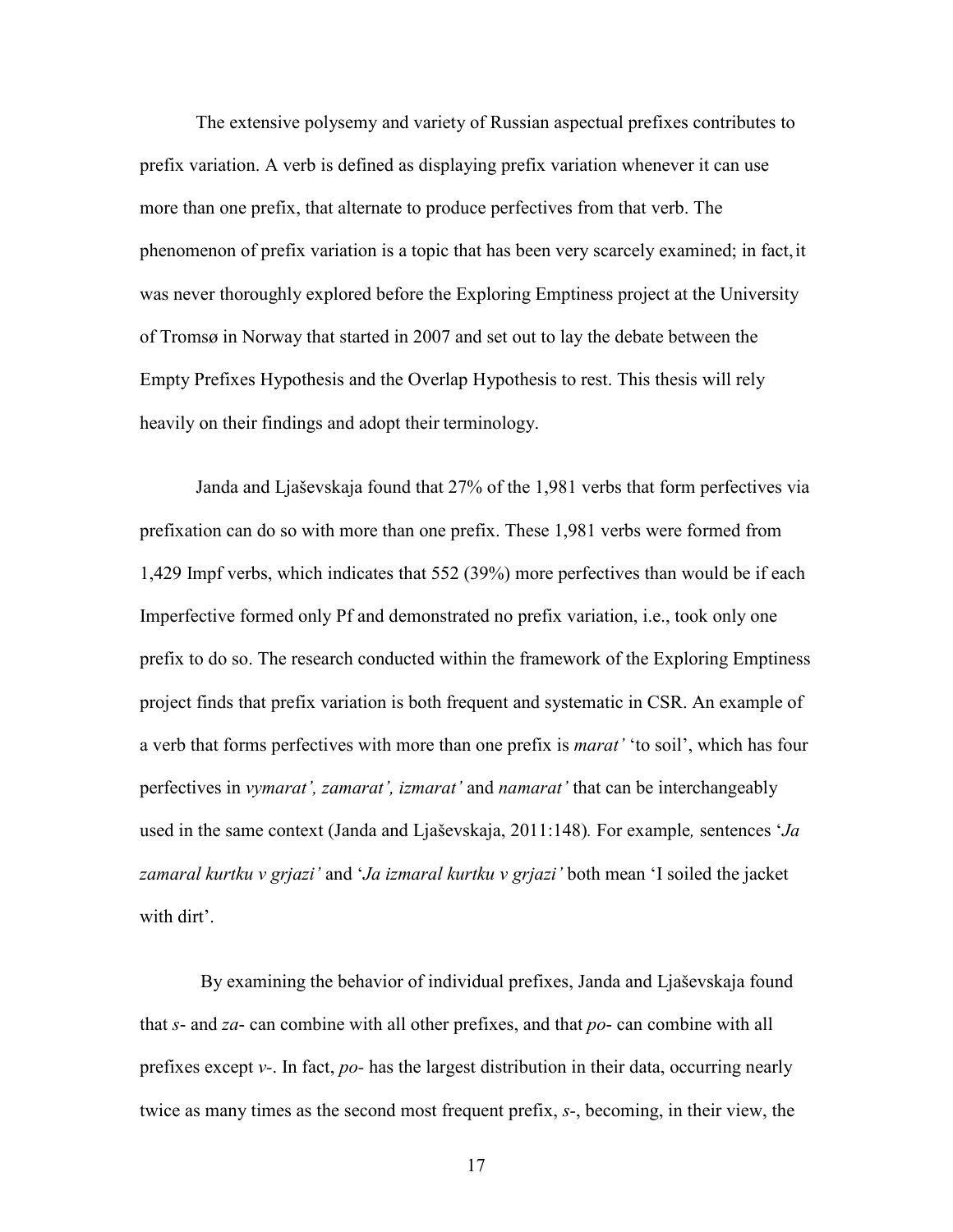"default perfectivizer", developing the simple perfective meaning and adding no semantics (Janda and Ljaševskaja, 2011: 150). A general tendency they observed was that prefixes that are more involved in the formation of perfective verbs are more likely to engage in prefix variation, both in terms of the number of simple Impf verbs that are used with the prefix, and in the number of other prefixes that are found in alternation with each other. In other words, frequent prefixes, as expected, are also more frequently attested in prefix variation and tend to combine with a greater number of other prefixes, although not without exceptions: for example, *vy-* engages in prefix variation nearly twice as often as *pro- (vy-* alternates with other prefix(es) to form perfective forms from 87 base verbs, while pro- - from only 44 verbs), although *pro*- is slightly more frequent with overall token frequency of 141 compared to 122 for *vy-* (Janda and Ljaševskaja, 2011: 150). Another exception is that *vz-/voz*- engages in very little prefix variation compared to its overall frequency. They explain it by *vy- and vz-/voz* generally being limited to directional meanings unlike most of the prefixes that has broader semantic meanings.

Janda & Ljaševskaja (2011) introduce the idea of Overlap Hypothesis, according to which "the prefix makes a contribution to the meaning of the perfective, however, the meaning of the prefix overlaps with the meaning of a simplex verb" (p. 9). They also point to how the Overlap Hypothesis can, to a large extent, predict which prefix is chosen by which verb. According to the hypothesis, the meanings of the prefixes overlap with the meanings of the unprefixed verb. The prefix *raz-,* for instance, can have the meaning 'swell', thereby turning a verb like Impf *dut'* 'to blow' into Pf *razdut'* 'to inflate, 'to swell by blowing'. The unprefixed verb *puxnut'* 'to swell' would therefore be likely to have *raz-* as the prefix in its PF form (p. 12). The possibility of predicting the prefix that will be used to form a perfective form based on the semantics of a base verbal form would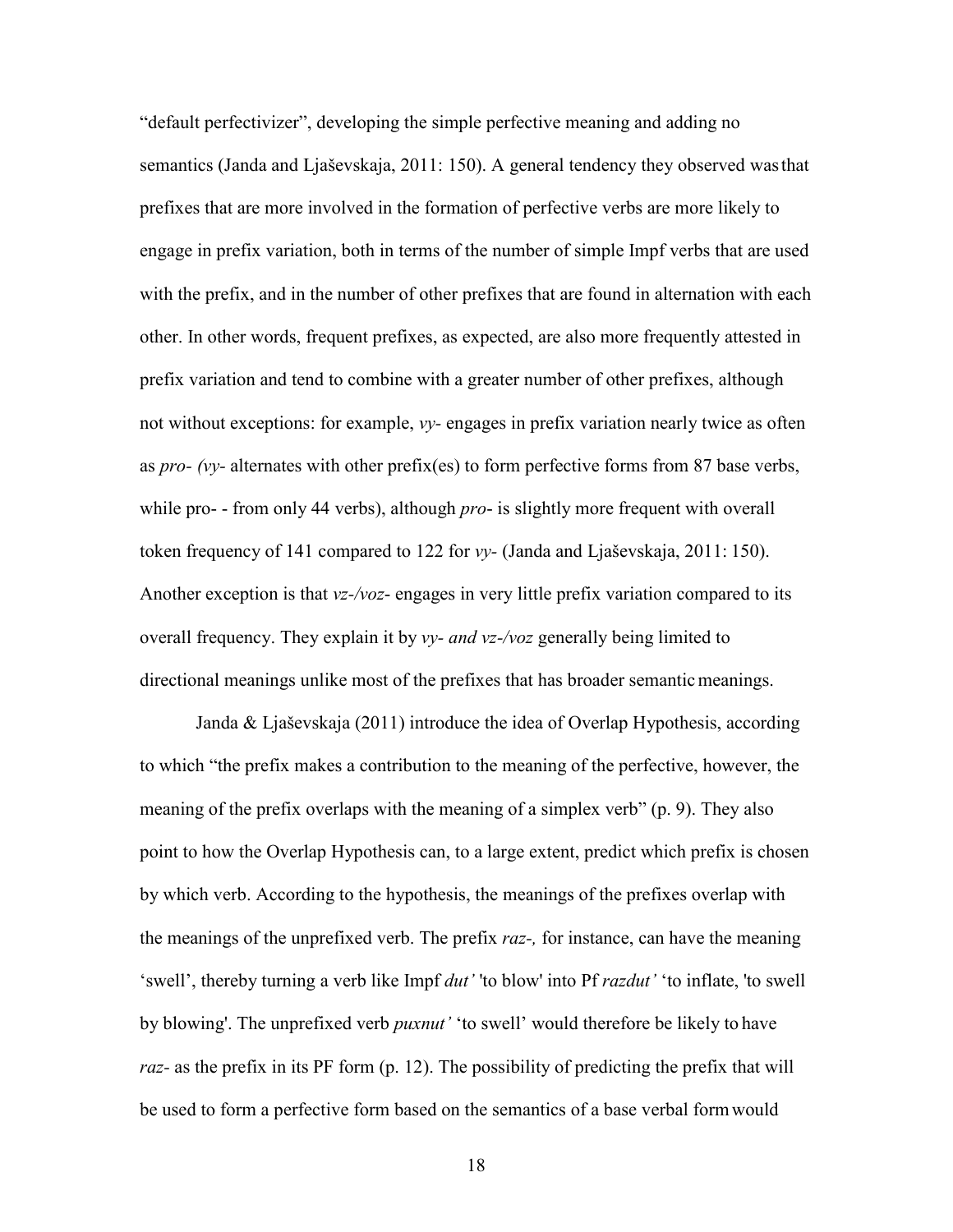help answer one of the research questions of this thesis, "Is it possible to predict the prefix that could be used to form perfectives for certain new verbs based on any lexical or grammatical criteria?" The O.H. is tested in Chapter 7 by applying semantic profiling<sup>21</sup>.

Chapter 3 will give an overview of the methodology for this study, describing the process of gathering and analyzing the necessary data to examine prefix variation in novel Pf verbs and to test Overlap Hypothesis for prefix prediction.

<sup>&</sup>lt;sup>21</sup> Semantic profiling is a type of behavioral profiling, which is used for making comparisons across linguistic data. A profile is established by collecting and tagging corpus data, and then examining the relationship between meanings (semantic tags) and forms (Nesset, Endresen, Janda, 2011: 379). In this study, the focus of analysis is distribution of prefixes and semantic classes of verbs.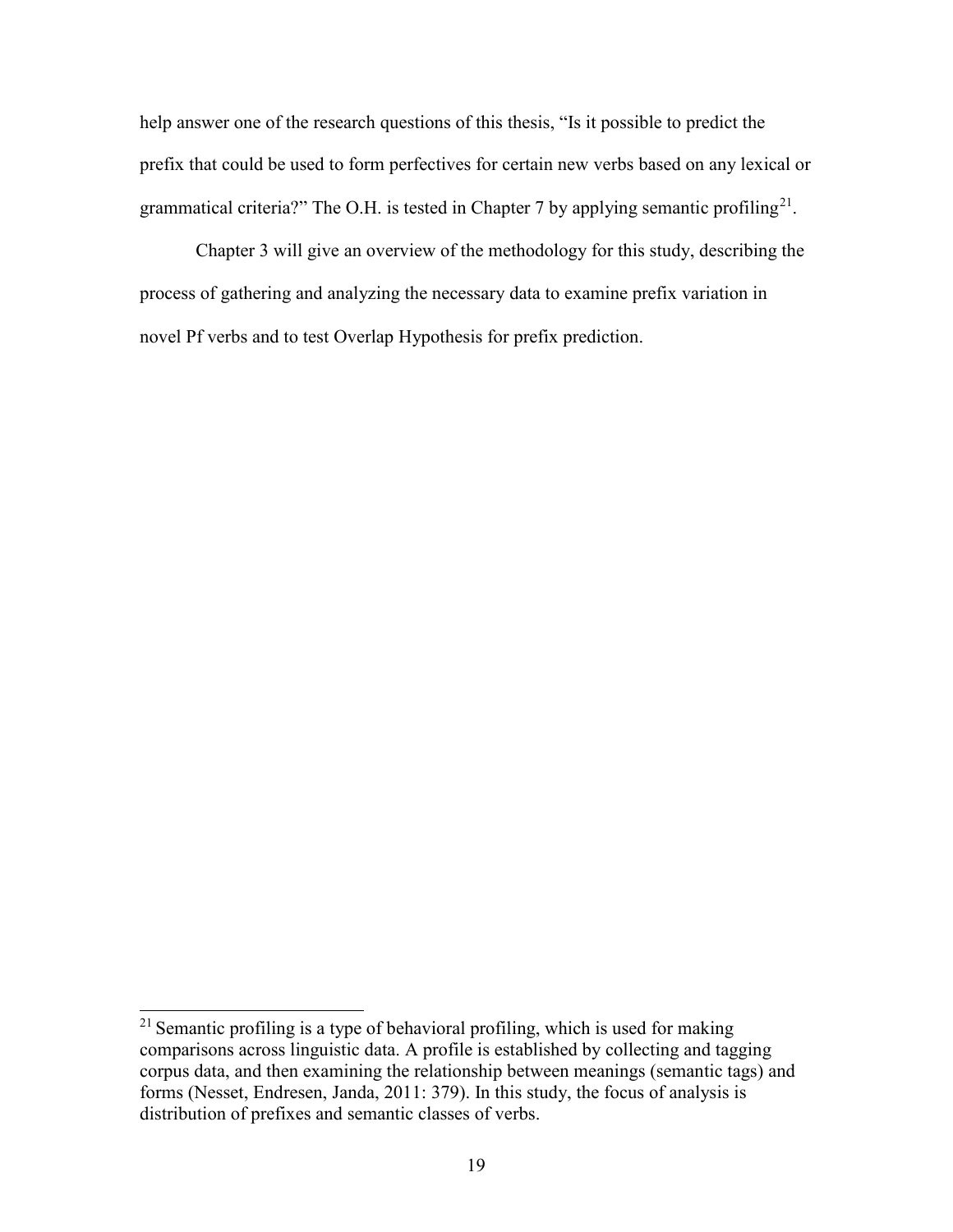# CHAPTER III

## METHODOLOGY

This chapter presents the methodology used in the experiment on prefix variation in creating Pf forms of novel Russian verbs. Since part of the goal was to make a comparison of prefix variation in CSR verbs and in novel verbs, I used the database, created for the Exploring Emptiness research project at the University of Tromsø, which contains an extensive collection of aspectual pairs in CSR found in fairly recent dictionaries that are formed via prefixation. This was done by creating an aggregate of the aspectual pairs listed in Evgen'eva's (1999) and Ožegov and Švedova's (2001) dictionaries of Russian, as well as in Cubberly's (1982) article on "empty prefixes" in Russian. As noted earlier, the resulting database contains 1,429 unprefixed imperfectives that form perfectives with one or more prefixes, and features a user-friendly search function for analyzing prefix variation in CSR (http://emptyprefixes.uit.no/). The database can be consulted for various parameters, including which prefixes are attested with a given verb, its morphological and semantic class, its frequency in the Russian National Corpus (RNC), its definition, and the dictionaries that list it.

As for novel verbs in Russian, however, neither a database nor an extensive dictionary that includes novel verbs exists. For that reason, I designed an experiment to obtain that data. The design of the experiment is described below.

#### **3.1. Participants**

Thirty-seven native speakers of Russian residing in Russia, eleven males and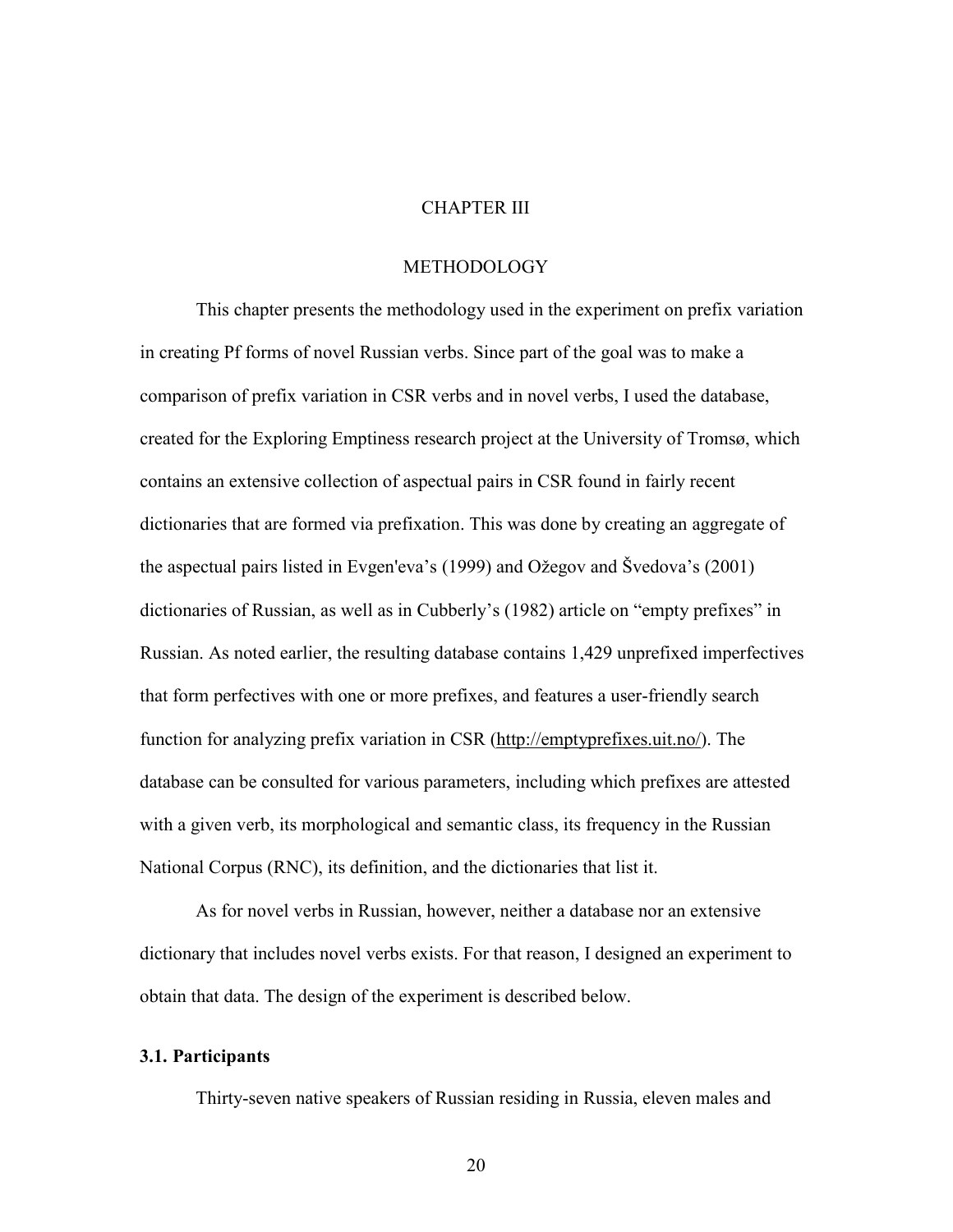twenty-six females, participated in the experiment. Their mean age was 19.0 years (SD=1.9; range 18–25 years). I targeted a younger group of speakers primarily because I believed that there may be more usage and acceptance of borrowed elements among this generation, due to their greater exposure to and enthusiasm for American and Western European electronic and print media.

The participants were monolingual speakers who had grown up and resided mostly in Nizhny Novgorod and spoke educated Standard Russian. They were all students of the School of Interpreting and Translation of Nizhny Novgorod State Linguistic University, which means that they had taken language courses and studied the stylistics of the Russian language. All second- and third-year students in the English Department were informed about the experiment the day before and encouraged to collaborate by their language instructor. On the day of the experiment, thirty-seven volunteered to participate. The participants were naive as to the purpose and subject of the experiment.

Ideally, it would be better not to limit participants to only those majoring in English. However, I was able to recruit only them because their language instructor agreed to cooperate, while instructors of other groups were not able to adjust their lesson planning to fit in the experiment. Native Russian speakers living in the United States were not used, to avoid possible influence of native language attrition.

## **3.2. Materials and Stimuli**

The empirical data were obtained through questionnaires and an elicited response test. First, a questionnaire was designed for the experiment that contained biographical questions, regarding the participants' gender, native language, place of birth, and details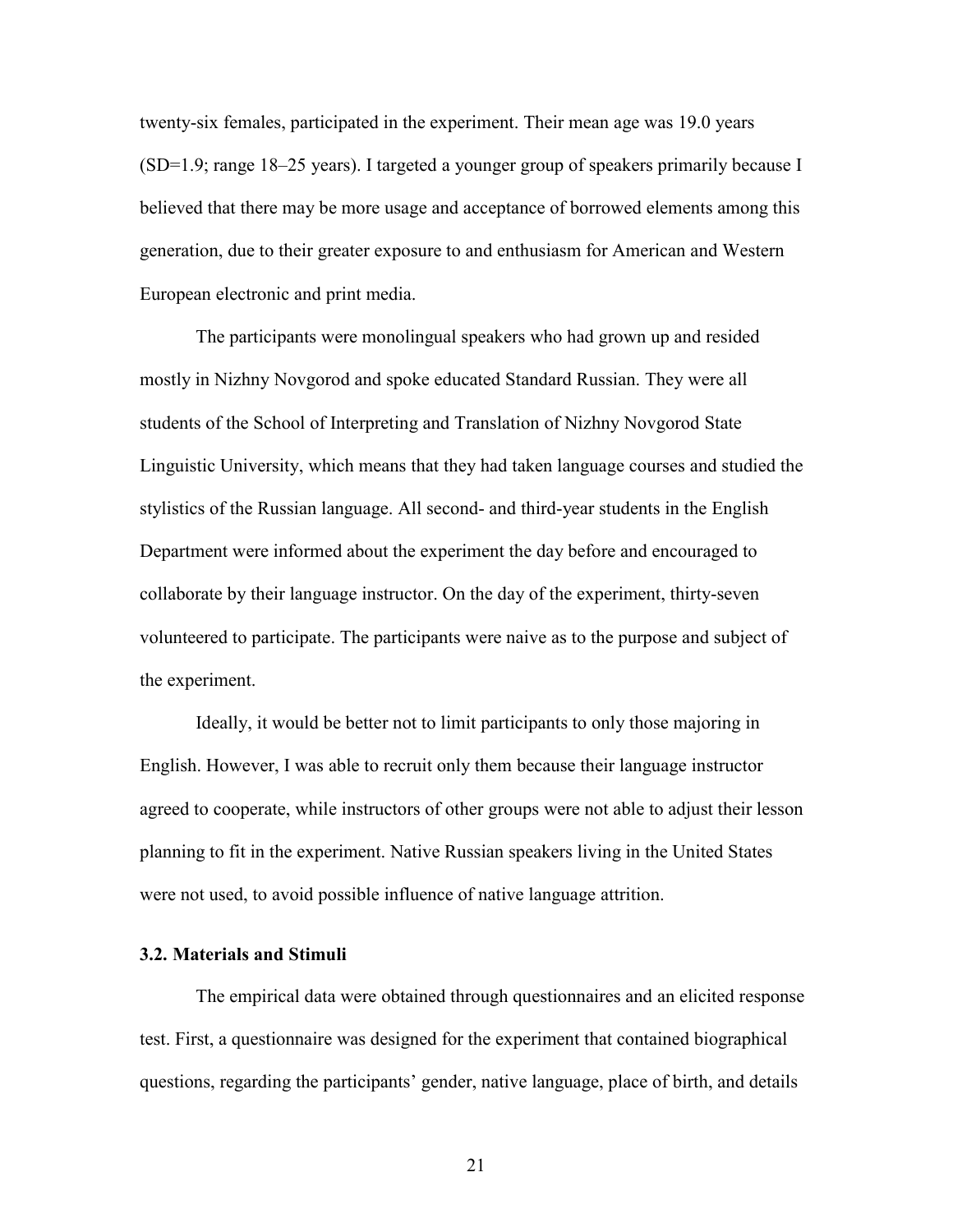of foreign language learning experience. The elicited response task, the task setting up the context and prompting for the eliciting of the target structures, consisted of incomplete written sentences in the past tense with a blank that would elicit a prefixed perfective verb form; the participants were asked to fill in the blank with an appropriate verb derived from a given borrowed loan noun. None of the nouns used had wellrecognized derived verbs in Russian or even equivalent derived Russian verbs: *konsiler*  'concealer', *segvej* 'Segway'<sup>22</sup>, *podcast* 'podcast', *krossfit* 'crossfit', etc. These are all new-concept nouns borrowed for products, activities, and ideas recently introduced from Western countries. The nouns included new social media platforms and messengers, innovative means of transportation and cosmetic products, newly developed styles and types of fitness activities. For some of the nouns, a picture illustrating the activity of an object was included to ensure the correct comprehension of the meaning. I used the Russian Yandex search engine to check whether the use of verb possibly derived from the stimuli noun had yet been attested. As a result, several nouns (e.g., *feisbuk* 'Facebook', *tint* 'tint 'cosmetic product', etc.) were excluded, since there already were established perfective verbs derived from them. Four such nouns (*torrent* 'torrent', *instagram*  'Instagram', *piar* 'PR', *skajp* 'Skype') were included herrings. The total of eighteen borrowed nouns and one noun phrase (*ekstrašot* 'extra shot') were used as target stimuli for the production of prefixed verbs. All the nouns used are provided in Table 2.

| 1. bitcojn    | 'Bitcoin'     |
|---------------|---------------|
| 2. ekstra šot | 'Extra shot'  |
| 3. vandrajv   | 'OneDrive'    |
| 4. konsiler   | 'concealer'   |
| 5. xajlajter  | 'highlighter' |

<sup>22</sup>Brand name, 'a smooth transition'. Derived from Italian segue 'it follows' (http://www.etymomline.com)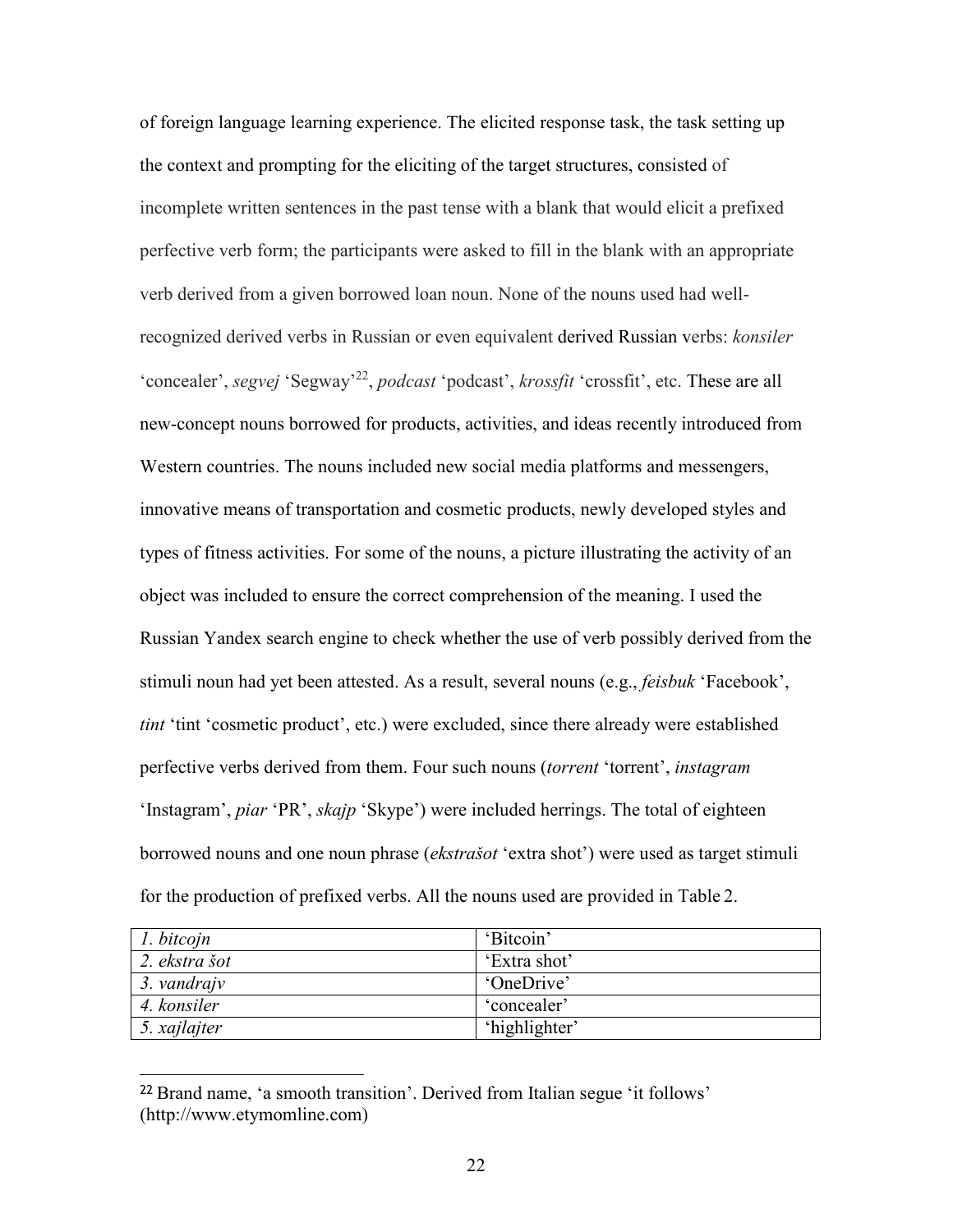| 6. xotspot    | 'hotspot'                    |
|---------------|------------------------------|
| 7. bodibar    | 'bodybar'                    |
| 8. parkur     | 'parcour'                    |
| 9. segvej     | 'Segway'                     |
| 10. densxoll  | 'dancehall (style of dance)' |
| 11. iksboks   | 'Xbox'                       |
| 12. krossfit  | 'crossfit'                   |
| 13. snepčat   | 'snapchat'                   |
| 14. podkast   | 'podcast'                    |
| 15. majnkraft | 'Minecraft (computer game)'  |
| 16. vičat     | 'WeChat (messenger)'         |
| 17. netfliks  | 'Netflix'                    |
| $18.$ uber    | 'uber (cab)'                 |
| 19. džipies   | 'GPS'                        |

#### *Table 2*. Loan Nouns Used as Stimili in the Experiment

The given incomplete sentences were in the past tense. Each sentence had one predicate in the third-person singular past tense and another one being omitted, with the corresponding Subject also in the third-person singular, e.g., *Kak tol'ko on našel* (1st predicate) *adres biznes-centra, on srazu že (2<sup>nd</sup> predicate) na vstreču* 'As soon as he found the address of the business center, he to the meeting'. The participants were asked to fill in the blank of the second predicate in each sentence with an appropriate verb derived from a new borrowed noun given noun. For each noun, there were two sentences with an elicited verb. Only two contexts were used throughout the whole experiment: the first context (henceforth: Context 1) was: *kak tol'ko on(a)*

*on(a) srazu že* **(a)** as soon as s/he , s/he immediately ', the second context (henceforth: Context 2)was: *on(a) bystro*

*i potom i potom*  $\frac{1}{2}$  *s/he quickly , and then* 

 '. Both contexts were designed to trigger the use of a perfective verb. Thirty-eight sentences were equally divided, and the first half were assigned a masculine Subject (*on* 'he), while the second half – a feminine Subject (*ona* 'she'). The verbs were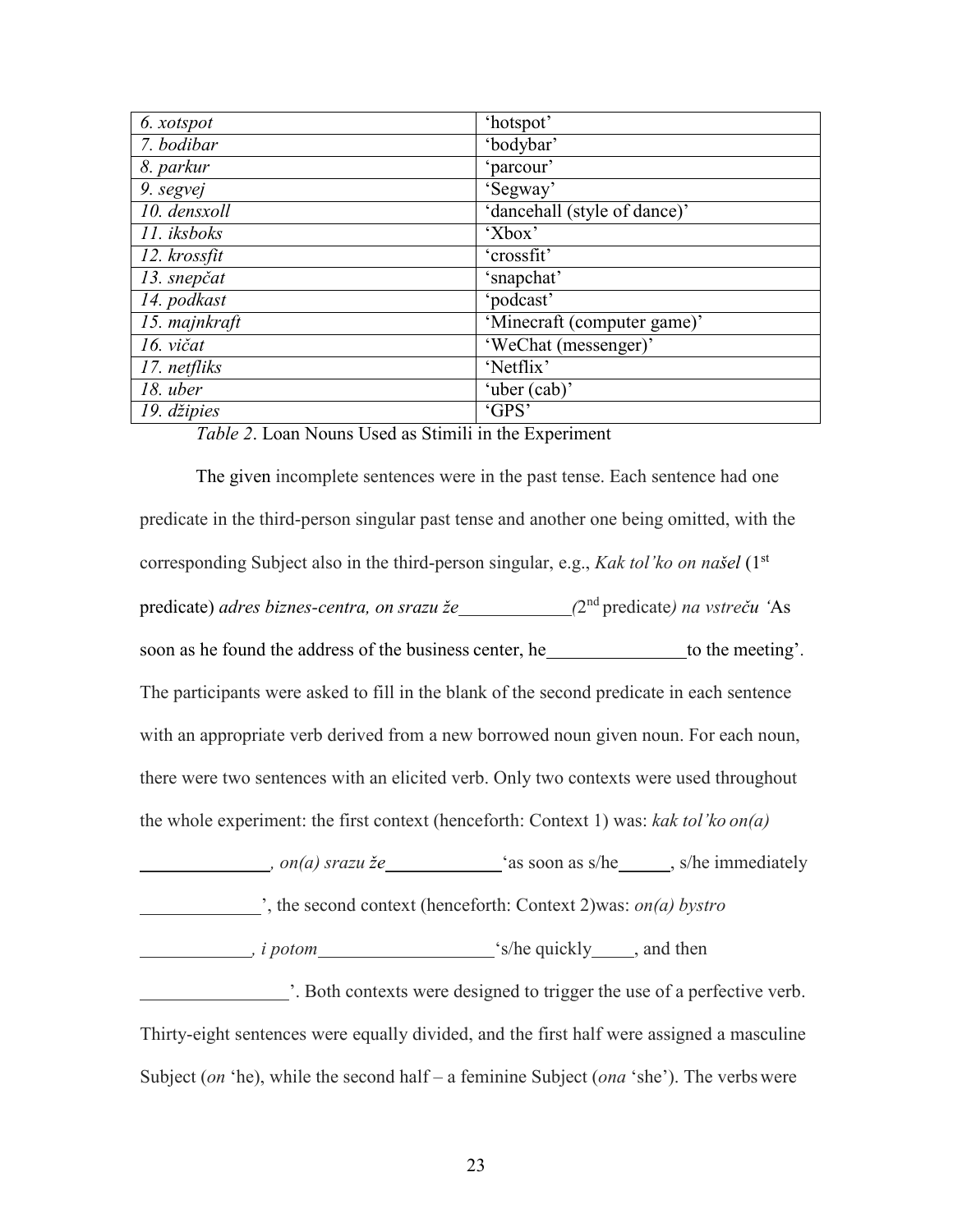mostly matched with the gender of Subject based on semantics. For example, the sentence with an elicited perfective form of *konsilerit'* 'to apply/cover with concealer' was assigned a feminine Subject on the basis of the lexical meaning of the predicate, while the sentence with the form of *majnkraftit'* 'to play Minecraft' was assigned a masculine Subject. Such a distribution seemed appropriate, because Russian society is still characteristic of gender inequality and different gender roles.

Thus, there were a total of 38 target sentences (19 nouns, in two contexts apiece), not including **8** sentences with red herring nouns and **4** sentences that elicited imperfective verbs, which too were used as red herrings.

The nouns and sentences were given only in Russian, and were written in Cyrillic. The definitions for the stimuli nouns were not provided, except for several pictures illustrating them, but the participants were told to ask me to define the noun for them, in case the meaning is unclear.

There is always a risk when working with a large set of stimuli that the exposure to the preceding stimuli will affect the reactions to the following stimuli. To decrease the likelihood of such priming effects, the order of the sentences in the stimuli was randomized with the help of website randomlists.com. All the stimuli was entered into the 'Custom list randomizer' tool on the website 45 times (the maximal expected number of participants) to create 45 lists, each with random sentence order. The tests were printed on a paper handout to be distributed to participants. All the 45 handouts had the test items in different order. The test was administered on paper, so that the participants would give the verbal forms in writing and would not interfere with each other's results.

Prior to administering the experiment I completed the semantic tagging of all the unprefixed Impf forms and, comparing them with the list of prefix meanings (Table 1),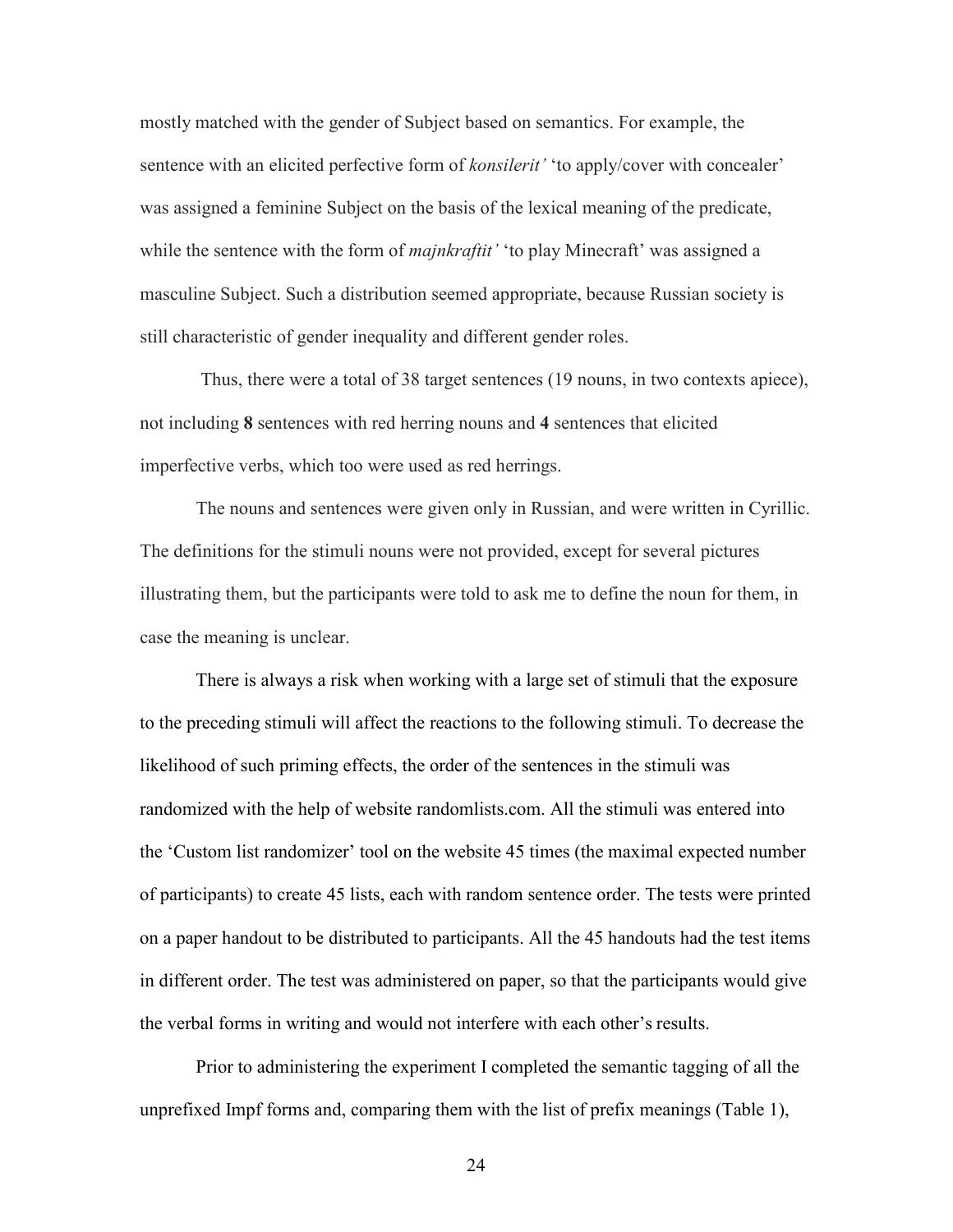predicted which prefixes would be used to form each of the verbs. That process is described in details in chapter 6. Appendix 1 contains the version of the randomized test that was given to one of the participants.

#### **3.3. Procedure**

All the data used in the current study was collected by me during the period December, 17 2017 – December, 19 2017 in Nizhny Novgorod. The participants were tested in groups of three to five. Such a procedure was the most convenient for their language instructor, who let students leave the lesson for approximately 15 minutes to participate in the experiment. Since the task was presented on paper and they were asked to write down their answers, they did not interfere with each other's replies.

The experiment was conducted in relatively formal settings, in an empty classroom in one of the university halls. The procedure for each group was structured as follows: first, the subjects were orally asked by me to provide written answers to the short biographical section questions, and then were given instructions. They were assured that the confidentiality of their information would be guaranteed. They were then asked to use each given noun to produce a verb to fill in the blank in each sentence that would match the context and keep the resulting sentence. During the instruction phase, before performing the task, participants were orally presented three illustrative examples of the nouns and the sentences with verbs derived from a given noun. Those three examples appear before to the test itself in Appendix 1. Special emphasis was put on the fact that only a single verb, not a phrase, was expected from them. They were not instructed to produce the verb in any particular grammatical form or to incorporate a prefix in the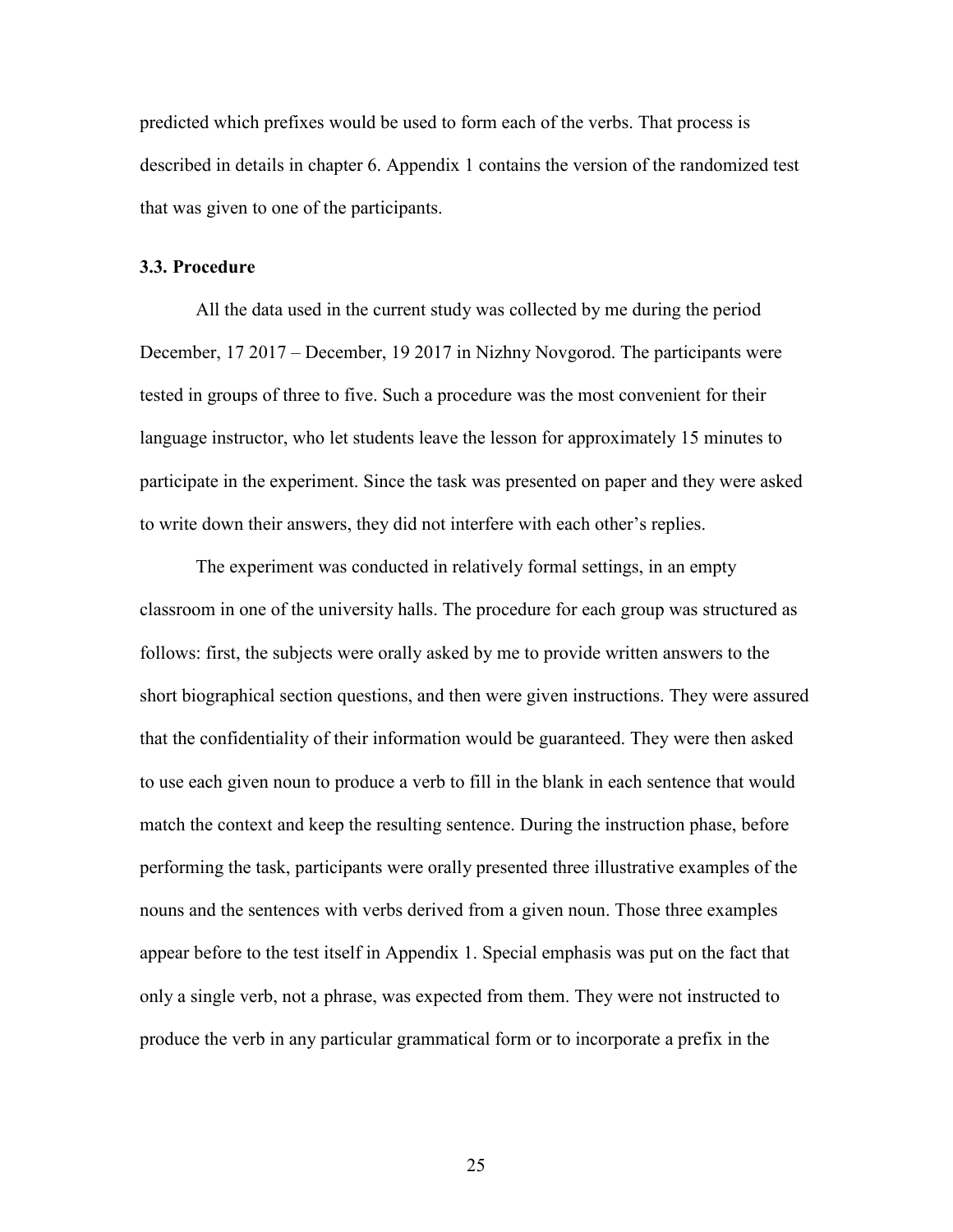resultant item. The participants were not told what the purpose of the experiment was until after each participant completed the experiment.

Each subject was given an individual handout with a list of nouns and sentences. The order of items was randomized for each of them. The participants were under time pressure to complete the task because of their restrictive class schedule, so they were told to write down the first verb form that came to mind.

Before leaving the room, the participants were asked to give me their contact information (Skype or email address) in case I would later need clarifications from them for my analysis. I asked them to do that only if they were willing to. Seventeen out of the thirty-seven students provided their contacts.

## **3.4 Results**

Of the 37 respondents, three did not complete the written biographical information section; this may have been either because of the imposed time constraint or because of personal preference. When asked in writing on the questionnaire if they were bilingual (if they considered more than one language to be native for them), none of the respondents replied affirmatively. They were all advanced speakers of English, but had been taught by non-native speakers, i.e., everyone answered negative to the question if they had been taught by a native speaker of target language. None of the participants spoke a foreign language in naturalistic settings on an everyday basis.

Some of the respondents replied rather erratically to the place of birth section of the biographical information; only 26 provided this information, and two of those simply stated "Russia".

The collected data was copied into an Excel Spreadsheet for further analysis. Out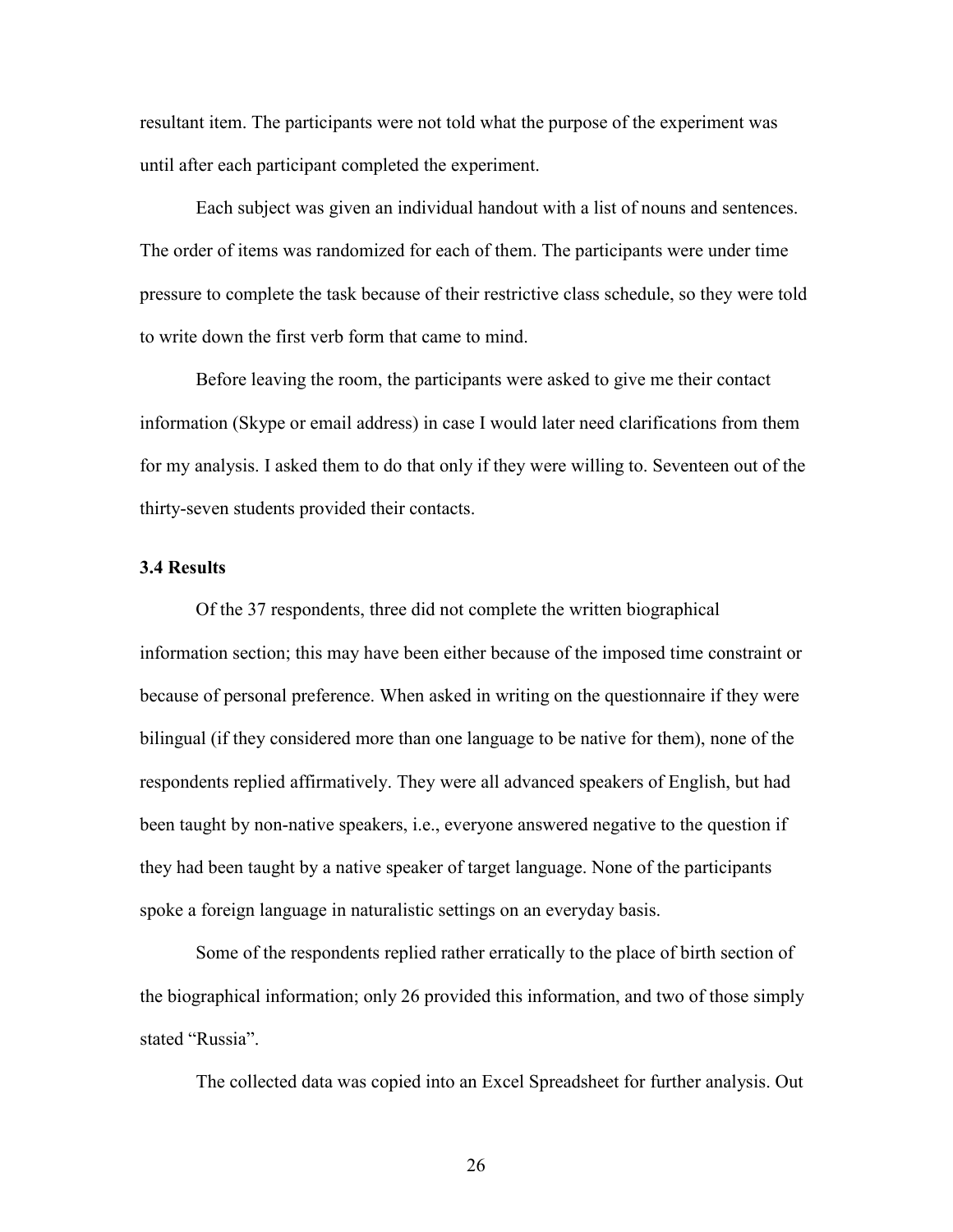of all the data, twelve answers were not provided. These were spread across different students and stimuli nouns, there were no repeats in the missing data, and thus, I did not look for any tendencies here. All the twelve sentences with missing verbs were among the five last sentences on the given variant of the test, which suggests that they were in a rush to get back to class, or simply tired of the test. No correlation between the demographic variables and the linguistics choices of the participants was found.

As a result of the experiment, 1,406 perfective verb tokens (tokens for Context 1 and Context 2 for each Impf unprefixed form) were collected, out of 1,418 maximum expected. Out of these, two were Imperfective and non-prefixed (*mainkraftil* 'played Minecraft' and *džipiesil* 'went in the direction provided by GPS'), and so were excluded from analysis, leaving 1,404 prefixed perfective novel verbs to be analyzed.

The perfectives formed from the four red herrings nouns (*torrent* 'torrent', *instagram* 'Instagram', *piar* 'PR', *skajp* 'Skype') were considered as control verbs for both contexts during the analysis, since such verbs have already been attested in the language. The results were very homogeneous compared to the novel verbs. All four verbs demonstrated almost zero prefix variation, having taken only one prefix in the formation of the perfective, e.g., the prefix *za-* was used with *instagramit'* 'to post on Instagram' and *po-* was used with *skajpit'* 'to communicate via Skype' by all 37 subjects in both contexts. For *torrentit'* 'to download from torrent', the prevalent prefix was *za-*, with only eight instances of *s-* (*storentil*) for both contexts. As for *piarit'* 'to promote using PR techniques', the prefix *pro-* was dominant, with six instances of using the form *raspiaril* in two contexts. All the produced perfectives formed from the control verbs have been found as already existing through Yandex search.

The vast majority of the verbs in the data were formed from the noun with the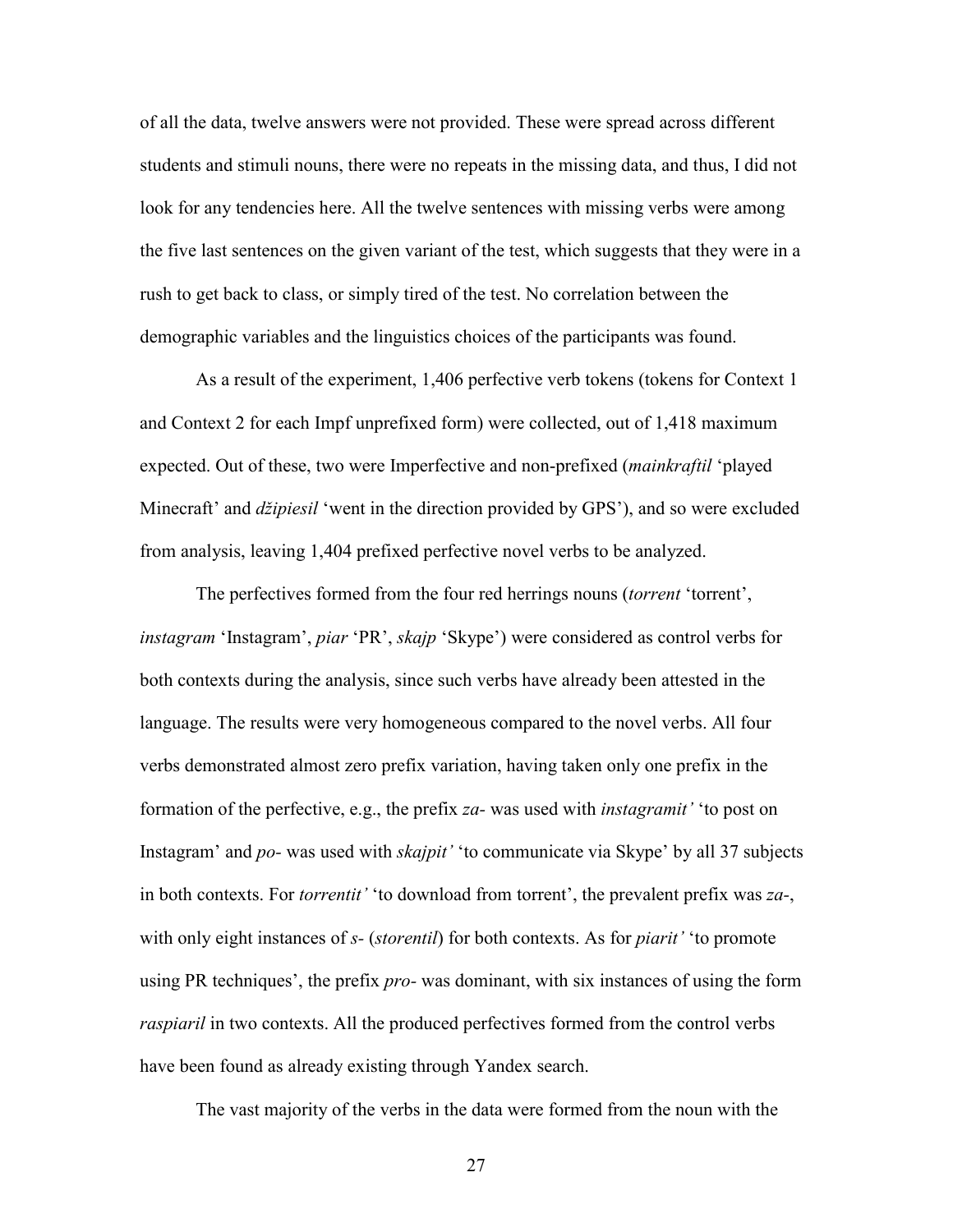help of the verb category suffix *-i-*. Such results are expected based on the phonological characteristics of the stimuli nouns stems, namely the vast majority of them having a coronal consonant as a final sound with only *vandrajv* ending in a labial and none ending in a velar. According to Kapatsinski (2005), the suffix *–i-* is the most productive stem extension in the formation of verbs from borrowed English nouns and is most likely to occur after coronal-final and labial-final nominal roots (Kapatsinski, 2005; Kapatsinski, 2008: 279).

Eight out of 1,406 verbs were formed with the suffix –nu- in the semelfective meaning (e.g., *za-vandrajv-nu-l-a '*PRF-OneDrive-SEM.VC-PST-FEM.SG*,* have uploaded to OneDrive'*, pro-ekstrašot-nu-l-a '*PRF.THROUGH-extra.shot-SEM.VC-PST-FEM.SG*,* have added an extra shot'*).* Only three out of those eight verbs were formed without a prefix, using only suffix *-nu-* to perfectivize the verb: *džipiesilnul* 'GPS-SEM.PRF.VC-PST.MASC.SG*,* have got somewhere using the GPS'*, vandrajv-nu-l-a '*OneDrive-SEM.PRF.VC-PST-FEM.SG*,* have uploaded to OneDrive'*, pro-ekstrašot-nu-l-a* 'extra.shot-SEM.PRF.VC-PST-FEM.SG*,* have added an extra shot to a drink')*.* None of the verbs were formed from nouns with the *–ova-* verb category suffix, i.e., such forms as \**parkurovat'*  or \**xajlajterovat'* were not attested.

As for the prefixes used to form perfectives, prefix variation was attested and differed across the speaker population. Different tendencies for using particular prefixes were also observed. The results are described and discussed in following chapters. The quantitative results of the experiment (amount of each individual verb form provided for each sentence and the number of times each prefix was used with a given verb) can be found in Appendix 2. Apart from the quantitative data regarding prefixes and verbs, I also used semantic and discourse information provided by the context of the verb in the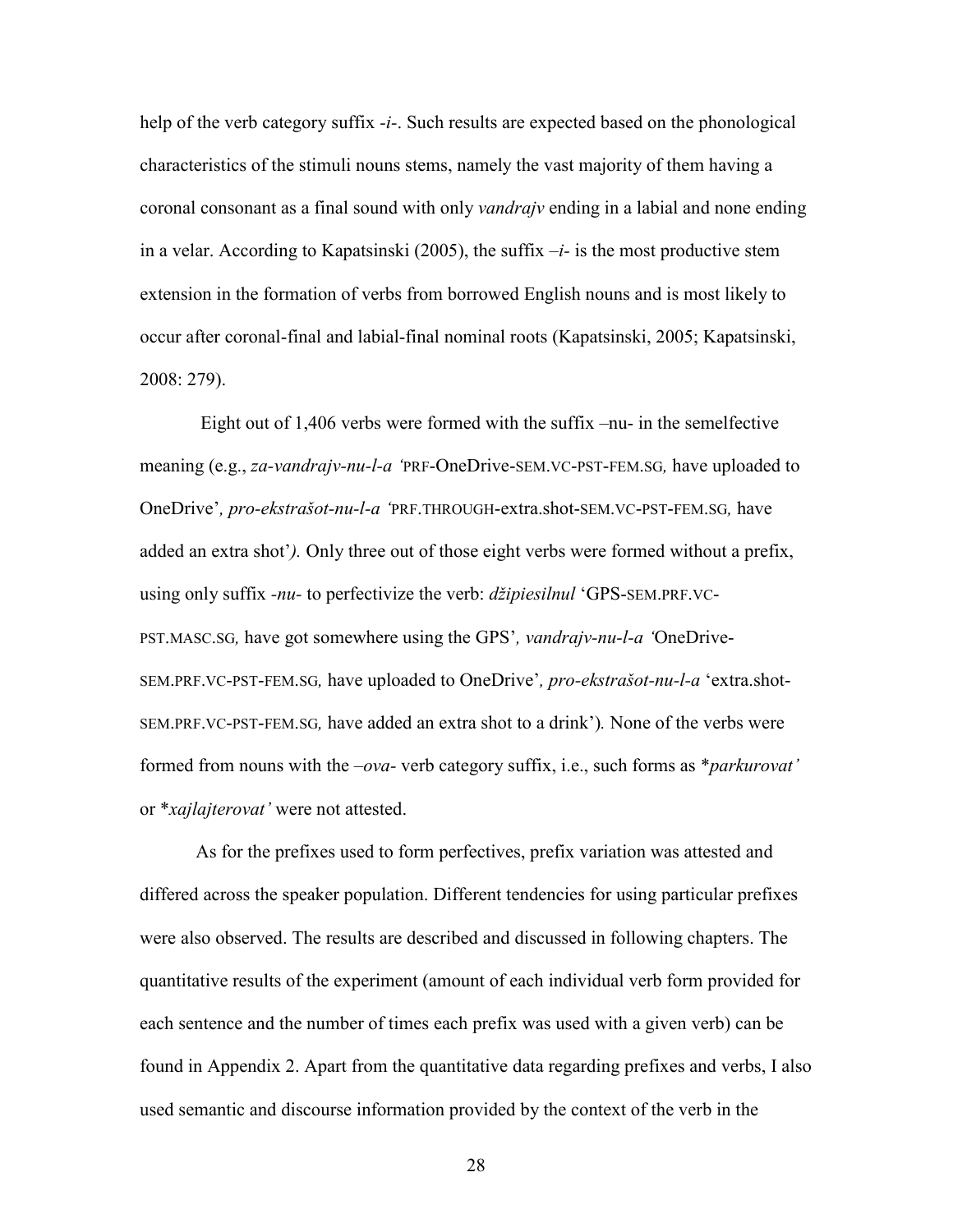semantic profiling, making sure that the predicted meanings of prefixes do not contradict the context.

## **3.5. Post-test interview**

After preliminarily analyzing the data, I requested clarifications of the usage and meanings of certain items from individual participants whose contact information I had, since different native speakers of the same language often attend to different cues in input, and as a result end up having individual grammars. Such individual differences may be attributed to dissimilarities in cognitive abilities and linguistic experience (Dabrowska, 2018: 233). The answers of some participants could have been motivated by their individual interpretations of the stimuli, that I would not have been able to guess on my own. I emailed all 17 of them; eight of them did not respond, six replied but indicated their inability (lack of time, travels, exam, etc.) to talk to me, and three answered my questions over Skype. I asked those three what they meant by using the certain verbs in certain sentences, or asked them to give a definition of the verb that they have come up with. I asked for the definitions of all 37 forms they had produced, and during the analysis stage I used their comments on the perfective verbs where discrepancies with the predictions were found. The clarifications that were relevant to the analysis are provided in Chapter 6.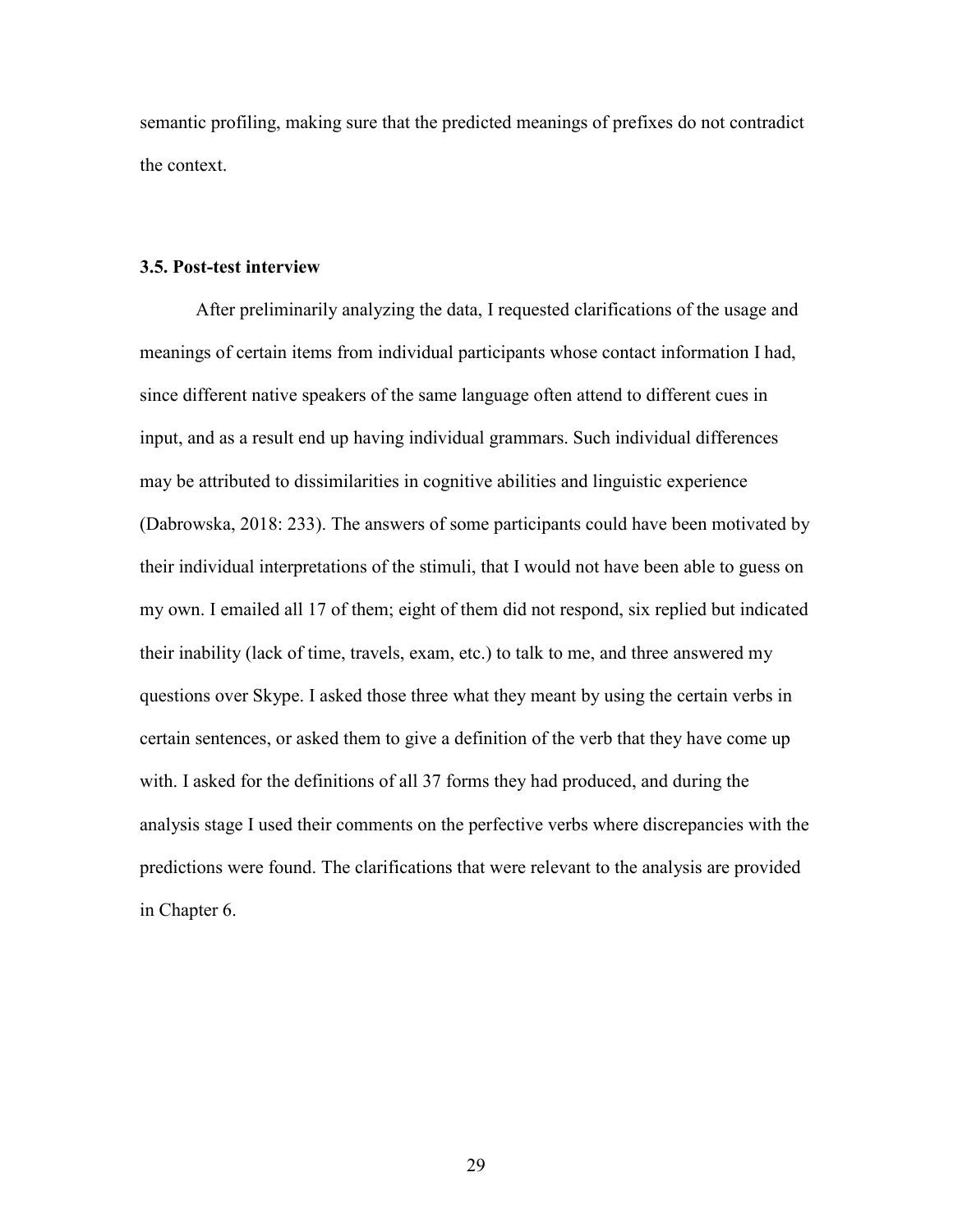#### CHAPTER IV

#### ANALYSIS OF PREFIX VARIATION

## **4.1. Prefixes Involved in Variation**

This chapter will argue that despite a few differences, prefixes in CSR and novel verbs appear to behave fairly similarly when it comes to which other prefixes they can be alternating<sup>23</sup> with. Where novel verbs and CSR verbs appear to behave radically differently, however, is in how extensive and frequent the prefix variation is.

Janda and Ljaševskaja's 2011 article on prefix variation in CSR based on the data from the Exploring Emptiness database includes in-depth tables of prefix variation, charts of the distribution of prefix variation, and the prefix combinations on which they drew their conclusions. This chapter and chapter 5 present a similar analysis of own databases of Russian novel verbs, with comparison to the results and analysis in Janda and Ljaševskaja (2011).

As mentioned above in Chapter 3, while examining the behavior of individual prefixes based on the data in the Exploring Emptiness database, Janda and Ljaševskaja (2011) found that *po-* and *za-* combined with all other prefixes. A general tendency they observed were that prefixes that are more frequently involved in the formation of

<sup>&</sup>lt;sup>23</sup> Janda and Ljaševskaja (2011) used the term "prefix combinations" to describe the choice of prefixes used with verbs that engage in prefix variation. Thus, for example, *marat'* 'to soil', cited previously, selects the prefix combination [*vy-*]/[*za-*]/[*iz-*]/[*na-*], since it can forms perfectives with each of those prefixes, while *gruzit'* 'to load' selects the prefix combination [*za-*]/[*na-*]/[*po-*], and *vjaznut'* 'to get stuck' selects the prefix combination [*za-*]/[*u-*], etc. In this thesis, I am using the term "prefix alternations" instead.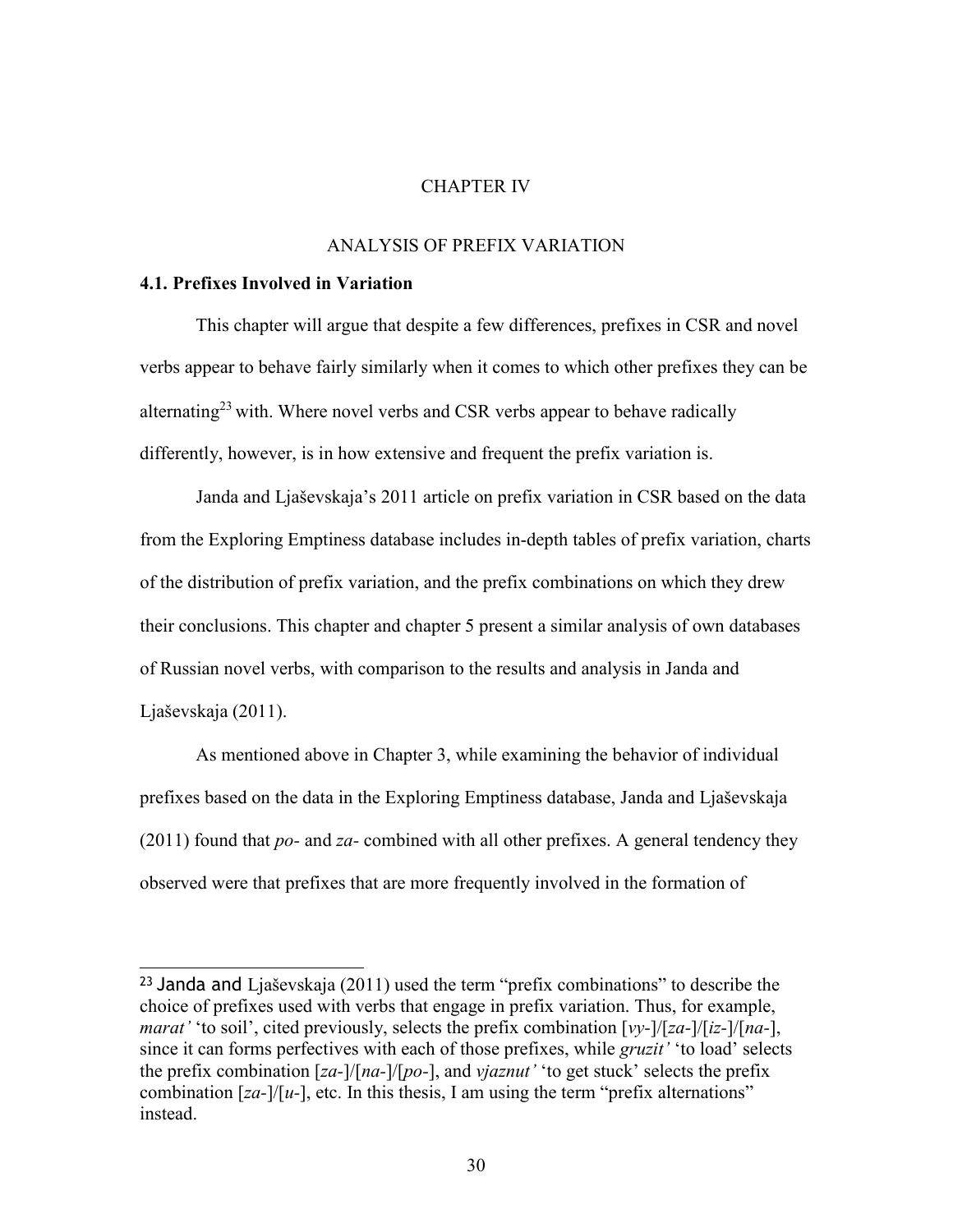perfective verbs (i.e., have higher token frequency<sup>24</sup>) are more likely to be attested in prefix variation also (i.e., have higher type frequency<sup>25</sup>), both in terms of the number of simple Impf verbs that use the prefix, and the number of other prefixes that are found alternating with them. In other words, frequent prefixes are more frequently attested in prefix variation and tend to alternate with a greater number of other prefixes.

This tendency is shown in Table 3, which gives the total number of perfectives in the second column, presented in descending order. Overall, the more frequently a given prefix forms perfectives with a given novel verb, the more frequently other perfectivizing prefixes are found with that verb. There is a near-total correlation between how often a prefix produces perfectives and how often they are attested in prefix variation. For instance, the most frequent prefix used by the participants, *za-*, was employed to form novel perfective verbs from the most nouns, 17 out of 19 (see Table 3). This prefix alternated with all the other nine prefixes attested in the data (see Table 4). There are some exceptions, however. For example, *do-* is found in prefix variation more often than *po- (do-* alternates with other prefixes to form perfectives from eleven Impf verbs, while *po-* is found with ten*)*, although *po-* is slightly more frequent (*po-* is used to form a Pf verb 180 times, while *do-* is used 169 times). Another exception is that *pri-* occurs in very little prefix variation compared to its overall frequency in CSR according to Janda and Ljaševskaja (2011). In other words, *pri-* rarely alternates with other prefixes to form perfectives from the same imperfective verbs (is involved in prefix variation with only one Impf verb, *uberit'* 'to get somewhere in an Uber cab', in the novel data) in spite of

<sup>&</sup>lt;sup>24</sup> Token frequency – frequency of the pattern in a corpus, the sum of the frequencies of the words exemplifying the pattern (Kapatsinski, 2018: 8).

<sup>&</sup>lt;sup>25</sup> Type frequency – frequency of a pattern in a dictionary, the number of words obeying the pattern (Kapatsinski, 2018:8).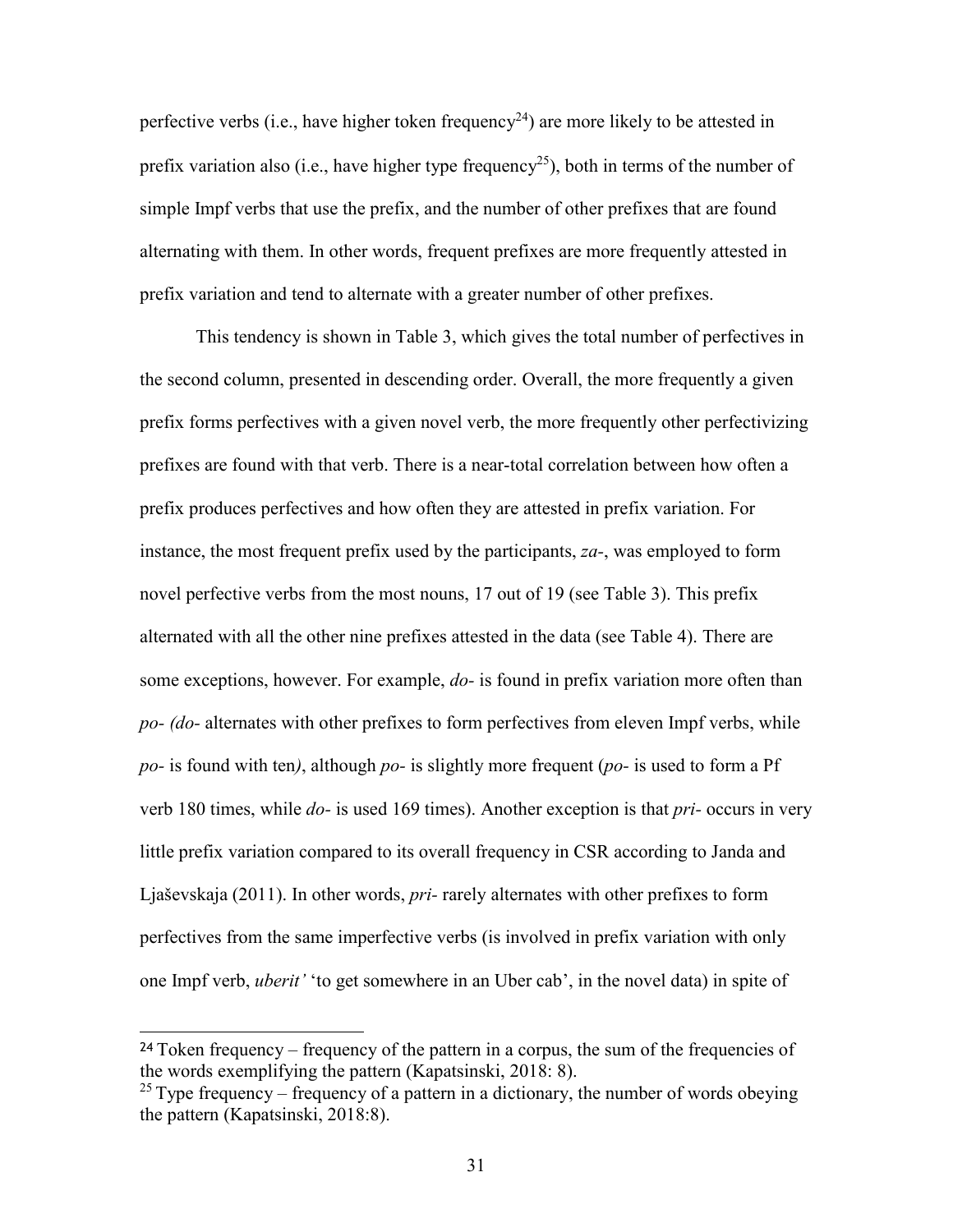being used by participants comparatively often (used 41 times). And most prominently, the prefix found to be very prevalent by Janda and Ljaševskaja (2011), *po-*, occurred less often than *za-*, and has been used almost three times less (616 times for *za-* vs. 180 times for *po-*), which is quite significant. Their prediction regarding *po-* becoming the default perfectivizer in CSR is not reflected in my data for novel verbs. It is still to be determined, however, whether one can assume that *za-* is becoming the default perfectivizer for both CSR and novel verbs. According to Pinker and Prince (1988), in some languages there are inflectional domains that utilize a default operation over the least specified contexts. They also claim the default morpheme is most productive with nonce words and the least sensitive to similarity relations between the stimulus and already existing words. It is still to be determined, however, whether one can assume that *za-* is becoming the default perfectivizer for both CSR and novel verbs, and whether the concept of the default mechanism is valid in general, especially, in the light of the number of studies finding no evidence of default being present in language learning and production, e.g., Dabrowska (2001) concluded that there is no default-like mechanism in the acquisition of the Genitive case in Polish.

However, we can already see that *za*- is the only prefix to form perfectives from Impf forms that show no prefix variation at all, i.e., base forms that occur in our data with only one prefix: all 37 participants used *za-* to form a Perfective verb from the nouns *densxoll* 'dancehall (style of dance)' and *xotspot* 'hotspot' in both Context 1<sup>26</sup> and Context 2<sup>27</sup>, and from *vičat* 'WeChat' in Context 2. In other words, *za-* was used for

<sup>26</sup>*Kak tol'ko on(a) , on(a) srazu že* 'as soon as s/he  $\frac{1}{\sqrt{2}}$ , s/he immediately  $\frac{1}{\sqrt{2}}$ . <sup>27</sup>*On(a) bystro , i potom* 's/he quickly , and then  $\blacksquare$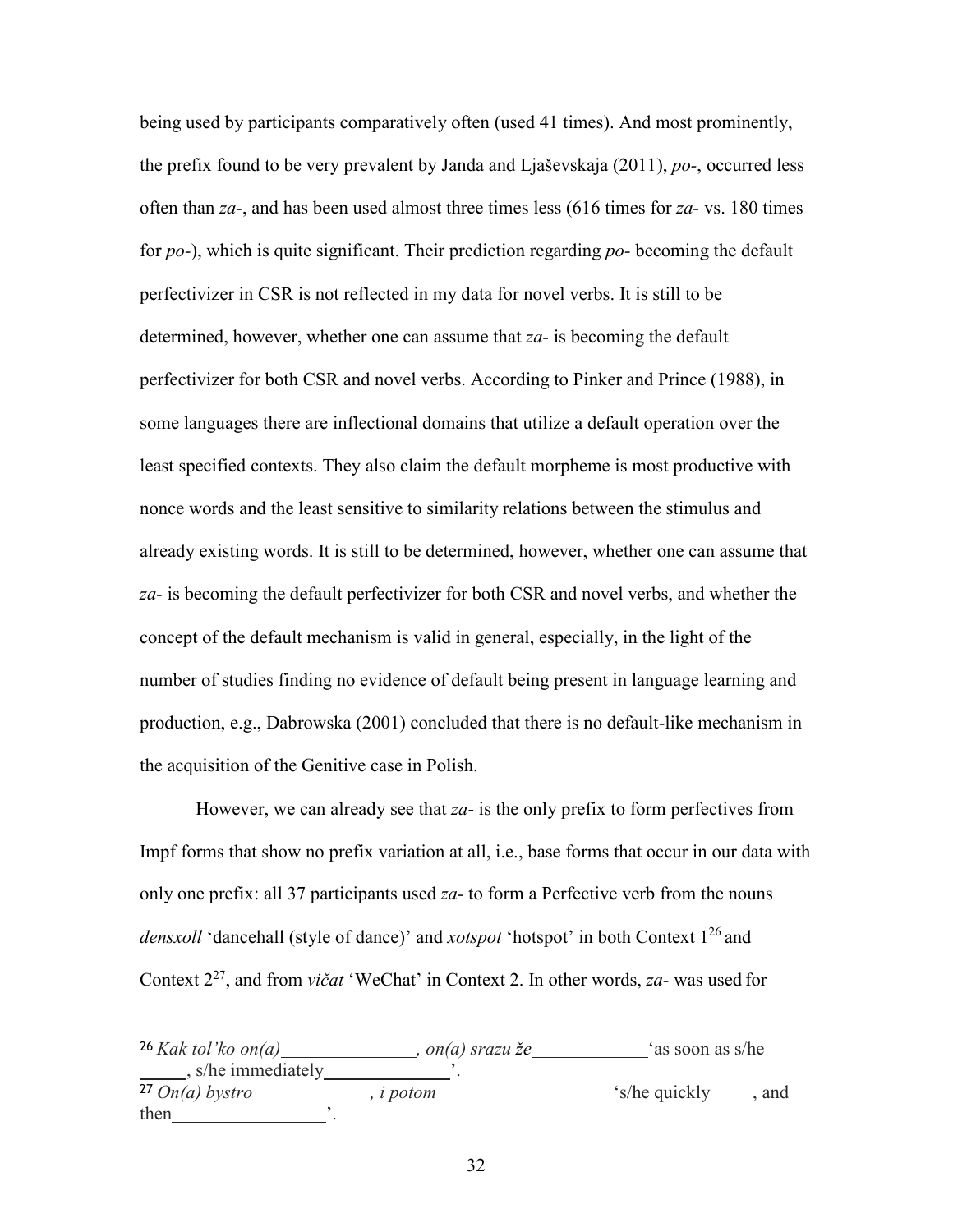perfectivizing the verbs that apparently did not tolerate other prefixes in the given

context.

| Prefix             | Token frequency: total number of    | Type frequency: number of Impf      |
|--------------------|-------------------------------------|-------------------------------------|
|                    | perfectives in the data formed with | verbs that used that prefix to form |
|                    | that prefix                         | perfectives (out of 19 verbs total) |
| $za-$              | 616                                 | 17                                  |
| pro-               | 194                                 | 13                                  |
| $po-$              | 180                                 | 10                                  |
| $do-$              | 169                                 | 11                                  |
| $ot$ -             | 108                                 | 8                                   |
| pere-              | 51                                  | 3                                   |
| pri-               | 41                                  | 1                                   |
| $na-$              | 21                                  | 3                                   |
|                    | 5                                   | 1                                   |
| $pod-$<br>$o(b)$ - | $\mathbf{1}$                        | 1                                   |

*Table 3*. Quantitative Characteristics of the Prefix Variation in Novel Verbs.

Looking at the list of each unique instance of a prefixed perfective in the answers of my participants, and counting which other prefixes each individual prefix alternated with, I arrived at the following table of prefix variation as seen from the perspective of each individual prefix:

| Prefix    | Alternates with                                                                            | Amount      | Amount of   |
|-----------|--------------------------------------------------------------------------------------------|-------------|-------------|
|           |                                                                                            | of prefixes | prefixes    |
|           |                                                                                            | alternating | alternating |
|           |                                                                                            | with in     | with in     |
|           |                                                                                            | novel data  | CSR (based  |
|           |                                                                                            |             | on J&L,     |
|           |                                                                                            |             | 2011)       |
| $d_{0}$ - | [za-] [na-] [ot-] [pere-] [po-] [pod-] [pri-] [pro-]                                       | 8           | N/A         |
| $za-$     | $[do-]$ [na-] $[o(b)-]$ [ot-] [pere-] [po-] [pod-] [pri-]                                  | 9           | 8           |
|           | $[pro-]$                                                                                   |             |             |
|           |                                                                                            |             |             |
| $na-$     | $\int$ do- $\int$ $\int$ $[za \int$ $\int$ $[po \int$ $\int$ $[po \int$ $\int$ $[pro \int$ | 6           | 6           |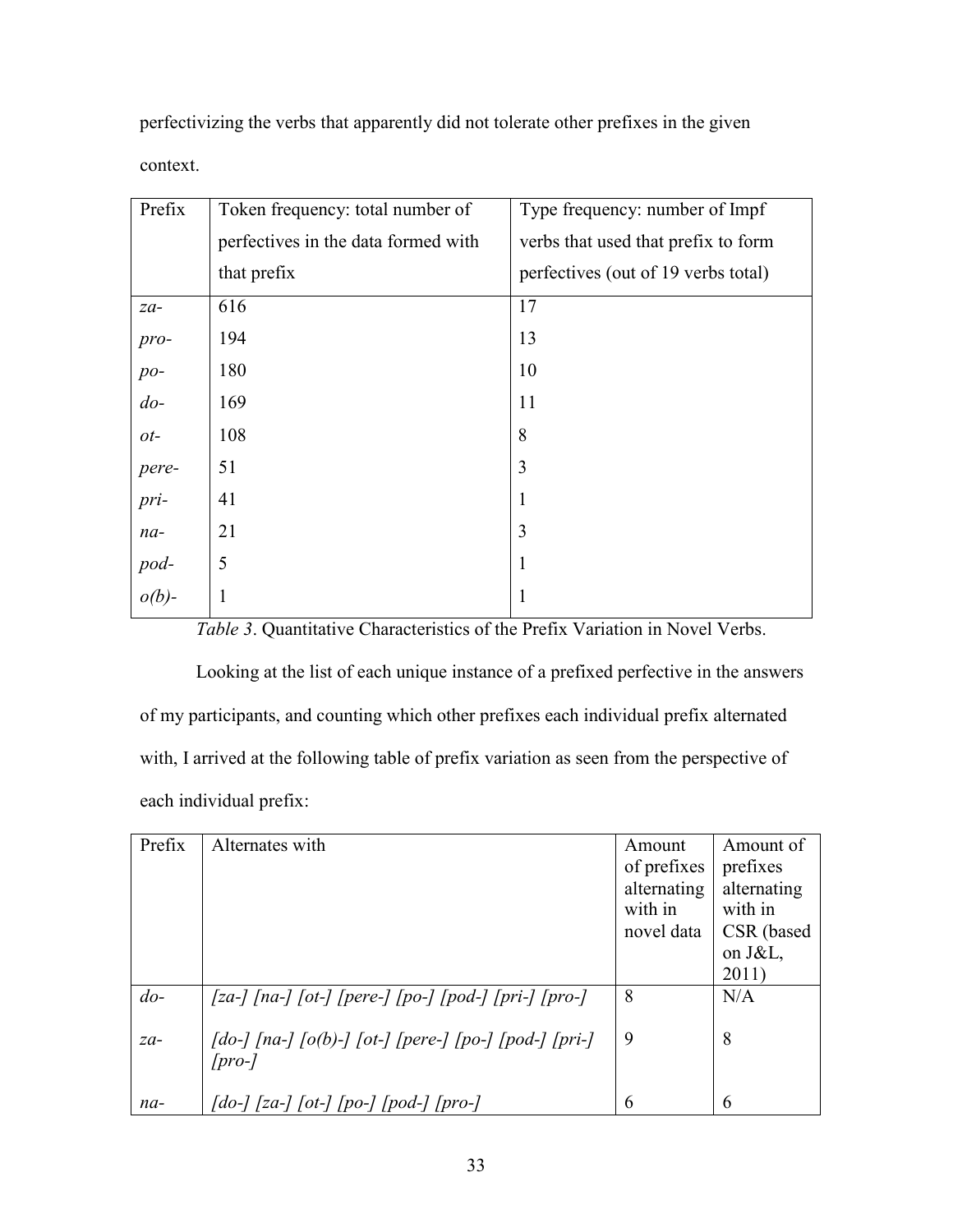| $o(b)$ -       | $\lceil za-1 \rceil$ [pro-]                                                                                                   | 3 | 7 |
|----------------|-------------------------------------------------------------------------------------------------------------------------------|---|---|
| 0 <sup>t</sup> | $\lceil$ do- $\rceil$ [za-] $\lceil$ na- $\rceil$ $\lceil$ o(b)- $\rceil$ [pere-] $\lceil$ po- $\rceil$ [pod-] $\lceil$ pro-] | 8 | 5 |
| pere-          |                                                                                                                               | 4 | 3 |
| $po-$          | $\int$ do- $\int$ [za- $\int$ [na- $\int$ [ot- $\int$ [po- $\int$ [pod- $\int$ [pri- $\int$ [pro-]                            | 8 | 8 |
| pod-           | $\int$ do- $\int$ $[za \int$ $[na \int$ $[ot \int$ $[po \int$                                                                 | 5 | 3 |
| pri-           | $\int$ do- $\int$ $\int$ $[za \int$ $[po \int$ $\int$ $pro \int$                                                              | 4 | 6 |
| $pro-$         | $\int$ do- $\int$ [za- $\int$ [na- $\int$ [o(b)- $\int$ [ot- $\int$ [pere- $\int$ [po- $\int$ [pri-]                          | 8 | 6 |
|                |                                                                                                                               |   |   |

*Table 4.* Prefix Variation in Novel Verbs from the Perspective of Individual Prefixes (Type Frequency)

If we look at the numbers on the right in Table 4, we see that the overall picture is one of a fairly high degree of correlation between prefix alternations in Contemporary Standard Russian and in the novel verbs formed by the participants. For instance, both prefixes *na-* and *po-* alternate with the same amount of other prefixes in CSR and novel data (six and eight respectively). There are, however, some differences when we look at possible alternating prefix combinations. *Ot-*, which in CSR seems somewhat resistant to prefix variation, and alternates with only five other prefixes in Janda and Ljaševskaja's database, is more flexible with novel verbs, alternating with eight different prefixes (all, except *pri-*). Other prefixes that demonstrate more flexibility in alternation in novel verbs than in CSR are *pod-* (alternates with six prefixes in novel data compared to four in CSR) and *pro-* (alternates with eight prefixes in novel verbs, while only with six in CSR). There is no data for the prefix *do-* for CSR, which is not listed among the perfectivizing prefixes analyzed by Janda and Ljaševskaja (2011), but demonstrates high token and type frequency in the novel verbs.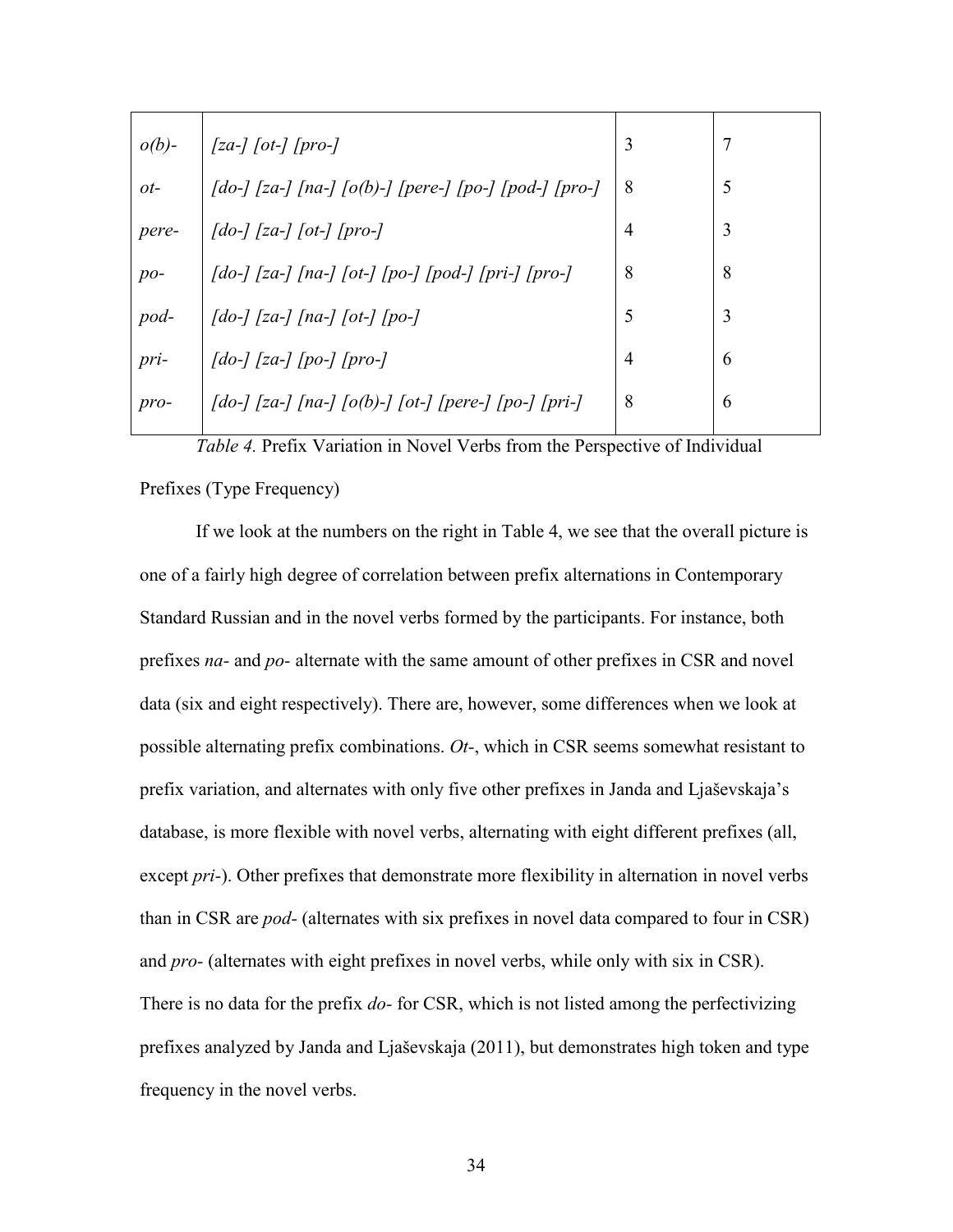There are also prefixes that demonstrate the opposite trend, showing lower prefix variation in novel data in comparison with CSR. The prefix that stands out is *о(b)-*, which alternates with fewer prefixes in the novel data than in Janda and Ljaševskaja's CSR results: only with *za-, ot-,* and *pro*- in the novel verbs, versus seven prefixes in Janda and Ljaševskaja's study (*na-, pere-, po-, pri-* in addition to *za-, ot-*, and *pro-*). This discrepancy may be explained by the relatively small database that I could assemble as a result of interviews and the contexts used as stimuli. Alternatively, it might indicate that the prefix  $o(b)$ - is going out of use and becoming unproductive. That question is discussed more in Chapter 6. There is also *pri-* that alternates only with four prefixes in new data compared to six prefixes in CSR.

As there are total ten prefixes used by participants in our data, mathematically there are 45 possible binary combinations of prefixes that can alternate with each other. Binary combinations of alternating prefixes occur not only in isolation, but also in the context of larger combinations (e.g., *za-* and *po-* can alternate only with each other (in isolation), as is the case with the Impf *krossfitit'* 'to do crossfit', but can also be a part of the bigger combination, where *za-* alternates with *po-* and with *do-*, as is the case for *iksboksit'* 'to play Xbox'). Thus, my list of possible alternating prefixes is essentially a list of binary combinations of alternating prefixes. That is, the figures in Table 4 and Table 5, for both CSR and novel verbs, represent an aggregate of the instances where binary combinations occur in isolation and those where they occur within larger alternating prefix combinations.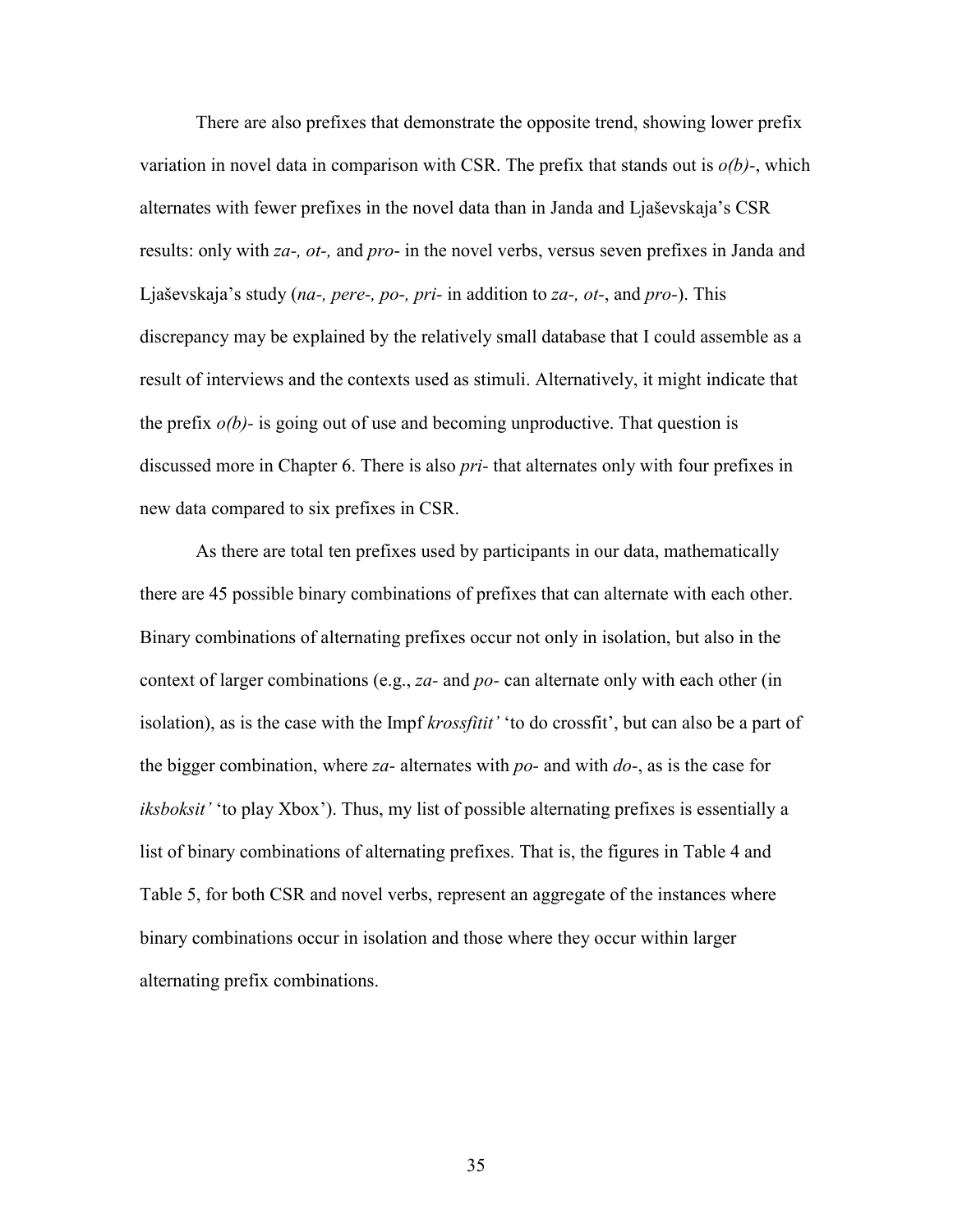

| Color coding: | Alternation attested in both my database and in CSR          |
|---------------|--------------------------------------------------------------|
|               | Alternation attested neither in my database nor in CSR       |
|               | Alternation attested in my database but not in CSR           |
|               | Alternation not attested in my database, but attested in CSR |

*Table 5*. Possible Alternations of Prefixes for CSR (based on J&L 2011) and Novel

Verbs

Table 5 highlights, for each of the possible alternations, where there is

correspondence and where there are discrepancies in the data on verbs in CSR and the data on novel verbs. Worth noting here is while my database consists of a mere nineteen novel verbs formed from loan nouns, the nearly twenty times larger Exploring Emptiness database includes a total of 386 of CSR verbs that display alternating prefix variation.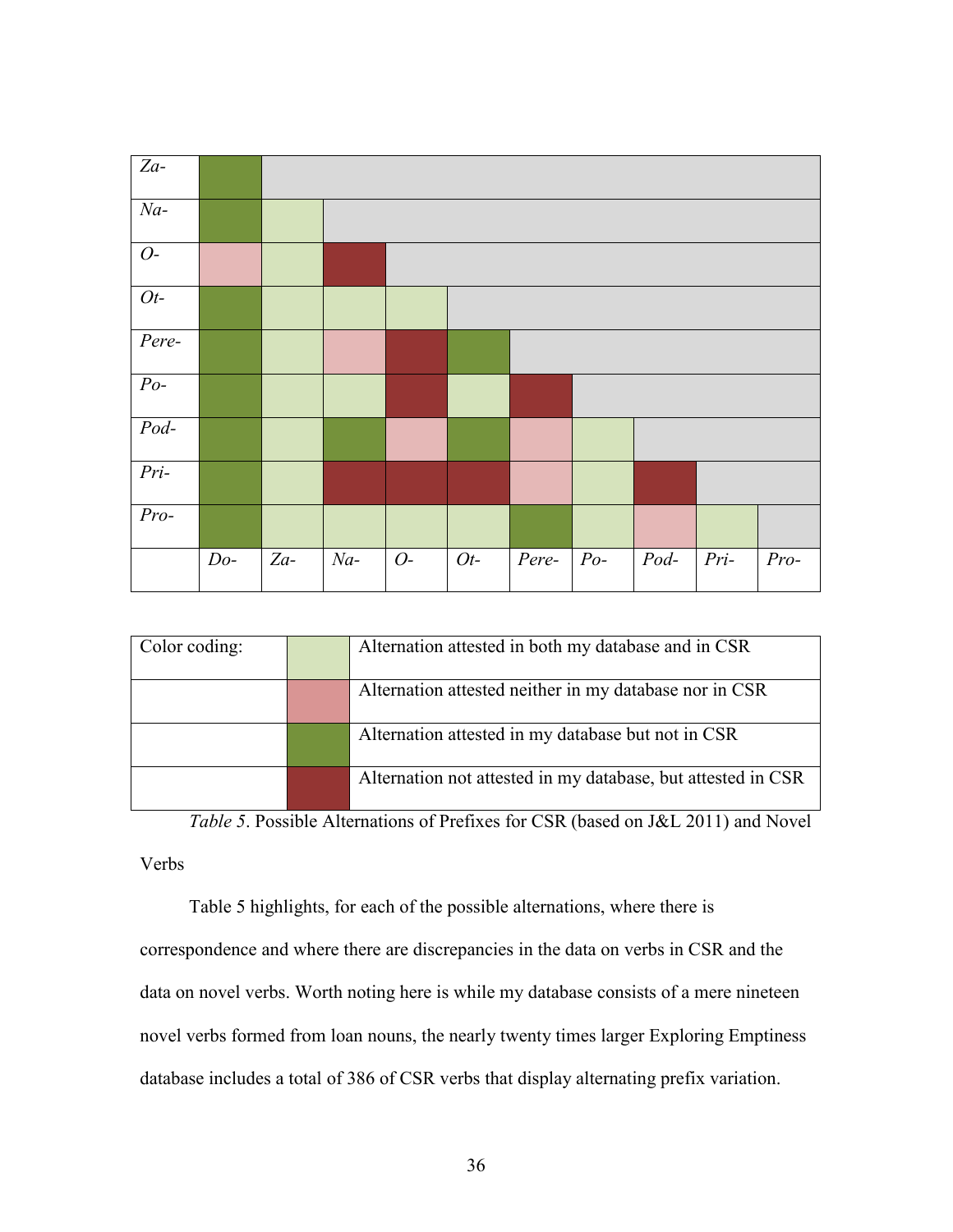This suggests that if the database for this study consisted of more verbs, more prefix alternations would be found. In other words, not all alternations that are possible for novel verbs occurred in the data. This is of course not ideal and as a result I can only confidently comment on the alternations that were found in my set of verbs and that are not present in CSR, while I can only speculate on why some tendencies are attested in CSR that cannot be found in my database. It could be because this study does not have a large database, or because novel verbs behave differently from established CSR verbs.

Nevertheless, in Table 5, the two lighter colors, which represent agreement between the databases for CSR and novel verbs, are more prominent, and the darker colors, which represent a conflict in the data for CSR and novel verbs, are for the most part concentrated in two or three prefixes (this is without taking into account the results for the prefix *do-*, which is not listed among the perfectivizing prefixes analyzed by Janda and Ljaševskaja (2011), but which was employed by the participants of my experiment quite frequently (169 times in total) and in alternation with eight out of nine other prefixes).

Some discrepancies are also found for the prefix *pri-*. This prefix in CSR is alternating with four other prefixes, while these alternations are not attested in the data for this study. In fact, *pri-* was used to form Pf verbs from only one out of the nineteen loan nouns, *uber* 'Uber (cab)', although in both Context 1 and Context 2 and total 41 times. This can be explained by the prototype meaning of the prefix *pri-*, which is ARRIVE (Janda et al., 2013: 52), resulting in the logical use of the morpheme to form perfectives of the motion verbs (motion verbs imply the meaning of arriving or departing). Among all the nouns in the stimuli, *uber*, which denotes a means of transport, is the most suitable candidate to form a perfective referring to a movement. The nouns *parkur* and *segvej* also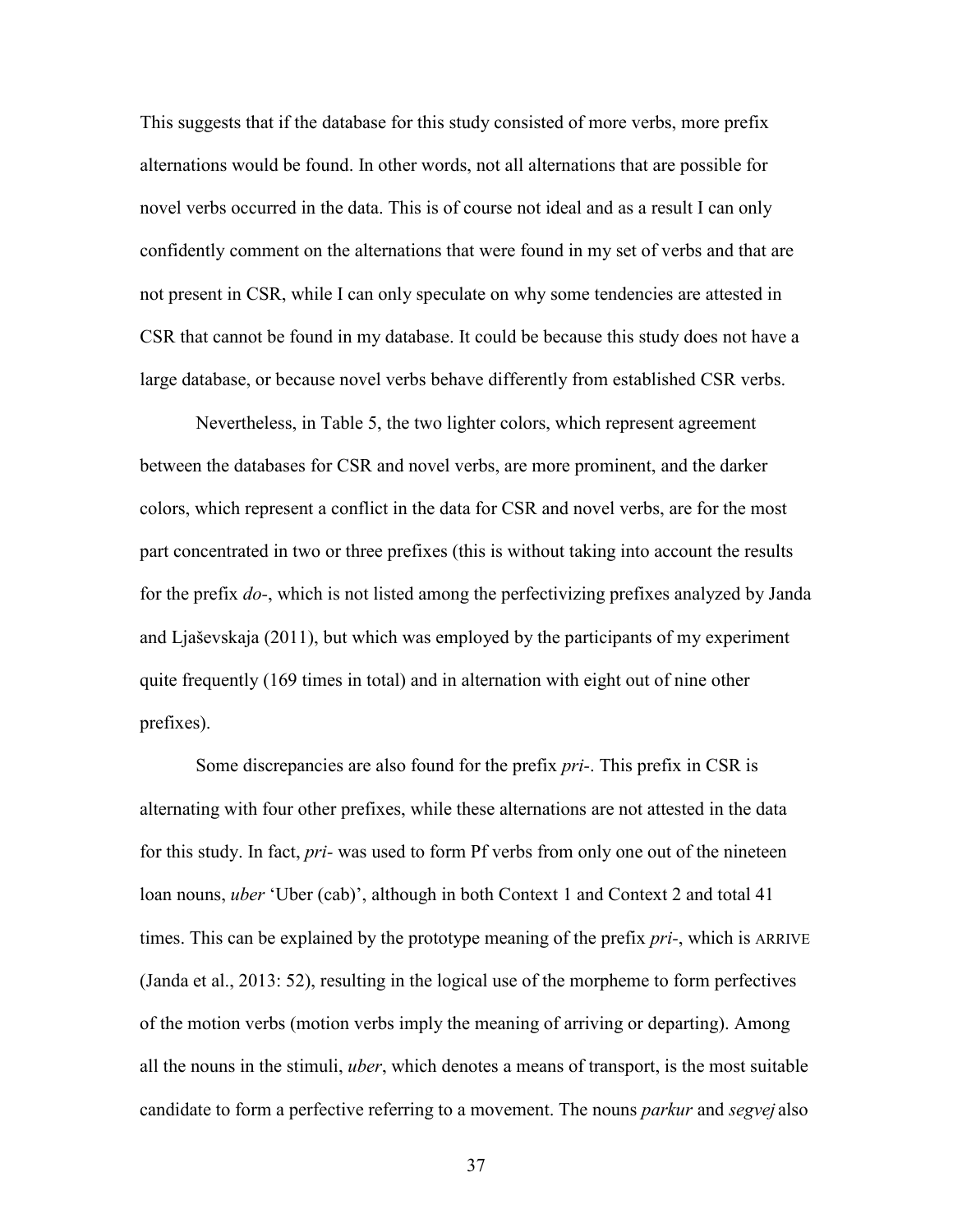refer to movements, but *pri-* is not used to form perfectives from them. Here Vendlerian Aktionsart classes might be essential: ARRIVE implies a certain end point, so the verb formed with this prefix should be an Accomplishment from that point of view. The verbs formed from *segwej* and *parkur* denote not the most common types of movements (walking or driving a car is more common that riding Segway or parcouring), and are most likely to be as perceived as (inherently Impf) Activities and are atelic, because the speaker would concentrate more on the unusual movement itself, not as much on the destination point. At the same time, *priuberit'* denotes the usual action of moving in a cab, and is more likely to have an inherent endpoint and be an Accomplishment.

The prefix *za-* in the data is the only one that behaves identically to its counterpart in CSR, as indicated by the light green cells in the prefix column in Table 5.

Another prefix that behaves similarly in novel verbs and CSR verbs is *pro-.*  Despite not being as frequent as *za-* in the data (see Table 3), *pro-* has expanded its ability to alternate with other prefixes in novel verbs: there are two instances of alternations found in the data that are absent in CSR (*pro-* alternating with *do-* and with *pere-*), and zero alternations that would be attested in CSR and not found now.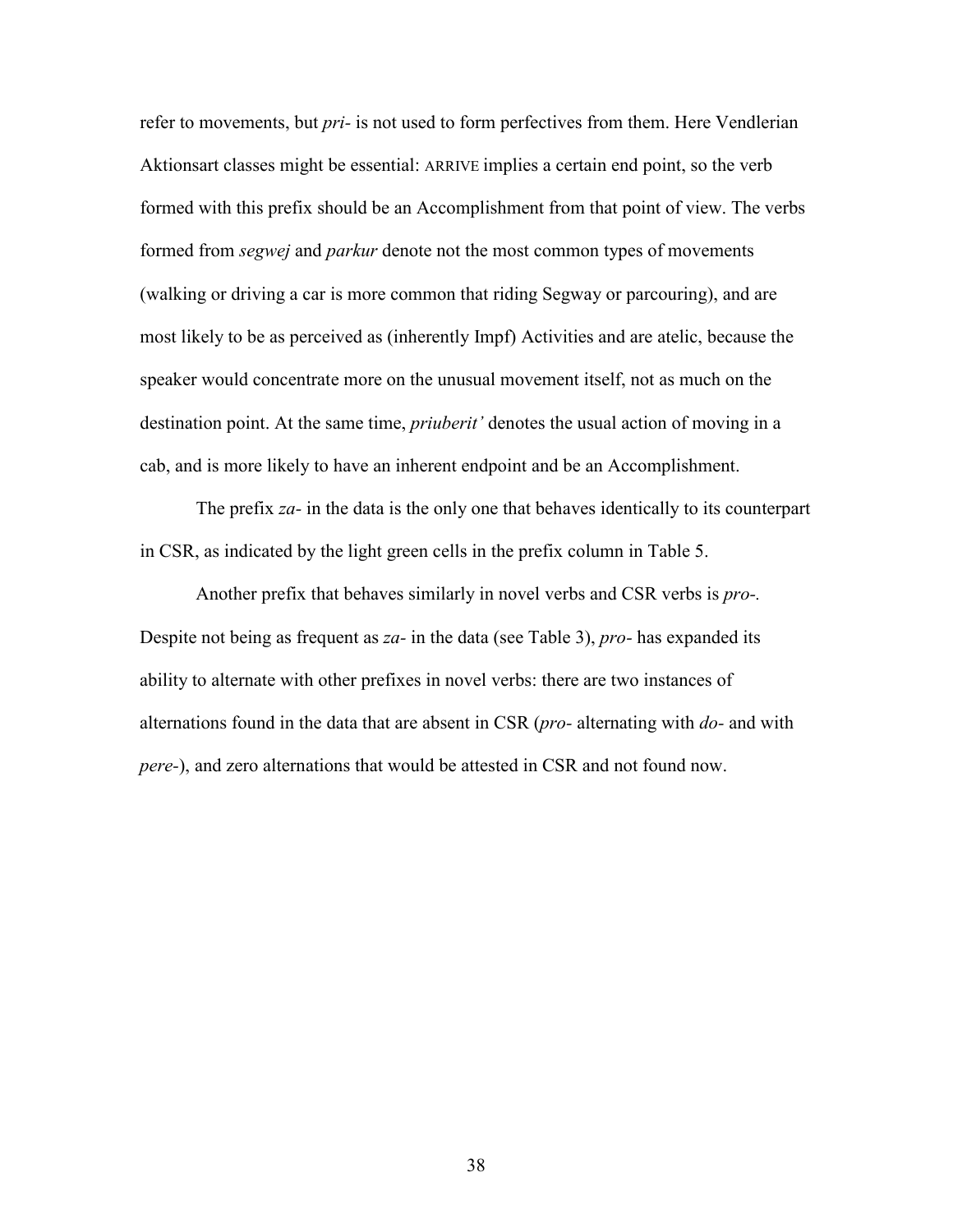



Figure 1 and Figure 2 illustrate the distribution of prefix alternations in CSR and novel verbs. As Figure 2 below demonstrates, a substantial portion of instances of alternations involves three or four prefixes. Groups of three or four alternating prefixes are more frequent than pairs in the novel data, while in CSR (Figure 1) instances of alternation between only two prefixes are more frequent. This would indicate that prefix variation is more frequent in newly formed verbs than it is in CSR verbs. It most likely indicates uncertainty by speakers, because of the absence of a norm. Speakers are restricted for CSR verbs to those prefixes they have seen or heard used with the verb, while there are no restrictions for novel verbs yet. There is also a possibility of such a result being caused by the limits of the elicitation contexts compared to real contexts.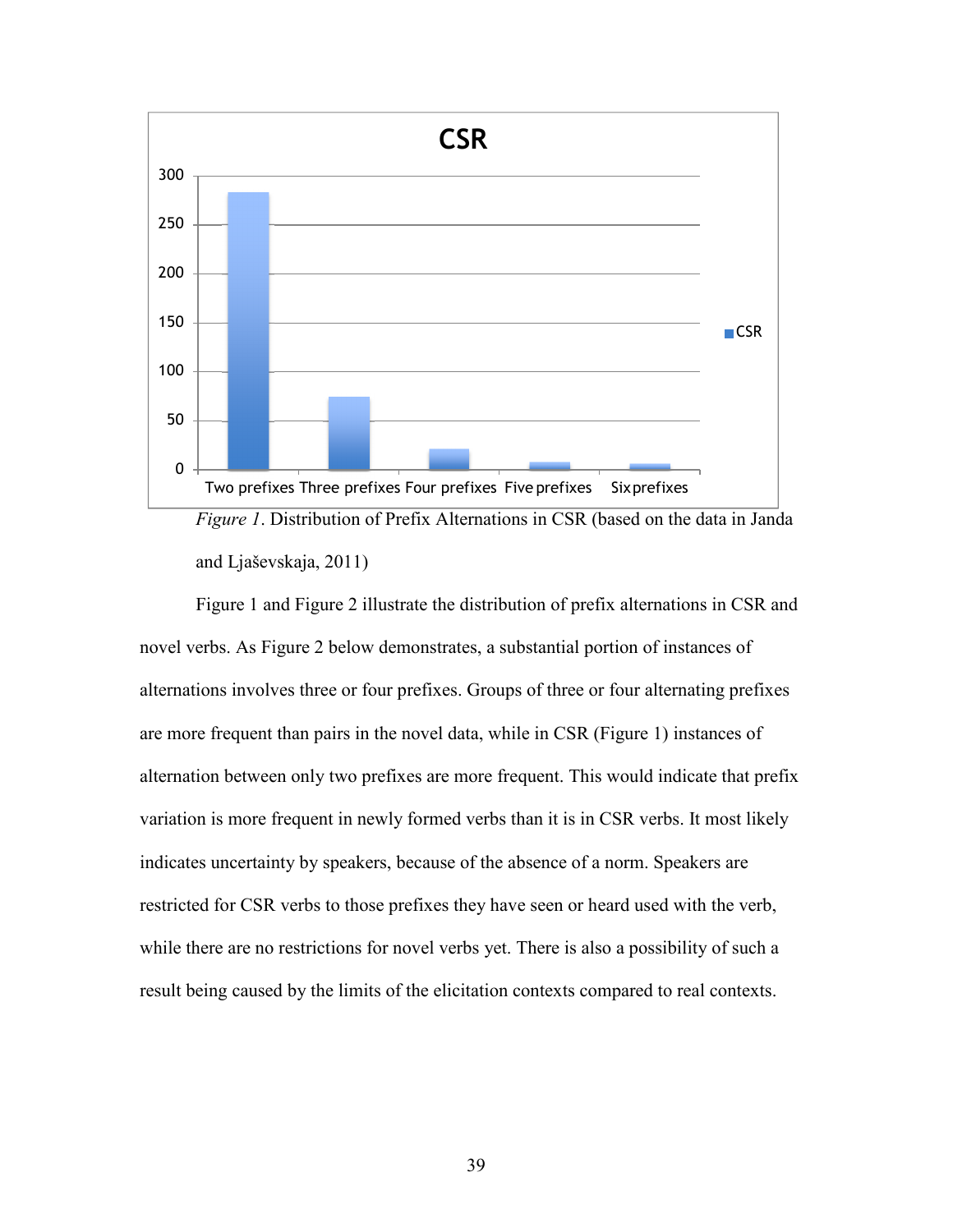

*Figure 2:* Distribution of Prefix Alternations in Novel Verbs

## **4.2. Dominance of** *za-***: Possible reasons and implications.**

Table 3 above illustrates in raw numbers how often each prefix combines with verbs to form perfectives in our data. As noted earlier, *za-* has the lead, being attested in most of the verbs in the database. Below I will address more detailed exploration of the most productive and frequent prefix in this study, which may provide valuable insights on the topic. In Janda and Ljaševskaja's study of CSR verbs, the picture is quite different. There, *za-* is more "middle-ground", with *po-*, and to a certain extent *s-*, being clear leaders, with the former producing nearly twice as many perfectives as *zа*-. In the group of novel verbs, all but two Impf verbs combines with *za-* to form a perfective verb: *parkurit'* 'to move employing parcour technique' and *bodibarit'* 'to exercise with a body bar', which describe Activities in Vendler's terms, i.e., actions without any logical conclusion. It is also the case with verbs that take *za-* rarely, such as *segvejit'* 'to ride a Segwej' that was used with *za-* only once.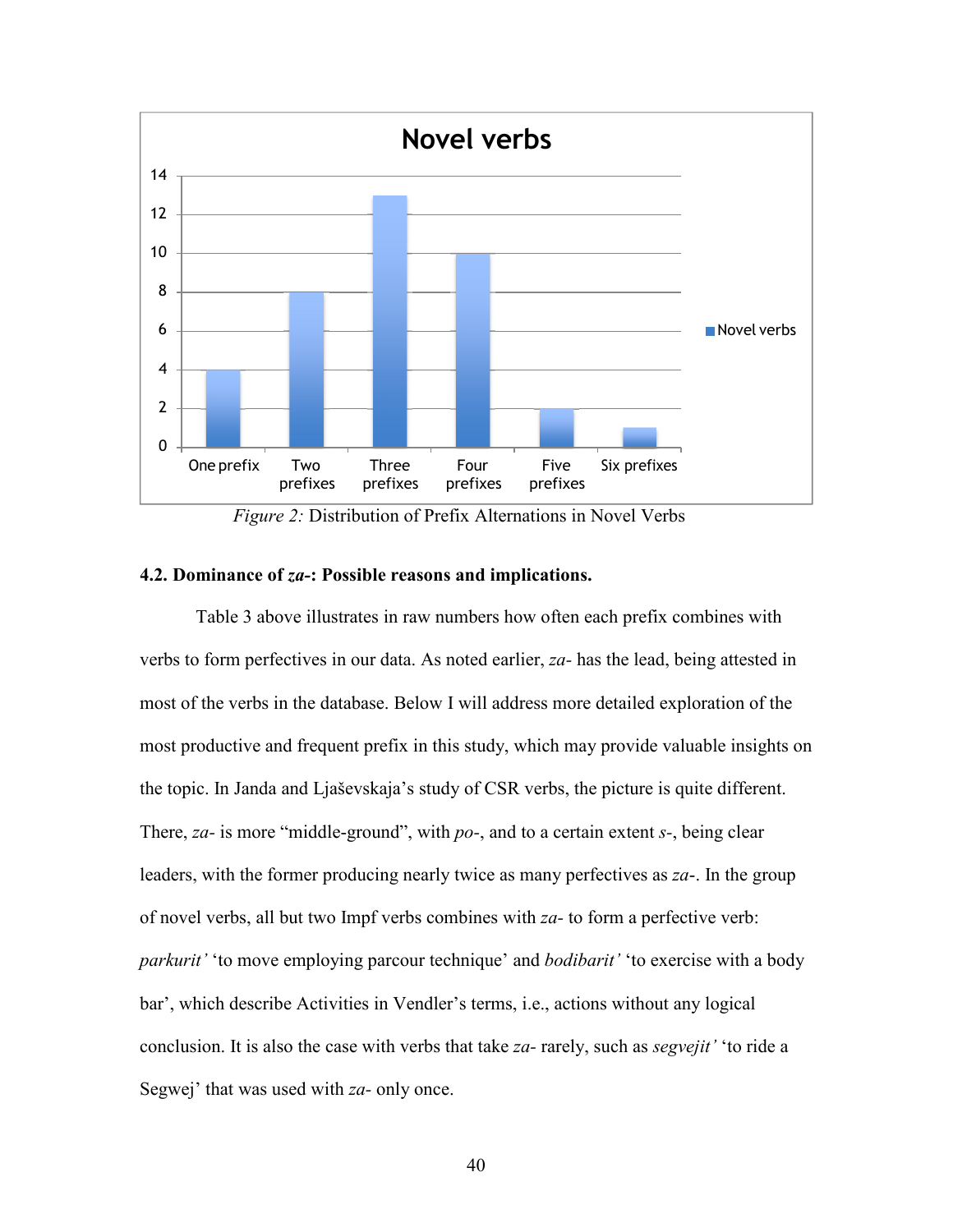Evidence has been given in Table 3 and Table 4 showing that *za*- appears to be dominant in forming novel Pf verbs. In order to explore the reasons for this apparent dominance of *za-*, I will look in more details at the semantic characteristics of the prefix. *Za-* is characterized by several different features: it can focus on the finishing of an action, producing resultatives, as in *rezat'-*Impf 'to be cutting' *– zarezat'-*Pf 'to have cut', while at the same time being one of the most popular means of forming inchoative verbs, that point to the beginning of an action (*zatoskovat'* 'to start to miss'; see Sokolova 2009).

As Sokolova argues in her 2009 article, the productivity of *za-* appears to be connected with two of its subvalues: 1) the idea of crossing a boundary, entailing the concepts of CHANGE TO A FIXED STATE (*zaspirtovat'* 'to preserve in alcohol') and BEGIN (*zagovorit'* 'to begin speaking'), and 2) subvalues that correspond to the semantic values COVER (*zasypat'* 'to cover by strewing') and EXCESS (*zakormit'* 'to overfeed'). The first set of subvalues explains how *zа-* can function as an inchoative prefix. The second set, which is more relevant to this study, is limited to transitive verbs, and focuses less on the actual object itself, and more on the impact on an object. This harmonizes well with the completeness encoded in the perfective aspect.

Sokolova (2009) gives a lot of examples of expansion of *za-* in professional jargon and slang, where forms such as slang *zacenit'*-Pf 'to appreciate' is used much more often, instead of the expected *ocenit'*, and the verb of professional jargon *zailustrirovat'*-Pf 'to illustrate' instead of *proillustrirovat'*. She assumes that the prefix *za-* overtakes the more traditional derivational paradigms by replacing another prefixes. The dominance of *za-* in the database can most likely be seen as a part of the same process. As the novel verbs from this study have not been incorporated at this time into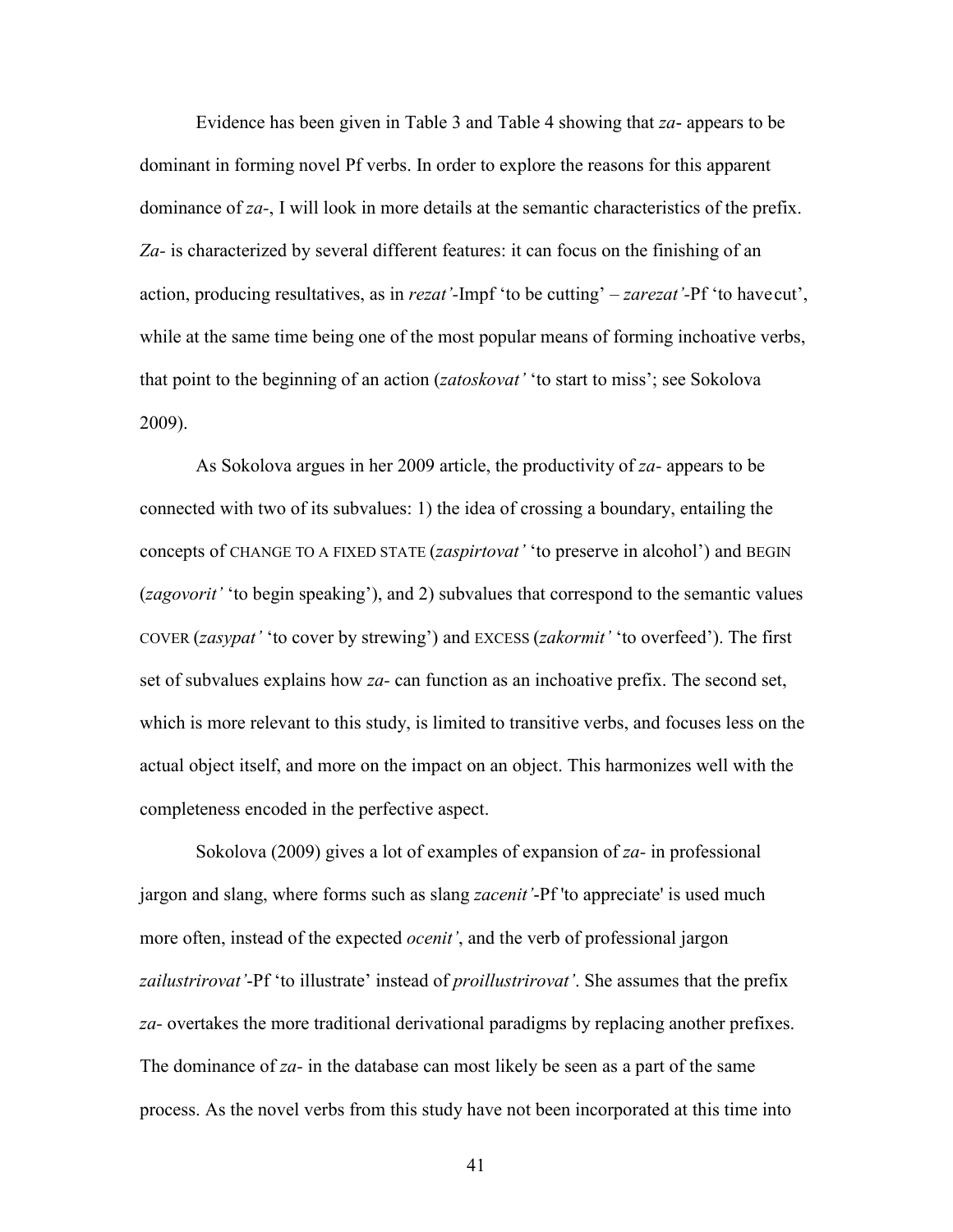the Russian language, they are probably indicative of what is taking place at the forefront of loanword adaptation process.

I am inclined to attribute *za-*'s productivity to its semantic regularity. It has ten semantic meanings (Table 1) that are all widely spread in terms of both token and type frequency. It is not about an increasing productivity of one specific meaning of *za-*, but rather a range of meanings (fixation, inchoative, excess, etc.) that all seem to be employed systematically to new verbal formations. In a sense, *za-*'s extended polysemy, despite its complexity, demonstrates high resilience and a broadening of applicable contexts, which may be indicative of its increasing grammaticalization<sup>28</sup>. And although the contemporary system of aspectual marking does not categorically rely on any one prefix as a default marker of perfectivity, unlike the significantly more regular imperfectivizing suffix *-ivaj/-yvaj* or the semelfactive perfectivizing suffix *-nu*, a number of prefixes appear to be competing for the title of the most lexically neutral marker of perfective aspect, as a part of what can be the grammaticalization vector in the development of the Russian aspect.

The implications of the dominance of -*za* in the data are not obvious. Support for the diachronic change can be found by looking more closely at the differences in our data. Janda and Ljaševskaja (2011), who concluded that *po-* is becoming the default perfectivizing prefix, looked at examples from the RNC, which mostly contain wellestablished prefixed verbs. It is possible that the findings of these researchers are more descriptive of processes that are somewhat older, while the prefix use with novel verbs in

 $28$  Grammaticalization is the process whereby lexical items and constructions come in certain linguistic contexts to serve grammatical functions, and, once grammaticalized, continue to develop new grammatical functions (Hopper & Traugott, 2003: 3).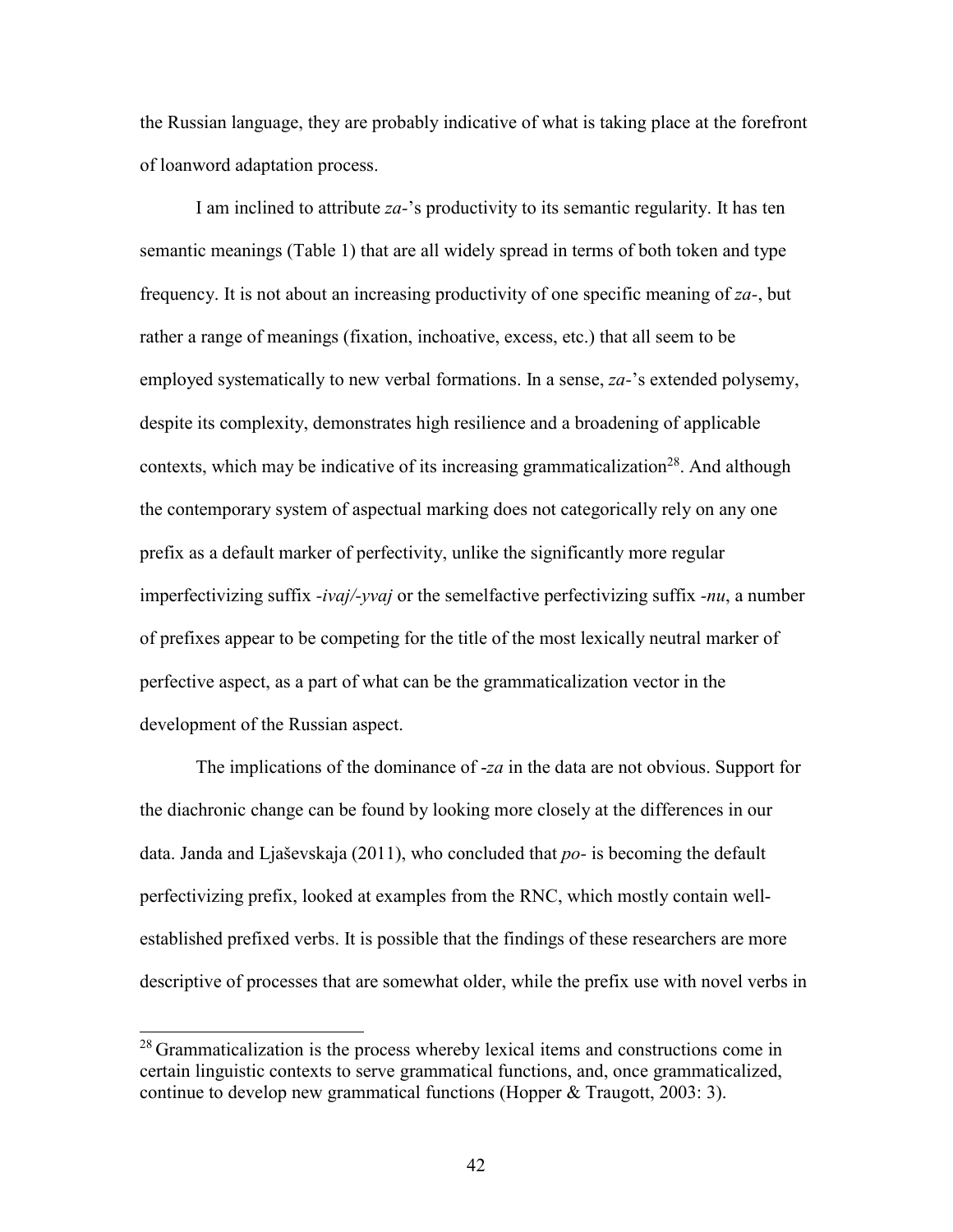this study is indicative of newer processes occurring for the first time now, in recent years. If so, this study might indicate that *zа-* is now taking over as the default perfectivizing prefix, the role that was earlier played by *po-*. More data needs to be gathered, however, to draw any definite conclusions about this.

The dominance of *za-* may continue spreading only within the realm of slang and novel verbs, without expanding to standard language. As discussed above and shown in Sokolova (2009), the use of *za-* is characteristic of slang and professional jargon. It might, therefore, be the case that *za-* may be particularly productive in these, and that this tendency might continue without spreading to other layers of the language. The question of whether or not this dominance of *zа-* is the beginning of a tendency that will take over in the future is, therefore, an open one.

The two assumptions described above, i.e., that the dominance of *za-* is a diachronic change and that the dominance of *za-* is a socio-cultural factor, do not necessarily contradict each other. It could be that the dominance of *za-* is a 21st-century phenomenon that will remain limited to slang verbs. Further exploration of these hypotheses is warranted.

In this chapter I have examined prefixes that are involved in prefix variation. As shown above, there is a fairly large degree of correlation in the occurrence of specific prefixes in alternation with other specific prefixes in the CSR and novel verbs. A reason for this, which will be explored more thoroughly in the next chapter, may be the fact, as noted above, that different speakers interpret novel verbs somewhat differently from each other. It can be seen that alternations involve more prefixes in novel verbs, as well appear in novel data more frequently than in CSR. This all points in the direction of prefix variation being a more frequent phenomenon.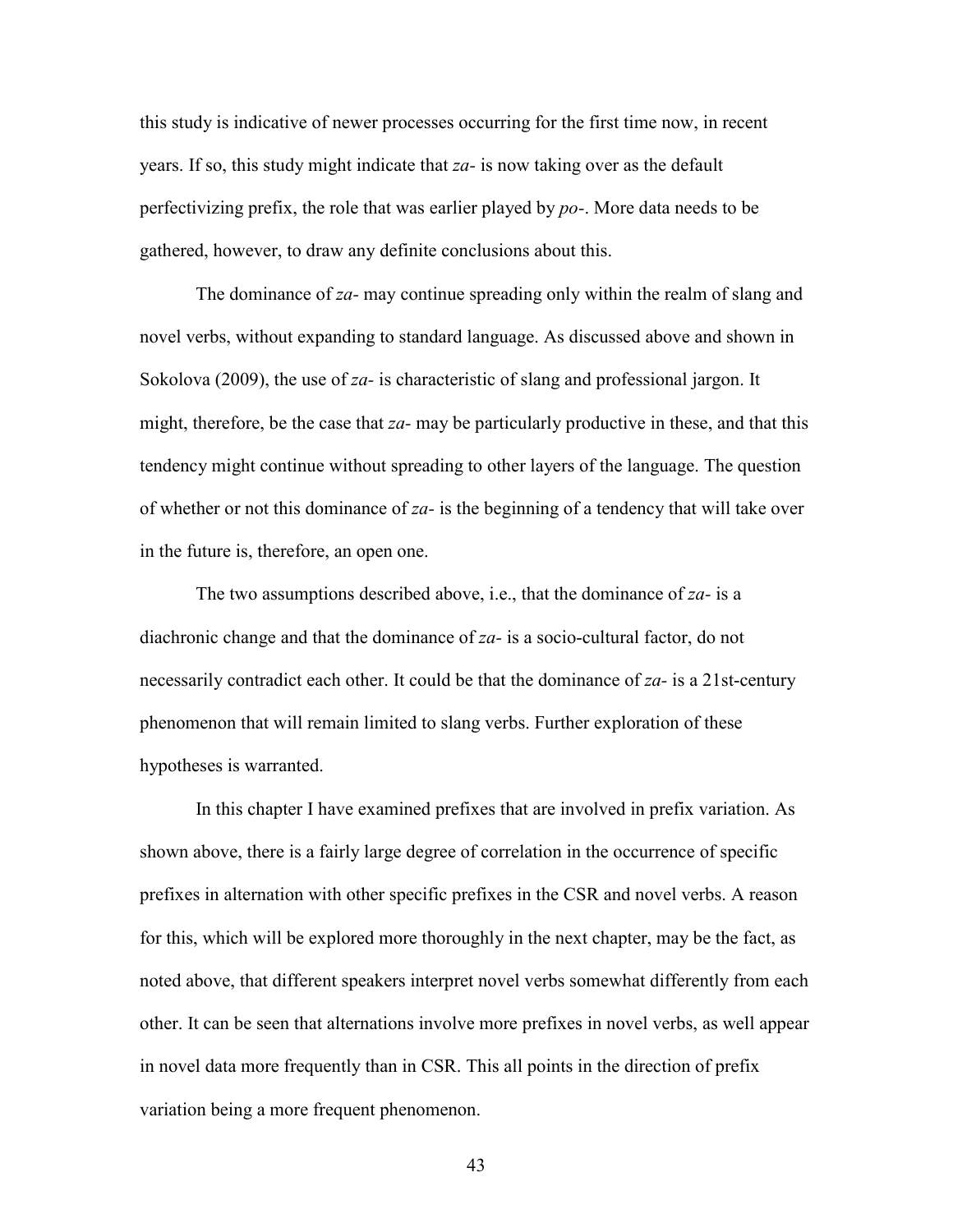## CHAPTER V

## ANALYSIS OF PREFIX VARIATION ON THE VERB LEVEL

In previous work, Janda & Ljaševskaja (2011) used data from the Exploring Emptiness Database to carry out their analysis of prefix variation in CSR, finding that 1,040 attested CSR verbs (73% of 1,429 analyzed Impf verbs) form perfectives with only one prefix, whereas 386 verbs select between two to six prefixes to form perfective partners. They also find that all sixteen verbal prefixes that they analyzed in their data occur in at least three of the 386 verbs that show prefix variation, and that all sixteen prefixes alternate with at least five other prefixes.

In other words, 27% (386 out of 1,429 unprefixed Impf verbs they analyzed) of the analyzed CSR verbs take alternating prefixes to form perfectives via prefixation, and sixteen prefixes do to a certain extent engage in prefix variation. Janda & Ljaševskaja (2011) found that of the 386 verbs that display prefix variation, 283 can take one of the two alternating prefixes, whereas the remaining 103 can take one of the three or more. Among the 27% of the Impf verbs that can take more than one prefix, those with a choice of only two or three prefixes are by far the most frequent. This was shown in Figure 1.

In many cases, the different Pf forms of the same Impf verb can be used interchangeably. In CSR, the verb *nemet*' 'to grow numb', for instance, takes either prefixe *za-* or *о(b)-* to produce perfectives that in many contexts display free variation, with few exceptions, as shown in examples (1) and (2):

# *(1) Ruk-a za-neme-l-a*

hand-FEM.NOM.SG PFV.change to a fixed state-numb-VC-PST-FEM.SG 'I can't move my hand.'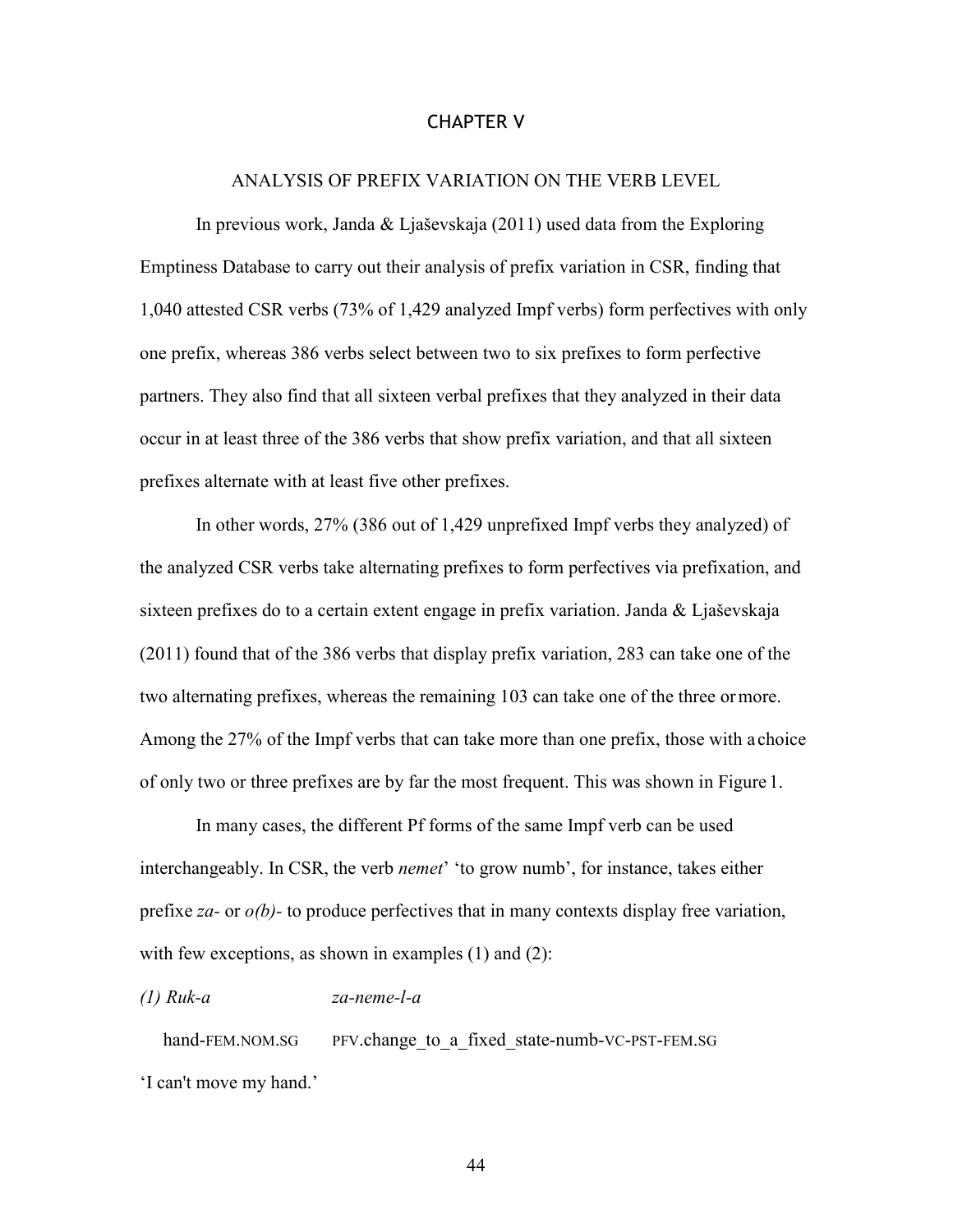*(2) On o-nem-e-l ot strax-a* 

He PFV.acquire a new feature-numb-VC-PST.MASC.SG from fear-MASC.GEN.SG 'He became frozen with fear.'

The prefix *za-* here indicates a physical inability to move, whereas *о(b)-* refers to a psychological state with a physical dimension.

By examining the corresponding data for the verbs in this study, we see a radically different picture. As Table 6 shows, the database contains only four verbs, perfectives formed from *xotspot* 'hotspot' in Context 1 and Context 2, from *densxoll*  'dancehall (style of dance)' in Context 1, and from *vičat* 'WeChat' in Context 2, that occur in the Pf only with the prefix *za*-. These verbs are therefore analogous to the 1040 (73%) of Impf verbs in the Exploring Emptiness database that only have one prefixed aspectual partner. The remaining 34 verbs in the database, or 89%, do display prefix variation.

| Combines with     | <b>CSR</b>     | Nov <sub>2l</sub> |
|-------------------|----------------|-------------------|
| (No. of prefixes) | (No. of verbs) | (No. of verbs)    |
| $\mathbf{1}$      | 1040           | $\overline{4}$    |
| $\overline{2}$    | 283            | 8                 |
| 3                 | 75             | 13                |
| $\overline{4}$    | 21             | 10                |
| 5                 | $\overline{4}$ | $\overline{2}$    |
| 6                 | $\overline{3}$ | 1                 |

*Table 6.* Verbs Demonstrating Prefix Variation in CSR and Novel Data: Raw Numbers (Type Frequency)

The data illustrates that verbs taking alternating prefixes to form perfectives are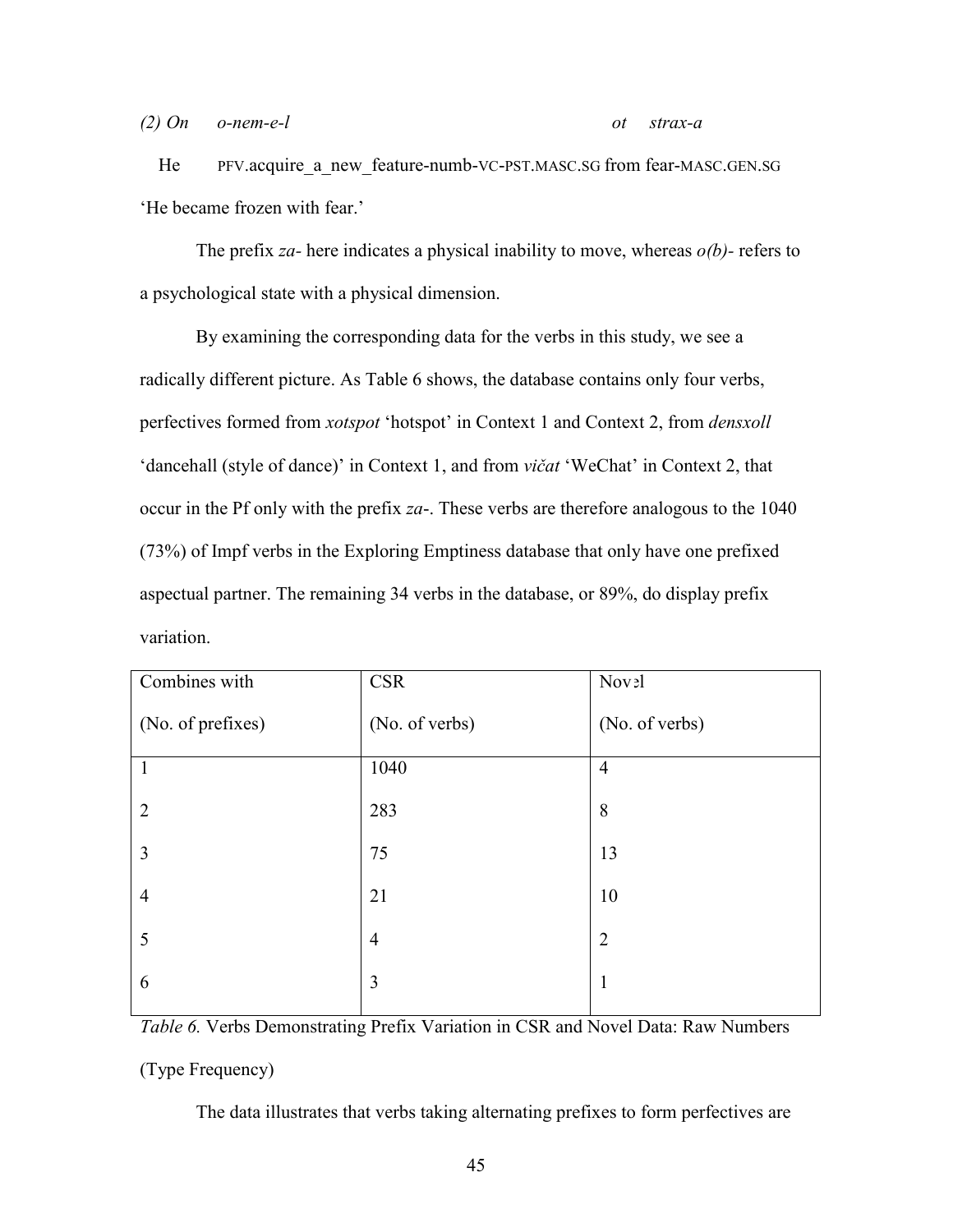more common in novel verbs than in CSR verbs, since 73% of CSR verbs (1,040 out of 1,429 analyzed Impfs) take 1 prefix and 27% of CSR verbs take one of the two or more alternating ones (386 out of 1,429), compared to only 11% of novel verbs (4 out of 38) that take only one prefix and 89% (34 out of 38) take one of the two or more alternating ones. In CSR, there is a clear drop in the number of verbs from each category to the next, and only a tiny minority of verbs can take any one of five or six separate prefixes. In novel verbs, the picture is quite different: verbs that alternate between three or four prefixes make up the two largest categories, and they only account for a little more than half the verbs, while in CSR 73% which is more than half of all analyzed verbs can take only one prefix to form perfectives.

I also compared novel verbs only with the CSR verbs having the same token frequency, i.e., have 37 found instances of use in Janda and Ljaševskaja's (2011) database. Out of 1,981 studied verbs, there are six whose perfectives are attested 37 times. Among them, one verb (16.6%) takes one of the four alternating prefixes (*tuxnut'*  'to become rotten' with perfectives formed by adding prefixes *za-, po-, pro-*, or *s-*), two verbs (33.3%) take one of the two alternating prefixes (*tasovat'* 'to shuffle' with *pere-* or *s-*, *loxmatit'* 'to tousle' with *raz-* or *vz-*), and remaining three (50%) do not show prefix variation.

There may be several explanations regarding the causes of the differences between CSR and novel verbs. One plausible reason for why prefix variation appears to be more prevalent in novel verbs can be found by looking to Janda and Ljaševskaja's (2011) Overlap Hypothesis, mentioned in previous chapters. As indicated earlier, according to this hypothesis, prefixes always carry semantic meaning and can produce perfectives only from those Impf verbs whose meaning overlaps with that of the prefix.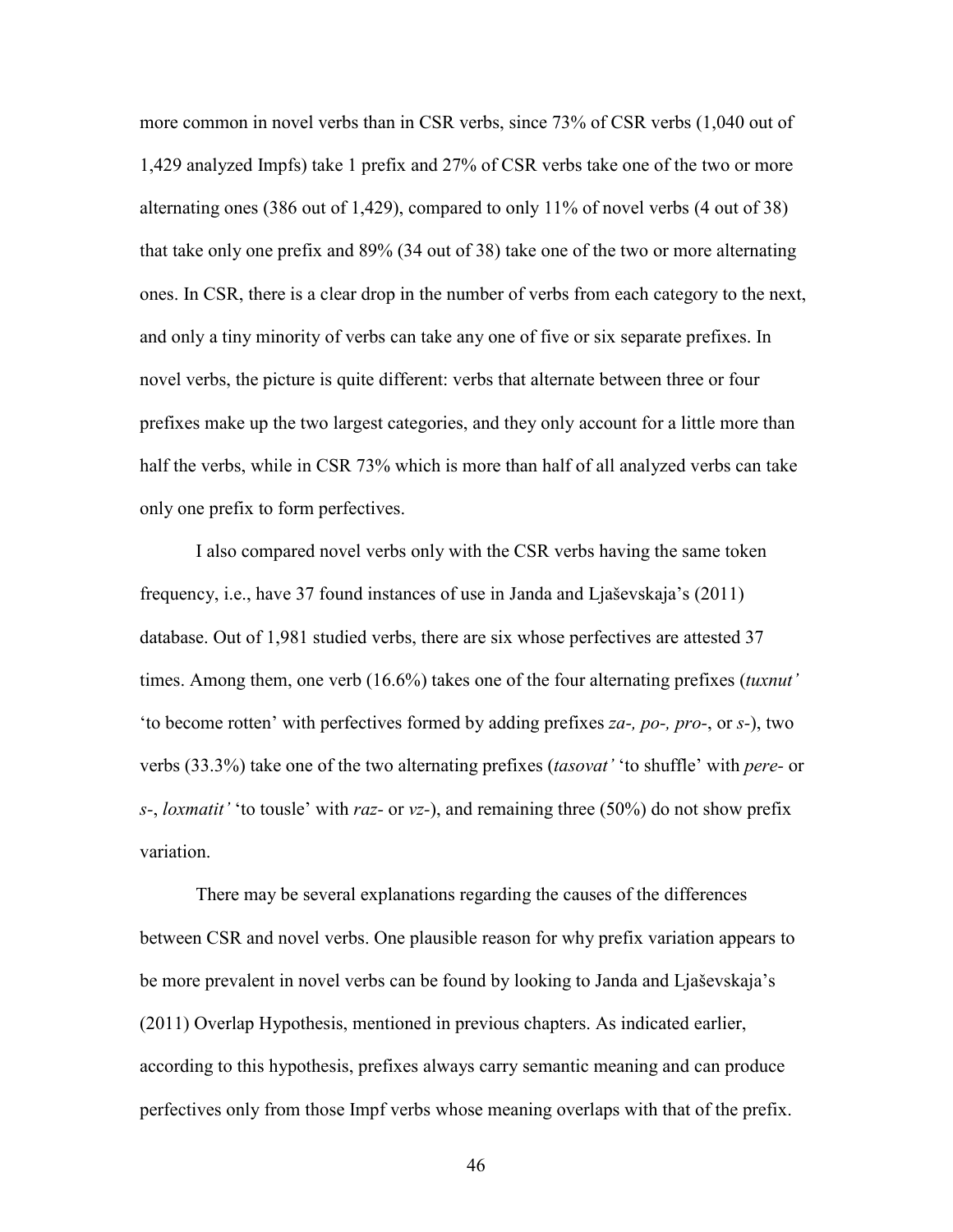As novel verbs have yet to be incorporated into the standard language, they may have much vaguer semantics and may be used to refer to actions that are not yet very familiar to the general population. They will, therefore, take different perfective prefixes depending on how they have been interpreted by individual subjects in each individual context in which they occur.

Different subjects may also have drawn comparisons to different verbs in CSR that are similar semantically, thereby opting for different prefixes depending on which already existing verb they make analogies to. Examples of this are very numerous in the data. The prefixes *za-, ot-, pere*- are used to form perfectives from the noun *snepčat*  'Snapchat' in both Context 1 and Context 2. The subjects creating the prefixed form *zasnepčatila* (lit. 'Snapshott-PST.FEM.SG) may have done so by analogy to an already existing *zapostit*' 'to post on social media', whereas the speaker who produced *otsnepčatila* may have done so by analogy to the CSR verb *otpravit'* 'to send'. Similar to that, *peresnepčatila* was formed in analogy with *pereslat'* 'to (send) forward'. As a result, novel verbs combine with a greater variety of prefixes. The subject, when forming a new loan verb with a clear analogy in CSR, is less likely to form their own interpretation and, therefore, more predictable in their choice of prefix than they would be when uttering a novel verb with no such obvious analogy.

Sometimes, individual interpretation is related not only to the CSR counterpart verbs that, in a subject's minds, are the closest in meaning to the novel verb (without including the noun element). They can interpret the meaning of new verbs differently from the semantic point of view. As an example, the majority of the participants apparently interpreted the perfective formed from *krossfit* 'crossfit' as a verb denoting 'to do crossfit/ to practice crossfit', and thus used the prefix *po-* with the meaning SOME. On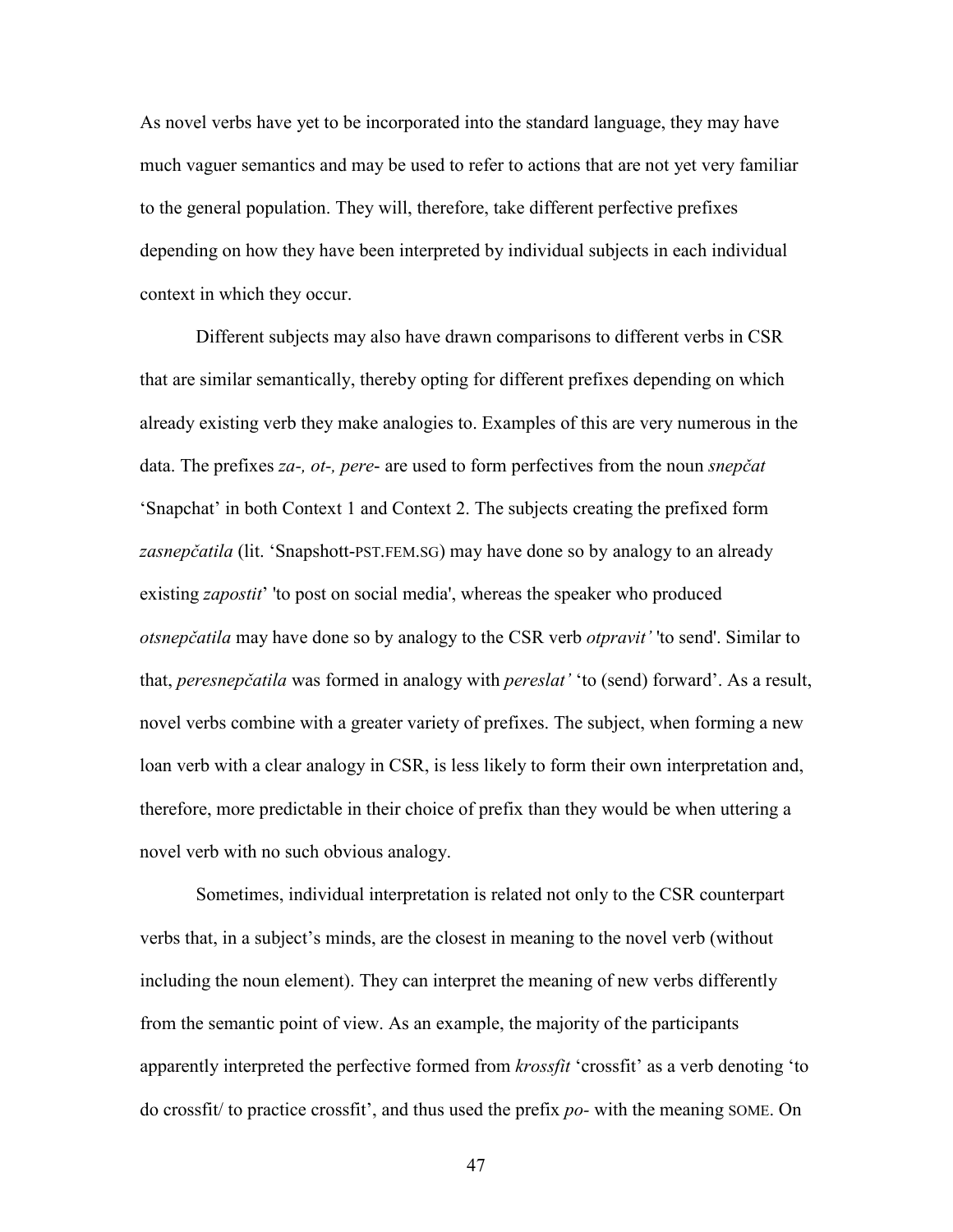the other hand, one participant revealed in the post-test interview that they understood the Pf of *krossfitit'* to meaning 'overcoming obstacles to finish the trim rail', which resulted in their usage of the prefix *za-* here (as I argue in Chapter 6, here the subject must have used the *za-* in the resultative meaning that the prefix is slowly starting to develop). This possibility supports the hypothesis that more prefix variation occurs in novel verbs because of their extended or underspecified semantics. Many examples of discrepancies in the lexical interpretation of same verbs by different participants are described and analyzed in Chapter 7.

If Janda and Ljaševskaja looked into the correlation between the prefixes and verbal semantics (Aktionsart in the general linguistics sense), the correlation between Vendlerian Aktionsarten specifically and prefix variation in Russian has not been extensively looked into before. Kučera (1983) provided limited information on that issue. In his classification, Atelic Events (included under Vendler's Activities) are verbs with prefixes *po-* in the meaning SOME and *pro-* in the meaning DURATION (p. 177*)*. Otherwise, he offers no predictions regarding prefix selection based on Vendler's lexical Aktionsart categories.

In order to see if there were any tendencies that would explain instances of prefix variation by classification of verbs to Vendler's semantic classes, I labeled all the sentences according to the class of the novel verb (see Appendix 3). To determine the category, I checked all the semantic meaning of Impf verbs for telicity and durativity (since all the produced verb forms in the database are perfective, they are all dynamic, and do not include States; therefore, there was no need to label verbs as dynamic or stative). Those that are telic and durative I labeled as Accomplishments, atelic and durative were labeled as Activities, and telic and punctual ones – as Achievements.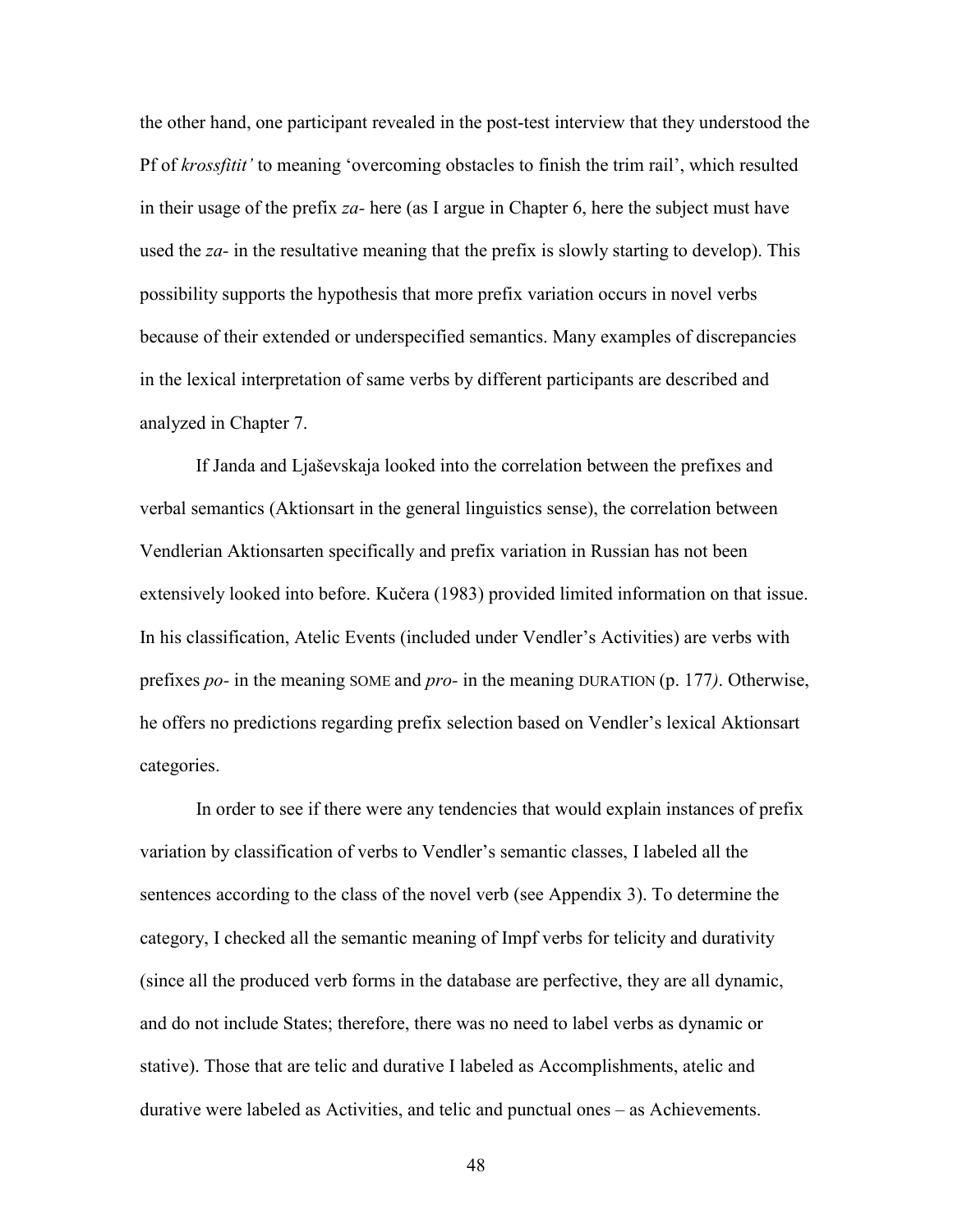It is also worth saying that unfamiliarity with the exact characteristics and specifics of the actions that the novel verbs represent also has had an effect on my determining the correct Vendlerian class for each prefixed verb. For example, it is not clear whether *bitkojnit'* 'to convert money to Bitcoin' takes a long time (hence, being durative), or, alternatively, is punctual, being completed in seconds with one click of a mouse. The former interpretation, will give rise to an Accomplishment verb, while the latter will result in the Achievement. Such ambiguity is observed not only in novel verbs: according to Croft (2012), the verb does not inherently belong to a specific aspectual class, instead having a potential to be conceptualized or construed to different aspectual classes.

I then compared the Vendlerian Aktionsarten with the prefixes selected for each verb, looking at the frequency of each prefix in each verb class: for example, *po-* was the most frequently used prefix for perfective Activities in the data, which correlates to Kučera's findings*.* The total numbers of prefixes for each category were then compared. Accomplishments showed the largest variation, with ten possible prefixes. This can be explained by the fact that Accomplishments are a median between Activities and Achievements, being durative as Activities and Telic as Accomplishments at the same time: therefore, they are compatible with the prefixes that were separately attested for both Activities and Accomplishments. I also examined the variation in prefixes used with each verbal class. As an example, verbs that I classified as Achievements occurred with only four prefixes out of a total of ten prefixes in the novel data in the formation of their perfectives. That may be because Achievements are punctual (instantaneous), which excludes any prefixes with the meaning of duration. As for the variation inside individual combinations of alternating prefixes, at least three prefixes occur on one of the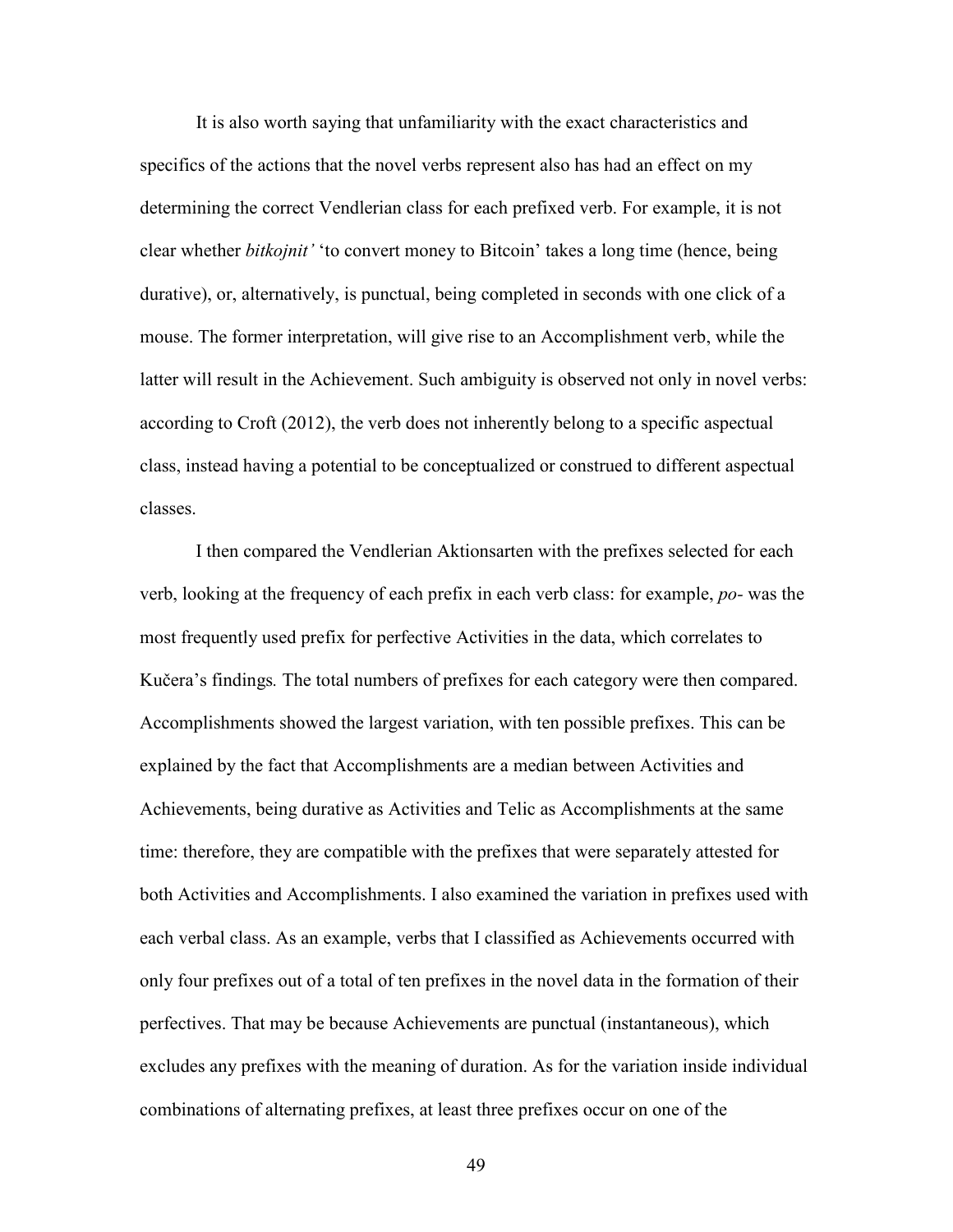Accomplishment verbs (i.e., perfectives of *podkastit'* 'to upload to podcast' are *zapodkastila, otpodkastila, dopodkastila*), and none of the verbs labeled as Accomplishment takes just one prefix or one of the two. It probably indicates that Accomplishments is the least consolidated class with bigger chances of ambiguous readings for each verb).

Generally, all three verbal classes demonstrate variation in relation to the prefixes used to produce their perfective forms. Such variety is mostly explained by the polysemy of most aspectual prefixes: prefixes have different meanings, which allow them to be used with verbs of different Vendler's classes. For instance, the THOROUGH meaning of *pro-* which implies the presence of a certain process (which is done thoroughly), assigns the prefixed verb to either the Activity or Accomplishment class, while the THROUGH meaning of *pro-*, which puts more focus on the result or completion of an action, can correspond to either an Accomplishment or an Achievement.

Other similar observations could be made on that issue, however, it will merely be statistical data and information that could be possibly used in further research. The analysis of the data from that point of view does not contribute to the accurate prediction of the prefix usage, since the Vendlerian classes correlate with the meaning of the verb roots, the meaning of the prefix added is moving the verb to a different class than the one it is in without a prefix. That will, for example happen to Activity *parkurit'* 'to move using parcour technique, when the prefix *do-* is added to it: it will be read as telic and become an Accomplishment. There is also no evidence of any particular prefix being more compatible with certain Vendlerian classes, as the distribution closely correlates with the data in Table 3: *za-*, followed by *pro-* and *po-* are the most frequent for all classes.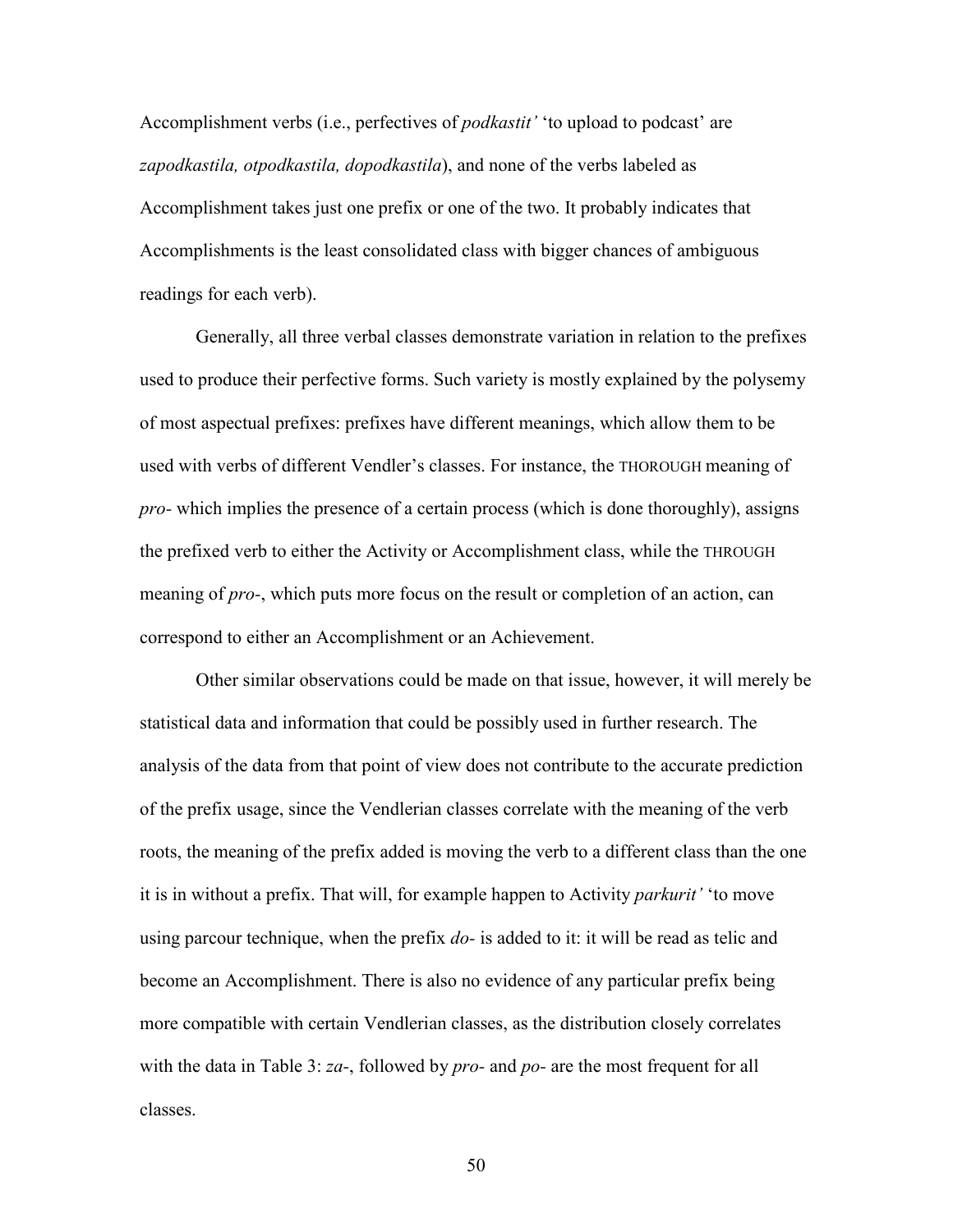In summary, there is evidence of novel verbs displaying prefix variation to a much greater extent than do the verbs In CSR that are more restricted. Taking into account this fact, combined with the related tendency observed in the previous chapter, that prefix variation in novel verbs is more frequent, and incorporate more prefixes than it does in CSR, it can be concluded that prefix variation is more prevalent in at least the novel verbs used in this study than in CSR, at least based on the data analyzed by me and J&L (2011).

As set forth above, there is a twofold explanation for this. First, it appears that novel verbs, being less frequent and less consolidated items in Russian, offer the speaker uttering them greater opportunity for individual interpretation. According to the Overlap Hypothesis, the speaker will then choose the prefix that has the most semantic overlap with his individual interpretation of the verb, thereby resulting in different speakers opting for different prefixes depending on their respective interpretations. Secondly, there are often verbs in CSR that are similar in meaning to a specific novel verb, and the speaker is influenced by the comparisons to CSR in his choice of prefixes. In many instances, different speakers might draw analogies to different pre-existing verbs.

Even though the novel verbs that I have labeled Achievements in Vendler's terms display less prefix variation and show much more conformity to their CSR equivalents than the verbs I labeled Activities, and even less variation than the ones that I labeled as Accomplishments, the degree of variation all three classes show is still significant. As a result, the occurrence of certain prefixes in perfective forms could not be predicted perfectly based on the Vendlerian class that the unprefixed Impf verb belonged to.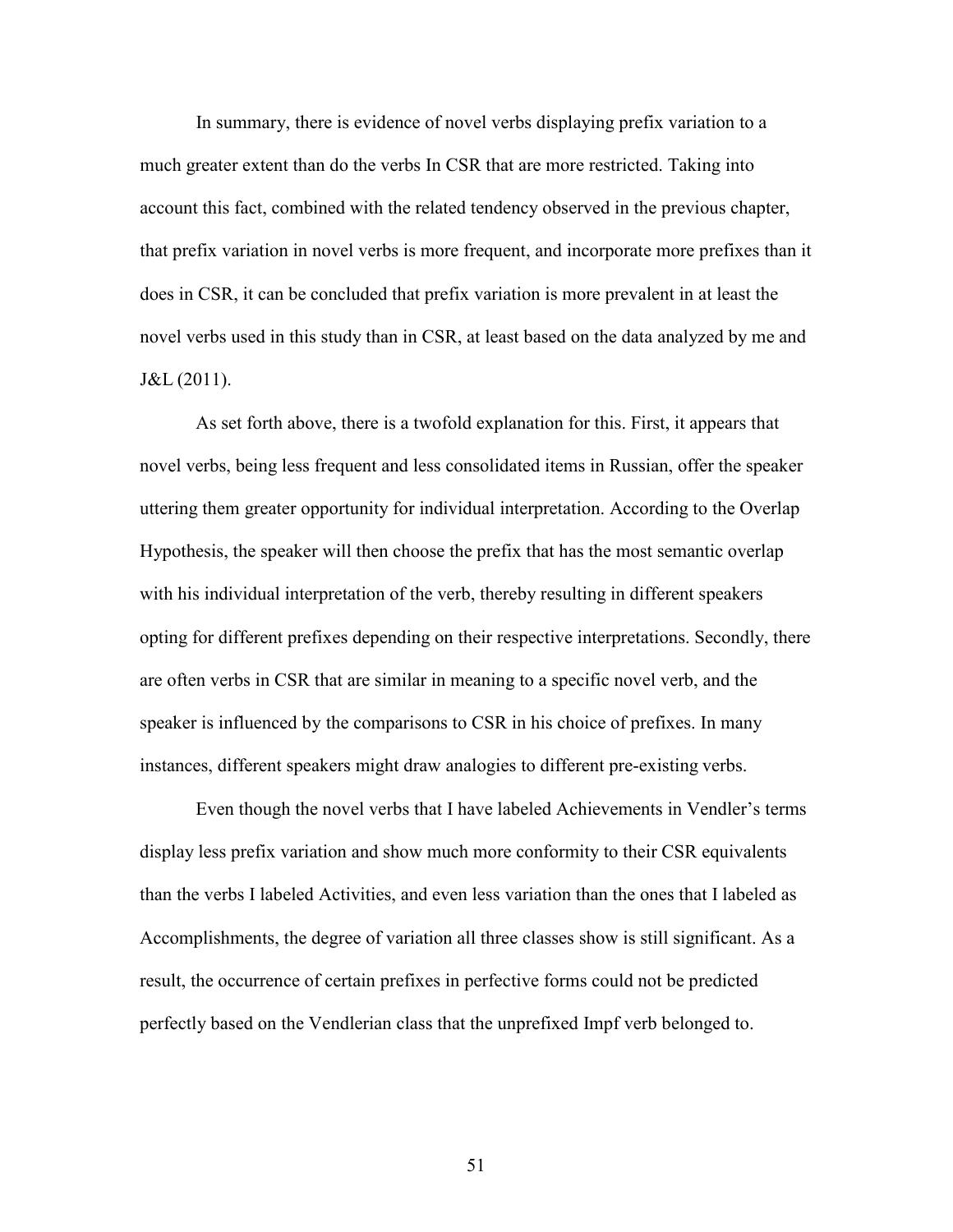# CHAPTER VI

# PREDICTION OF PREFIX SELECTION ON THE BASIS OF THE OVERLAP HYPOTHESIS AND SEMANTIC PROFILING

This chapter tests Janda & Ljashevskaja's (2011) Overlap Hypothesis as a predictor of the prefixes selected by the subjects, based on the semantic features of the verbs. Section 6.1 discusses the assignment of the novel verbs in the data to semantic classes, adopted from RNC (http://www.ruscorpora.ru/) and Levin's (1993) classification. Section 6.2 looks at the prediction of which prefixes are used to form perfective forms for each of the Impf verbs in the experiment. Section 6.3 of the chapter analyzes discrepancies between these predictions and the actual results of the experiment, and draw conclusions regarding the overall reliability of the Overlap Hypothesis for this purpose<sup>29</sup>.

The data was analyzed using semantic profiling, or the analysis of distribution of semantic tags (Nesset, Endresen, Janda, 2011: 379). For this analysis I consulted the RNC for the semantics tags it uses to classify verbs according to their approximate definitions (Table 7).

| Stimuli noun | Approximate definition of a perfective    |
|--------------|-------------------------------------------|
|              | verb                                      |
| bitcojn      | To convert into bitcoin                   |
| podkast      | To convert articles to podcast format, to |
|              | upload to podcast channel                 |
| ekstra šot   | To add extra shot                         |
| uandrajv     | To upload to one drive                    |
| konsiler     | To cover with/apply concealer             |
| xajlajter    | To cover with/ apply highlighter          |

<sup>&</sup>lt;sup>29</sup> Janda and Ljaševskaja (2011) only tested the Overlap Hypothesis by comparing the semantic meanings of the verbs and the aspectual prefixes and finding overlaps between them. They did not explicitly claim that the overlap in meanings would help predict the prefixes used for perfectivization of new verbs.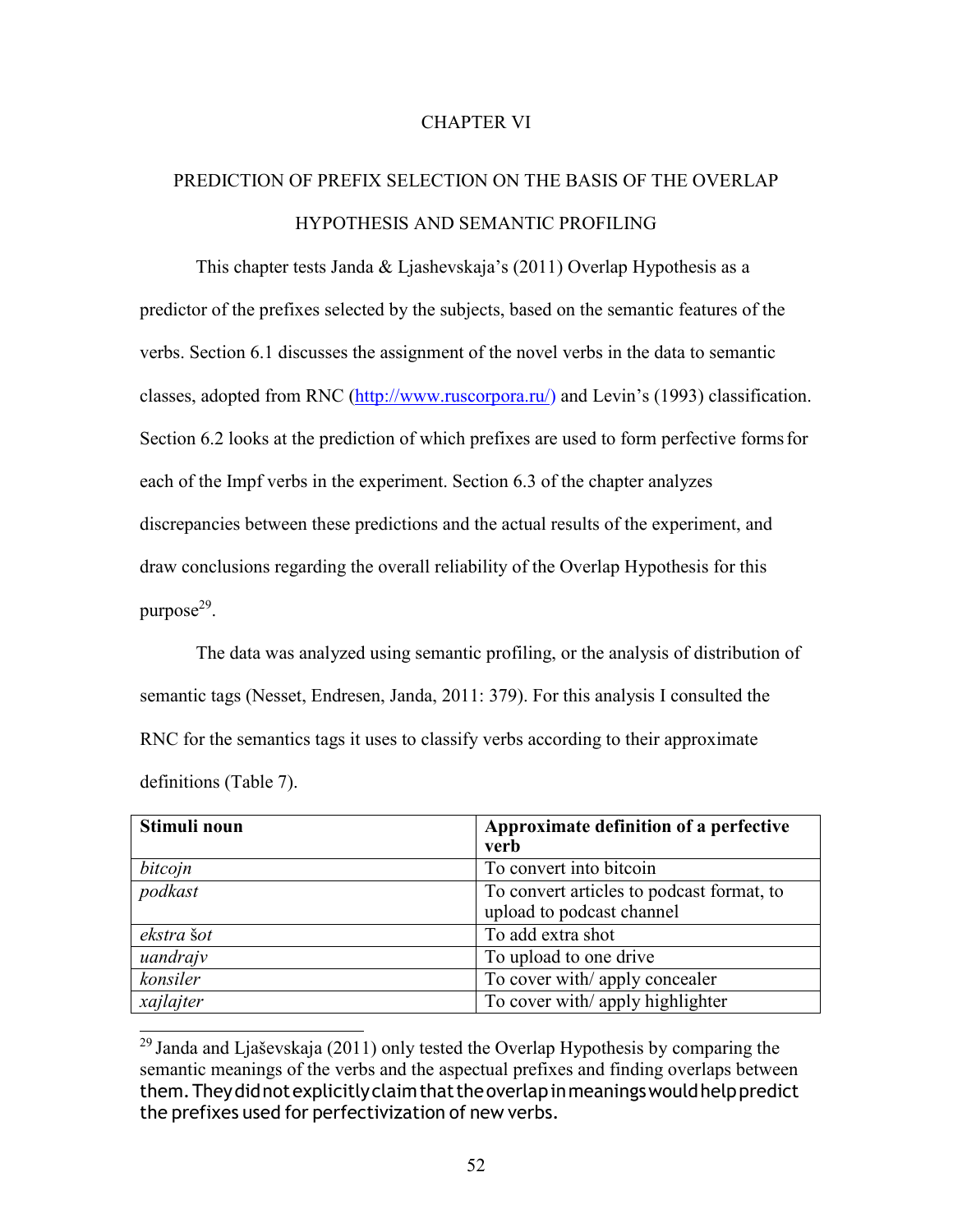| xotspot   | To connect to hotspot                        |
|-----------|----------------------------------------------|
| vičat     | To communicate via WeChat                    |
| netfliks  | To watch something on Netflix                |
| bodibar   | To exercise with a body bar                  |
| parkur    | to move around employing parcour             |
|           | technique                                    |
| segwej    | To ride a Segway                             |
| densxoll  | To dance in the "dancehall" style            |
| snepčat   | To send via Snapchat                         |
| uber      | To take an Uber to get somewhere             |
| džipies   | To use GPS in order to find direction        |
|           | somewhere and move in that direction         |
| majnkraft | To play Minecraft                            |
| krossfit  | To do crossfit exercise, to take up crossfit |
| iksbox    | To play games on Xbox                        |

*Table 7*. Approximate Definitions of the Impf Verbs in the Data

# **6.1. Semantic Tagging of Novel Verbs**

Classification of the meanings of words is a complex issue. Fortunately, the RNC uses a system of semantic tags that represents the collective expertise of the Moscow Semantic School and is adapted from the "Lexicograph" database which was developed beginning from 1992 under the leadership of E. V. Padučeva and E. V. Raxilina at the Department of Linguistic Research at the All-Russian Institute of Scientific and Technical Information of the Russian Academy of Sciences (http://lexicograph.ruslang.ru). In principle, the tagging system was designed to be applied to all grammatical categories of words. RNC has 27 semantic tags, about half of which are connected to larger groups. For example, there are three tags labeled IMPACT: a generalized group labeled merely 'impact' (e.g., *vytirat'*-Pf 'to rub, wipe'), plus two more specialized sub-groups: IMPACT:CREATE ('creation of a physical object', such as *smasterit'*-Pf 'to craft, build') and IMPACT:DESTR ('destruction', as in *zarezat'-*Pf 'to slaughter') (http://www.ruscorpora.ru/en/corpora-sem.html.).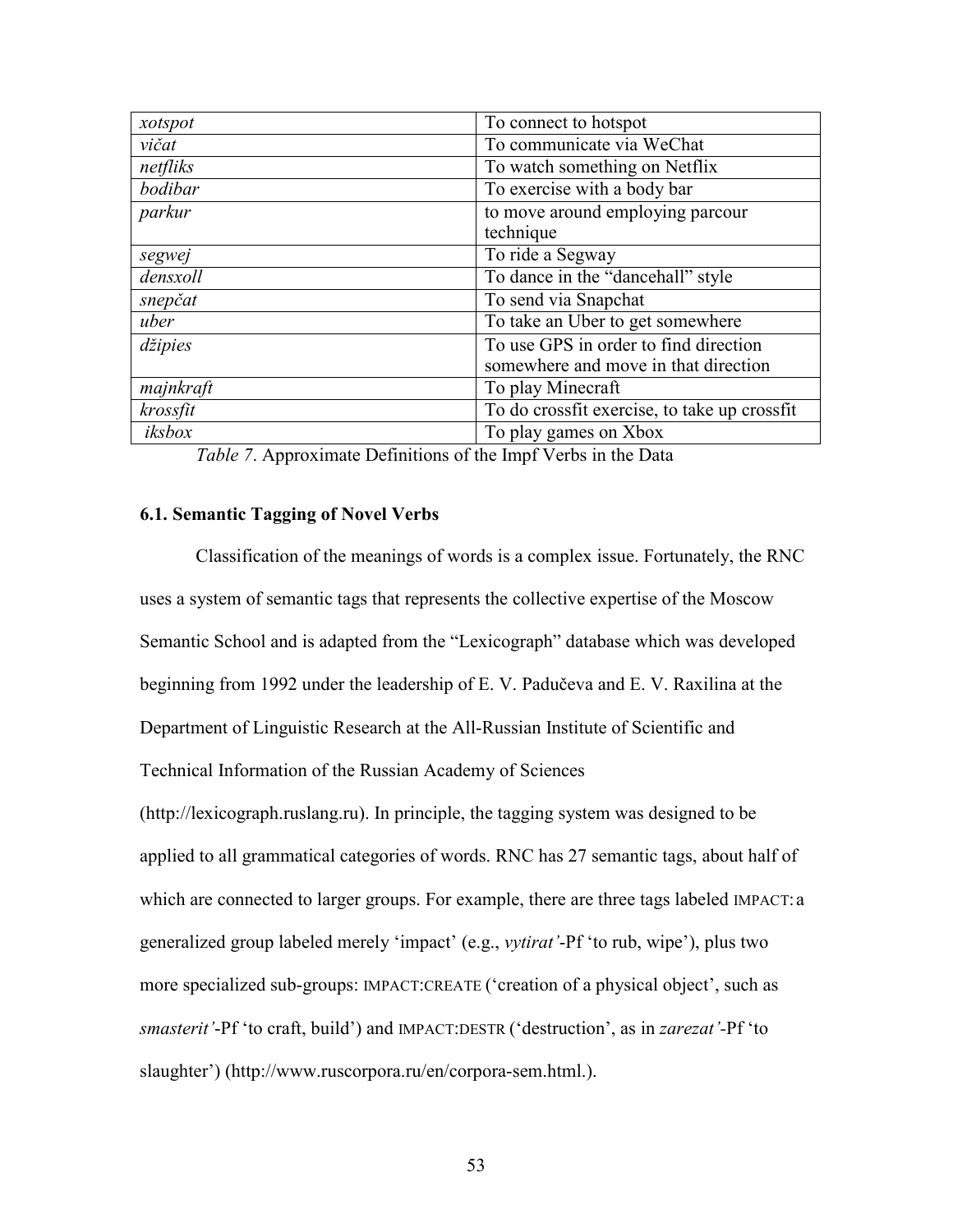I used six semantic categories (CHANGEST, IMPACT, PERC, MOVE, PUT, CONTACT) from the RNC to tag my data, since none of the others (e.g. MENT 'mental sphere', SMELL 'smell', PSYCH 'psychological sphere', etc.) was relevant to my data and the context of the sentences used in the experiment. CHANGEST is described as 'change of state or feature' and is used to mark such verbs in the data as *bitcojnit'* 'to convert to bitcoin currency', *ekstrašotit'* 'to add an extra shot (to a drink)', etc. IMPACT, mentioned above, includes the verbs *konsilerit'* and *xajlajterit'* meaning 'to apply/cover with concealer/ highlighter', since they do not imply any change in the state or feature (as converting money to another currency in *bitcojnit'*). Semantically, these two categories (CHANGEST and IMPACT) are close to each other, resulting in some items being tagged with both of them: e.g., the verb *podkastit'* 'to convert to podcast format/upload to a podcast channel' falls under both categories: under CHANGEST because there is a change of the format, and under IMPACT:CREATE because the new podcast recording are being created. CHANGEST also overlaps with the category PUT, because any placement implies some change in the position or location. Examples of this is the verb *vandrajvit'* 'to upload to OneDrive', that implies the transfer of files from one location (e.g., desktop) to another (OneDrive cloud), and was tagged as PUT by analogy to the classifications for the verbs *sprjatat'* 'to hide' and *vložit'* 'to put inside' in the RNC that also both refer to changing of the location. The verb *xotspotit'(sja)* 'to connect to hotspot' was tagged with CONTACT, and the verb 'to watch on Netflix' is marked with PERC ('Perception'), by analogy with the classification for *smotret'* 'to watch' in the RNC.

The last RNC tag I used in my profiling is MOVE, which refers to any aspect or manner of movement, including, in the RNC, 'causing a movement' as in *brosit'* 'to throw', 'making movements in a specific manner' as in *dergat'sja* 'to jerk', 'movement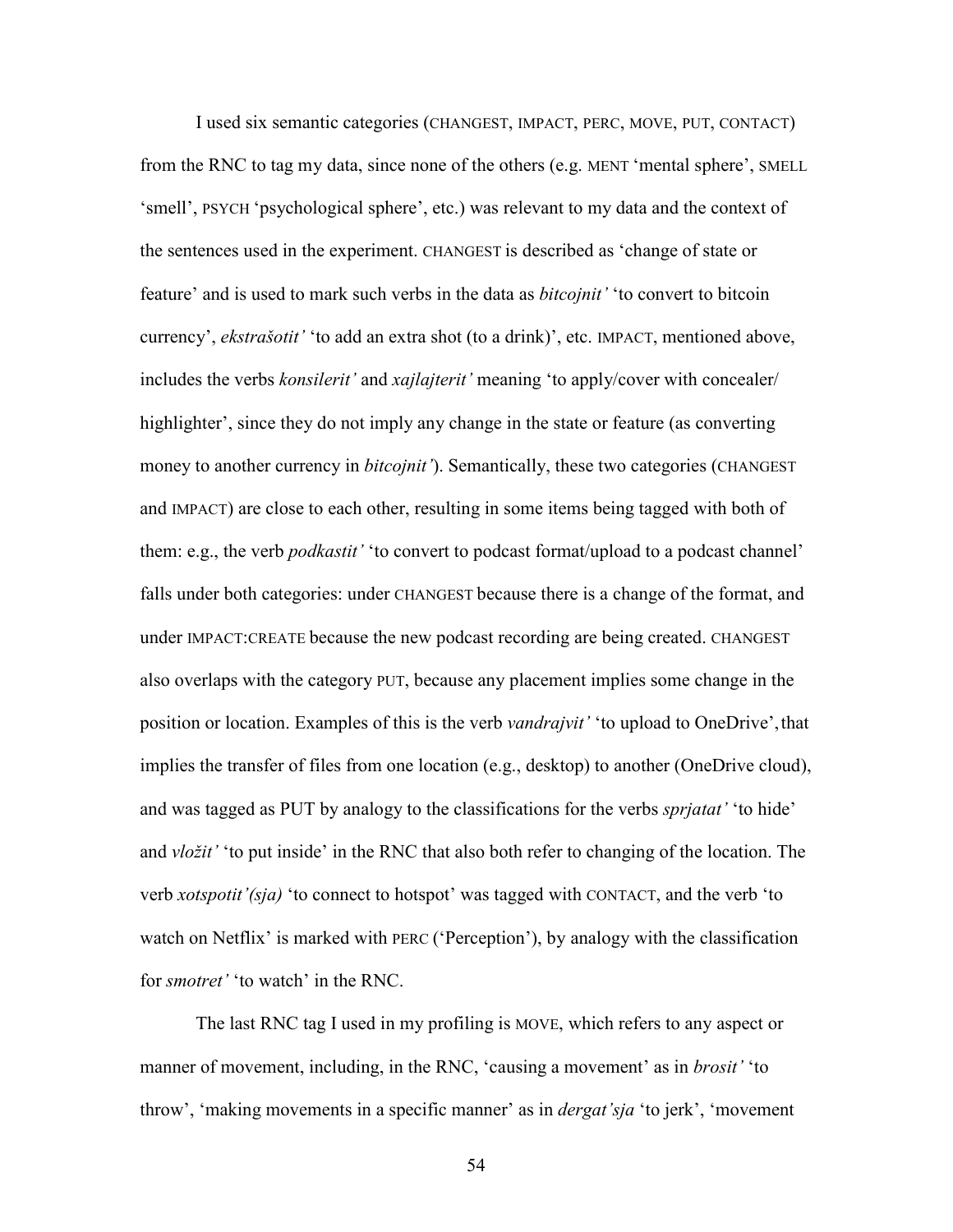in a certain direction' as in *bežat'* 'to run', etc. For that reason, I used this expanded category to cover 'to ride a segway', 'to send via snapchat', 'to move around employing parcour technique', etc. (see Table 2 for the full list of nouns). I also classified 'to exercise with a body bar' and 'to dance in dancehall style' as MOVE, because these activities imply physical movements.

Semantic tags were not assigned to all the verbs in the RNC, because there were no tags that correlated with the meanings of some verbs. Similarly, there were a number of items in my data that I could not tag by using only the RNC's tags. For instance, some regular Activity verbs in the RNC, including, such as Impf *igrat'* 'to play' and *rabotat'*  'to work', are not tagged for thematic class at all. The novel verbs *iksboksit'* 'to play games on Xbox' or *majnkraftit'* 'to play Minecarft' did not seem to refer to any specific physical movements and hence were not tagged with MOVE, nor did they produce any impact to be marked with CHANGEST or IMPACT. For that reason, I also relied on Levin's (1993) verb classification for English, which provided the basis for the classification of "Lexicograph" database. Levin provides 57 thematic classes, with each class containing several subclasses. Her system allowed me to come up with a more detailed semantic profile for some verbs, to fill in the missing tags in the RNC classification, to have a less generalized classification of MOVE verbs, and to increase the possibility of correct prefix predictions.

Some of the categories in the RNC and Levin's classification systems have same semantic meaning and can be completely cross-referenced (e.g., CHANGEST and "Verbs of Change of State"). IMPACT verbs, such as 'to cover with/apply highlighter', were classified as 'Verbs of Putting', using Levin's category, by analogy to 'to powder (cheeks, face)' (Levin, 1993: 120), which matched the RNC's PUT.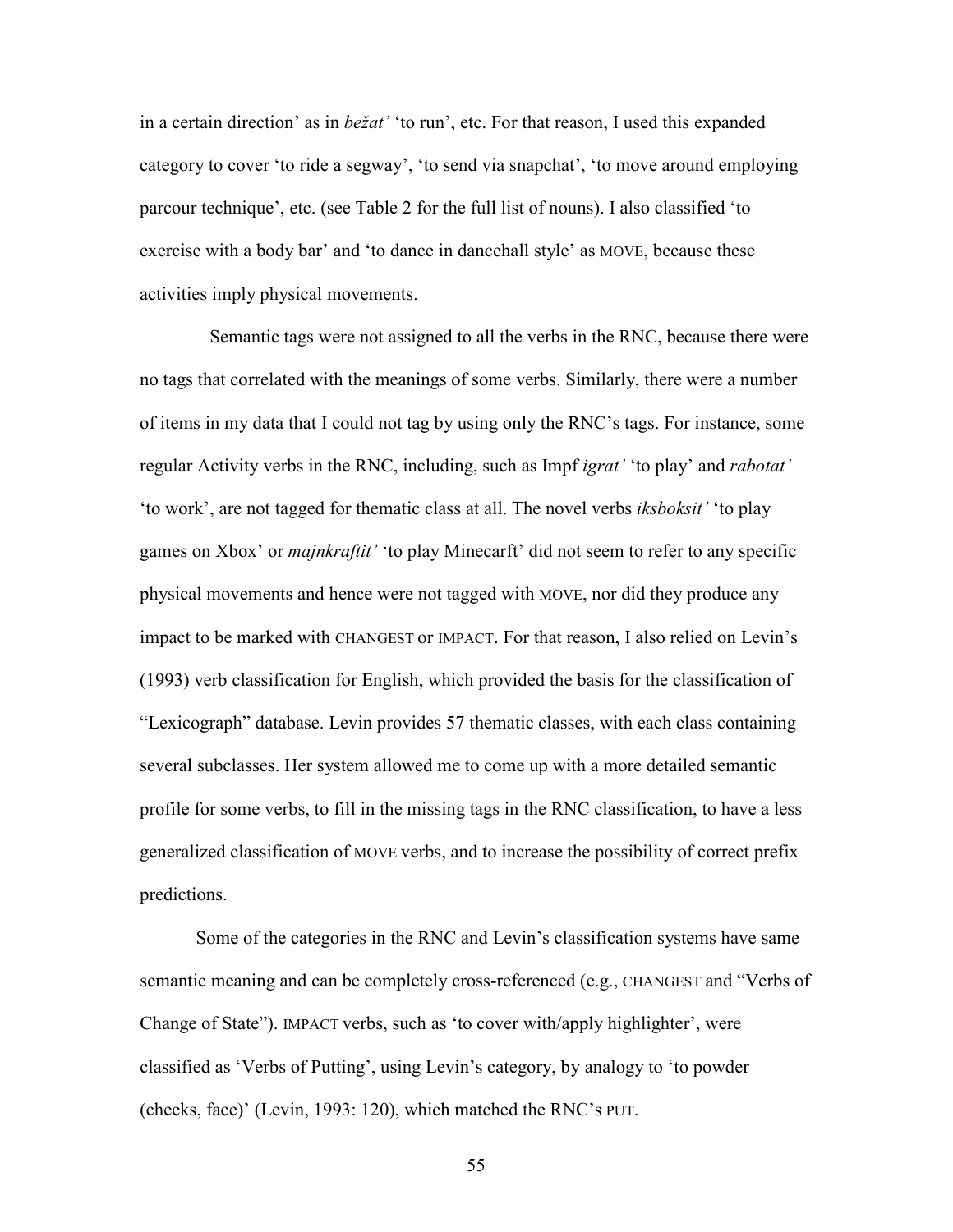Some of the MOVE verbs, such as 'to exercise with a body bar' have been included also in Levin's category of "Verbs of Creation and Transformation", since it contains the subcategory "Verbs of Performance" that is lacking in the RNC tags. This is also the tag for *krossfitit'* 'to do crossfit', *majnkraftit'* 'to play Minecraft', and *iksboksit'* 'to play games on Xbox', which did not fall into any of the RNC categories. According to Levin (1993:179), all of these verbs take effected objects and do not allow the expression of a raw material argument. These verbs describe performances, and these performances are themselves the effected objects.

Levin also provides the "Verb of Motion" class with a plethora of subclasses, including "Verbs of Inherently Directed Motion", which express a specification of the direction in which the motion is occurring (e.g., *uberit'* 'to take an Uber to get somewhere'), "Verbs of Manner of Motion," describing the manner in which animate and inanimate entities can move (e.g., *parkurit'* 'to move around employing parcour technique'), "Verbs of Motion Using a Vehicle" (*segvejit'* 'to ride a Segway'), and "Waltz Verbs" that specifically include all the verbs with meaning 'to perform a dance' (*densxollit'* 'to dance using dancehall style').

#### **6.2. Predicting Aspectual Prefixes for Novel Verbs**

Then I looked into how these classifications (RNC's and Levin's) are distributed across the prefixes used by the participants to form perfective verbs. According to the Overlap Hypothesis (J& L 2011) there should be a relation between the prefixes and the distribution of semantic tags of the verbs. If this hypothesis is right, I would be able to predict the prefixes that are about to be used based on the semantics tags I assign to each verb in my stimuli.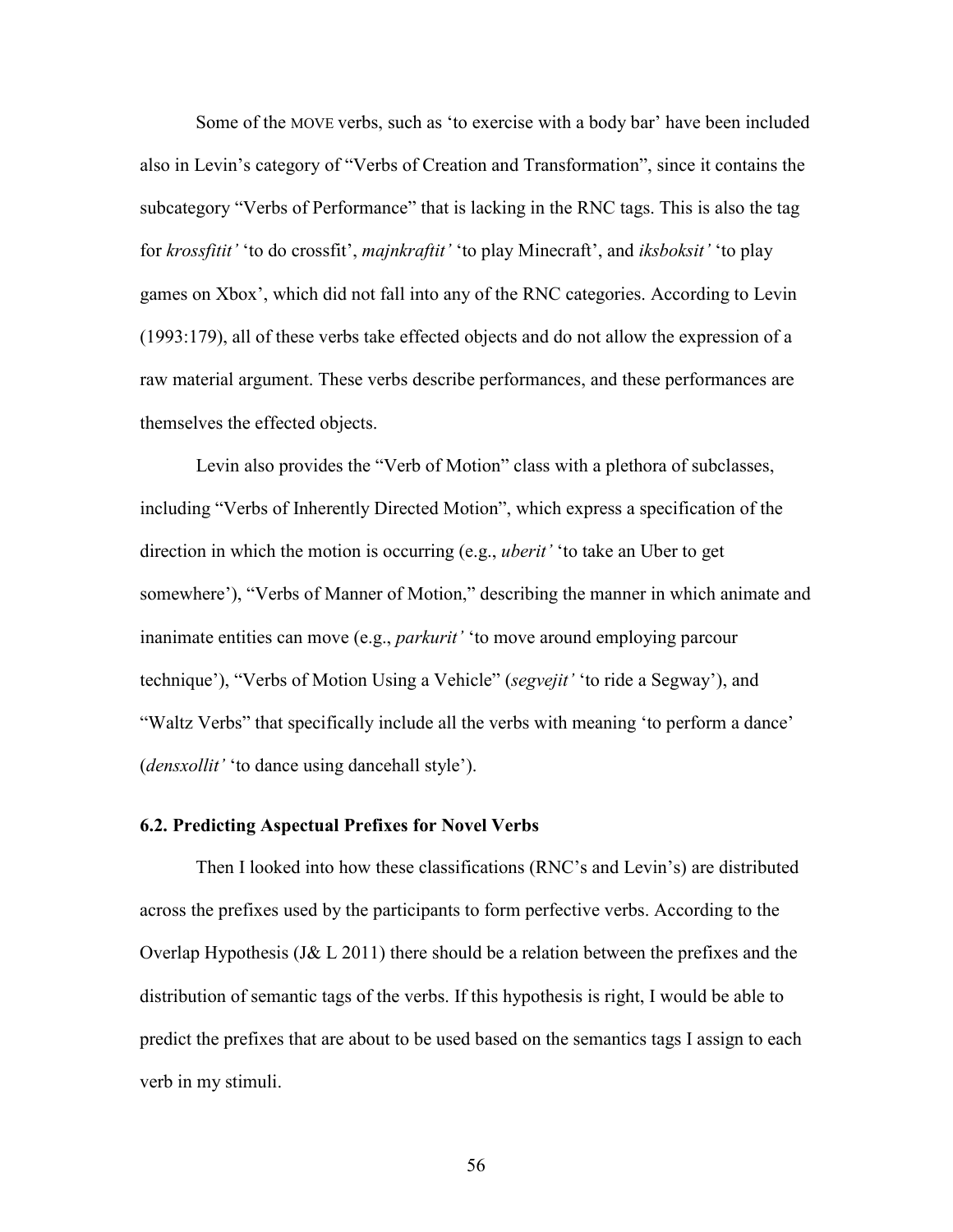Based on the assigned semantic classes, I attempted to predict which prefixes the subjects might most possibly use to create the novel verbs. I used the exhaustive list (see Table 1) of the Russian verbal prefixes and their semantic meanings, compared the meanings of the prefixes and the novel verbs, and tried to find the prefixes that could be cross-referenced with the tags assigned to the verbs in the stimuli in order to predict the prefixes that the subjects would use. For example, the verbs tagged as CHANGEST /"Verbs of Change of State" clearly matched with the CHANGE TO A FIXED STATE meaning of *za-*, the THOROUGH meaning of *pro-* (assuming that a thorough action will impact Patient), and the IMPOSE/ ACQUIRE A NEW FEATURE meaning of *o(b)-*. Similarly, for transitive verbs categorized as PUT/ "Verbs of Putting (on)" I would expect to get *na-* with the meaning SURFACE (application of something to a surface), *za-* with the COVER meaning, *u-* with the meaning COVER COMPLETELY, and *o(b)-* with the meaning AFFECT A SURFACE. The semantic tags assigned to all the verbs and all prefixes determined to be matching and, therefore, predicted to appear in combination with each other, can be found in Table 8.

| <b>Stimuli</b><br>noun | Approximate<br>definition of<br>a perfective<br>verb                                  | <b>Semantic</b><br>tag(s)<br>according to<br><b>RNC</b><br>classificatio<br>n | Semantic tag(s)<br>according to<br>Levin's<br>classification                                               | Prefixes, predicted to<br>be used to form<br>perfectives                                                           |
|------------------------|---------------------------------------------------------------------------------------|-------------------------------------------------------------------------------|------------------------------------------------------------------------------------------------------------|--------------------------------------------------------------------------------------------------------------------|
| bitcojn                | To convert<br>into bitcojn                                                            | <b>CHANGEST</b>                                                               | Verb of Change<br>of State                                                                                 | <i>za</i> - (change to a fixed?<br>state),<br><i>pro-</i> (thorough),<br>$o(b)$ - impose/ acquire a<br>new feature |
| podkast                | To convert<br>articles to<br>podcast<br>format, to<br>upload to<br>podcast<br>channel | CHANGEST;<br><b>IMPACT:CREA</b><br>TE;<br><b>PUT</b>                          | Verb of Change<br>of State;<br>Verb of Creation<br>and<br>Transformation;<br>Verb of Putting<br>$($ on $)$ | za- (change to a fix<br>state),<br>$o(b)$ - impose/ acquire a<br>new feature                                       |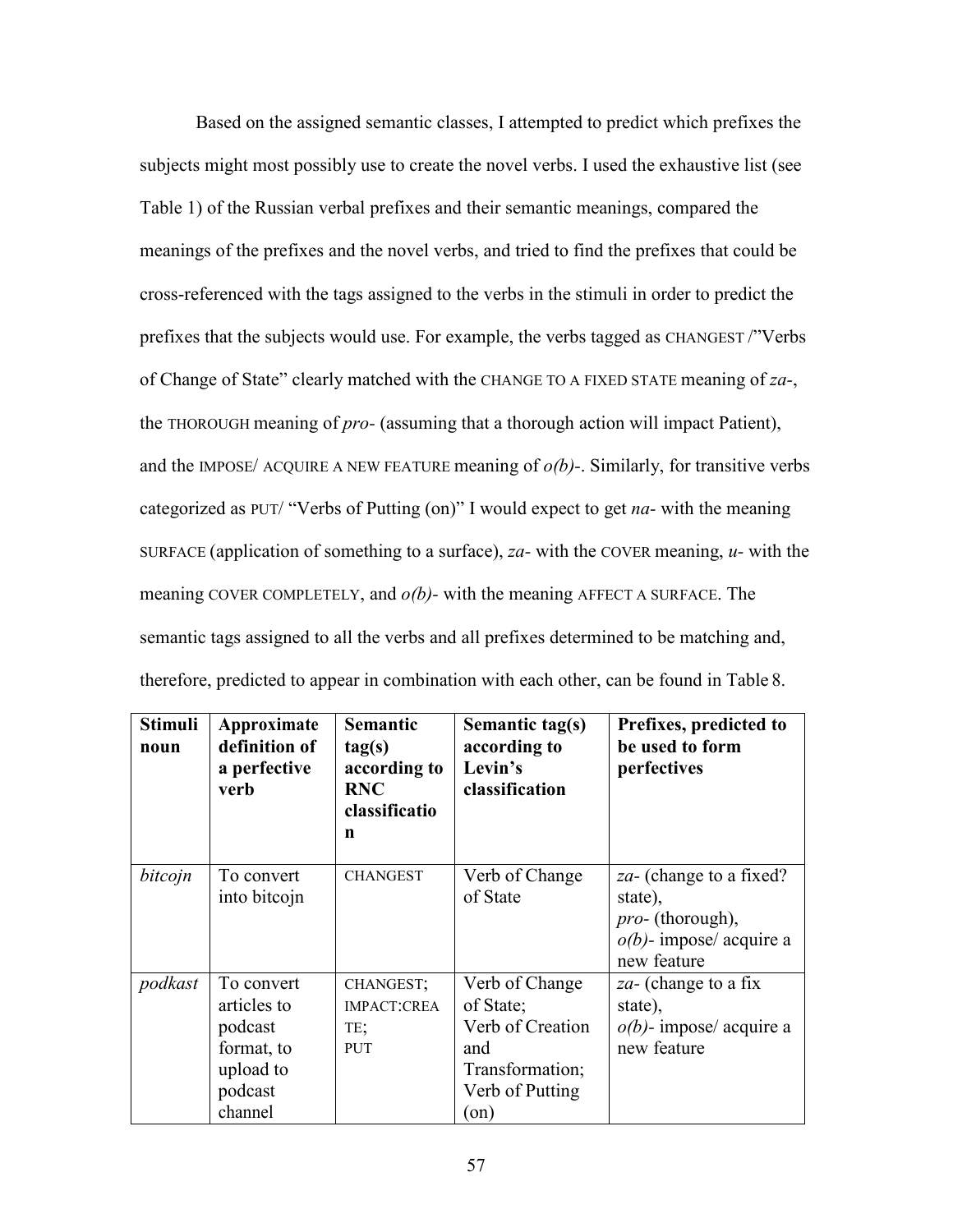| Ekstra         | To add extra  | CHANGEST;             | Verb of Change                     | za- (change to a fixed?                      |
|----------------|---------------|-----------------------|------------------------------------|----------------------------------------------|
| $\check{s}$ ot | shot          | PUT                   | of State;                          | state, fill),                                |
|                |               |                       | Verb of Putting                    | pro- (thorough,                              |
|                |               |                       | (on)                               | through),                                    |
|                |               |                       |                                    | $o(b)$ - impose/ acquire a                   |
|                |               |                       |                                    | new feature                                  |
| vandraj        | To upload to  | CHANGEST;             | Verb of Putting                    | za- (change to a fix                         |
| $\mathcal V$   | OneDrive      | <b>PUT</b>            | (on);                              | state),                                      |
|                |               |                       | Verb of Change                     | $o(b)$ - impose/ acquire a                   |
|                |               |                       | of State (to a                     | new feature                                  |
|                |               |                       | lesser degree)                     |                                              |
| konsiler       | To cover      | IMPACT;               | Verbs of Putting                   | za- (cover, change to a                      |
|                | with/ apply   | PUT                   | (on)                               | fixed state),                                |
|                | concealer     |                       |                                    | na- (surface),                               |
|                |               |                       |                                    | pod- (adjust)<br>$o(b)$ - (affect a surface) |
|                | To cover      |                       | Verbs of Putting                   |                                              |
| xajlajte<br>r  | with/apply    | IMPACT;<br><b>PUT</b> | $($ on $)$                         | za- (cover, change to a<br>fix state),       |
|                | highligter    |                       |                                    | $na-$ (surface),                             |
|                |               |                       |                                    | <i>pod-</i> (adjust)                         |
|                |               |                       |                                    | $o(b)$ - (affect a surface)                  |
| xotspot        | To connect to | <b>CONTACT</b>        | Verb of                            | za- (attachment),                            |
|                | hotspot       |                       | Combining and                      | pod- (approach),                             |
|                |               |                       | Attaching                          | pri- (attach)                                |
|                |               |                       |                                    |                                              |
| vičat          | To            | <b>CONTACT</b>        | Verb of Social                     | za- (attachment),                            |
|                | communicate   |                       | Interaction;                       | $s$ - (together)                             |
|                | via weChat    |                       | Verb of                            |                                              |
|                |               |                       | Communication                      |                                              |
|                |               |                       |                                    |                                              |
| netfliks       | To watch      | <b>PERC</b>           | Verb of                            | po- (result, some),                          |
|                | soething on   |                       | Perception                         | $pro$ -(through)                             |
|                | Netflix       |                       | (Sight)                            |                                              |
| bodibar        | To exercise   | <b>MOVE</b>           | Verbs of Creation                  | $po$ - (some),<br><i>pro-</i> (duration),    |
|                | with a        |                       | and<br>Transformation              |                                              |
|                | bodybar       |                       |                                    |                                              |
| parkur         |               | <b>MOVE</b>           | (Performance)<br>Verbs of Creation | <i>pro-</i> (duration, through)              |
|                |               |                       |                                    |                                              |
|                | to move       |                       |                                    |                                              |
|                | around        |                       | and                                | <i>pere-</i> (transfer)                      |
|                | employing     |                       | Transformation                     |                                              |
|                | parcour       |                       | (Performance);                     |                                              |
|                | technique     |                       | Verbs of Motion                    |                                              |
|                |               |                       | (Inherently                        |                                              |
|                |               |                       | Directed Motion);                  |                                              |
|                |               |                       |                                    |                                              |
|                |               |                       | Verbs of Motion                    |                                              |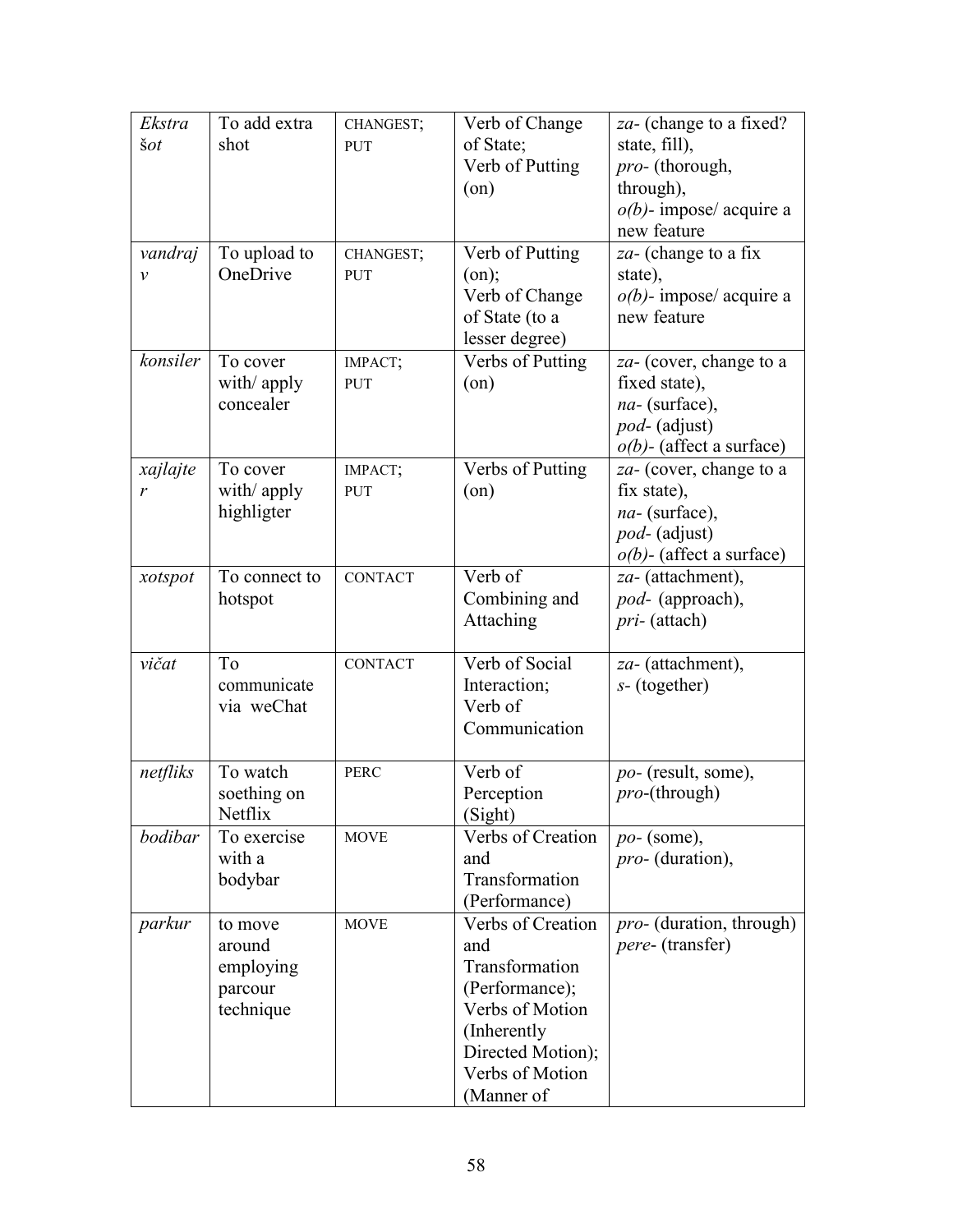|          |                |             | Motion)           |                         |
|----------|----------------|-------------|-------------------|-------------------------|
| segwej   | To ride a      | <b>MOVE</b> | Verbs of Motion   | <i>pere-</i> (transfer) |
|          | segway         |             | (Inherently)      | <i>pro-</i> (through),  |
|          |                |             | Directed Motion); | $pri - (arrive),$       |
|          |                |             | Verb of Motion    | $do$ - (up to)          |
|          |                |             | (Motion Using a   |                         |
|          |                |             | Vehicle)          |                         |
| densxol  | To dance in    | <b>MOVE</b> | Verbs of Creation | $po-$ (some),           |
| l        | the "dncehall" |             | and               | <i>pro-</i> (duration)  |
|          | style          |             | Transformation    |                         |
|          |                |             | (Performance);    |                         |
|          |                |             | Verb of Motion    |                         |
|          |                |             | (Waltz Verb)      |                         |
| snepčat  | To send via    | <b>MOVE</b> | Verb of Sending   | pere- (transfer),       |
|          | snapchat       |             | and Carrying      | ot- (depart)            |
| uber     | To take an     | <b>MOVE</b> | Verbs of Motion   | $po-$ (start),          |
|          | uber to get    |             | (Inherently)      | <i>pro-</i> (through,   |
|          | somewhere      |             | Directed Motion); | distance),              |
|          |                |             | Verb of Motion    | $do$ - (up to),         |
|          |                |             | (Motion Using a   | $pri$ - (arrive)        |
|          |                |             | Vehicle)          |                         |
| Džipies  | To use GPS in  | <b>MOVE</b> | Verb of Motion    | $po-$ (start),          |
|          | order to find  |             | (Motion Using a   | <i>pro-</i> (through,   |
|          | direction      |             | Vehicle);         | distance),              |
|          | somewhere      |             | Verbs of Motion   | $do$ - (up to),         |
|          | and move in    |             | (Inherently)      | $pri$ - (arrive)        |
|          | that direction |             | Directed Motion); |                         |
| majnkr   | To play        |             | Verbs of Creation | $po-$ (some),           |
| aft      | Minecraft      |             | and               | <i>pro-</i> (duration)  |
|          |                |             | Transformation    |                         |
|          |                |             | (Performance)     |                         |
| krossfit | To do crossfit |             | Verbs of Creation | $po-$ (some),           |
|          | exercise, to   |             | and               | pro- (duration)         |
|          | take up        |             | Transformation    |                         |
|          | crossfit       |             | (Performance)     |                         |
| iksbox   | To play        |             | Verbs of Creation | $po-$ (some),           |
|          | games on       |             | and               | <i>pro-</i> (duration)  |
|          | Xbox           |             | Transformation    |                         |
|          |                |             | (Performance)     |                         |

*Table 8*. Semantic Tags of the Impf Novel Verbs With Predicted Prefixes

After the comparison of the semantic profiles of the verbs and the meanings of the aspectual prefixes was complete, only 11 of the 20 verbal prefixes in Russian were predicted for the data in the stimuli: *po-, pro-, do-, pri-, pere-, ot-, za-, s-, pod-, na-, o(b)*.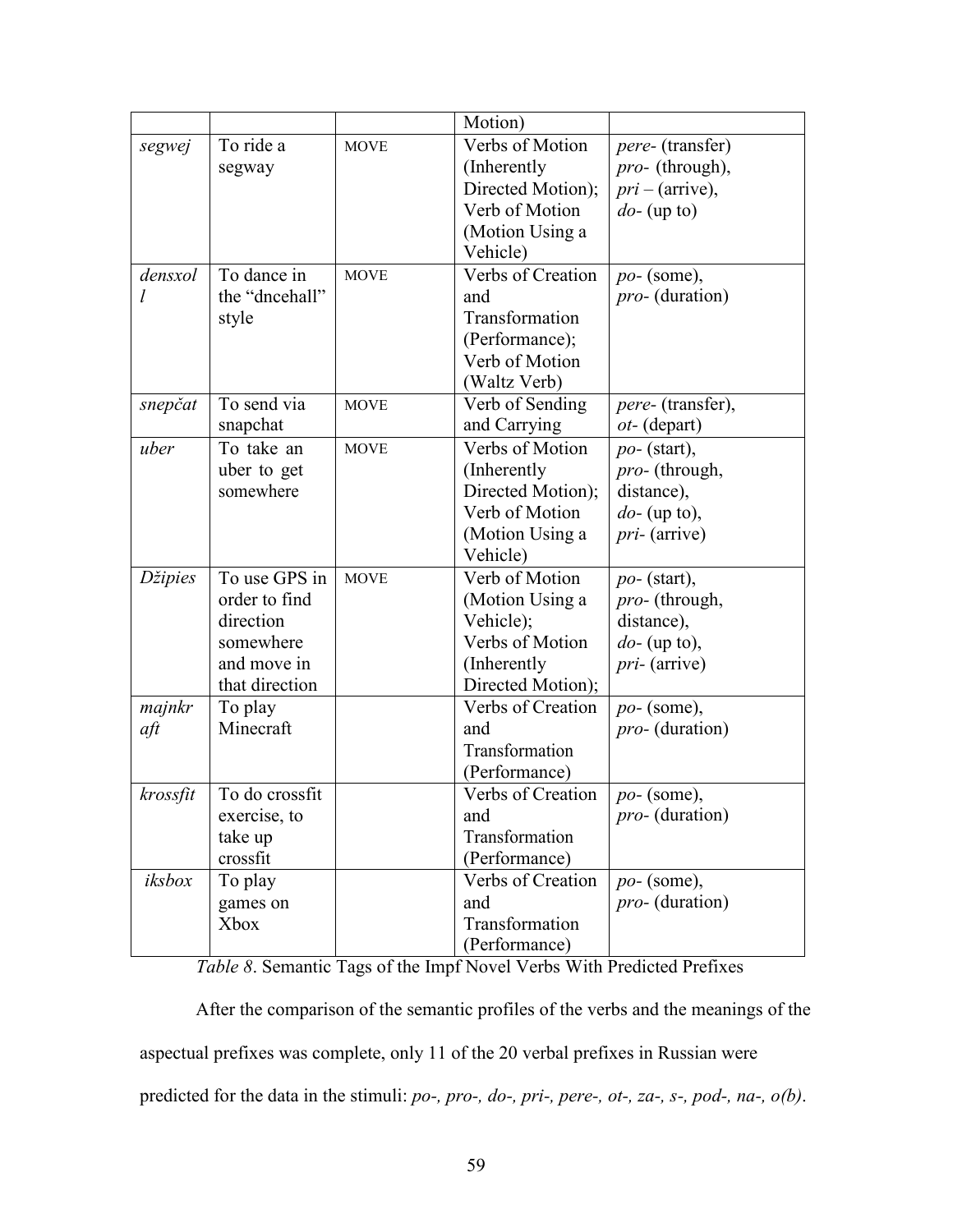The other prefixes<sup>30</sup> did not have any overlap in semantic meaning with the data, based on the semantic tags assigned to verbs. For instance, the prefix  $v(o)z$ - with the meaning MOVE UP was not included because the data included no nouns that would form a verb denoting 'movement upward', similarly to the prefix *v-* with the meaning INTO, which typically occurs with verbs of motion, and was not included because there were no sentences with a context implying any movement into an entity.

Not all meanings of the prefixes that matched one or another verbal semantic class were included because they did not all complement the meaning of a particular verb. For example, the verbs *vandrajvit'* 'to upload to OneDrive' and *konsilerit'* 'to cover with/ apply concealer' are both tagged PUT, which goes along with meaning COVER of the prefix *za-*. However, OneDrive is a cloud storage that does not have a physical surface, so the COVER meaning of *za-* is not included for *vandrajvit'*. As for *konsilerit',* the idea of covering the skin with a cosmetic product fits perfectly.

For certain verbs, one of the expected prefixes correlated with all the tags the verb has, whereas for others, it correlated with only with one of them. For example, the verb *xajlajterit'* 'to cover with/apply highlighter' was categorized as PUT and IMPACT. While the prefix *na-* with the meaning SURFACE was predicted based on both of the semantic verbal classes, another prefix, *po-* with the meaning ADJUST, can be cross-referenced only with the meaning IMPACT. The semantic categories of other verbs had an even stronger effect on one another. The category CONTACT of the verb *xotspotit'sja* 'to connect to a hotspot' allows the prefix *pere-* with the meaning MIX. However, it was excluded from the list of predicted prefixes because the second class that the verb belonged to, "Verb of Combining and Attaching", implies fastening/gluing/tying one object to another, not

<sup>30</sup> *v(o)-, v(o)z-, vy-, iz-, nad-, nedo-, pred-, raz-, u-.*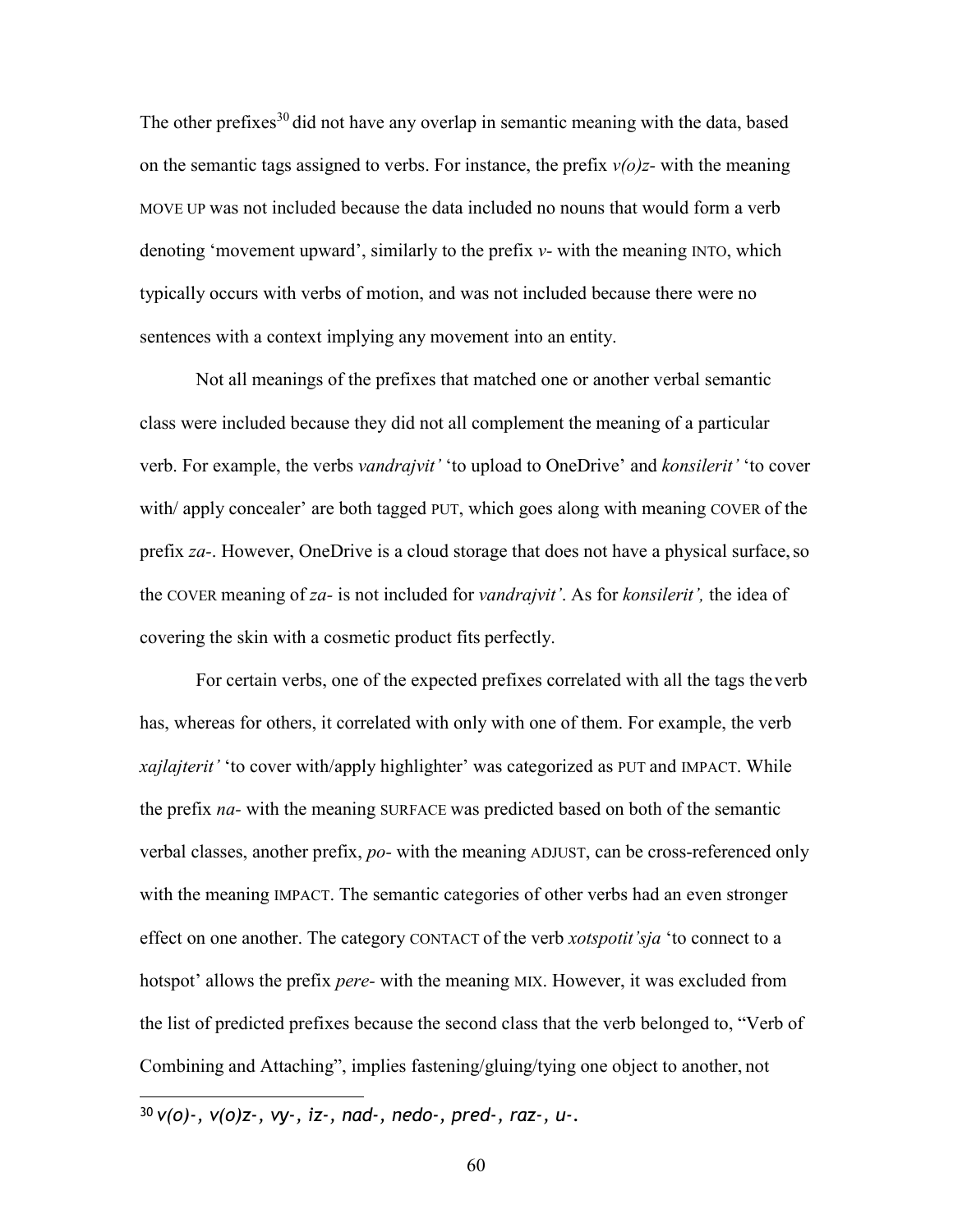mixing them together or combining sporadically. These two cases demonstrate the importance of including two semantic classifications into this analysis.

The exclusion of some prefixes was motivated by the context of the sentence in the stimuli. The verb 'to move around employing parcour technique' could hypothetically be perfectivized with the prefix *o(b)-* with its prototypical meaning AROUND, because those movements might be performed in a circular trajectory (e.g., moving around a stadium). But the sentence that needed to be completed with a perfective verb form was about moving along the street. Since typically a street implies a straight line, the prefix *o(b)-* could not be used in that sentence context. Similarly, the verb 'to ride a Segway', being a verb of motion, can be formed with the prefix *ot-* DEPART, but the sentence it is used in did not mention the place of departure, only the destination. As a result, *pri-*ARRIVE would be predicted instead of *ot-*.

The Table 9 contains the predicted prefixes and the prefixes actually used by participants. The discrepancies between the prediction and actual result are highlighted in red.

| <b>Stimuli</b><br>noun | Approximate<br>definition of<br>the perfective<br>verb                             | Prefixes, predicted to be<br>used to form perfectives                                                        | Prefixes used by the<br>participants of the<br>experiment      |
|------------------------|------------------------------------------------------------------------------------|--------------------------------------------------------------------------------------------------------------|----------------------------------------------------------------|
| bitcojn                | To convert into<br>bitcojn                                                         | <i>za</i> - (change to a fix state),<br><i>pro-</i> (thorough),<br>$o(b)$ - impose/ acquire a<br>new feature | <i>za-</i> , <i>pro-</i> , <i>ot-</i> , <i>o</i> ( <i>b</i> )- |
| podkast                | To convert<br>articles to<br>podcast format,<br>to upload to<br>podcast<br>channel | za- (change to a fix state),<br>$o(b)$ - impose/ acquire a<br>new feature                                    | $za$ , $ot$ -, $do$ -                                          |
| Ekstra šot             | To add extra<br>shot                                                               | <i>za</i> - (change to a fix state,<br>fill),                                                                | $za-, pr-o$                                                    |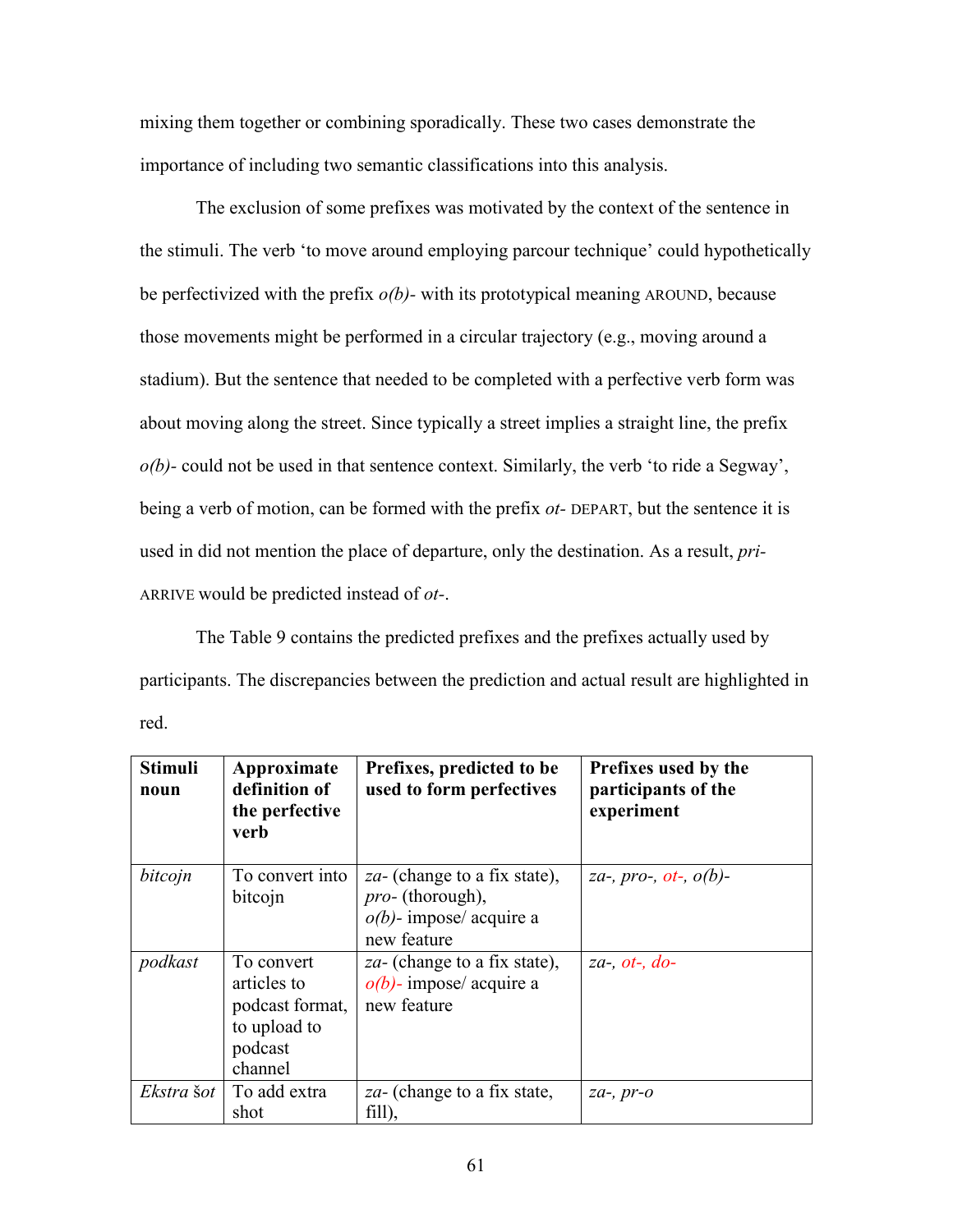|           |                                                        | <i>pro-</i> (thorough, through),<br>$o(b)$ - impose/ acquire a                                                  |                                              |
|-----------|--------------------------------------------------------|-----------------------------------------------------------------------------------------------------------------|----------------------------------------------|
|           |                                                        | new feature                                                                                                     |                                              |
| uandrajv  | To upload to<br>one drive                              | za- (change to a fix state),<br>$o(b)$ - impose/ acquire a<br>new feature                                       | $za-, pro-, ot-$                             |
| konsiler  | To cover with/<br>apply<br>concealer                   | za- (cover, change to a fix<br>state),<br>na- (surface),<br><i>pod-</i> (adjust)<br>$o(b)$ - (affect a surface) | za-, $ot$ -, $do$ -, $po$ -, $pod$ -, $na$ - |
| xajlajter | To cover with/<br>apply<br>highligter                  | za- (cover, change to a fix<br>state),<br>$na-$ (surface),<br>$pod$ - (adjust)<br>$o(b)$ - (affect a surface)   | $za-, po-, za-, ot-, do-$                    |
| xotspot   | To connect to<br>hotspot                               | za- (attachment),<br>pod- (approach),<br><i>pri</i> -(attach)                                                   | $Za-$                                        |
| vičat     | To<br>communicate<br>via weChat                        | za- (attachment),<br>$s$ - (together)                                                                           | $za$ -, $pro$ -, $po$ -, $na$ -              |
| netfliks  | To watch<br>soething on<br><b>Netflix</b>              | <i>po-</i> (result, some),<br><i>pro</i> -(through)                                                             | $za-$ , pro-, $do-$ , po-                    |
| bodibar   | To exercise<br>with a bodybar                          | $po-$ (some),<br><i>pro</i> - (duration),                                                                       | $ot$ -, $po$                                 |
| parkur    | to move<br>around<br>employing<br>parcour<br>technique | <i>pro-</i> (duration, through)<br><i>pere-</i> (transfer)                                                      | pro, do-, pere-                              |
| segwej    | To ride a<br>segway                                    | <i>pere-</i> (transfer)<br><i>pro-</i> (through),<br>$pri - (arrive),$<br>$do$ - (up to)                        | $za$ -, pro-, do-, pere-                     |
| densxoll  | To dance in the<br>"dncehall"<br>style                 | $po-$ (some),<br><i>pro-</i> (duration)                                                                         | $za-, pro-, po-$                             |
| snepčat   | To send via<br>snapchat                                | <i>pere-</i> (transfer),<br><i>ot</i> - (depart)                                                                | za-, ot-, pere-                              |
| uber      | To take an<br>uber to get<br>somewhere                 | $po-$ (start),<br><i>pro</i> - (through, distance),<br>$do$ - (up to),                                          | za-, pro-, do-, po-, pri-                    |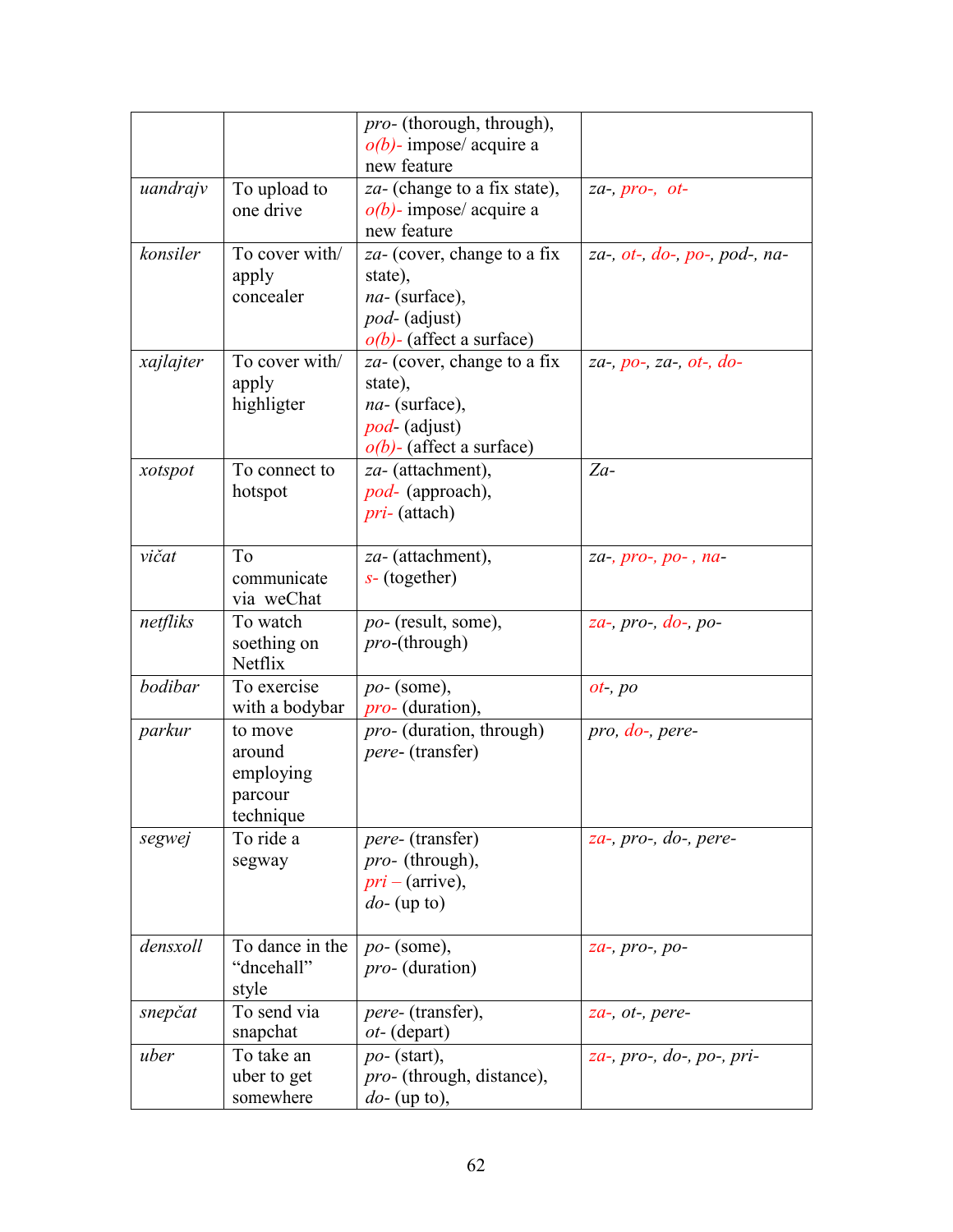|           |                                                                         | <i>pri-</i> (arrive)                                                                      |                            |
|-----------|-------------------------------------------------------------------------|-------------------------------------------------------------------------------------------|----------------------------|
| Džipies   | To use GPS in<br>order to find<br>direction<br>somewhere<br>and move in | $po-$ (start),<br><i>pro-</i> (through, distance),<br>$do$ - (up to),<br>$pri$ - (arrive) | $za-$ , pro-, do-, po-     |
|           | that direction                                                          |                                                                                           |                            |
| majnkraft | To play<br>Minecraft                                                    | $po-$ (some),<br><i>pro-</i> (duration)                                                   | za-, $pro$ -, $ot$ -, $do$ |
| krossfit  | To do crossfit<br>exercise, to<br>take up crossfit                      | $po-$ (some),<br><i>pro-</i> (duration)                                                   | $za-, po-, do-$            |
| iksbox    | To play games<br>on Xbox                                                | $po-$ (some),<br>pro- (duration)                                                          | za-, pro-, $do$ -, po-     |

*Table 9*. Discrepancies between Predicted Prefixes and Prefixes Used by

**Participants** 

### **6.3. Overlap Hypothesis and the Prediction of Perfective Prefixes**

In this part of the chapter I am testing the relevance of the Overlap Hypothesis for the prediction of the aspectual prefixes. I am comparing the predictions based on the semantic profiling with the actual prefixes used by the participants. I look at the discrepancies in the predictions and actual data and provide possible explanations for that.

First I will look at the prefixes individually, starting with *za-*, the most productive and frequently used prefix in the novel data. There are no instances of *za-* being predicted but not used; in fact, it was used to form perfectives from nine Impf verbs (*zanetfleksil, zasegvejil, zadensxollila, zasnepčatila, zauberil, zadžipiesil, zamajnkraftil, zakrossfitilla, zauksboksil)* out of nineteen, which it should not have formed according my predictions. It would be logical to suppose that since the Aktionsarten (*sposoby dejstvija*, listed in Zaliznjak & Šmelev (2000: 106-126) and in Chapter 2) were not taken into account while predicting the prefixes, it might be the reason for such a frequent use of *za*- here. One of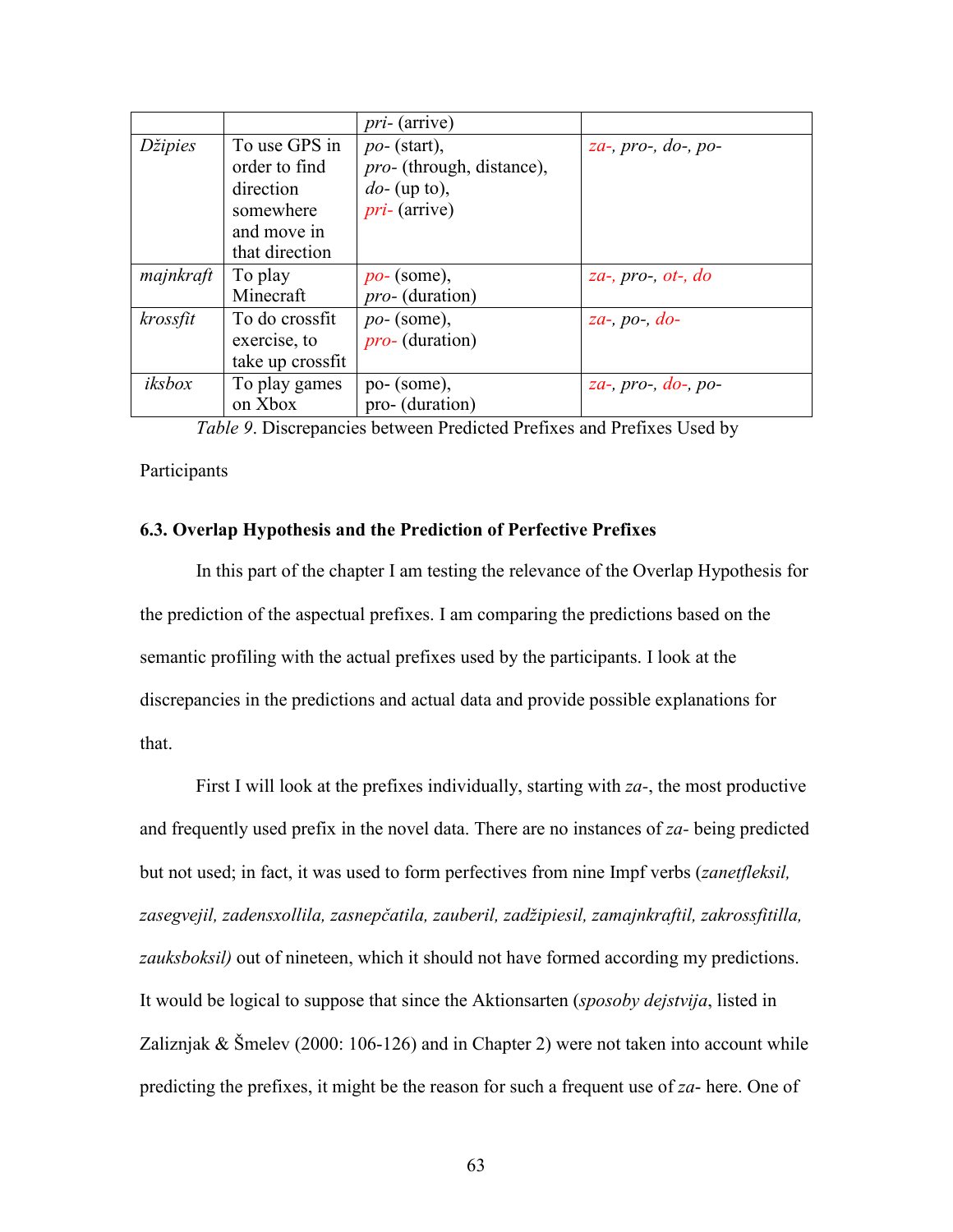the meanings of *za-* is BEGIN, so the participants may have interpreted the verb as Inchoative and hence employed that prefix. Besides, *za-* is the default inchoative prefix for that Aktionsart. It seems to be the case of only three stimuli nouns motivating the production of novel perfective verbs (out of nine for which *za-* was used but was not predicted: *segvej* 'Segway', *uber* 'Uber cab'*,* and *džipies* 'GPS'). For instance, the missing verb for sentence (3) below might seem 'to be starting to ride a Segway', if formed with the prefix *za-*.

*(3) Posle obed-a on u-šel i na*  After lunch-MASC.GEN.SG. he PRF.leave-walk-MSC.PST.SG and to *drugoj konec gorod-a* 

another end city-MASC.GEN.SG

'After lunch he left and \_\_\_\_\_\_\_\_\_\_\_\_\_\_\_\_\_\_ to the other part of the city'

What seems strange is that all three nouns form motion verbs, which usually are combined with *za-* in the meaning of DEFLECT, 'deviating from the path' (e.g., *zajti (v magazin)* 'to stop by (at a store)), not in the meaning of BEGIN. Using *za-* in DEFLECT meaning to form perfectives does not seem logical in all the stimuli sentences with these nouns (*segvej*, *uber,* and *džipies*), because their context does not imply any deviation from the route (as in (3)). None of them uses the prefix *po*- BEGIN that is the default for the verbs of motion in the Ingressive time category (Zaliznjak & Šmelev, 2000: 109). There is a possibility that due to the unfamiliarity with and lack of experience using GPS, taking an Uber, or riding a Segway, the participants who used *za-* in these cases treated the verbs as Levin's "Verbs of Performance" rather than as motion verbs. This semantic class easily takes *za-* with an Inchoative meaning. Besides, all three stimuli nouns, *segvej*, *uber, and džipies*, denote the instrument of a motion, which puts emphasis of the verbs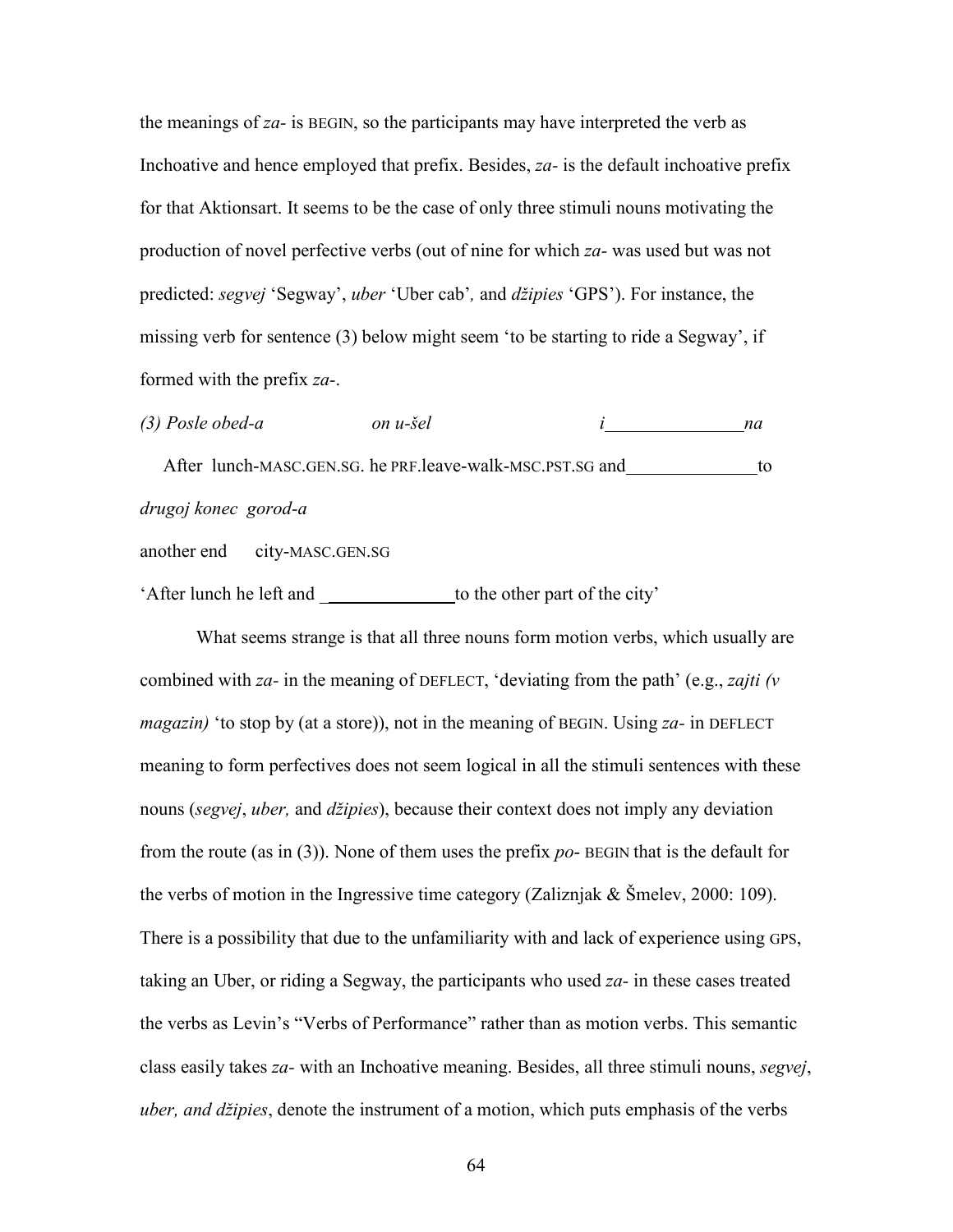derived from them on manner of motion, not the motion itself. It is also worth noting that these two prototypical meanings of *za-* are closely related, as Janda et al. (2013:102-103) sort BEGIN and DEFLECT into one subgroup, because they both involve crossing the boundary. In BEGIN, the boundary is crossed from absence of an action to an action, and in DEFLECT – the boundary of the path is crossed to make a stop.

As for the "Verbs of Performance" used with *za-*, some of them, like *krossfitit'* 'to do crossfit' and *densxollit'* 'to dance in dancehall style' can match the Inchoative Aktionsart when used with *za-*, while others, such as *majnkraftit'* 'to play Minecraft' and *iksboksit'*'to play games on Xbox', would unlikely be interpreted as Inchoative verbs in the given context (4). The START meaning of *za-* in the perfective of *majnkraftit'* in sentence (4) below would not seem logical, because the context suggests resultative meaning, that *za-* normally does not have.

*(4) On bystro i po-šel spa-t'*  He quickly and PRF.start-go.PST.MASC.SG sleep-INF 'I quickly and went to bed'

I assume that *za-* is used here in the resultative meaning, and since it normally does not have one (Table 1), the prefix is starting to develop this meaning. The Performance verbs in the context of given sentences are treated as the processes that have led to a certain result which is considered an endpoint. As long as both verbs denote playing games, the participants might have thought that the game ends with winning or losing, and the perfective variant may have been formed by analogy with *zabit'* 'to score a goal'. The case might be the same with *krossfitit'* 'to do crossfit' and *densxollit'* 'to dance in dancehall style': being unfamiliar with what exactly these activities entail and which phases they consist of, some participants may have assumed that after a certain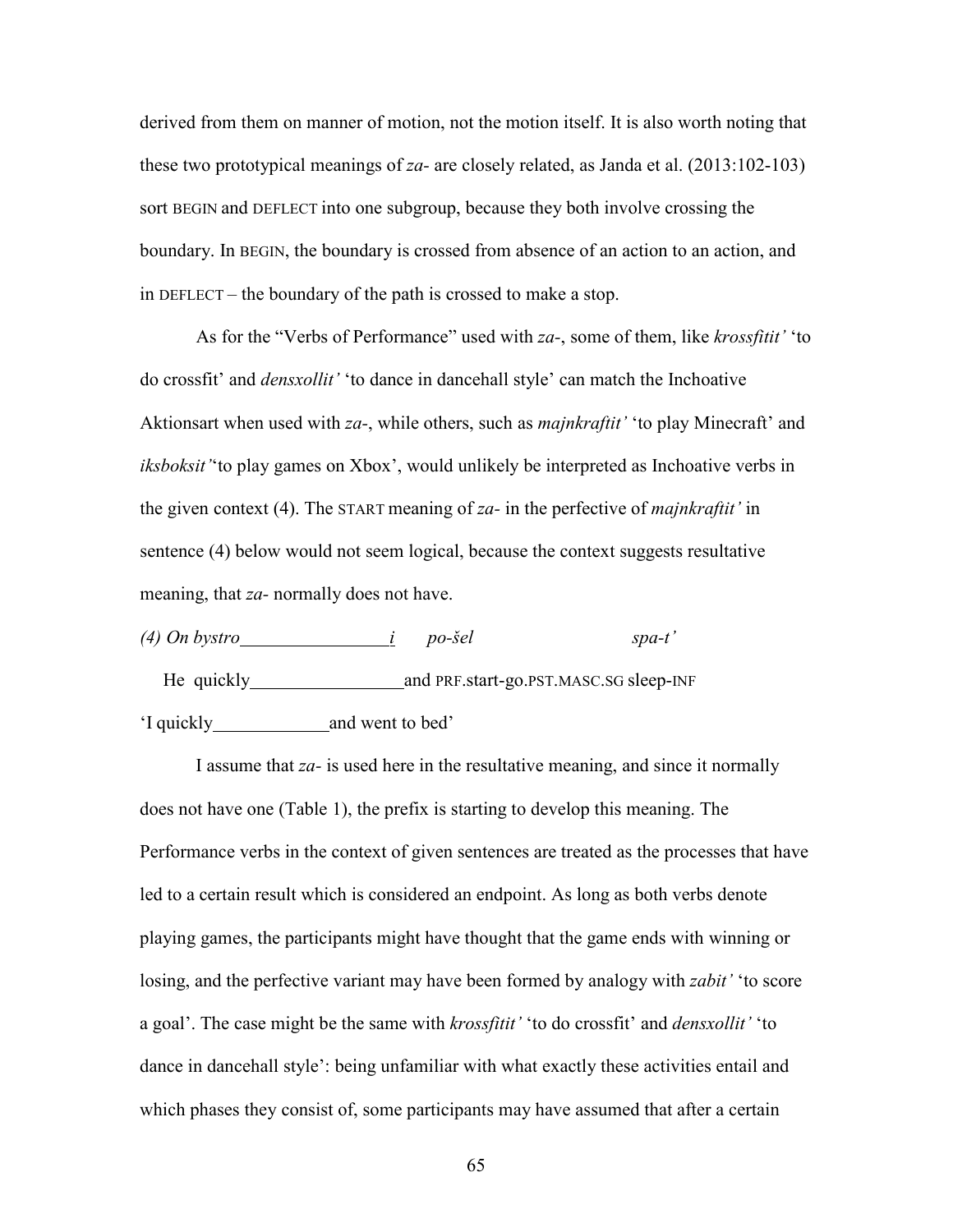time the actions must end in an affected patient (i.e., completing the crossfit trim rail, and completing the whole dance routine). It is confirmed by the comments of one of the postexperiment subjects: they used *za*- to form a perfective from the noun *krossfit* 'crossfit' and defined the verb as 'an activity consisting of overcoming obstacles and ends when the final point of the trim trail is reached'. The same participant used the verb *pobodibaril*  in their answers, and later defined it as 'exercising with a body bar'; therefore, it has been treated as an Activity, which explains why this "Verb of Performance" is not used with *za-*.

With regards to the alleged current development of the new resultative meaning of za-, it must be said that out of ten meanings of this prefix (Table 1), nine (all except BEGIN) imply emphasis on the endpoint, finishing of the action (e.g., ATTACHMENT in *zavjazat'* 'to tie up, knot', EXCESS in *zakusat'* 'to sting, bite all over', COVER in *zasypat'*  'to cover (by strewing) (with sand)', etc.). Thus, the observed tendency may not be the development of a new meaning, but rather the merger of several semantic meanings into a more general one.

The use of *za-* with *netfliksit'* 'to watch something on Netflix' and *snepčatit'* 'to send via Snapchat' also seems curious. The BEGIN meaning of *za-* would fit with *netfliksit'* and *snepčatit'*. However, The inchoative meaning of the prefix contradicts the results of the post-test interview, during which two of the participants defined *zanetfliksit'* as 'to watch the whole movie on Netflix (until the end)' and *zasnepčatit'* as 'to send pictures via Snapchat', respectively. The latter variant seems to demonstrate the simple perfectivizing function of *za-*, because the meaning (to send via Snapchat) already implies result. These definitions do not really correlate with any of the *za-* meanings, and give support to either the proposal in Chapter 3 that *za-* is becoming a default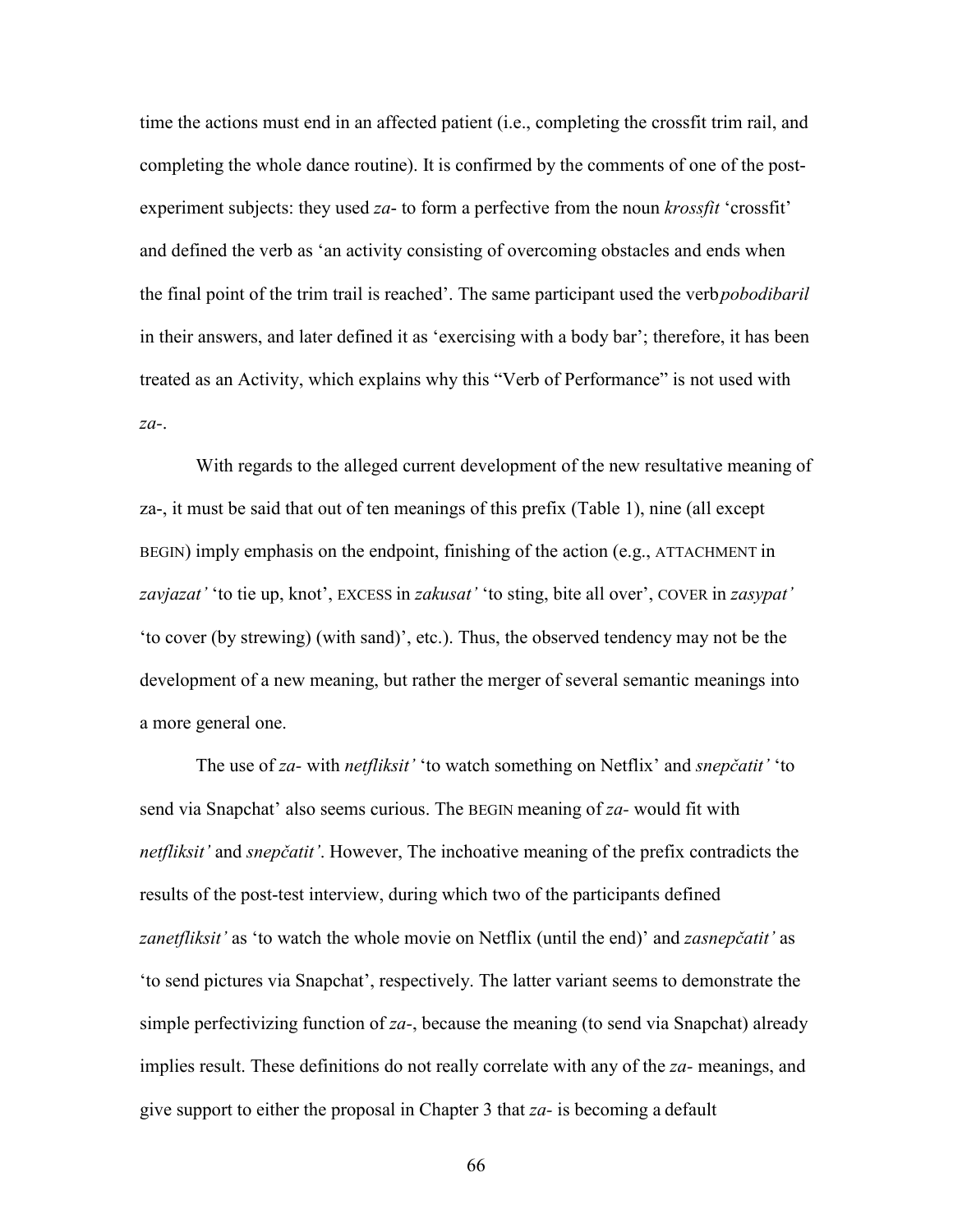perfectivizing prefix, or to the proposal of earlier analysis in this chapter that *za-* is developing a new resultative meaning.

The prefix *pro-* was the second most productive prefix in the novel data (Table 3), and its use was for the most part predicted correctly by sematic profiling (Table 9). For example, the post-test interviews confirmed the accuracy of the predicted use of its THOROUGH meaning in *ekstrašotit'* 'to add an extra shot', the DURATION meaning in *densxollit'* 'to dance in dancehall style', and THROUGH meaning in *segvejit'* 'to ride a Segway'. The unpredicted use of THROUGH *pro-* with *vandrajvit'* 'to upload to OneDrive' could be explained by the subject's perception of the action as 'to run the data through the OneDrive system into the cloud'. The predicted use of *pro-* DURATION with *bodibarit'*  'to exercise with a bodybar' was the only one not attested, and the interviewed participant who had formed this perfective form with *po*- explained that they are always bored with body bar exercises in the gym and can't imagine performing them for a long time. The lack of use of this meaning by other participants could also be explained by the same semantic reasons and individual perceptions. Therefore, the Overlap Hypothesis<sup>31</sup> predicts the use of the prefix *pro*- very successfully. There are not many discrepancies found between the novel and the CSR use of *pro-*. The prefix preserves all its meanings in the novel verb experiment and does not seem to be developing new ones.

The same stability is demonstrated by the prefix *po*-, the use of which was correctly predicted in the majority of cases. It was not attested in the predicted meaning of SOME in *majnkraftit'* 'to play Minecraft', however, probably as a result of the participants' perceiving the process not as a simple Activity, but as necessarily leading to

<sup>31</sup>"Semantic overlap between the prefix and the verb camouflages the meaning of the prefix, causing the illusion that it is empty when in fact it is not" (Janda & Ljaševskaja, 2011:148)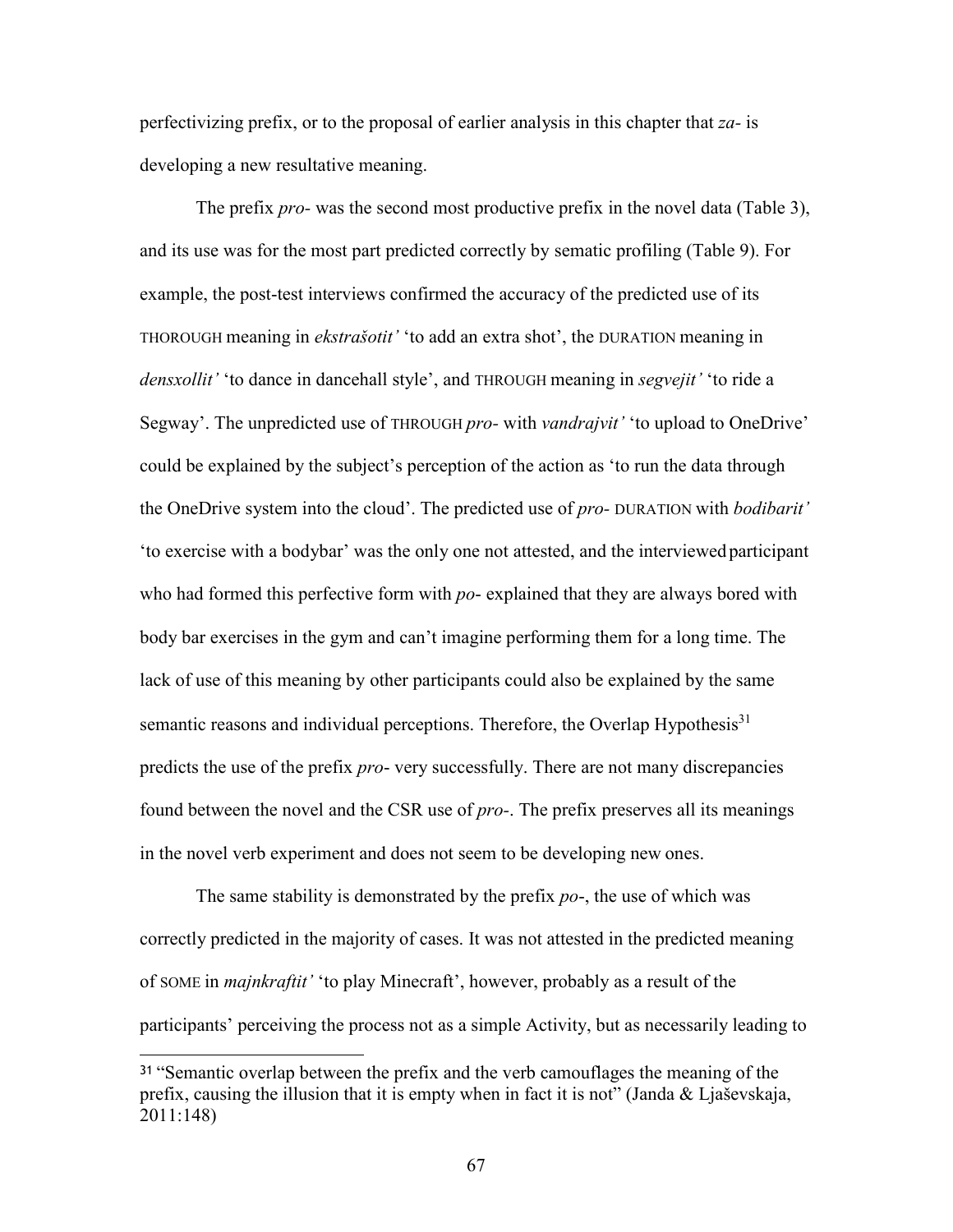an inherent result, as described earlier, and therefore, being treated as a telic Accomplishment. On the contrary, *po-* was used in the SOME meaning with *vičatit'(sja)*  'to communicate via WeChat' in (5) and *xajlajterit'* 'to cover with/apply highlighter' in (6), which might have been interpreted by the subjects as 'to spend time communicating via WeChat (not transferring a message)' and 'to apply some highlighter'.

*(5) Ona srazu že s druz'j-ami iz Kitaj-a kak tol'ko*  She immediately with friend-PL.INSTR from China-GEN.MASC.SG as just *pro-s(n)-nu-l-a-s'* 

through.PRF-sleep-SEM-PST-FEM.SG-REFL

*'As soon as she woke up, she immediately with friends from China'* 

*(6) Ona bystro skul-y, i uže vy-gljad-e-l-a lučše*  She quickly cheekbone-PL and already out-see-VC-PST-FEM.SG better 'She quickly cheekbones and already looked much better'

Though *pere-* occurs more rarely in the data, all the predictions of its use were attested there, suggesting that it has the same tendencies as *po*- and *pro*-, i.e. preserving all their meanings and not developing new ones, high predictability with semantic profiling. The accurate prediction was allowed here by the correct semantic profile: e.g. *pere*- with the meaning TRANSFER perfectly correlates with the "Verb of Motion" *segvejit''* 'to ride a Segway'. It was also strengthened by the context, as in (7) due to the idea of coming somewhere through the whole city.

*(7) On očen' bystro na drugoj konec gorod-a, I* 

He very quickly to another end city-GEN.MASC.SG, and *by-l domoj vovremja.* 

PRF.arrive-be- pri-PST.MASC.SG home on\_time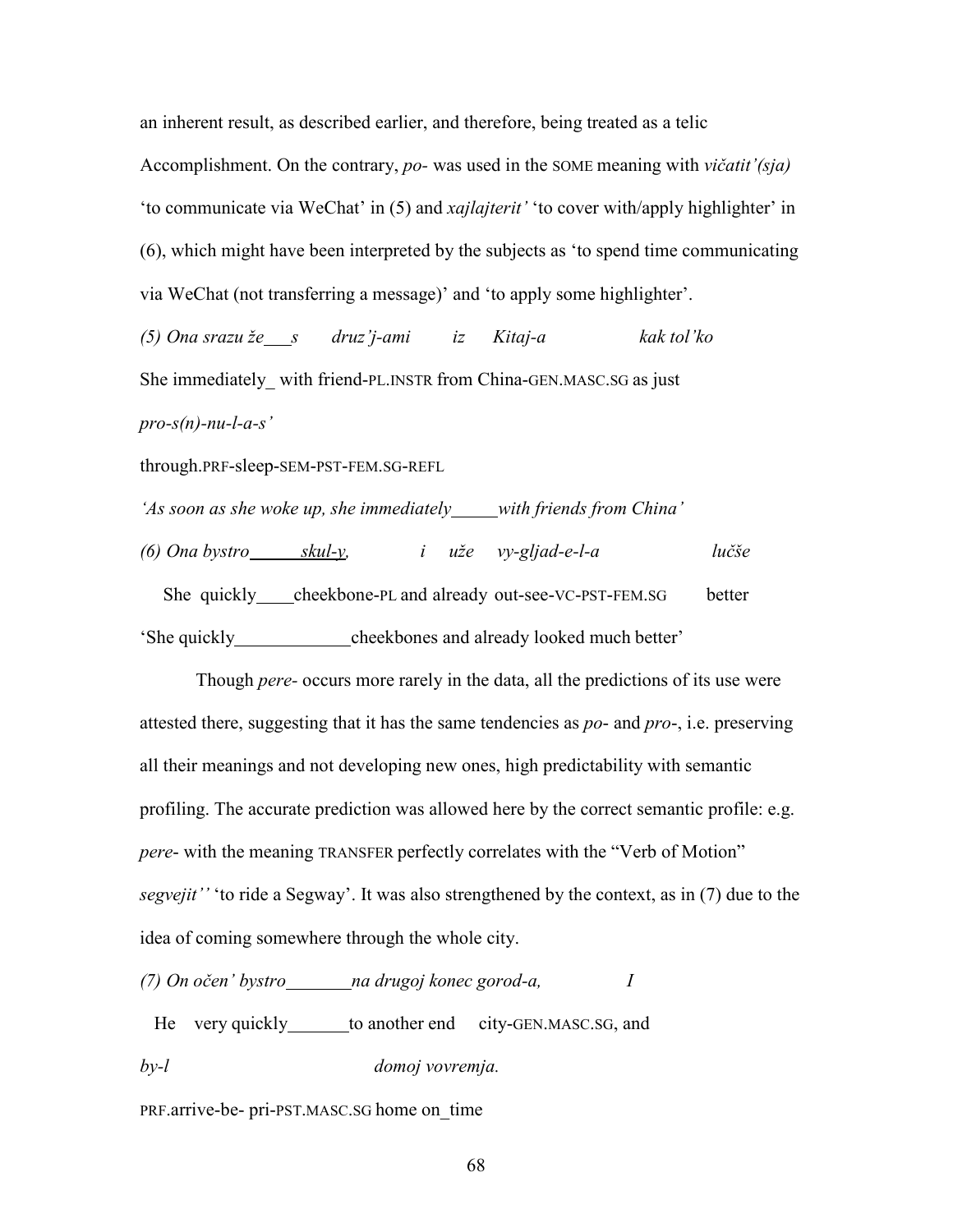'He to the other part of the city very quickly, and arrived home on time.'

The prefix *do*- was significantly underpredicted by the semantic profiling, similarly to *za*-, with only eight verbs formed from it out of nineteen nouns. The definitions obtained at the post-experiment stage, *dokonsilerila* 'to finish applying concealer', *donetfliksila* 'to finish a movie on Netflix' and *doparkuril* 'to reach the end of the street performing parcour movements', demonstrate that the semantics of the verbs were matching the categories the verbs were tagged with. Instead of perceiving the meanings of the verbs differently, the participants shifted their focus to the final phases of the processes expressed by these verbs, treating them as Completive/ Resultative. The use of *do*- in the meaning UP TO/ UNTIL THE END was predicted for these verbs (*dokonsilerila*, *donetfleksila*, *doparkuril*), where focusing on the final stage was suggested by the context: in (7) above, *do*- with the meaning UP TO fits because of the reference to a destination, i.e., another part of the city, and the striving to reach it on time. In addition to sentence (7), *do-* was correctly predicted for sentences with *uberit'* 'to take an Uber cab' and *džipiesit'* 'to use GPS to move in a certain direction'. All three verbs are classified as "Verbs of Inherently Directed Motion" (Table 8), which is suggested by the presence of the goal and destination in mind and the possibility of reaching it.

The motivation for the use of another severely underpredicted prefix, *ot*- (attested but not predicted in seven out of 19 cases), is also explained primarily by the context of the sentences in which it appeared.

In the comparison of predicted and attested prefixes, all five meanings of the prefix *ot*- (Table 1) did not seem to match semantics at first. Despite the lack of the data from the post-test interview, I will try to provide the interpretation of the use of *ot*- in the given sentences. In (8) and (9) below, it was apparently used in the meaning of STOP AT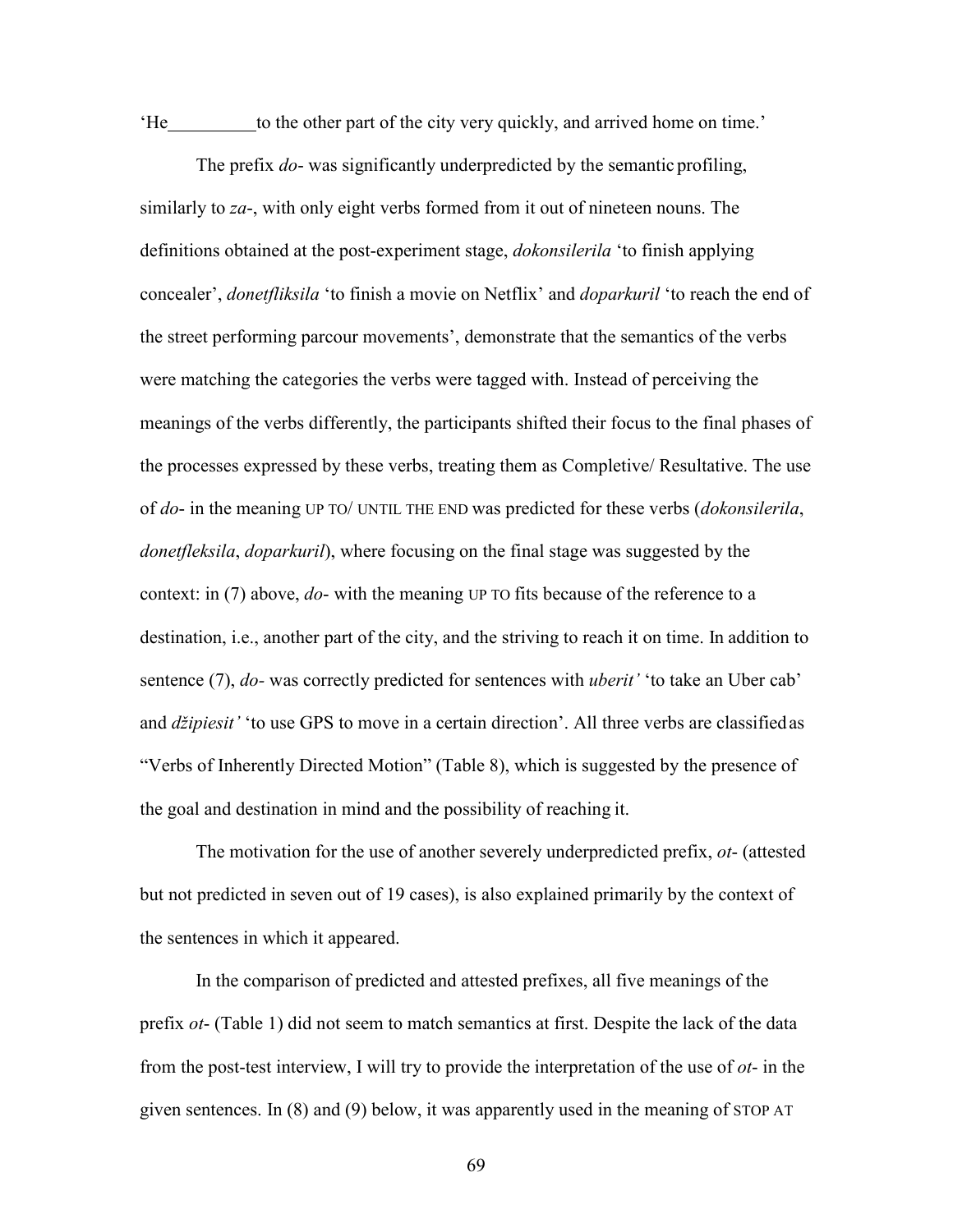THE ENDPOINT, which refers to a departure from not a place but an activity that the Subject has been preoccupied with for some time. In (8) the perfective verb *otmajnkraftil*  would mean 'finish playing Minecraft' (similarly to *otslužit'* 'to serve one's time, to finish serving'), and in (9) below, *otkonsileril* 'to finish applying concealer' (similarly to *otpolirovat'* 'to polish off, finish polishing').

*(8) On bystro i po-še-l spat'*  he quickly and start. PRF-go.PST.MASC.SG. sleep.INF 'he quickly \_\_\_\_\_\_\_\_\_\_\_\_ and went to bed' *( 9) Kak tol'ko ona na-š-l-a zerkalo, srazu že krug-i*  As soon as she PFV-found-PST-FEM.SG mirror, immediately circle-PL.ACC *pod glaz-ami.*  under eye-INSTR.PL

As soon as she found a mirror, she immediately the dark circles under his eyes'

Also worth noting is that the analogous verbs already existing in the language do not use *ot*- in that meaning. As a native speaker, I cannot consider the use *otkrasit' guby*  in the meaning of 'to finish applying lipstick' grammatical; I would prefer using the *do*in the synonymous verb *dokrasit'*, and using *ot*- with that meaning in the context of an action that is completed, or even cancelled, and is never occurring again, like in *otcvesti*  'to stop blooming' and *otmenit'* 'to cancel'. I asked the three participants of post-test interview to form verbs with these meanings, and they all produced the forms identical to mine. Therefore, it might be assumed, that *ot*- in the STOP AT THE ENDPOINT meaning is expanding its usage, and is starting to be employed alternatively with or instead of *do*- in the synonymous meaning UP TO (THE END). The reasons for the usage of *ot*- with the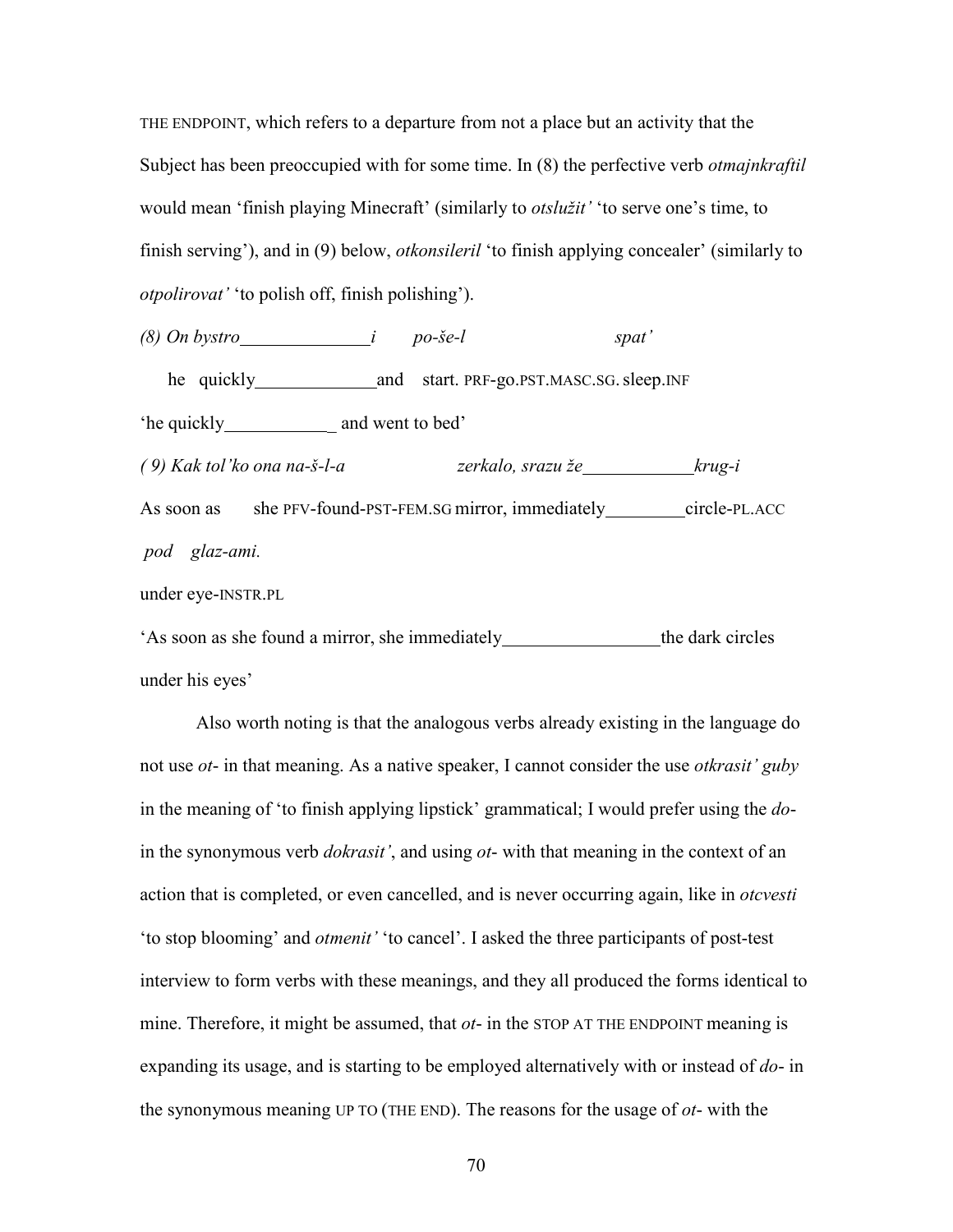verbs *bitkojnit'* 'to convert to Bitcoin', *podkastit'* 'to upload to podcast, and *vandrajvit'*  'to upload to OneDrive' are more difficult to determine. Perhaps *ot-* was used with these verbs in the metaphorical meaning BOUNCE (Table 1) referring to causing a change in something as a result of contact, where the contact did not stay permanent, therefore, something bounced off, by analogy with *otletet'* 'to bounce back' and *otbit'* 'to beat back'. In other words, *otpodkastit*' would mean 'to change the format of something into a podcast', and in the stimuli sentences it would be interpreted as converting items into a podcast format by 'bouncing them off' the process of recording. It is similar to *otpečatat'sja* 'to be imprinted', which describes contact and removal that leaves an impression*.* If the assumption is correct, this will indicate an expansion of the BOUNCE meaning of *ot*-.

Among the least productive prefixes in the novel verbs, *na-, pri-, o*-, and *pod-*, the prefix *na*- in the meaning SURFACE was predicted accurately, e.g. with the verb *konsilerit'*  'to cover with, to apply concealer'. The infrequent usage of the prefix is motivated by its comparatively narrow meaning. Its use was not predicted with *vičatit'sja* 'to communicate via WeChat', where the meaning ACCUMULATE is most likely motivated by treating the verb as one with the Cumulative<sup>32</sup> Aktionsart, which in its turn is probably motivated by the individual attitude of the participant toward communicating with friends online: they might really enjoy doing that, and it might take them a while to get enough of it, or the opposite: they might consider it to be a waste of time, and use ACCUMULATE meaning having 'too much talking' in mind. Considering the young age of the participants, the first attitude seems more likely than the second.

<sup>32</sup>Refers to verbs denoting accumulation of the result of an action, e.g. *na-gotov-i-t'*  'ACCUMULATE.PRF-cook-VC-INF, to finish cooking a lot of food'  $(Z & S, 2000; 118)$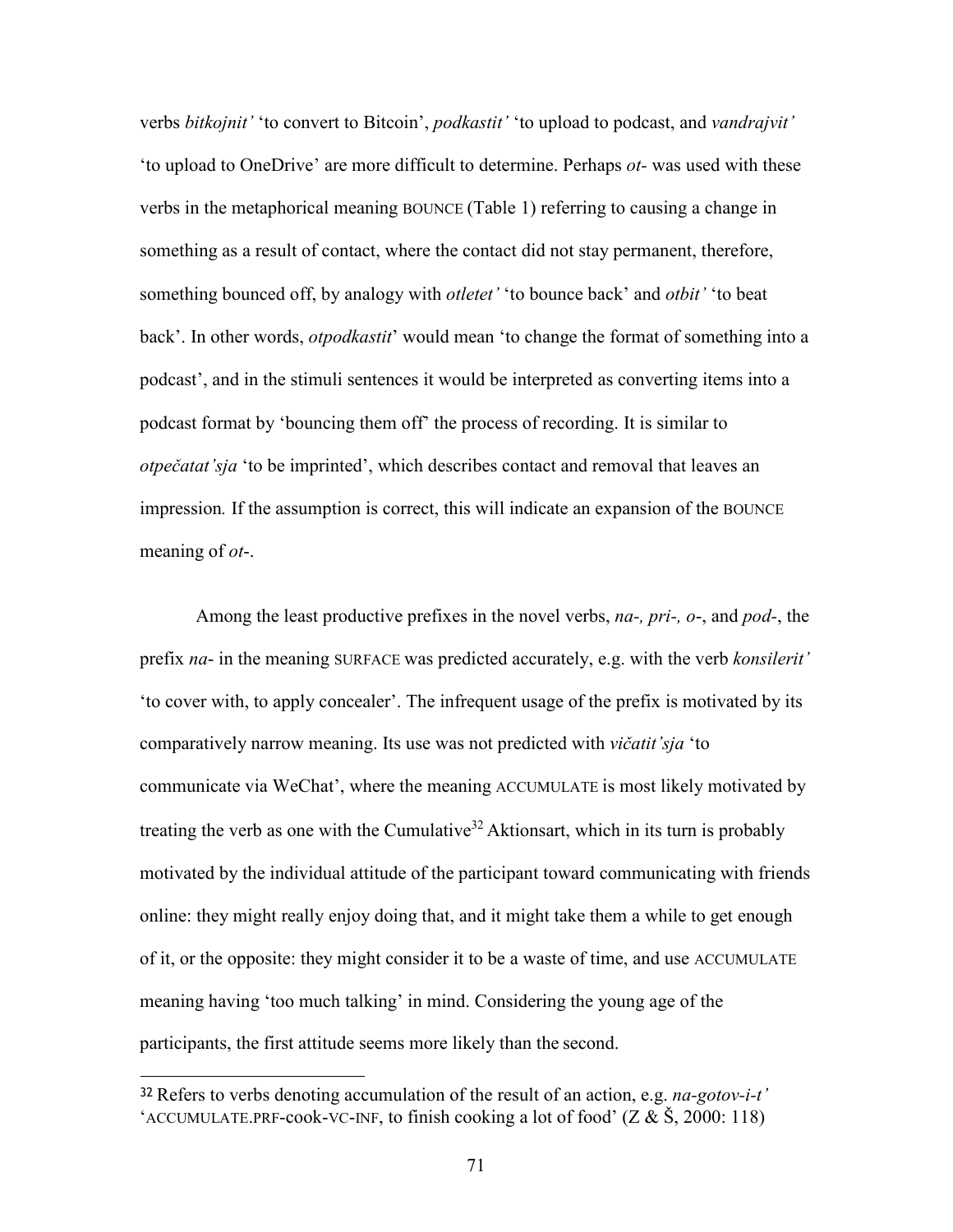On semantic grounds, *pri*- ATTACH was expected for *xotspotit'sja* 'to connect to a hotspot', but was not used. This example, however, does not indicate unreliability of the semantic profiling prediction, but provides evidence in favor of the increasing domination of *za*-, since *za-* was used by all the participants in the synonymous to *pri-* meaning ATTACHMENT to produce the perfective form of this verb. The other possibility is forming the perfective form here with analogy to already existing *zaloginit'sja* 'to have logged in'. *Pri*- in the meaning ARRIVE was predicted for several verbs of motion, and was used with *uberit'* 'to take an Uber', but was not found with *segvejit'* 'to ride a Segway' or *džipiesit'* 'to use GPS to move in a certain direction'. However, the contexts of the sentences would allow its use, in that they mentioned the presence of the destination, i.e., the goal of the movement. This suggests that the ARRIVE meaning of *pri*- is shrinking, being used only if the focus of the utterance is completely on arriving somewhere, not on the vehicle or manner of motion (e.g, Uber vs. Segway), etc.

Finally, the prefix *o(b)-* also was outperformed by more high-frequency prefixes with synonymous meanings: by *za*- in the meaning CHANGE TO A FIXED STATE (synonymous with *o(b)-*IMPOSE/ ACQUIRE A NEW FEATURE), with the verb *ekstrašotit'* 'to add an extra shot', and by *za*- in the meaning COVER and *na*- in the meaning SURFACE (both synonymous with *o(b)*- AFFECT A SURFACE), with *konsilerit'* 'to apply/cover with concealer'.  $O(b)$ - appeared only once in the experiment, which may indicate that it is becoming unproductive, at least in these meanings, since its core meaning AROUND cannot be expressed by another prefix.

One of the predicted prefixes, *s-* TOGETHER, was not used at all because, apparently, it has been replaced by *za-* with the synonymous meaning ATTACHMENT.

On the whole, the prediction of prefixes based on finding overlap between their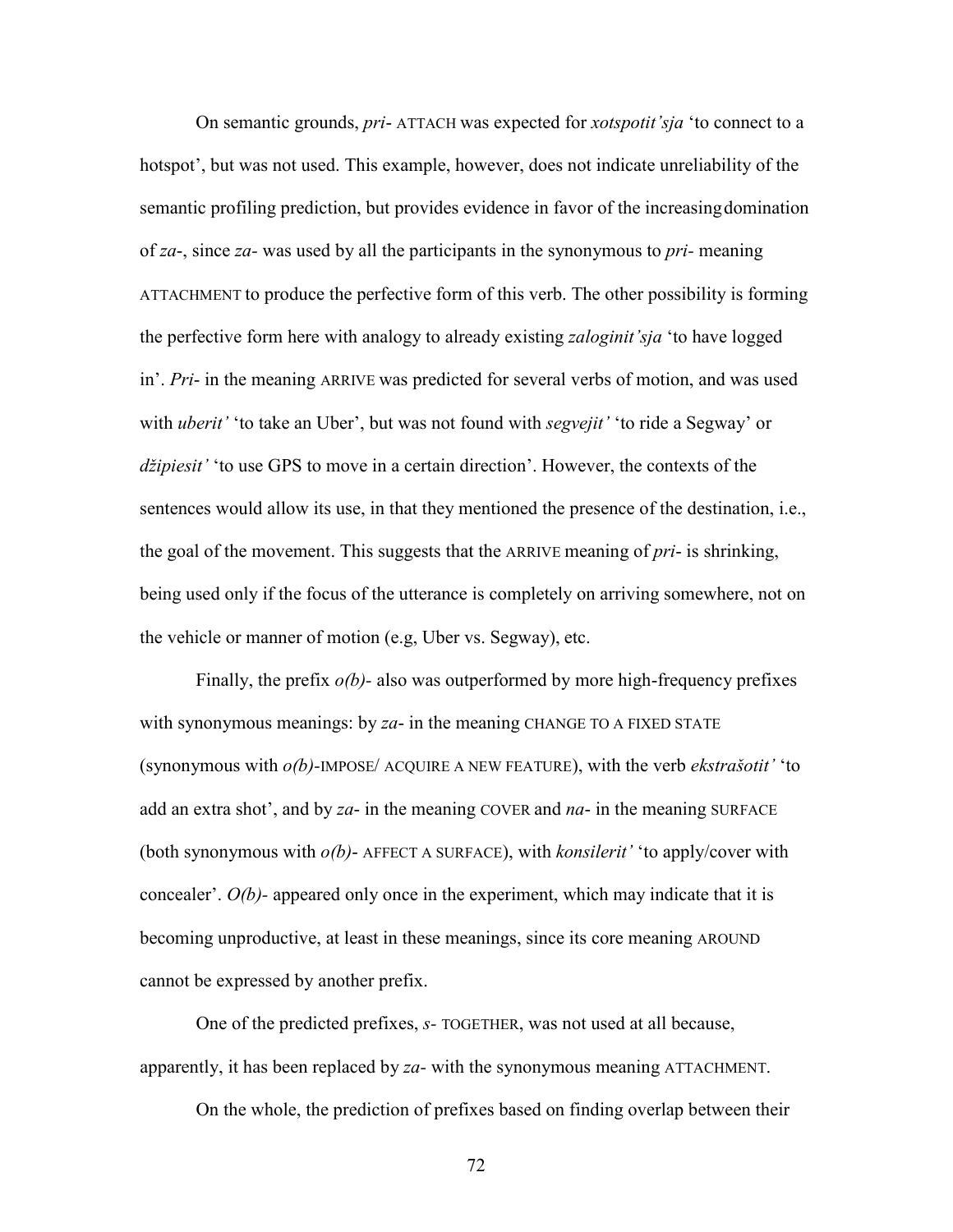established meanings and the semantic tagging of verbs was highly accurate, indicating that the Overlap Hypothesis can be used successfully for this purpose. In the cases where the prediction was wrong, the choice of other prefixes was motivated by other factors, such as individual perception and interpretation of the meaning of the Impf verb, without taking Aktionsarten into account, and unfamiliarity with the concepts denoted by the verb. A more complex approach to prediction, based on the semantic overlaps of verbs and prefixes and also accounting for the lexical Aktionsarten categories and contexts of the sentences should yield even more accurate results.

The study also demonstrates the value of using two or more semantic classifications for tagging, in order to lead to a more accurate prediction. Further, it also signals the necessity to reconsider and adjust the semantic classification used in the RNC, since for certain verbs it is insufficient. At the very least, the RNC should develop tags for performances and activities, and the category MOVE should be reevaluated and probably divided into several smaller categories.

Besides, it must be mentioned that the previous assumption of usage certain prefixes by analogy with verbs already existing in the language did not coma across as accurate. For example, the prefix *pod*- may be predicted in the meaning ADJUST for *xajlajterit'* 'to cover with/ apply highlighter' mostly based on the expected analogy with the Pf verb *podkrasit'(sja)* 'to adjust makeup'. In the same way, because of the analogy with *podklučitsja* 'to connect', *pod-* may be expected for *xotspotit'sja* 'to connect to a hotspot'. In both cases, prediction by analogy is not justified by the data, which probably indicates general unreliability of analogy for prediction of prefix/verb matches. Such cases most likely indicate that analogy is not an effective criterion for prediction since apparently this is not the way native speakers think when perfectivizing verbs that are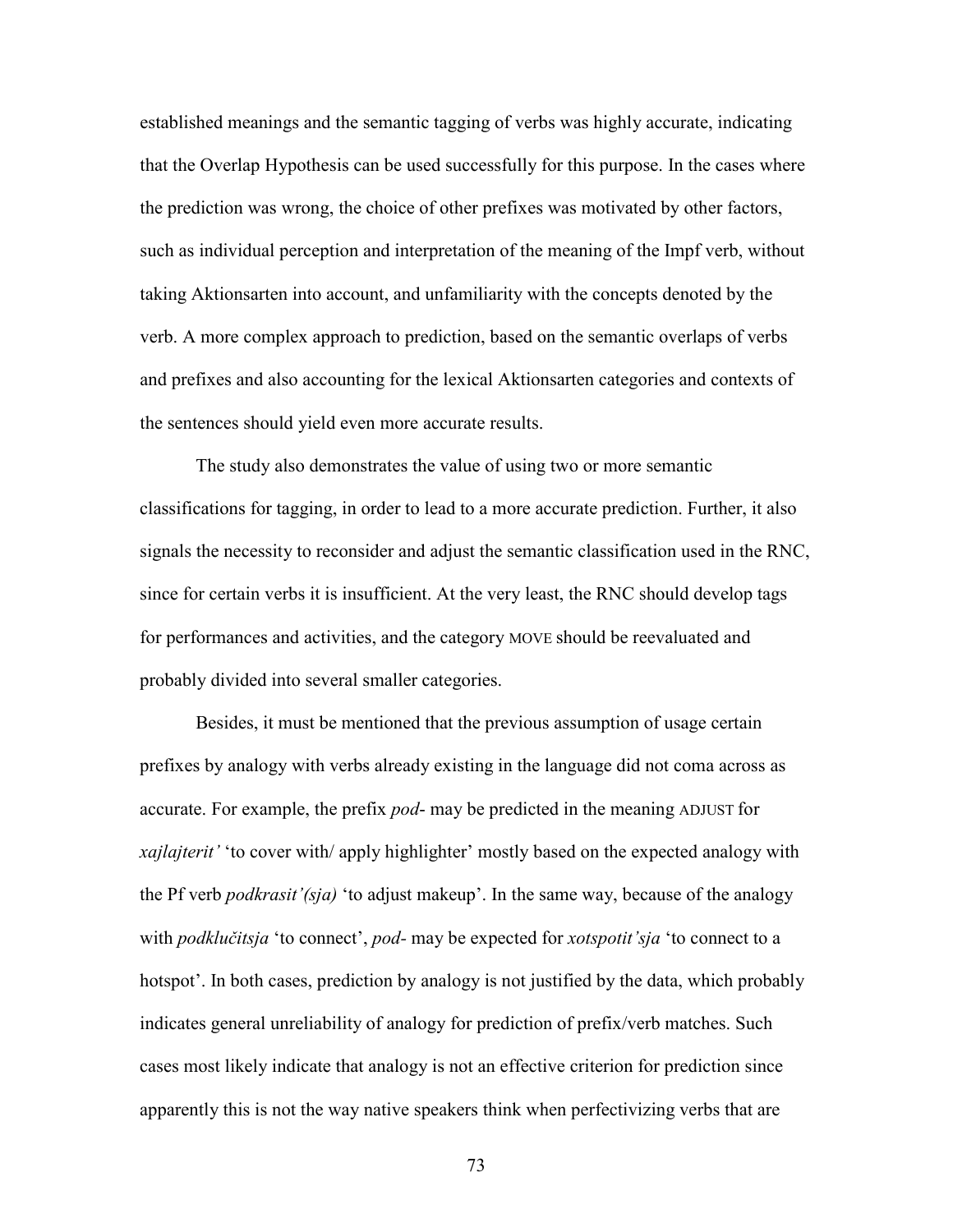new to them. However, analogy can still be used in justifying certain usage deviations from the norm or most frequent and expected prefixes, as seen in Chapter 5 and earlier in the current chapter (*zaxotspotit'sja* and *zaloginit'sja).* 

In conclusion, this chapter has provided evidence of tendencies and patterns in the aspectual prefixation of novel verbs. An example is the dominance of *za*- in the data, and its increasing productivity for perfectivization purposes, having a wide range of meanings that are all used frequently, and suppressing the use of other prefixes with synonymous meanings, hence making them unproductive. There is evidence towards developing of a resultative meaning for *za-* (*zamajnkraftil* 'have finished/won the game'; *zanetfliksila*  'have watched the whole movie on Netfliks') and even a few examples of its use that do not seem to have any meaning except perfectivization (*zasnepčatita)* — although the limited data from this small study is not sufficient to conclude whether *za*- is becoming the default perfectivizing suffix in Russian.

Similarly to *za, ot*- was underpredicted as a result of the current growth of its productivity. The use of *ot-* in two meanings, STOP AT THE ENDPOINT and BOUNCE, shows an increase in frequency, with *ot-* in the former meaning replacing *do*- in its synonymous meaning. This is in parallel to a high productivity of the verbal category suffix *-i-,* which seems to be replacing *-ova-* verb category suffix. Based on the data described in Chapter 3.4, the verb category suffix *-ova-* seems to be no longer productive in Russian. It correlates with the findings of Kapatsinski (2005) showing that he productivity of the verbal stem extension *–ova-* is limited to very specific morphological contexts, namely to form verbs from the nominal stems ending in *–stv*, e.g. *ševstvovat'* 'to act as a patron' derived from *ševstvo* 'patronage', or in formal writing speech, e.g., *datirovat'* 'to date (a document)' (p.154-156).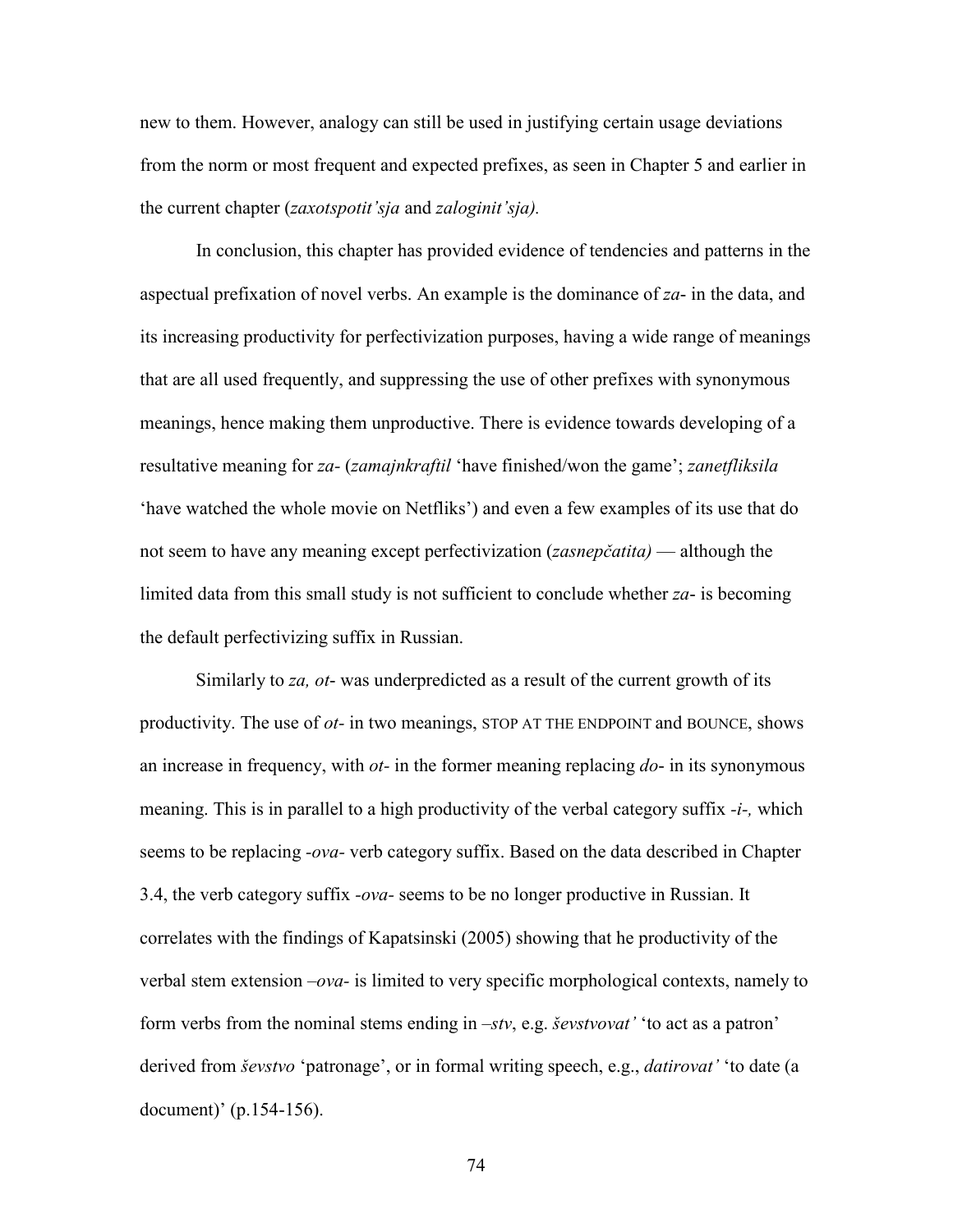Conversely, certain other prefixes, like *do-*, are yielding on novel verbs to other prefixes with synonymous meanings. For example, *pri*- is weakening under pressure from *za*- in the synonymous meaning ATTACH. The most drastic decline is demonstrated by the prefix  $o(b)$ - in the majority of its meanings, which may indicate that it will become unproductive soon in all meanings but AROUND.

Some prefixes in the study, i.e., *po-, pro-, pere-* did not deviate from their use in CSR, being attested in all their meanings and successfully predicted on the base of semantics, and not exhibiting any new or expanded meanings.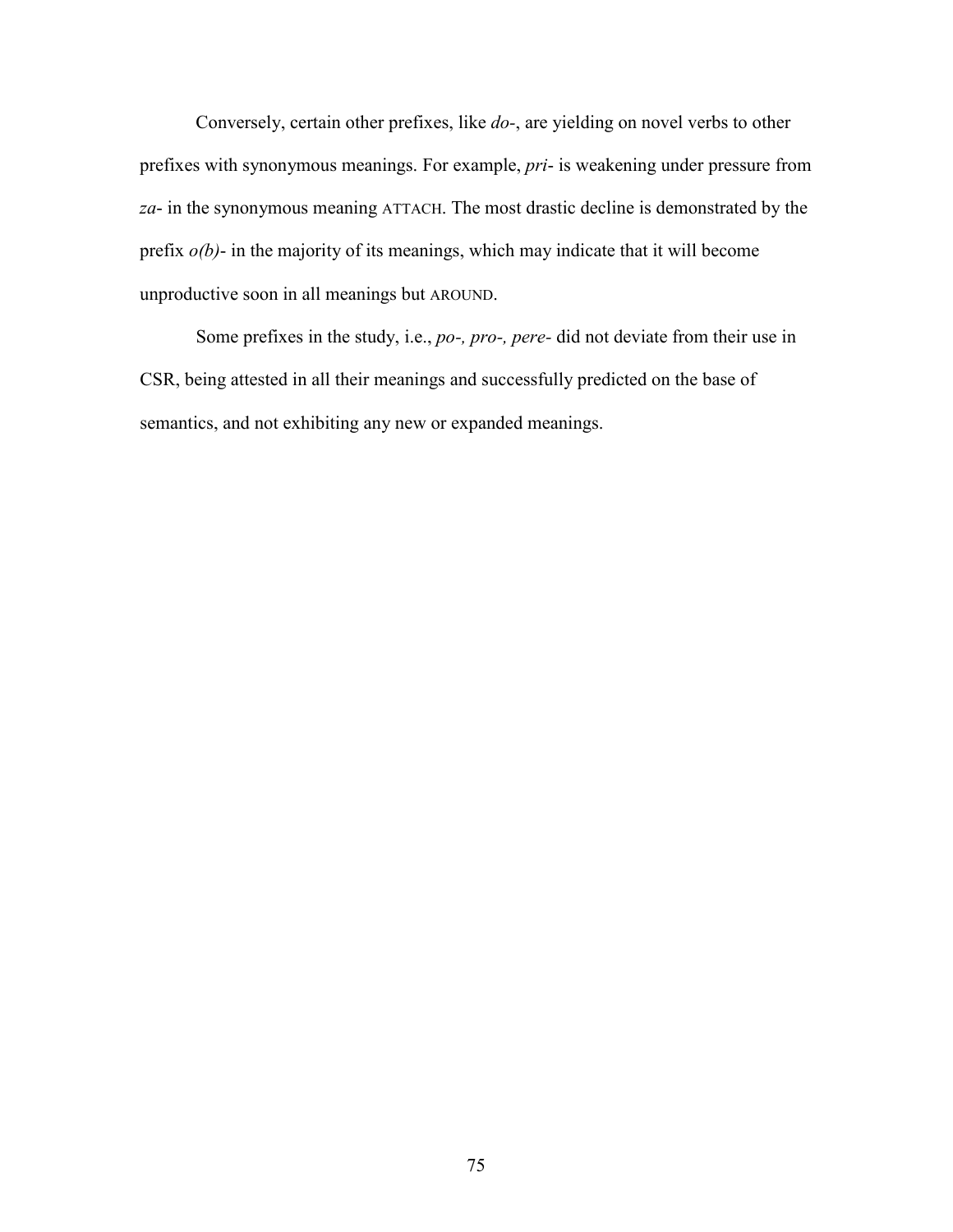### CHAPTER VII

#### **CONCLUSION**

This thesis has explored prefixation, one of the morphological mechanisms for the marking of aspect and Aktionsarten in Russian, focusing on prefix variation in novel verbs versus CSR verbs.

As described in Chapter 3 on methodology, in order to compare prefix variation in novel verbs to prefix variation in standard Russian, I designed an experiment in which 37 native speakers of Russian participated. The experiment elicited the perfective verbs formed from the borrowed English nouns. The novel prefixed perfective verbs attested during the experiment were analyzed in comparison with databases for CSR created for the Exploring Emptiness research project at the University of Tromsø.

The analysis revealed significant prefix variation among the novel perfective verbs. It is caused the broad semantics of the novel verbs and the absence of the restrictions and rules in the language for their formation.

The aspectual prefix *za-* demonstrated dominance over other prefixes in the formation of the perfective forms. It has been hypothesized that *za-* is showing evidence of developing a new resultative meaning and is slowly starting to be used as the default perfectivizer without any additional semantic meaning. The high production of *za-* is attributed to its extensive semantics, high distribution, having meanings covering different parts of the time contour of an action (e.g., *za-* in the inchoative meaning and in the meaning of fixation, that focuses on the endpoint), all resulting in its overgenerelazition and movement towards generalization.

Other morphological changes in the word-formation system have been revealed.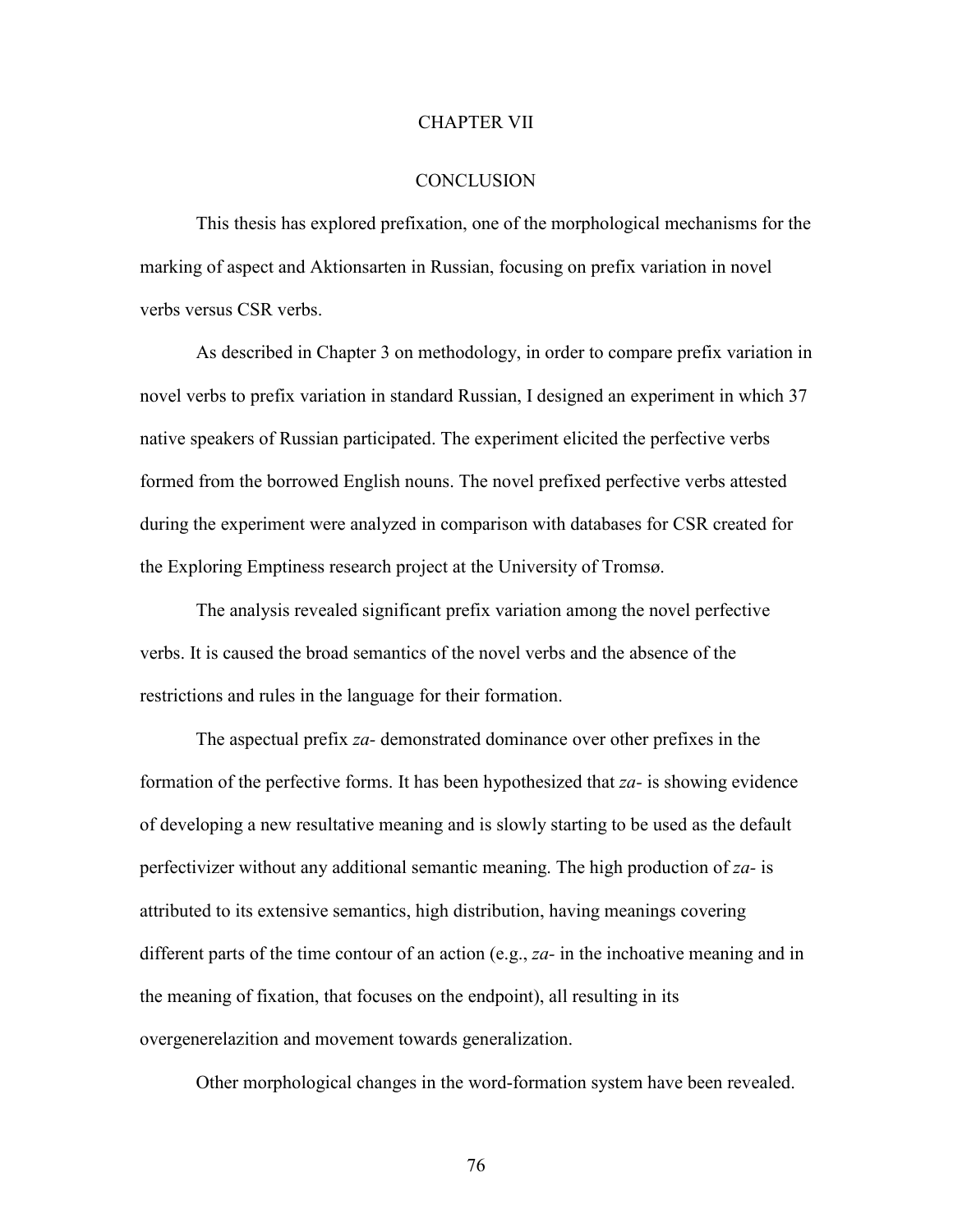Certain morphemes, such as verb category suffix *–ova-,* prefixes *o(b)-* and *pri-* are losing their productivity, being significantly outnumbered by other morphemes with synonymous meanings and functions.

The Overlap Hypothesis has proven effective for the prediction of the prefixes used for the perfectivization on the basis of the semantic tie between the prefix and the verb's base, that is, in the case of the current study, the meaning of the borrowed noun the verb is formed from. Accounting for the correlation between the context of the sentences, semantic Aktionsarten and the semantic meaning of prefixes is recommended to get more accurate predictions.

Further research that continues the exploration of this topic could build upon some findings of this thesis and look in more details into the apparent dominance of *zа-*, or simply expand on the database of novel verbs to increase the reliability of any conclusions. There is a need for conducting additional study to look at the more spontaneous production that would be more indicative of the current processes in the language. Since the current test was very artificial, and I can say only that when forced to make up Pf verbs, the subjects showed tendencies that suggest that the use and interpretation of specific prefixes, and the productivity of others, has changed since the majority of the examples in the CSR, at least with respect to loan verbs. Other research studies are necessary to check if the same would extend beyond loanblends to new 100% native verbs and to look at the distribution of prefix variation in more contexts.

The results presented in this work also have pedagogical implications, in that a description of the correlation between the meanings of aspectual prefixes and the semantic classes of the verbal roots would be helpful for advanced students of Russian as a foreign language, making it possible for them to interpret and produce "matches" with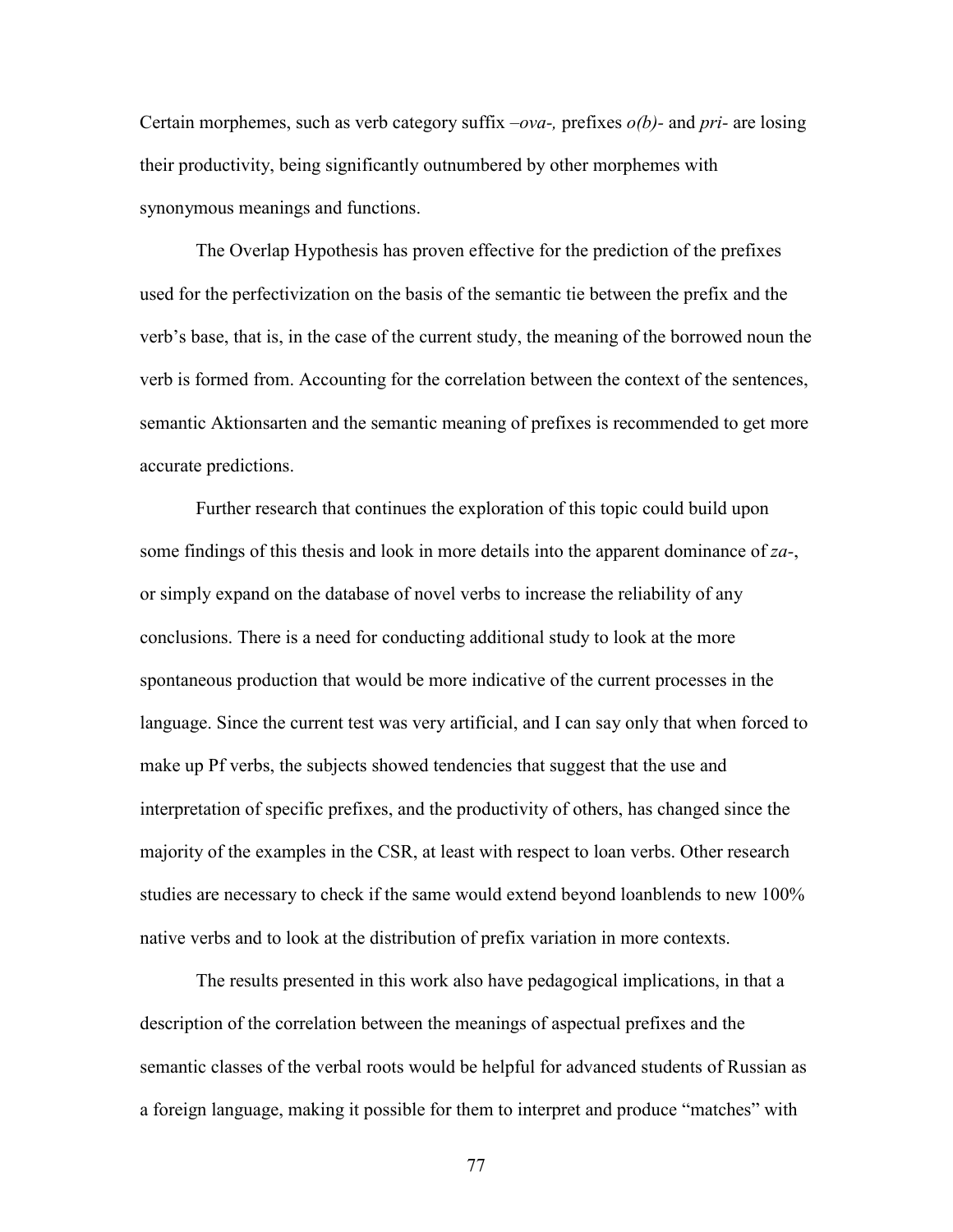better accuracy and attain a richer understanding of the overall verbal system. The semantic ties between prefixes and verbal roots need to be accounted for in the design of instructional materials and lesson planning.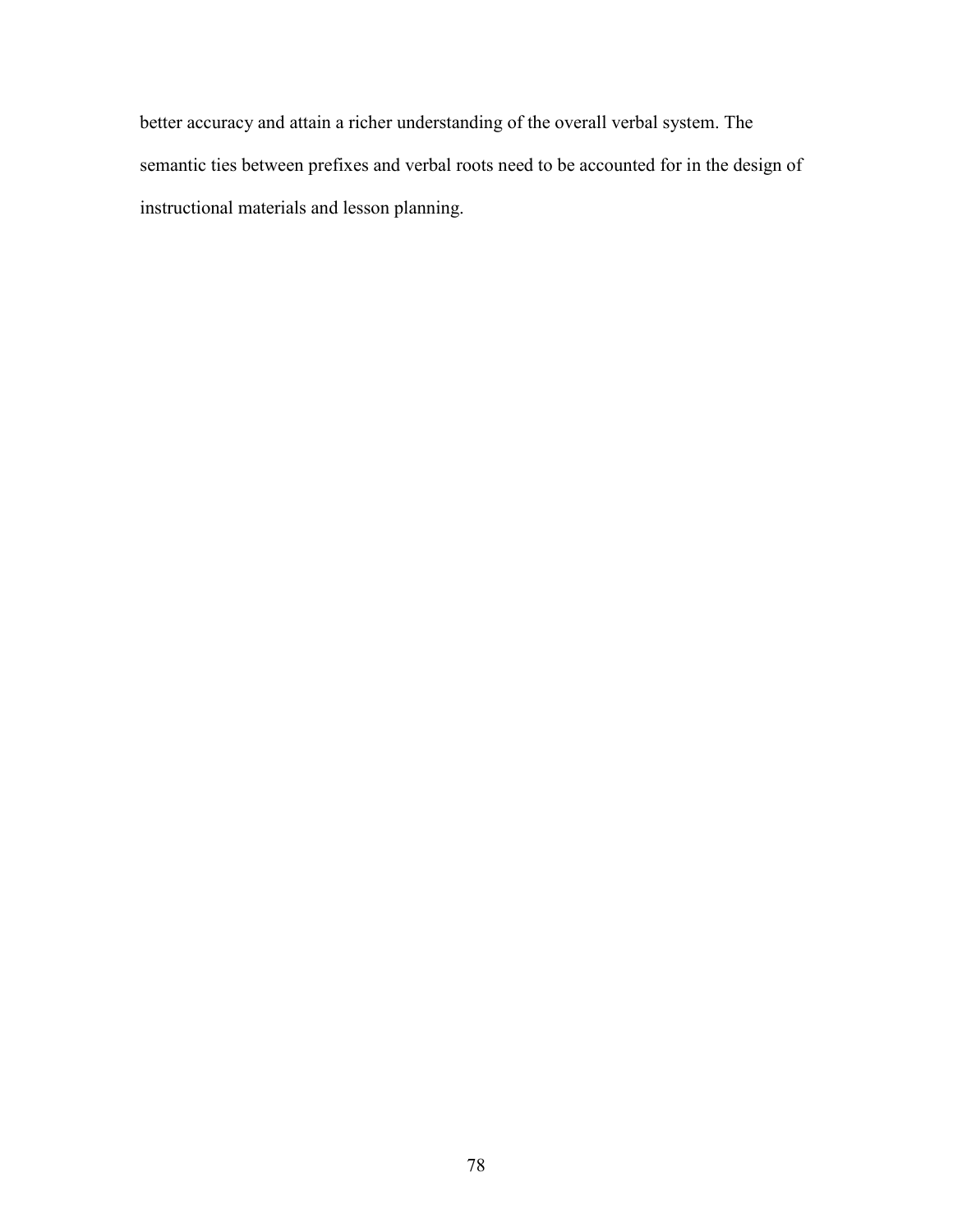## **APPENDICIES**

## APPENDIX A

### SAMPLE EXPERIMENTAL TEST

**Task:** Вам будет предоставлено существительно и предложение с пропуском. Пожалуйста, отталкиваясь от контекста, заполните пропуск глаголом, образованным от данного существительного, чтобы полученное предложение казалось Вам грамматически верным и смысл контекста не был нарушен. Пропуск должен быть заполнен только одним словом, не фразой.

### **Примеры:** Гугл

Вчера мне пришлось погулить пару терминов из статьи.

Соль

Суп просто идеальный, ты его точно не пересолила!

Завтрак Я не хочу есть, я уже позавтракал.

1. Джипиэс Как только он нашел адрес центра, он сразу \_ на встречу

2. бодибар

Как только она пришла в спортивный центр, она чти чуть-чуть и пошла в бассейн

3. хот-спот

Как только он нашла зарядку для ноутбука, сразу же

4. паркур

Как только дождь кончился, Он сразу же пол района

5. сегвей

Пообедав, он сразу же ушел и на на на на на другой конец города.

6. Торрент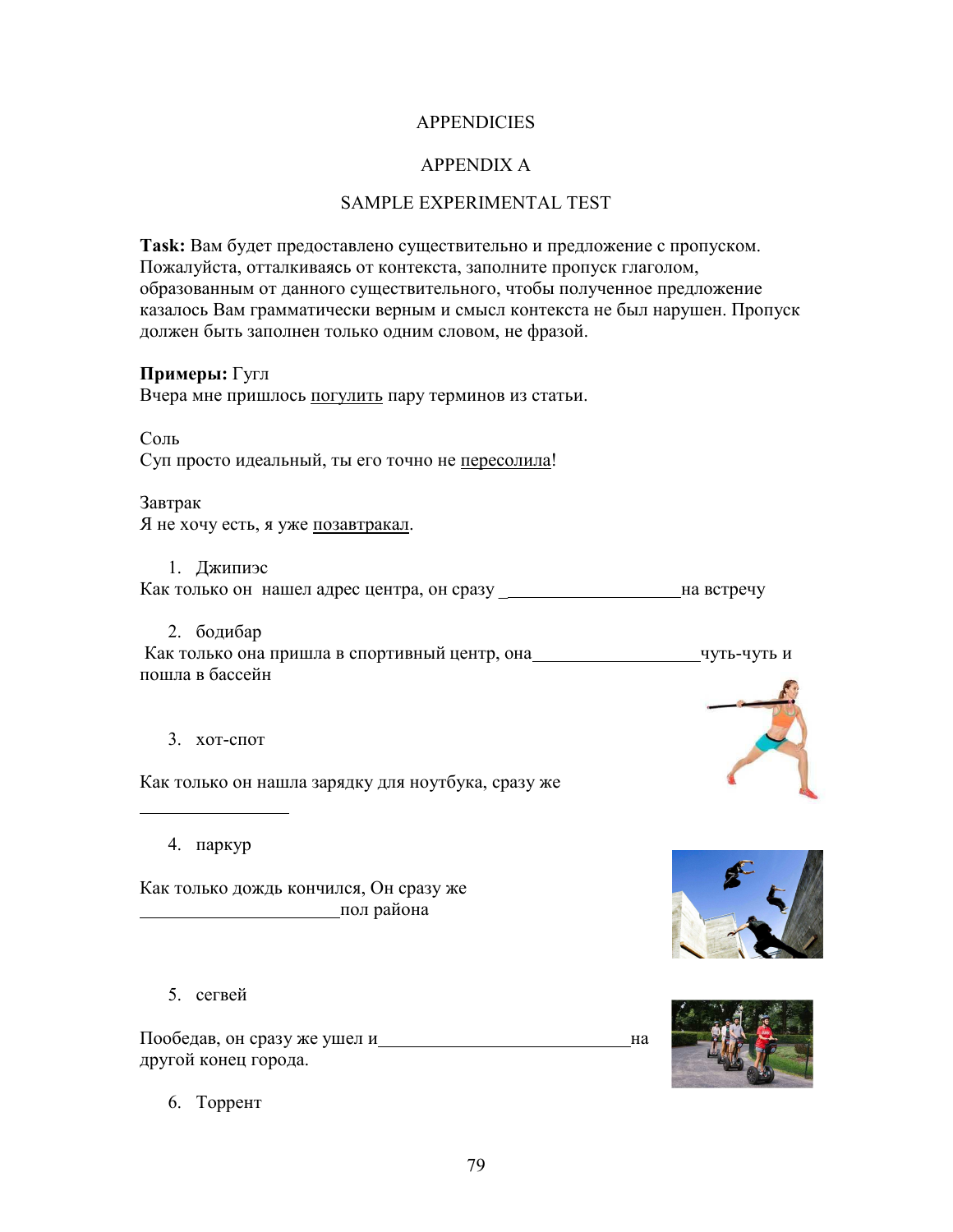Мы завтра приходи смотреть приходи смотреть 7. Дэнс-холл Как только она услышал регги-музыку на вечеринку, сразу обо всем забыла и от души. 8. Пиар(PR) Тот случай на площади и видео в интернете отлично по последните по последните сто кампанию. 9. Икс-бокс Как только он пришел домой, он сразу\_\_\_\_\_\_\_\_\_\_\_\_\_\_\_\_\_\_\_\_, и только потом пошел ужинать 10. Инстаграм. Я сейчас эту фотографию и присоединюсь к вам. 11. Ван-драйв Как только она пришла домой, то сразу же все фото из поездки мои друзья получили доступ к ним 12. Кроссфит Как только она бросила йогу, сразу же . 13. Скайп Они завтра позвонят родителям и поже с вами тоже. 14. биткойн Как только он снял все деньги со своего сберегательного счета, сразу же все до копейки. 15. фейсбук Как только он публиковал новый пост на фейсбуке, она сразу его на страницы всех сообществ, в которых состояла. 16. Снэпчат Как только ты прислал ей те фото в секретном чате, она сразу их мне 17. Подкаст Как только ты прислал нам статьи, он их сразу же 18. Майнкрафт (компьютерная игра)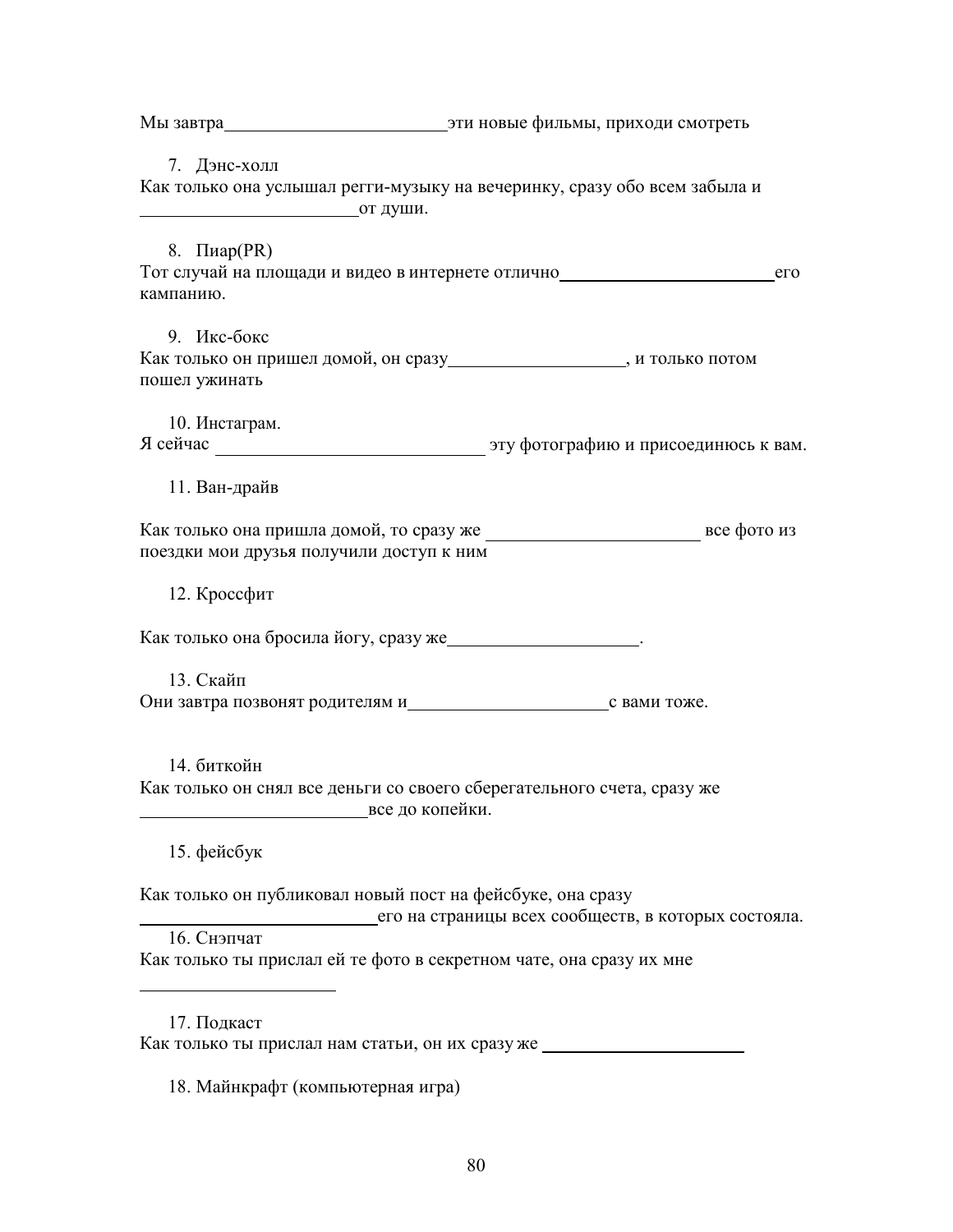## APPENDIX B

# QUANTITATIVE RESULTS OF THE PREFIX USE

|                                  |               | Combinatio    | The forms attested,                 |
|----------------------------------|---------------|---------------|-------------------------------------|
|                                  |               | n of          | with the amount of                  |
|                                  | Stimuli nouns | prefixes      | times attested                      |
| Как только он снял все деньги со |               |               |                                     |
| своего сберегательного счета,    |               |               | забиткойнил-                        |
| сразу же                         |               |               | 27, пробиткойнил-                   |
| <b>BCC</b>                       |               | за-, про-,    | 6, отбиткойнил -                    |
| до копейки.                      | биткойн       | $0T-, 0-$     | 3, обиткойнил - 1                   |
| Она не спала всю ночь, и как     |               |               | заэкстрашотила-                     |
| только пришла сразу же           |               |               | 31,                                 |
| свой капучино.                   |               |               | проэкстрашотила<br>$-6$             |
|                                  | экстра шот    | за-, про      |                                     |
|                                  |               |               | заванлрайвила-<br>23,               |
|                                  |               |               | отвандрайвила -                     |
| Как только она пришла домой, то  |               |               | 11,                                 |
| сразу же                         |               |               | провандрайвнула-                    |
| <b>BCC</b>                       |               |               | 1, вандрайвнула-                    |
| фото из поездки мои друзья       |               | за-, про-,    | 1, завандрайвнула                   |
| получили доступ к ним            | ван-драйв     | OT-           | - 1                                 |
|                                  |               |               | законсилерил-                       |
|                                  |               |               | 18,доконсилерил-                    |
| Как только он нашел зеркало,     |               |               | 8, поконсилерил -                   |
| сразу же                         |               |               | 6,                                  |
|                                  |               | за-, до-, по- | подконсилерил-2,                    |
| темные круги под глазами         | консиллер     | , под-, на-   | наконсилерил-1,                     |
|                                  |               |               | захайлайтерила-                     |
|                                  |               |               | 20,                                 |
|                                  |               |               | похайлайтерила -                    |
|                                  |               |               | 8,                                  |
|                                  |               |               | нахайлайтерила -                    |
| Она сразу же                     |               |               | 4,                                  |
|                                  |               |               | дохайдайтерила -                    |
| скулы и нос, как только она мне  |               | за-, от-,     | 3, отхайлайтерила                   |
| сказала, что я выгляжу мрачно.   | хайлайтер     | до-, по-, на  | $-2,$                               |
| Как только он нашла зарядку для  |               |               |                                     |
| ноутбука, сразу же               | хотспот       |               | захотспотился-27,<br>захотспотил-10 |
|                                  |               | 3a-,          |                                     |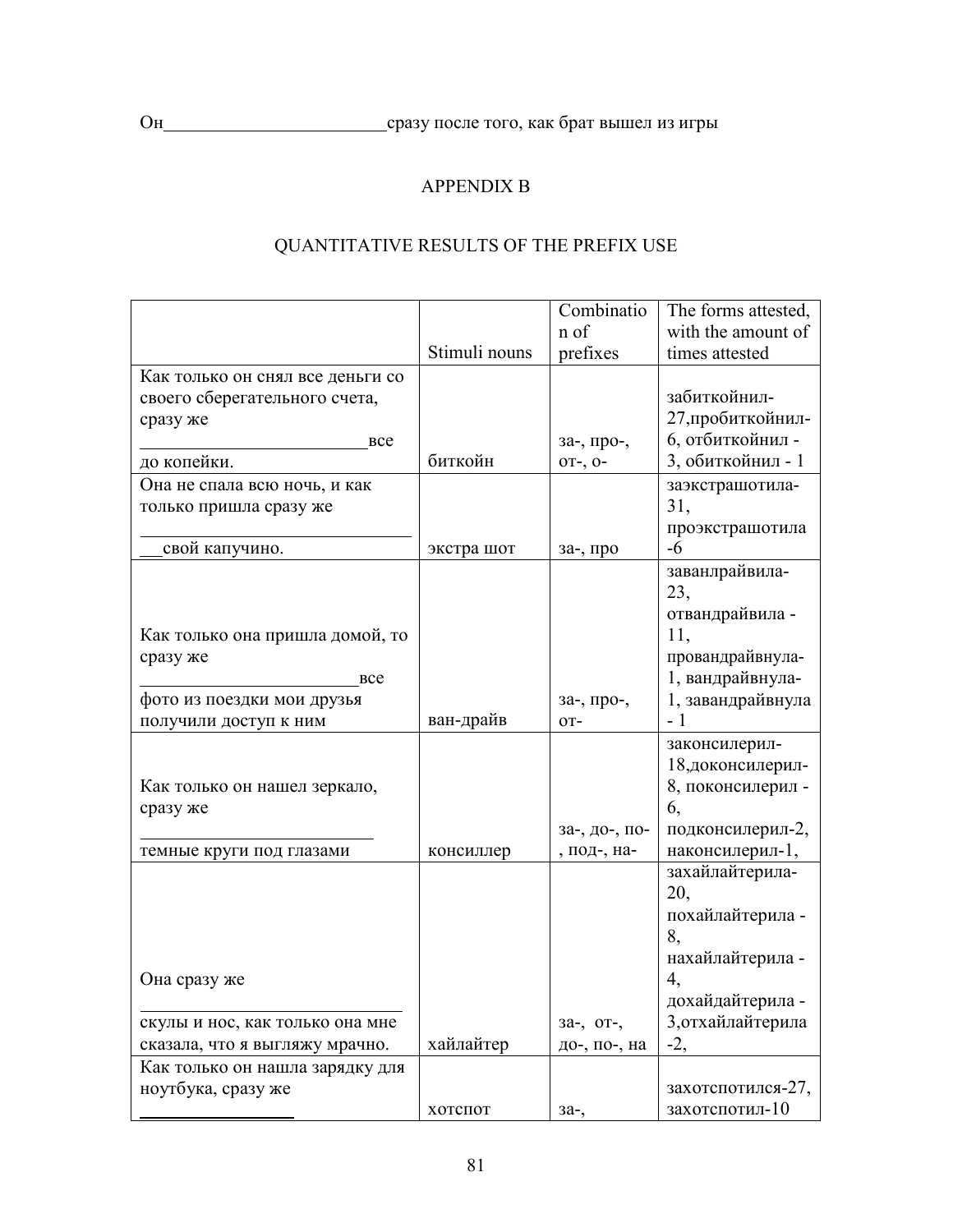| Как только она пришла в          |              |              |                   |
|----------------------------------|--------------|--------------|-------------------|
| спортивный центр, она            |              |              |                   |
| цуть-чуть и                      |              |              | пободибарила-27,  |
| пошла в бассейн                  | бодибар      | от-, по      | отбодибарила-10,  |
|                                  |              |              | пропаркурил - 26, |
| Как только дождь кончился, Он    |              |              | перепаркурил -    |
| сразуже                          |              | про, до-,    | 10, допаркурил -  |
| пол района                       | паркур       | пере-        |                   |
|                                  |              |              | просэгвеил-26,    |
| Пообедав, он сразу же ушел и     |              |              | досэгвэил-9,      |
| на                               |              | за-, про-,   | засэгвеил-1,      |
| другой конец города.             | сэгвей       | до-, пере    | пересэгвеил-1     |
| Как только она услышал регги-    |              |              |                   |
| музыку на вечеринку, сразу обо   |              |              |                   |
| всем забыла и                    |              |              |                   |
|                                  |              |              |                   |
| <b>OT</b>                        |              |              | заденсхоллила-37  |
| души.                            | дэнсхолл     | $3a-$ ,      | поиксбоксил-27,   |
| Как только он пришел домой, он   |              |              |                   |
|                                  | иксбокс      |              | заиксбоксил-7,    |
| только потом пошел ужинать       |              | за-, до-, по | доиксбоксил-3,    |
|                                  |              |              | закроссфитила -   |
|                                  |              |              | 32, кроссфитила-  |
| Как только она бросила йогу,     |              |              | 3,                |
| сразу же_                        | кроссфит     | за-, по      | покроссфитила-2   |
| Как только ты прислал ей те фото |              |              | отснепчатила-17,  |
| в секретном чате, она сразу их   |              | за-, от-,    | заснепчатила-12,  |
| мне                              | снэпчат      | пере-        | переснепчатила-8  |
| Как только ты прислал нам        |              |              | заподкастил-23,   |
| статьи, он их сразу же           |              | 3a-, OT-,    | доподкастил-10,   |
|                                  | подкаст      | ДО-          | отподкастил-4,    |
|                                  |              |              | домайнкрафтил-    |
|                                  |              |              | 17,               |
|                                  |              |              | промайнкрафтил-   |
|                                  |              |              | 13,               |
| Oн                               | Майнкрафт    |              | отмайнкрафтил-5,  |
| сразу после того, как брат вышел | (компьютерна | за-, про-,   | майнкрафтил-1,    |
| из игры                          | я игра)      | от-, до-     | замайнрафтил-1    |
|                                  |              |              | завичатилась-25,  |
| Она сразу же                     |              |              | провичатилась-3,  |
| $\mathbf c$                      |              |              | провичатила-3,    |
| друзьями из Китая, как только    |              |              | повичатилась-3,   |
| проснулась, и совсем забыла тебе | Вичат        | за-, про-,   | навичатилась-2,   |
| ПОЗВОНИТЬ                        | (WeChat)     | по-, на-     | завичатила-1      |
| Как только она пришла домой,     |              |              | занетфлексила-    |
| сразу                            |              | за-, про-,   | 17,               |
|                                  | Нетфликс     | Д0-          | донетфлексила-    |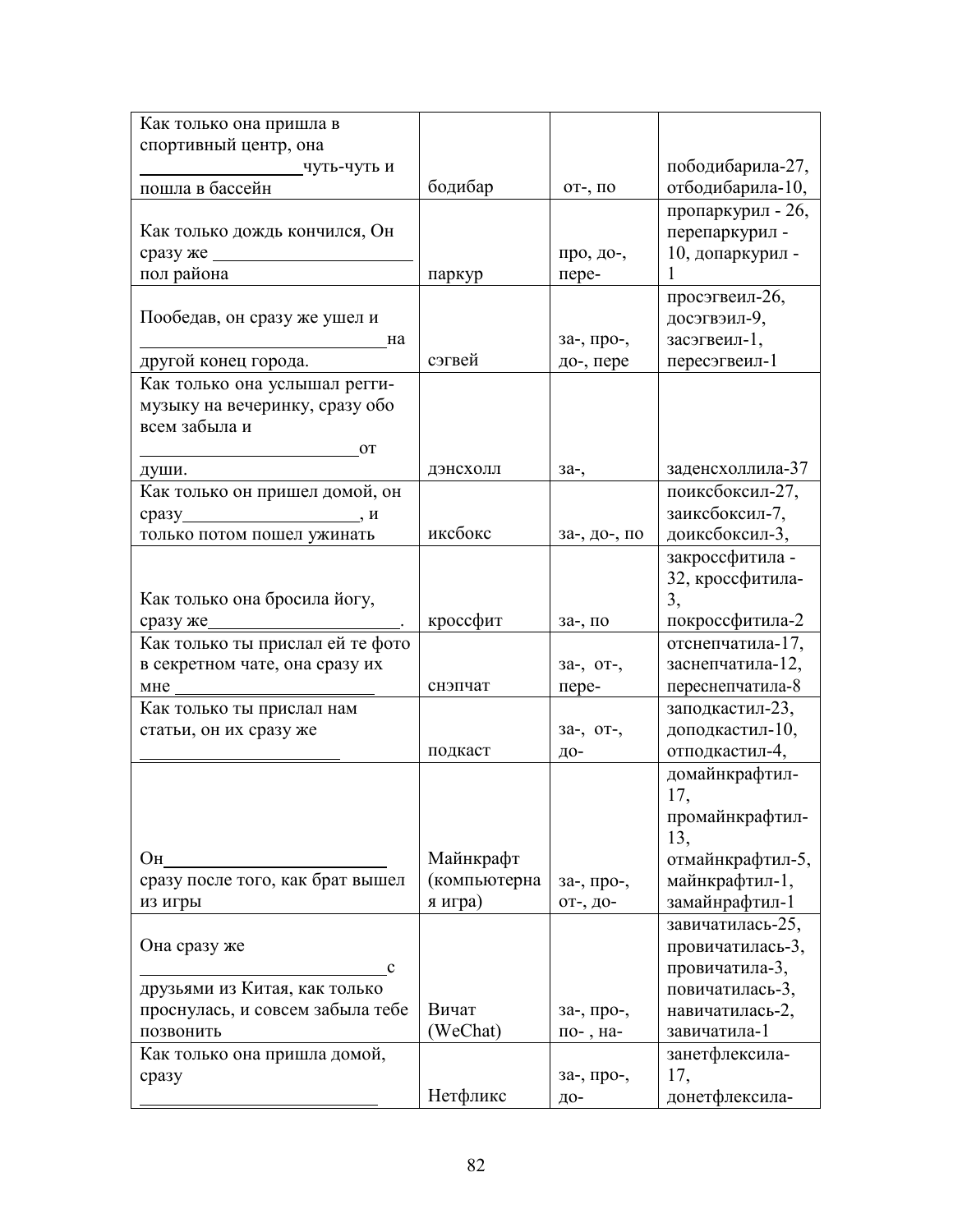| "Офис" и уснула, забыв тебе      |            |               | 12,                    |
|----------------------------------|------------|---------------|------------------------|
| ответить                         |            |               | пронетфлексила-        |
|                                  |            |               | 8                      |
|                                  |            |               | приуберил-20,          |
| Как только встреча закончилась,  |            |               | доуберил-11,           |
| он сразу же                      |            | за-, до-, по- | поуберил-5,            |
| к вам.                           | Убер       | , при-        | зауберил-1             |
|                                  |            |               | проджипиэсил-          |
|                                  |            |               |                        |
|                                  |            |               | 21, доджипиэсил-       |
|                                  |            |               | 7, заджипиэсил-4,      |
| Как только он нашел адрес        |            |               | поджипиэсил-3,         |
| центра, он сразу                 |            | за-, про,     | джипиэснул-1,          |
| на встречу                       | Джипиэс    | до-, по       | джипиэсил-1            |
| Already exisitng verbs, used for |            |               |                        |
| distraction                      |            |               |                        |
| Как только мы починили модем,    |            |               |                        |
| он сразу                         |            |               | заторрентил-31;        |
| этот фильм.                      | Торрент    |               | сторрентил - 6         |
| Как только штаб получил          |            |               |                        |
| финансирование, они сразу        |            |               |                        |
| своего                           |            |               | пропиарили-32,         |
| кандидата.                       | Пиар       |               | распиарили-5           |
| Как только она скачал            |            |               |                        |
| приложение, не смогла            |            |               |                        |
| удержаться и                     |            |               |                        |
| <b>BCC</b>                       |            |               | заинстаграммила-       |
| наши фото.                       | Инстаграм  |               | 37                     |
| Как только он                    |            |               |                        |
| $\mathbf C$                      |            |               |                        |
| родителями, он расскажет вам     |            |               | поскайпила-30,         |
| <sub>Bce!</sub>                  | Скайп      |               | поскайпилась-7         |
| Context 2                        |            |               |                        |
| Он посмотрел финансовые          |            |               |                        |
| новости и быстро                 |            |               | забиткойнил-30,        |
| свою                             |            | за-, про-,    | отбиткойнил-6,         |
|                                  | биткойн    | OT-           | пробиткойнил-1         |
| зарплату                         |            |               |                        |
|                                  |            |               | заэкстрашотила-<br>26, |
|                                  |            |               |                        |
|                                  |            |               | проэкстрашотила        |
| Маша быстро                      |            |               | $-5,$                  |
| свой                             |            |               | проэкстрашотнул        |
| латте, и за два часа дописала    |            |               | $a-2$ ,                |
| статью                           | экстра шот | за-, про      | экстрашотнула-3        |
| Он быстро                        |            |               | заванлрайвил-26,       |
| <b>BCC</b>                       |            |               | отванлрайвил-9,        |
| песни, и я смог их скачать.      | ван-драйв  | за-, от-      | вайндрайвнул-1,        |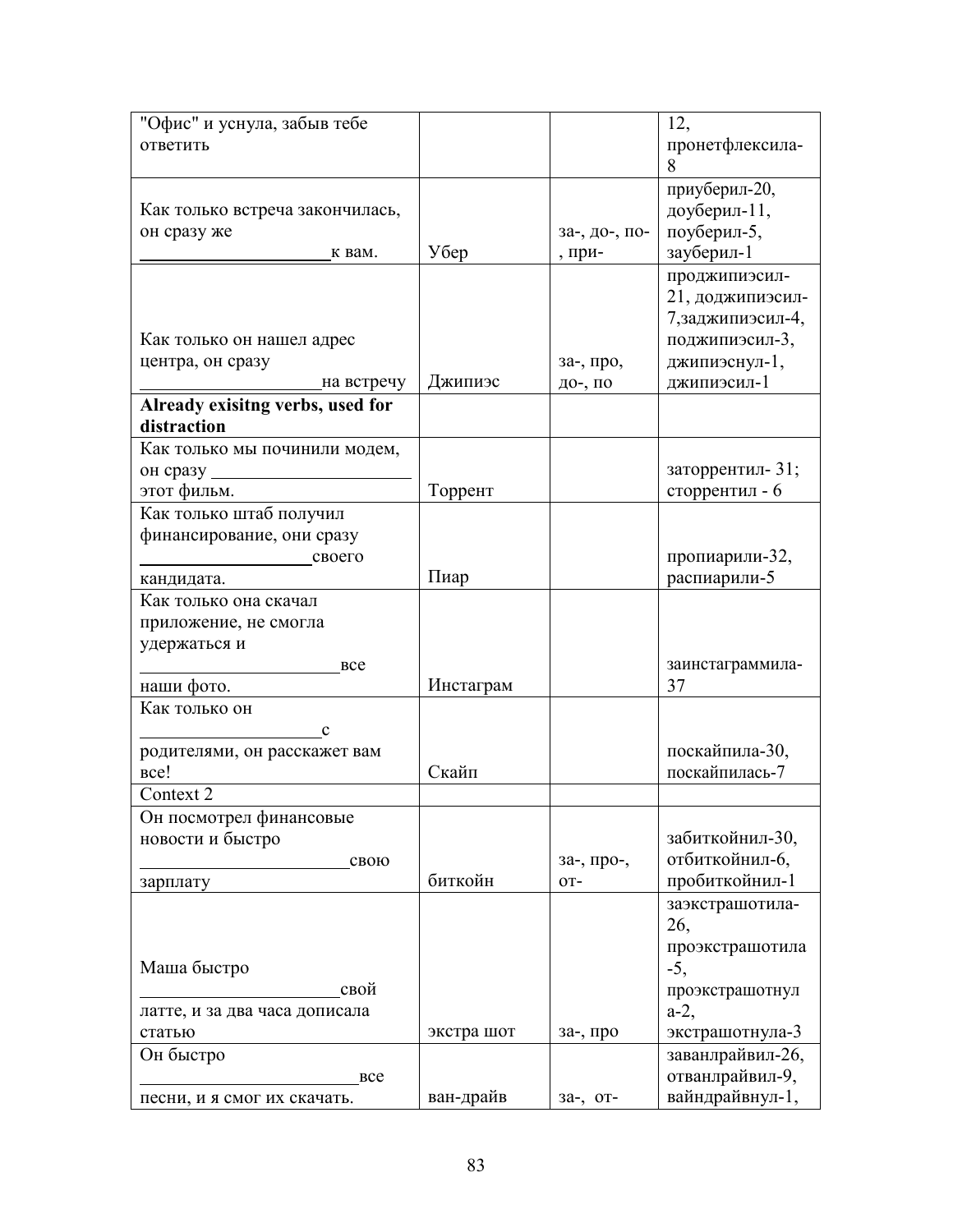|                                 |           |              | завандрайвнул-1   |
|---------------------------------|-----------|--------------|-------------------|
|                                 |           |              | законсилерила-    |
|                                 |           |              | 17,               |
|                                 |           |              | доконсилерила-6,  |
|                                 |           |              | наконсилерила-6,  |
|                                 |           |              | поконсилерила-4,  |
| Лена умылась, быстро            |           | за-, от-,    | подконсилерила-   |
| <b>BCC</b>                      |           | до-, по-,    | 3, отконсилерила- |
| покраснения и побежала на пару. | консилер  | под-, на-    |                   |
|                                 |           |              | захайлайтерила-   |
| Она быстро                      |           |              | 20,               |
| <b>BCC</b>                      |           |              | похайлайтерила-   |
| выступающие зоны и уже          |           |              | 8,                |
| выглядела гораздо лучше         | хайлайтер | за-, по-, на | нахайлайтерила-8  |
|                                 |           |              |                   |
| он приехал в аэропорт, быстро   |           |              |                   |
| $\frac{\ }{}$ , $H$             |           |              |                   |
| зарегистрировался на рейс       |           |              |                   |
| онлайн.                         | хотспот   | 3a-,         | захотспотился-37  |
| Она быстро                      |           |              |                   |
| И                               |           |              | пободибарила-22,  |
| поехала домой                   | бодибар   | от-, по      | отбодибарила-11,  |
| он быстро                       |           |              |                   |
| всю                             |           |              |                   |
| центральную улицу и приступил   |           |              |                   |
| к отработке более сложных       |           |              | пропаркурил-10,   |
| трюков                          | паркур    | про, пере    | перепаркурил-24   |
| Он очень быстро                 |           |              |                   |
| Ha                              |           |              | просэгвэил-26,    |
| другой конец города, и прибыл   |           | за-, про-,   | засэгвэил-8,      |
| домой вовремя.                  | сэгвей    | ДО           | досэгвеил-6,      |
| Она сделали растяжку, быстро    |           |              | подэнсхоллила-    |
| И                               |           |              | 25,               |
| приступила к основной           |           | за-, про-,   | задэнсхоллила-6,  |
| репитиции                       | дэнсхолл  | $\Pi$ O-     | продэнсхоллила-6  |
|                                 |           |              | поиксбоксил-23,   |
|                                 |           |              |                   |
| Дима быстро                     |           |              | доиксбоксил-12,   |
| , и потом                       |           | за-, про-,   | заиксбоксил-1,    |
| сел ужинать                     | искбокс   | до-, по-     | проиксбоксил-1    |
|                                 |           |              | покроссфитила-    |
| она быстро                      |           |              | 18,               |
| и поехала                       |           |              | докроссфитила-    |
| к тебе.                         | кроссфит  | до-, по      | 19                |
| она быстро                      |           |              | отснепчатила-     |
| MHe                             |           | за-, от-,    | 17, заснепчатила- |
| основные ракурсы, и мы решили   | снэпчат   | пере-        | 12,               |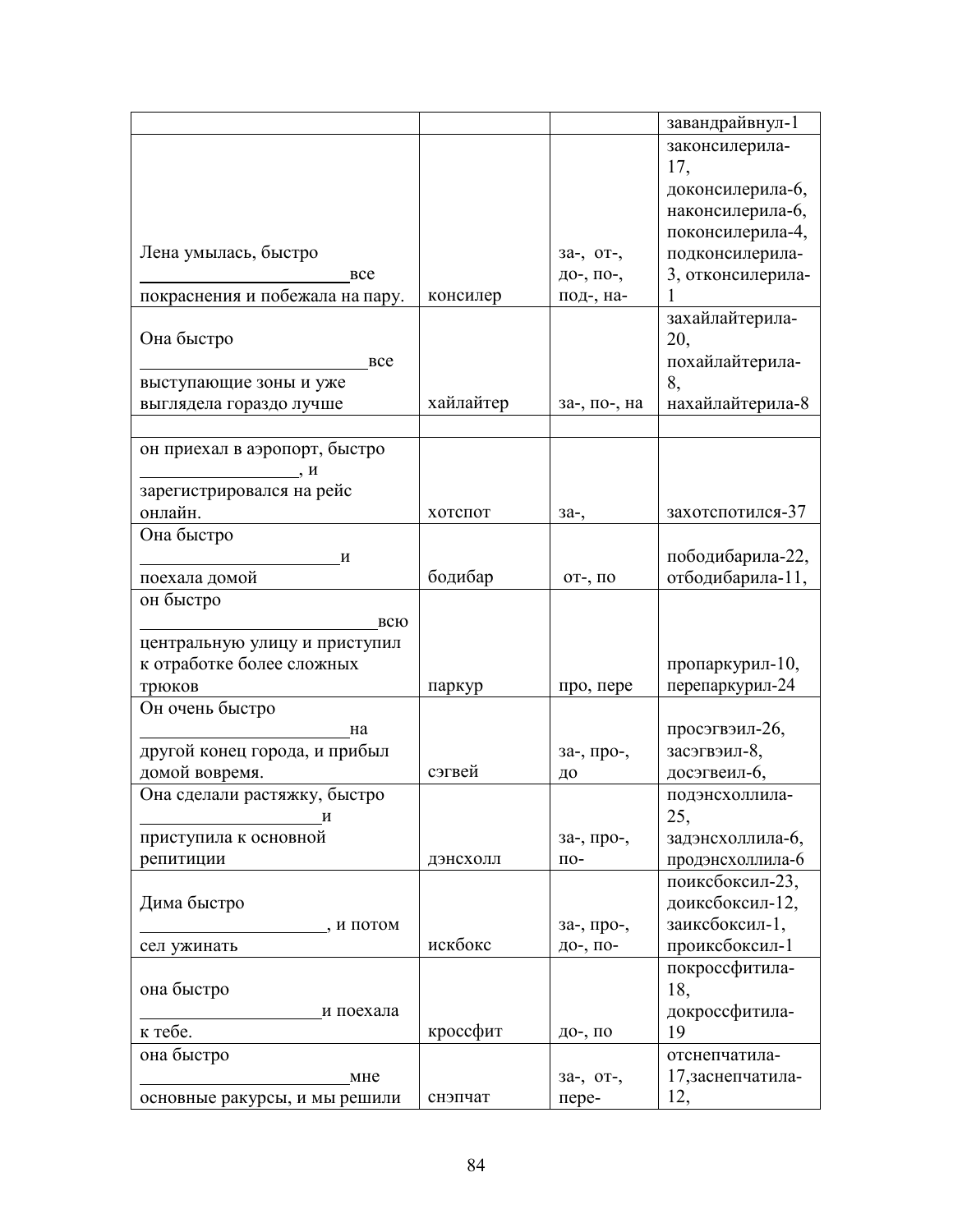| какую мебель купить                           |              |            | переснепчатила-<br>8,              |
|-----------------------------------------------|--------------|------------|------------------------------------|
| Сегодня утром она сначала                     |              |            |                                    |
| быстро                                        |              |            |                                    |
|                                               |              |            | заподкастила-19,                   |
| статьи, и потом отвечала на                   |              | за-, от-,  | доподкастила-11,                   |
| имейлы                                        | подкаст      | Д0-        | отподкастила-7,                    |
|                                               |              |            | домайнкрафтил-                     |
|                                               |              |            | 17,                                |
|                                               |              |            | промайнкрафтил-                    |
| Он быстро                                     | Майнкрафт    |            | 14,                                |
| И                                             | (компьютерна | за-, про-, | отмайнкрафтил-5,                   |
| пошел спать                                   | я игра)      | от-, до    | замайнкрафтил-1                    |
| она так быстро                                |              |            |                                    |
| $\mathbf c$<br>подругой из Китая, и совсем не | Вичат        |            |                                    |
| заметила мое сообщение!                       | (WeChat)     |            | завичатилась-28,<br>завичатила-9   |
|                                               |              | 3a-,       | занетфлексила-                     |
|                                               |              |            | 16,                                |
|                                               |              |            | пронетфлексила-                    |
| она быстро                                    |              |            | 10,                                |
|                                               |              | за-, про-, | донетфлексила-7,                   |
| "Офис", и начала делать задание.              | Нетфликс     | до-, по    | понетфлексила-4                    |
| Он довольно быстро                            |              |            |                                    |
| _сюда,                                        |              |            | приуберил-21,                      |
| всего через 15 минут, и мы                    |              |            | доуберил-9,                        |
| успели на спектакль до третьего               |              | за-, про-, | зауберил-5,                        |
| звонка                                        | Убер         | до-, при   | проуберил-2                        |
|                                               |              |            | проджипиэсил-                      |
| Папа<br>сюда                                  |              |            | 20, доджипиэсил                    |
| очень быстро! Ему понадобилось                |              | за-, про-, | -14, заджипиэсил-                  |
| почти полчаса!                                | Джипиэс      | Д0-        | 3                                  |
| Он очень быстро                               |              |            |                                    |
| сериал,                                       |              |            | заторрентил-29;<br>сторрентил - 7; |
| и начал смотреть его, не<br>дождавшись пиццы. | торрент      | за-, до    | доторрентил - 1                    |
| Это видео в интернете очень                   |              |            |                                    |
| быстро                                        |              |            |                                    |
| er                                            |              |            | пропиарило - 29;                   |
| кампанию.                                     | Пиар         | про-       | распиарило-8                       |
| Он быстро                                     |              |            |                                    |
| <b>BCC B</b>                                  |              |            |                                    |
| сториз, и вся школа узнала об                 |              |            | заинстаграммила-                   |
| этом.                                         | Инстаграм    | 3a-,       | 37                                 |
| Миша довольно быстро                          |              |            | поскайпила-30,                     |
| c                                             | Скайп        | $\Pi$ O-   | поскайпилась-7                     |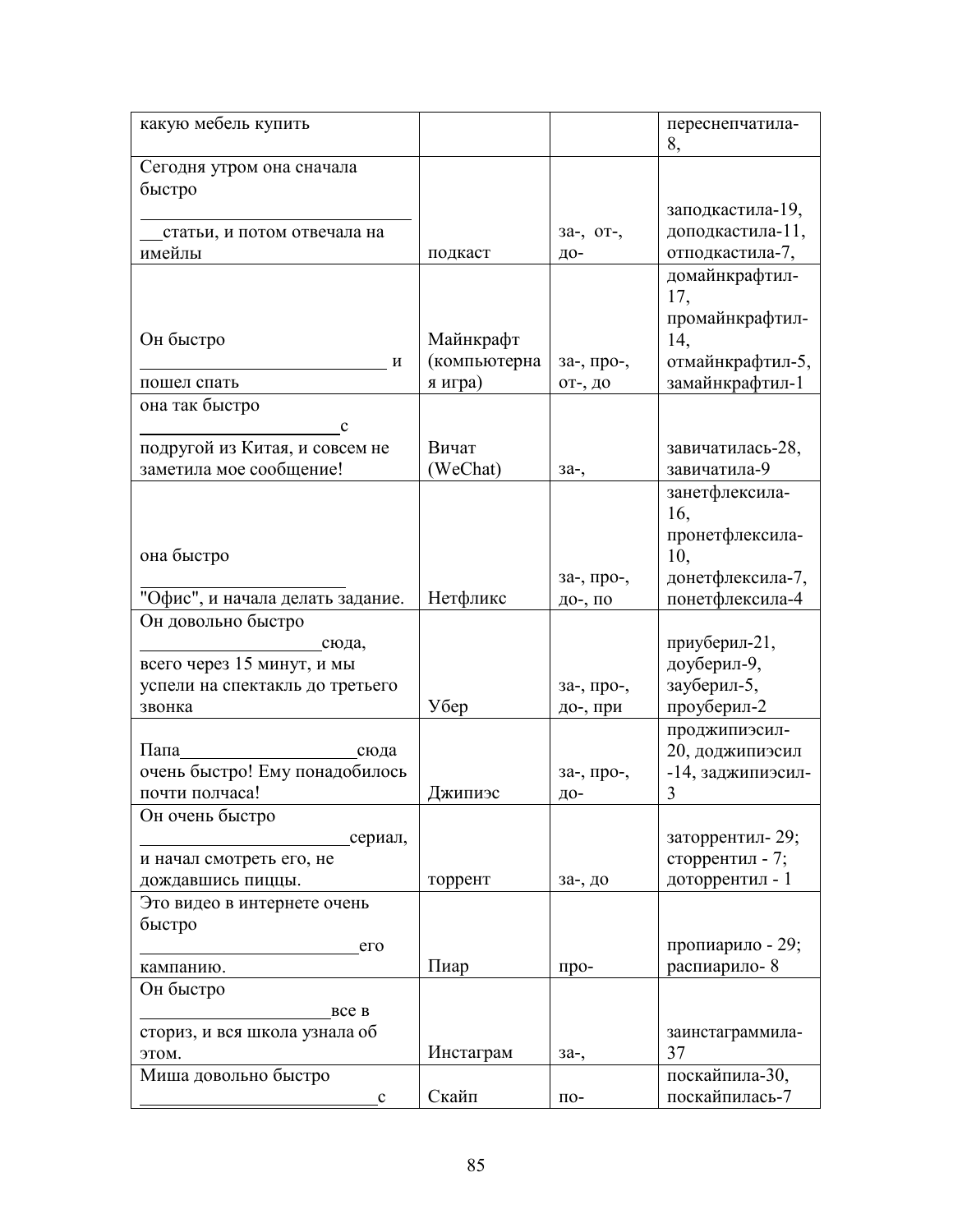| $\mathcal{A}$ K Ham.<br>и велнуш.<br>26 Y M<br>ни<br>∽ |  |  |
|--------------------------------------------------------|--|--|
|                                                        |  |  |

## APPENDIX C

## VENDLERIAN AKTIONSASRTEN ASSIGNED TO THE NOVEL VERBS

| Stimuli noun | Approximate definition of a<br>perfective verb                                  | Aktionsart                      |
|--------------|---------------------------------------------------------------------------------|---------------------------------|
| bitcojn      | To convert into bitcojn                                                         | Accomsplishment/<br>Achievement |
| podkast      | To convert articles to podcast<br>format, to upload to podcast<br>channel       | Accomplishment                  |
| ekstra šot   | To add extra shot                                                               | Achievement                     |
| uandrajv     | To upload to one drive                                                          | Accomplishment                  |
| konsiler     | To cover with/ apply<br>concealer                                               | Accomplishment                  |
| xajlajte-r   | To cover with/ apply<br>highligter                                              | Accomplishment                  |
| xotspot      | To connect to hotspot                                                           | Achievement                     |
| vičat        | To communicate via WeChat                                                       | Activity                        |
| netfliks     | To watch on Netflix                                                             | Activity                        |
| bodibar      | To exercise with a body bar                                                     | Activity                        |
| parkur       | to move around employing<br>parcour technique                                   | Activity                        |
| segwej       | To ride a Segway                                                                | Activity                        |
| densxoll     | To dance in the "dancehall"<br>style                                            | Activity                        |
| snepčat      | To send via Snapchat                                                            | Achievement                     |
| uber         | To get somewhere in an Uber                                                     | Accomplishment                  |
| džipies      | To use GPS in order to find<br>direction somewhere and get<br>in that direction | Accomplishment                  |
| majnkraft    | To play Minecraft                                                               | Activity                        |
| krossfit     | To do crossfit exercise                                                         | Activity                        |
| iksbox       | To play games on Xbox                                                           | Activity                        |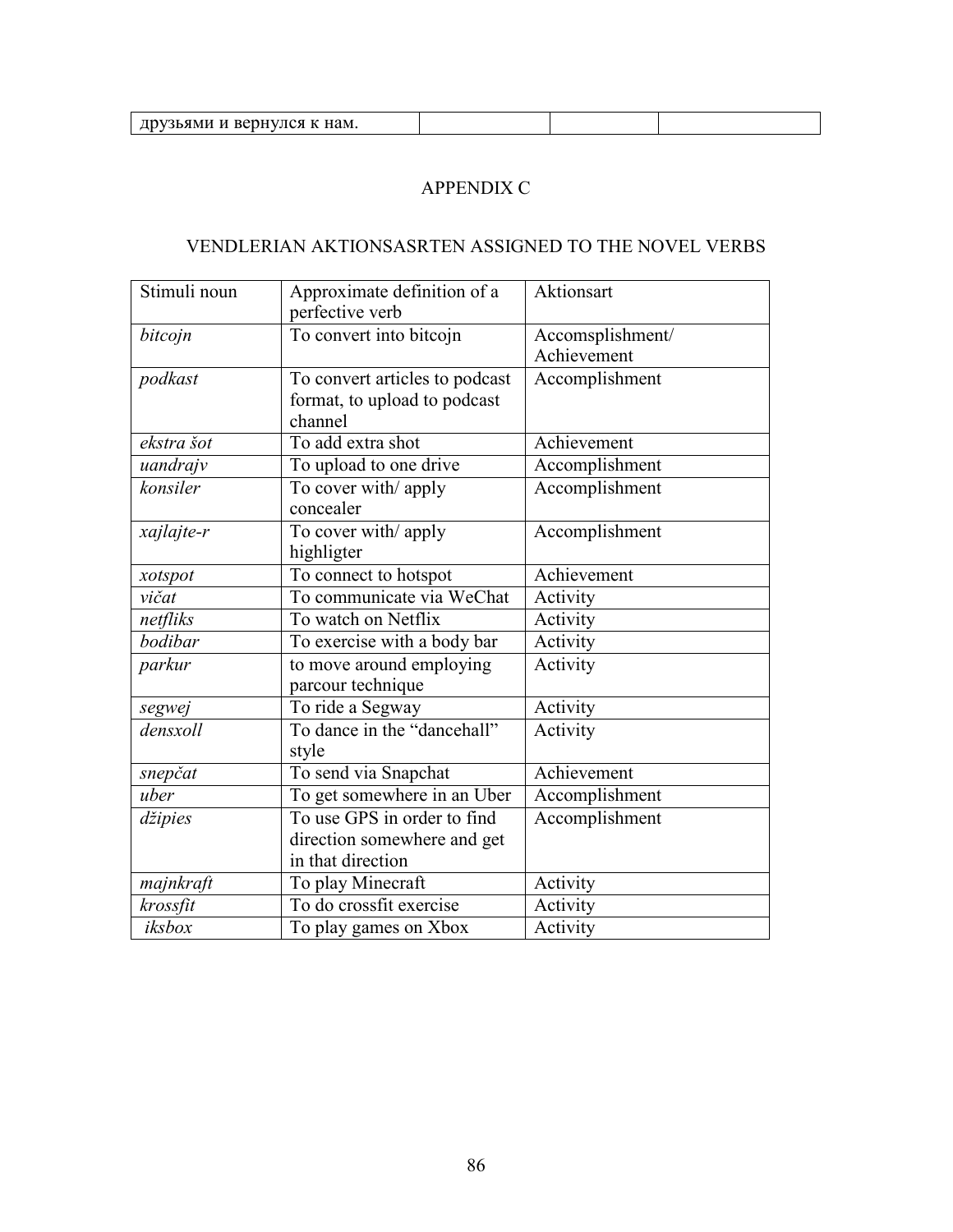## APPENDIX D

## ABBREVIATIONS

\*ungrammatical

ACC accusative

FEM feminine

GEN genitive

IMPF/ Impf imperfective aspect

INF infinitive

INST instrumental

MASC masculine

NOM nominative

NP noun phrase

PL plural

PRF/ Pf perfective aspect

PST past tense

REFL reflexive

RNC Russian National Corpus

SD standard deviation

SEM Semelfective

SG singular

VC verb category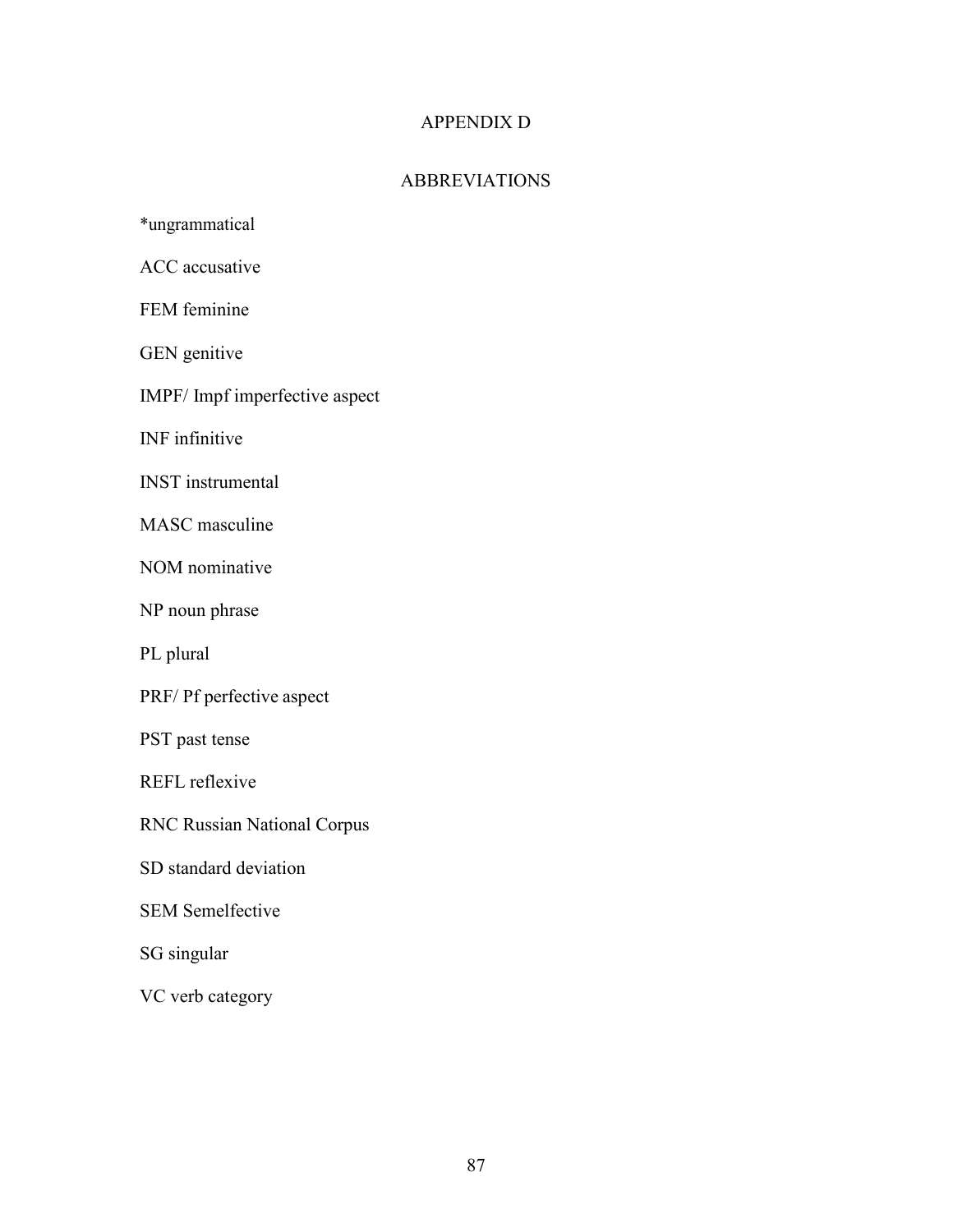#### REFERENCES CITED

- Bermel, N. (1997). Context and the lexicon in the development of Russian aspect. *University of California Publications in Linguistics, 129*. Berkeley [Calif.]: University of California Press.
- Chvany, C. (1990). Verbal aspect, discourse saliency, and the so-called 'Perfect of Result' in Modern Russian. In *Verbal Aspect in Discourse: Contributions to the Semantics of Time and Temporal Perspective in Slavic and Non-Slavic Languages* (Pragmatics & Beyond: New Series, pp. 213-35). Amsterdam: Benjamins.
- Comrie, B. (1976). *Aspect: an introduction to the study of verbal aspect and related problems*. Cambridge: Cambridge University Press.
- Croft, W. (2012). *Verbs: aspect and causal structure* (Oxford linguistics). Oxford [England]; New York: Oxford University Press.
- Dabrowska, E. (2001). Learning a morphological system without a default: The Polish genitive. *Journal Of Child Language, 28*(3), 545-574.
- Dąbrowska, E. (2018). Experience, aptitude and individual differences in native language ultimate attainment. *Cognition, 178*, 222-235.
- Exploring Emptiness: Database of imperfectives that form aspectual pairs via prefixation (2011): Available from http://emptyprefixes.uit.no/
- Flier, M. (1984). Syntagmatic constraints on the Russian prefix *pere-*. In *Issues in Russian Morphosyntax* (UCLA Slav. Studies, pp. 138-154). Columbus, OH: Slavica.
- Flier, M. (1985). The scope of prefixal delimitation in Russian. In M. Flier  $& A$ . Timberlake (Ed.), *The Scope of Slavic Aspect*, UCLA Slavic Studies, vol. 12. Columbus, Ohio: Slavica. 41-58
- Forsyth, J. (1970). *A grammar of aspect: usage and meaning in the Russian verb.* (Modern Russian language: studies). Cambridge: Cambridge UP.
- Gribble, C. (1981). *Russian root list with a sketch of word formation* (2nd ed.). Columbus, Ohio: Slavica.
- Hopper, P., & Traugott, E.C. (1993). *Grammaticalization* (Cambridge textbooks in linguistics). Cambridge [England]; New York, NY, USA: Cambridge University Press.
- Isačenko, A. (1960). *Grammatičeskij stroj russkogo jazyka v sopostavlenii s slovackim*. Bratislava: Izdatel'stvo Slovackoj akademii nauk.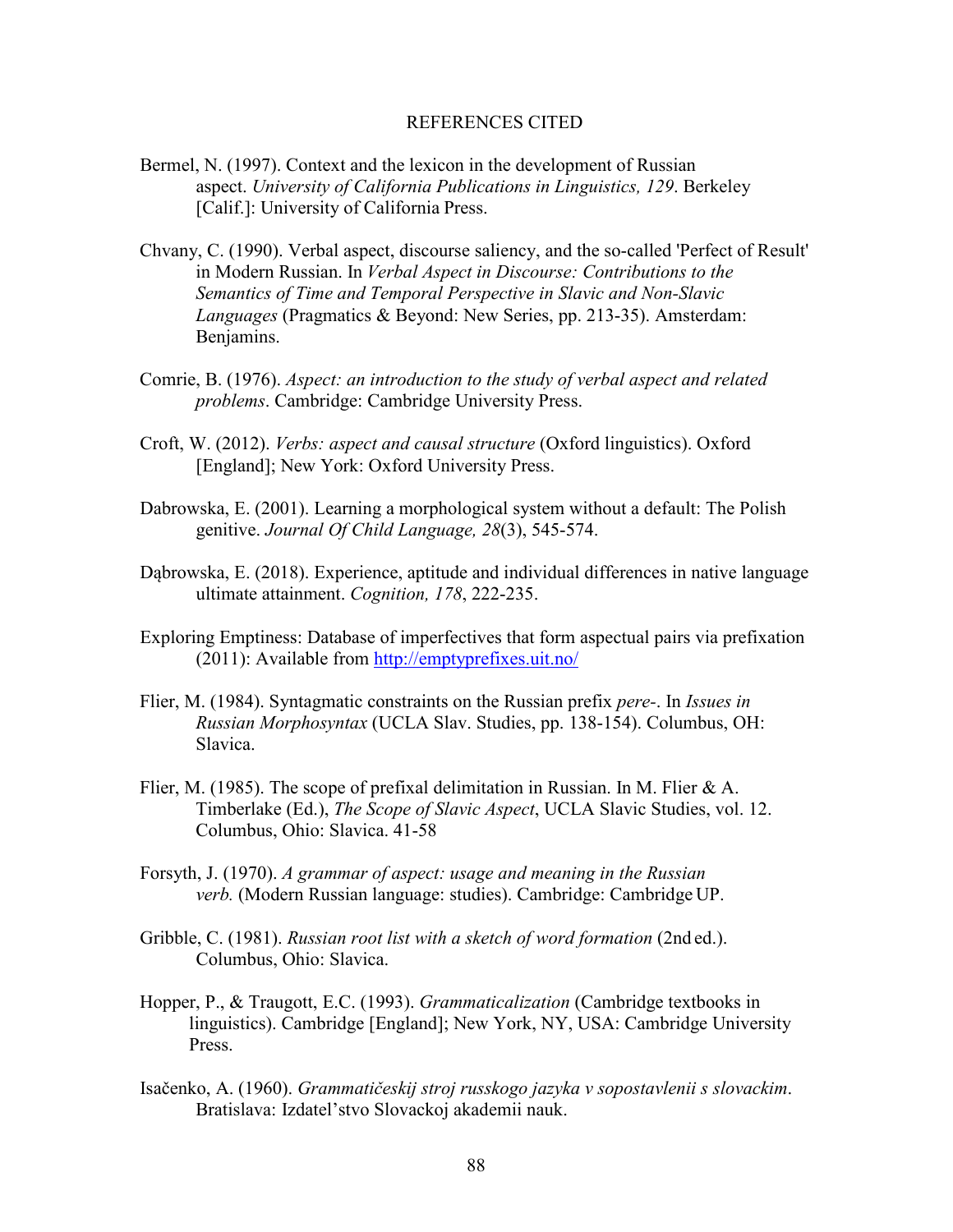- Jakobson, R. (1927). Zur Struktur des russischen Verbums. [On the structure of Russian verbs]. *Word and Language, 2*. The Hague, The Netherlands: Mouton & Co., 3– 15.
- Janda, L. (1986). *A semantic analysis of the Russian verbal prefixes: Za-, pere-, do-, and ot-.* Slavistische Beiträge, Bd.192. München: O. Sagner.
- Janda, L. (2007). Aspectual clusters of Russian Verbs. *Studies in Language, 31*(3), 607- 648.
- Janda, L., & Ljaševskaja, O. (2011). Prefix variation as a challenge to Russian aspectual pairs: are *zavjaznut'* and *uvjaznut'* 'get stuck' the same or different?/ Variativnost' pristavok kak vyzov russkim vidovym param: označajut li *zavjaznut'* i *uvjaznut'* odno i tože? *Russian Linguistics: International Journal for the Study of Russian and Other Slavic Languages, 35*(2), 147-167.
- Janda, L., Endresen, A., Kuznetsova, J., Lijaševskaja, O., Makarova, A., Nesset, T., & Sokolova, S. (2013). *Why Russian aspectual prefixes aren't empty: Prefixes as verb classifiers*. Bloomington, Indiana: Slavica.
- Kapatsinski, V. M. (2005). *Productivity of Russian stem extensions: Evidence for and a formalization of Network Theory*. Albuquerque: University of New Mexico Master's Thesis.
- Kapatsinski, V. M. (2008). Rethinking rule reliability: Why an exceptionless rule can fail. *Papers from the Regional Meetings, Chicago Linguistic Society,44*(2), 277- 291.
- Kapatsinski, V.M. (2018, May 24). Words Versus Rules (Storage Versus Online Production/Processing) in Morphology. *Oxford Research Encyclopedia of Linguistics.* Retrieved 6 Aug. 2018, from http://linguistics.oxfordre.com/view/10.1093/acrefore/9780199384655.001.0001/a crefore-9780199384655-e-598.

Kuznecov, S. (2008). *Bol'šoj tolkovyj slovar' russkogo jazyka*. Sankt-Peterburg: Norint.

- Kučera, H. (1983). Semantic model of aspectual prefixation in Russian. *American contributions to the Ninth International Congress of Slavists: Kiev, September 1983.* Columbus, Ohio, USA: Slavica.
- Levin, B. (1993). *English verb classes and alternations: a preliminary investigation*. Chicago: The University of Chicago Press.
- Lexocograph. A Lexicographic Project: Dynamic Semantics of Russian Verbs. Available from http://lexicograph.ruslang.ru